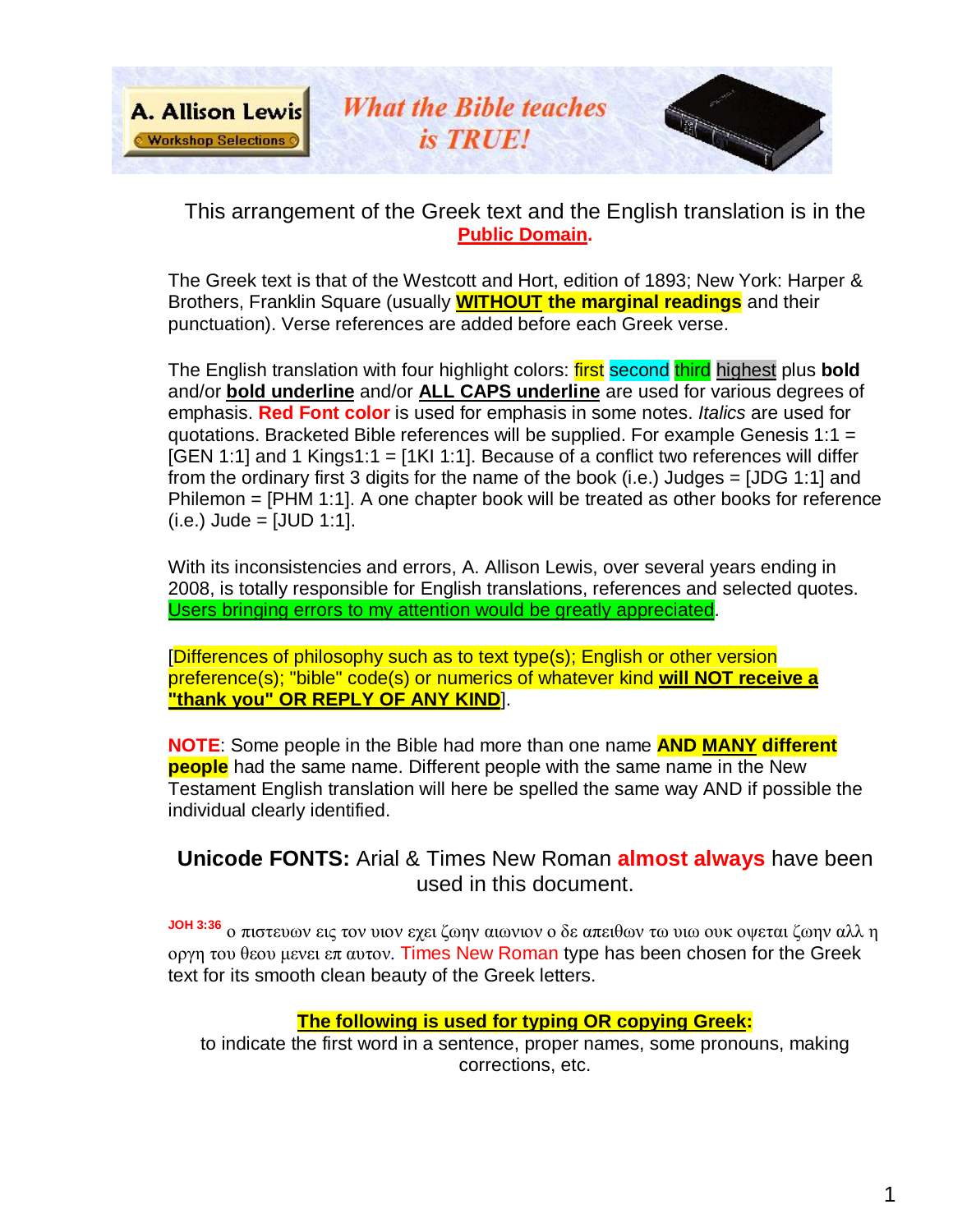### **EASY TYPING GREEK.**

\*\* To setup your Windows computer for using multiple languages please visit: <http://www.microsoft.com/windowsxp/using/setup/winxp/yourlanguage.mspx>

Set up keyboard layout in **EL Mode**. Set in **EL** code line **1**: 1a, 1b, 1c. and 1d. Set in **EL** code line **2**: 1a, 1b, 1c, and 1d. **A TOTAL OF 8 LINES**. THEN change each line **2 to EN Arial.**

To type ENGLISH LETTERS you **MUST** have EN Mode **ON**. To type GREEK LETTERS you **MUST** have EL Mode **ON**.

## **LOWER CASE**



**UPPER CASE** – Shift **OR** caps – (some exceptions!)

==========================================================

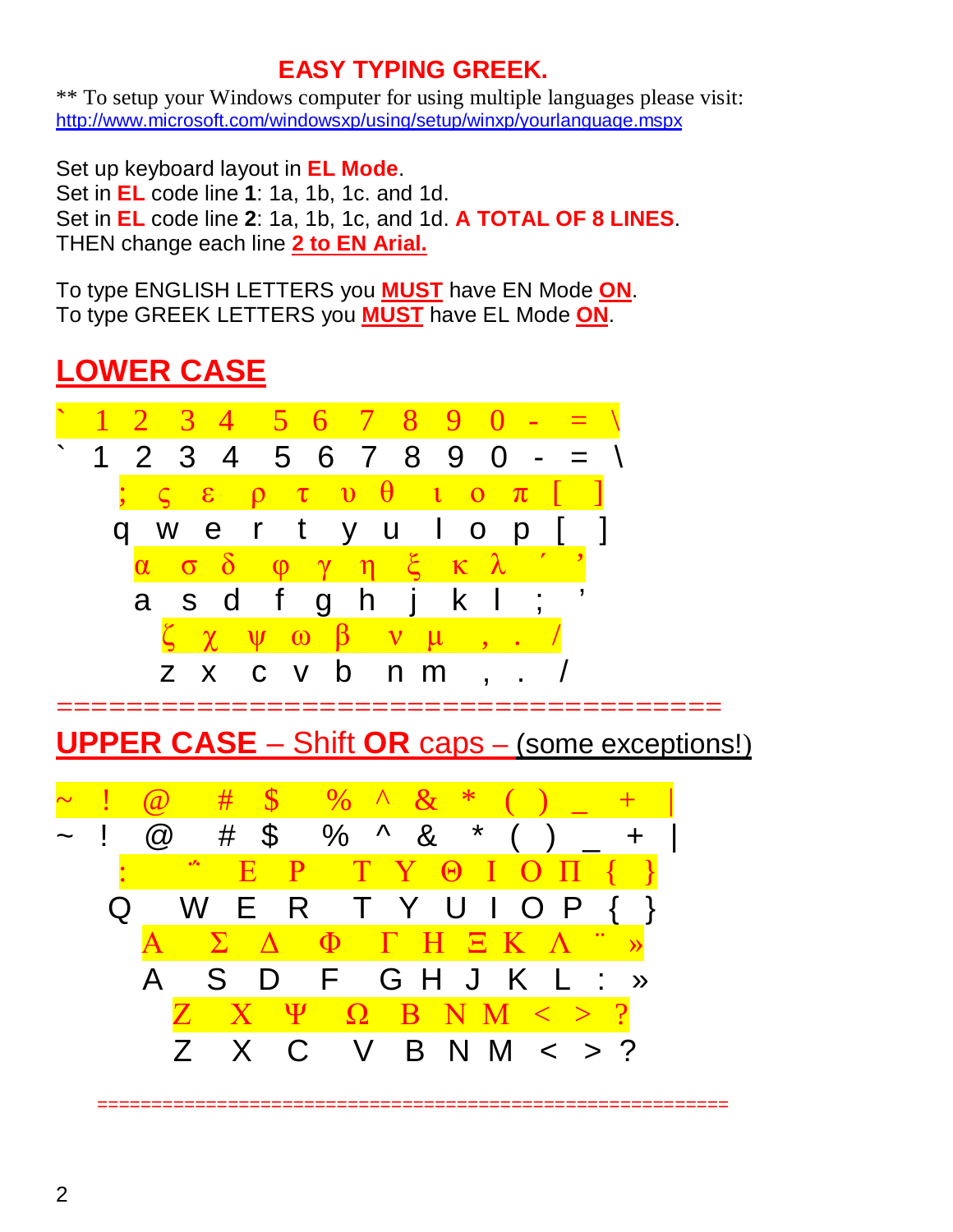**P39LS** TrueType Uncial Font. SAMPLE = al pha kai wmega. **Greek Uncials** TrueType Font. SAMPLE = al pha kai wmega



**(DO NOT USE EL Mode for either of these uncials)** Either of these two uncials may be used on this web site.

**Puncutation marks frequently used for Greek text.**

| Period:        |  |
|----------------|--|
| Comma:         |  |
| Semicolon:     |  |
| Question mark: |  |

=====================================================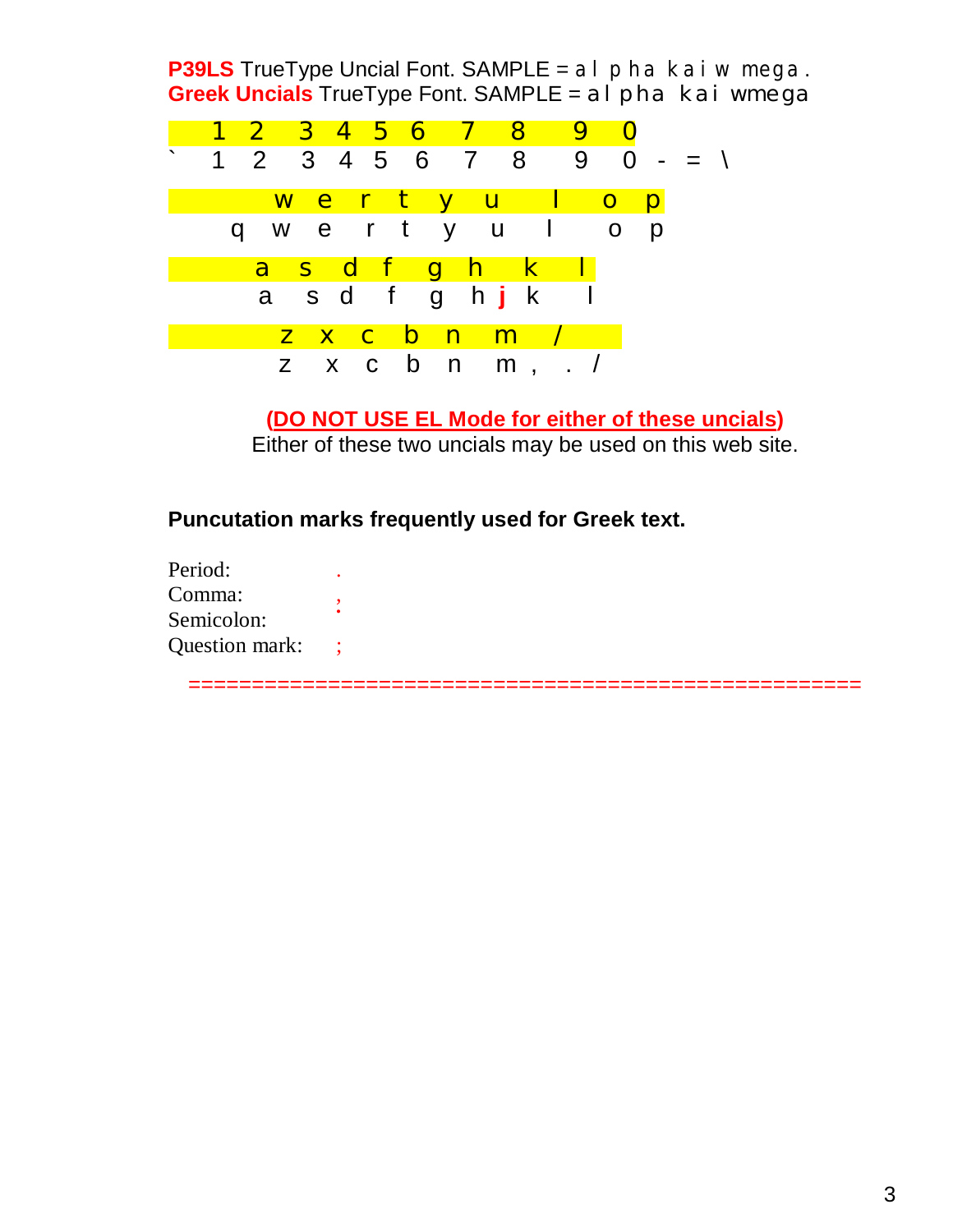# **KATA ΙΩANNΗ**

## **According to John**

Written 85-90 AD

**JOH 1:1** Εν αρχη ην ο Λογος και ο Λογος ην προς τον Θεον και Θεος ην ο Λογος. **In the beginning** [before creation] **was the Word and the Word was with God and the Word was God** [(**NOTE**: **DO NOT** use the English usage to determine the koine Greek use of the article **OR** word order. ) 1JO 2:22, 23; HEB 1:8; 3:4].

**JOH 1:2** ουτος ην εν αρχη προς τον Θεον

**This One** [Jesus Christ] **was in the beginning with God**.

**JOH 1:3** παντα δι αυτου εγενετο και χωρις αυτου εγενετο ουδε εν ο γεγονεν.

**All things through Him were made** [EPH 3:9; GEN 1:1, 26; PSA 33:6-9;

19:1-3] **and without Him was not one thing made which has been made.**

**JOH 1:4** εν αυτω ζωη ην και η ζωη ην το φως των ανθρωπων.

**In Him was life and the life was the Light of men.**

**JOH 1:5** Και το φως εν τη σκοτια φαινει και η σκοτια αυτο ου κατελαβεν.

**And the Light shines in the darkness and the darkness did not receive it** [see JOH 1:10. Just as the blind man cannot see the light of the Sun].

**JOH 1:6** Εγενετο ανθρωπος απεσταλμενος παρα Θεου ονομα αυτω Ιωαννης. There was a man sent from God; his name was John.

**JOH 1:7** Ουτος ηλθεν εις μαρτυριαν ινα μαρτυρηση περι του φωτος ινα παντες πιστευσωσιν δι αυτου.

**This one came to be a witness** [JOH 1:7; 8; 15; 19; 32; 34 - See also MAL 3:1; MAT 17:9-14], **in order that he might witness about the Light, in order that all might believe through Him**.

**JOH 1:8** ουκ ην εκεινος το φως αλλ ινα μαρτυρηση περι του φωτος. He was not that Light but in order that he might witness about the Light. **JOH 1:9** ην το φως το αληθινον ο φωτιζει παντα ανθρωπον ερχομενον εις τον

κοσμον.

**He** [Jesus] **was the true Light Who lights all men** [JOH 8:12, **a light to ALL - not just to the Jews**; see also JOH 1:4, 5; 3:19-21; 2CO 4:3, 4; ROM 1:19-25] **coming into the world.**

We see, **first**, in these verses, **the true nature of a Christian minister's office***.* We have it in the description of John the Baptist: *He came for a witness, to bear witness of the light, that all men through him might believe*. Christian ministers are not priests, nor mediators between God and man. They are not agents into whose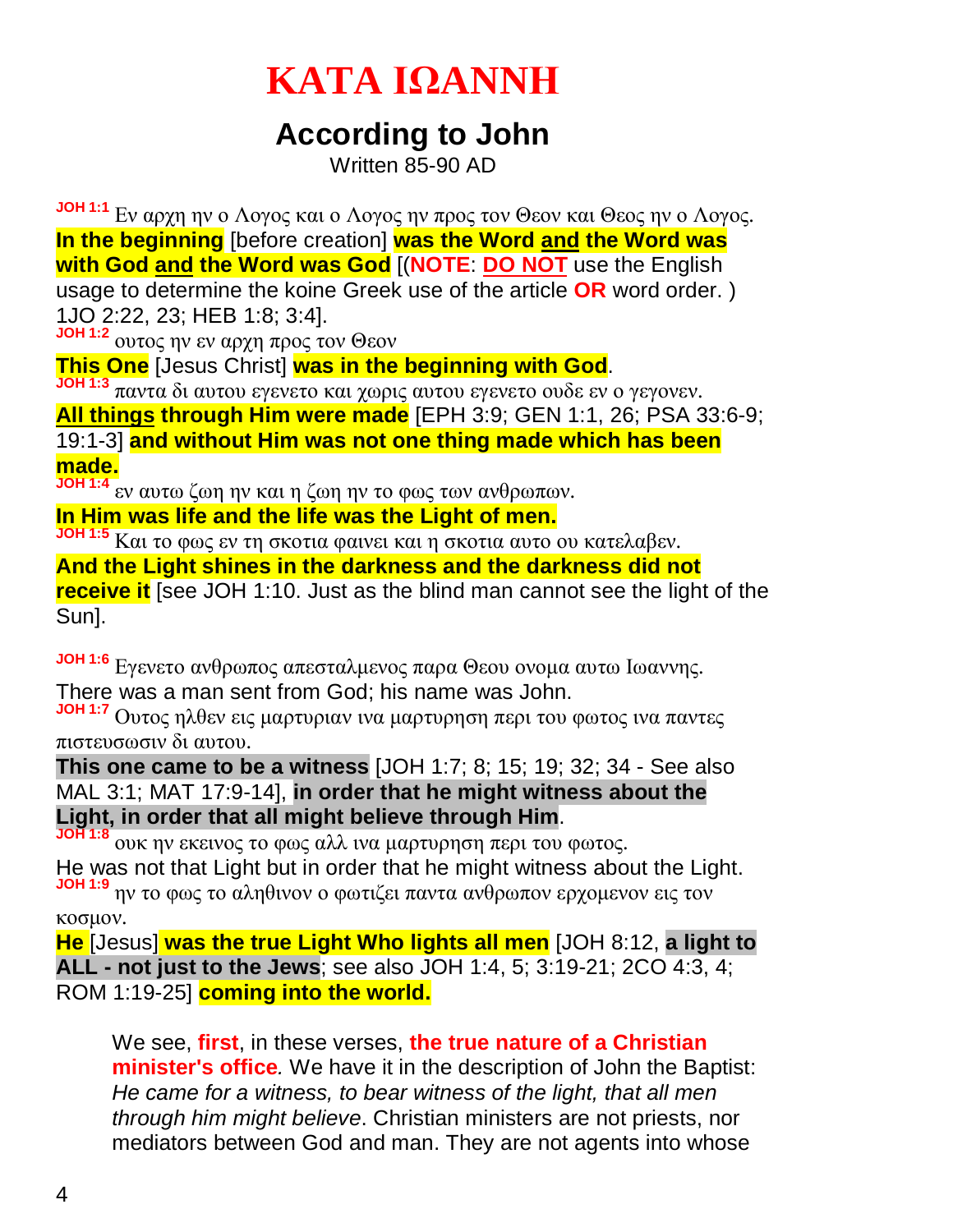hands men may commit their souls, and carry on their religion by proxy. They are witnesses. They are intended to bear witness to God's truth, and specially to the great truth that Christ is the **ONLY** Savior and light of the world. ....Unless a Christian minister bears a full witness to Christ, he is not faithful to his office. So long as he does witness of Christ, he has done his part, and will receive his reward, although his hearers may not believe his witness. Until a minister's hearers believe on that Christ of whom they are told, they receive no benefit from the ministry. They may be pleased and interested; but they are not profited until they believe. The great end of a minister's witness is "that through Him, men may believe."

We see, **second**, in these verses, **one principal position which our Lord Jesus Christ occupies towards mankind**. We have it in the words, *He was the true light Who lights every man who comes into the world*. Christ is to the souls of men what the Sun is to the world. He is the center and source of all spiritual light, warmth, life, health, growth, beauty, and fertility. Like the Sun, He shines for the common benefit of all mankind, — for high and for low, for rich and for poor, for Jew and Greek. Like the Sun, He is free to all. All may look at Him, and drink health out of His light. If millions of mankind were mad enough to dwell in caves underground, or to bandage their eyes, their darkness would be their own fault, and not the fault of the Sun. So, likewise, if millions of men and women love spiritual *darkness rather than light*, the blame must be laid on their blind hearts, and not on Christ. *Their foolish hearts are darkened* [JOH 3:19; ROM 1:21]. But whether men will see or not, Christ is the true Sun, and the light of the world. There is no light for sinners except in the Lord Jesus.

We see, **third**, in these verses, **the desperate wickedness of man's natural heart***.* We have it in the words, Christ *was in the world, and the world was made by Him, and the world knew Him not. He came unto His own, and His own received Him not*. Christ was in the world invisibly, long before He was born of the Virgin Mary. He was there from the very beginning, ruling, ordering, and governing the whole creation. By Him all things consisted [COL 1:17]. He gave to all life and breath, rain from heaven, and fruitful seasons. By Him kings reigned, and nations were increased or diminished. Yet men knew Him not, and honored Him not. They *worshipped and served the creature more than the Creator* [ROM 1:25]. Well may the natural heart be called "wicked!"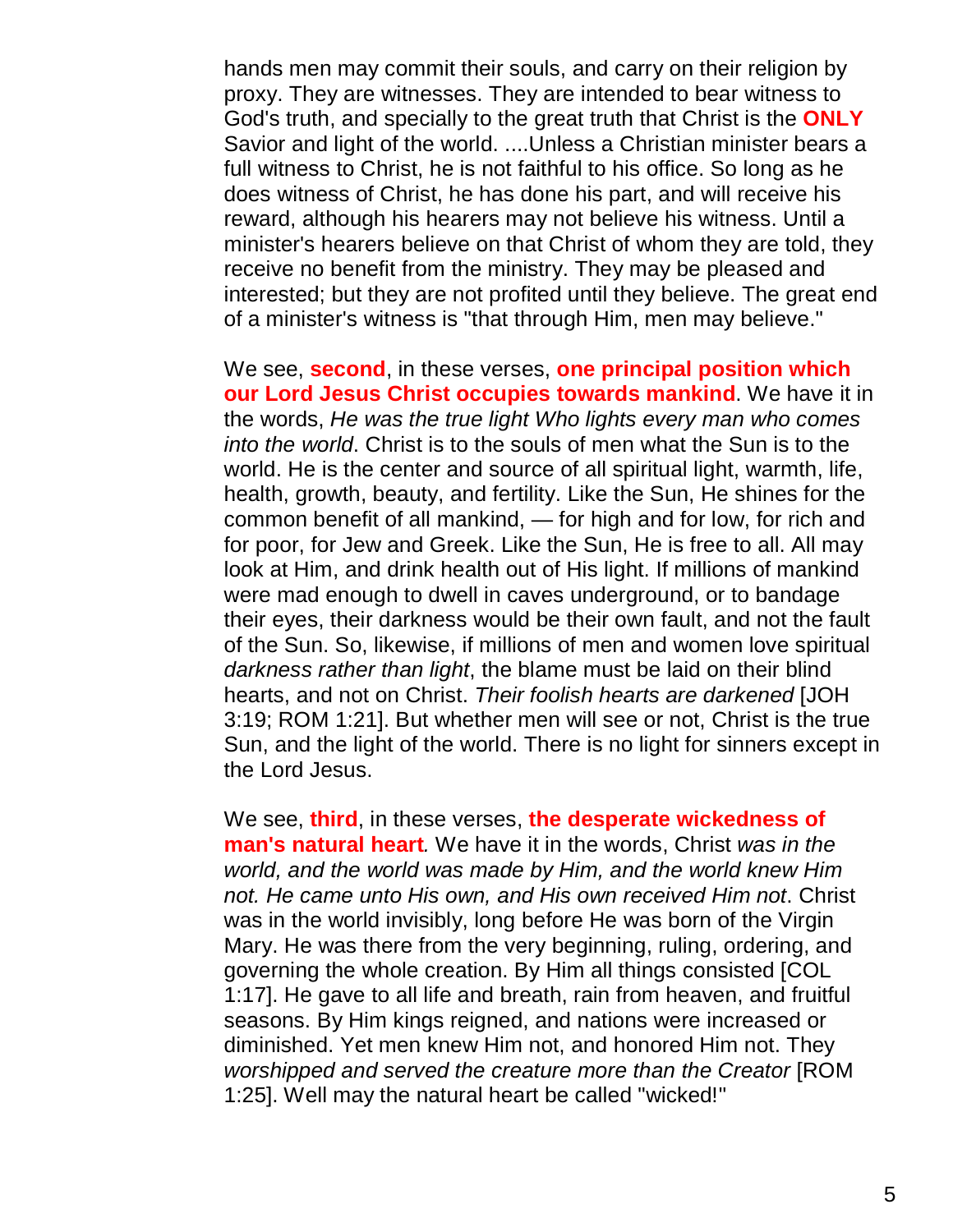We see, **last**, in these verses, **the vast privileges of all who receive Christ, and believe on Him**. We are told that *as many as received Him, to them gave He power to become the sons of God, even to those who believe on His name*. Christ will never be without **some** servants. If the vast majority of the Jews did not receive Him as the Messiah, there were, at any rate, a few who did. To them He gave the privilege of being God's children. He adopted them as members of His Father's family. He reckoned them His own brothers and sisters, bone of His bone, and flesh of His flesh. He conferred on them a dignity which was ample recompense for the cross which they had to carry for His sake. He made them sons and daughters of the Lord Almighty.

**Privileges like these**, be it remembered, **are the possession of all, in every age, who receive Christ by faith, and follow Him as their Savior**. They are *children of God by faith in Christ Jesus* [GAL 3:26]. They are born again by a new and heavenly birth, and adopted into the family of the King of kings. **Few in number, and despised by the world as they are, they are cared for with infinite love by a Father in Heaven, Who, for His Son's sake, is well pleased with them**. In time He provides them with everything that is for their good. In eternity He will give them a crown of glory that fades not away. These are great things! But faith in Christ gives men an ample title to them. Good masters care for their servants, and Christ cares for His.

**Are we ourselves sons of God? Have we been born again? Have we the marks which always accompany the** *new birth***, sense of sin, faith in Jesus, love of others, righteous living, separation from the world? Let us never be content till we can give a satisfactory answer to these questions**.

Do we desire to be sons of God? Then let us "receive Christ" as our Savior, and believe on Him with the heart. To every one who so receives Him, He will give the privilege of becoming a child of God [J. C. Ryle, *JOHN 1-10*, pp. 14-16].

**JOH 1:10** εν τω κοσμω ην και ο κοσμος δι αυτου εγενετο και ο κοσμος αυτον ουκ εγνω.

**And He** [Jesus] **was in the world, and the world through Him was made, and the world knew Him not** [see JOH 1:5]**.**

**JOH 1:11** εις τα ιδια ηλθεν και οι ιδιοι αυτον ου παρελαβον He came to His own, and His own received Him not.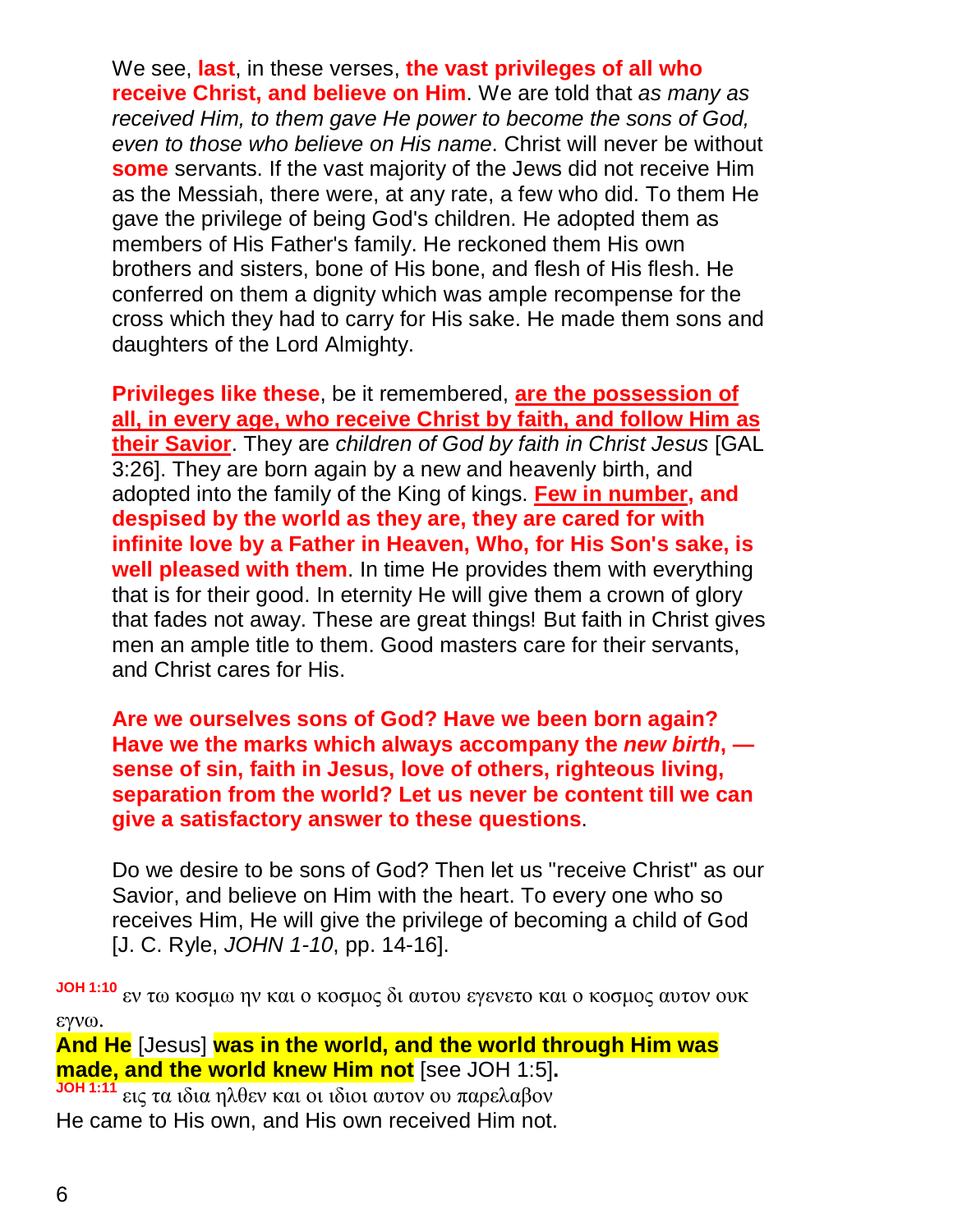**JOH 1:12** οσοι δε ελαβον αυτον εδωκεν αυτοις εξουσιαν τεκνα θεου γενεσθαι τοις πιστευουσιν εις το ονομα αυτου

But those who received Him He gave to them authority to become children of God — to those believing in His name —

οι ουκ εξ αιματων ουδε εκ θεληματος σαρκος ουδε εκ θεληματος ανδρος αλλ εκ θεου εγεννηθησαν

**who not by blood, nor by the will of flesh, nor by the will of man, but they were born by God** [Not by physical birth, nor by ones own will or by the will of others BUT by God. ROM 9:15, 16].

**JOH 1:14** και ο λογος σαρξ εγενετο και εσκηνωσεν εν ημιν και εθεασαμεθα την δοξαν αυτου δοξαν ως μονογενους παρα πατρος πληρης χαριτος και αληθειας **And the Word became flesh** and lived among us, and we beheld His glory as from the Only Begotten by the Father, full of grace and truth.

**JOH 1:15** ιωαννης μαρτυρει περι αυτου και κεκραγεν λεγων ουτος ην ο ειπων ο οπισω μου ερχομενος εμπροσθεν μου γεγονεν οτι πρωτος μου ην John witnesses [same Greek word in JOH 1:7, 8, 15, 19, 32, 34] about Him and he cried saying, *This was the one saying. The One coming after me was before me because He was before* [first] *me* [also JOH 1:27, 30].

**JOH 1:16** οτι εκ του πληρωματος αυτου ημεις παντες ελαβομεν και χαριν αντι χαριτος

*That out of His fullness* [by His bounty or mercy] *we all received and grace on grace* [OR new grace instead of (in place of) old (previous) grace - **MORE grace**].

**JOH 1:17** οτι ο νομος δια Μωυσεως εδοθη η χαρις και η αληθεια δια Ιησου Xριστου εγενετο

*That the Law was given by Moses; but grace and truth came by Jesus Christ*.

**JOH 1:18** Θεον ουδεις εωρακεν πωποτε μονογενης Θεος ο ων εις τον κολπον του πατρος εκεινος εξηγησατο

*No one has ever seen God, the Only Begotten God* [COL 1:15], *the One being in the bosom of the Father, that One has made Him known*.

**JOH 1:19** και αυτη εστιν η μαρτυρια του ιωαννου οτε απεστειλαν προς αυτον οι ιουδαιοι εξ ιεροσολυμων ιερεις και λευιτας ινα ερωτησωσιν αυτον συ τις ει **And This is the witness of John**, when the Jews sent to him from Jerusalem, priests and Levites in order that they might ask him, *Who are you?*

[They were: **1**. Looking for the Messiah - **John is not the Messiah**; **2**. Looking for Elijah - **John is not Elijah** (Jesus said John was the one spoken of in MAL 3:1; 4:5, 6; LUK 1:17; MAT 11:14; 17:10-13, **who came in the** *spirit and power* **of Elijah**. See also Arndt p. x ff. and Broadus on MAT 11:14); **3**. Looking for the prophet [DEU 18:15-18] - **John is not the prophet and later on 4**. Herod thought that John the Baptist had risen from the dead [MAR 6:16]].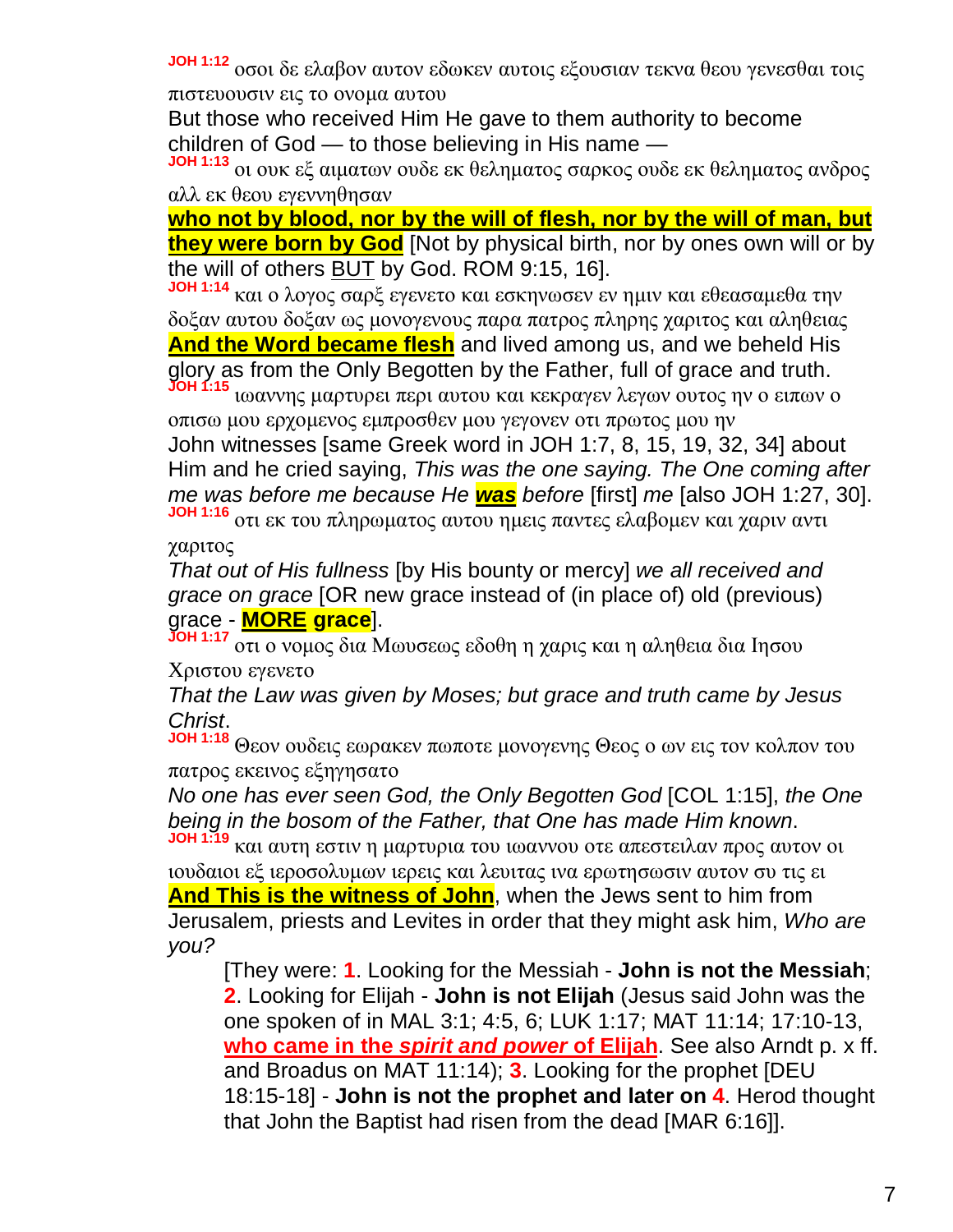**JOH 1:20** και ωμολογησεν και ουκ ηρνησατο και ωμολογησεν οτι εγω ουκ ειμι ο χριστος

And He confessed and denied not, but confessed, that *I am NOT the Christ* [Messiah].

**JOH 1:21** και ηρωτησαν αυτον τι ουν συ ηλιας ει και λεγει ουκ ειμι ο προφητης ει συ και απεκριθη ου

And they asked him**,** *Therefore who are you? Are you Elijah?* **and he says,** *I am not***.** *Are you the prophet?* [DEU 18:15, 18] and he answered, *No*.

**JOH 1:22** ειπαν ουν αυτω τις ει ινα αποκρισιν δωμεν τοις πεμψασιν ημας τι λεγεις περι σεαυτου

Therefore they said to him, *Who are you in order that we may give an answer to the ones who sent us? What do you say about yourself*?

**JOH 1:23** εφη εγω φωνη βοωντος εν τη ερημω ευθυνατε την οδον κυριου καθως ειπεν ησαιας ο προφητης

He said, *I am a voice crying in the wilderness, Make straight the way of the Lord, as said the prophet Isaiah* [ISA 40:3].

**JOH 1:24** και απεσταλμενοι ησαν εκ των φαρισαιων

And they were sent by the Pharisees.

**JOH 1:25** και ηρωτησαν αυτον και ειπαν αυτω τι ουν βαπτιζεις ει συ ουκ ει ο χριστος ουδε ηλιας ουδε ο προφητης

And they asked him and said to him, *Why, therefore, do you baptize if you are not the Christ* [Messiah]*, nor Elijah nor the prophet?*

**JOH 1:26** απεκριθη αυτοις ο ιωαννης λεγων εγω βαπτιζω εν υδατι μεσος υμων στηκει ον υμεις ουκ οιδατε

John answered them saying, *I baptize in water. In the midst of you He stands Whom you do not know*.

**JOH 1:27** οπισω μου ερχομενος ου ουκ ειμι εγω αξιος ινα λυσω αυτου τον ιμαντα του υποδηματος

*The One coming after me of Whom I am not worthy in order that I should loose His sandal*.

**JOH 1:28** ταυτα εν βηθανια εγενετο περαν του ιορδανου οπου ην ο ιωαννης βαπτιζων

These things were done in Bethany beyond the Jordan where John was baptizing.

**JOH 1:29** τη επαυριον βλεπει τον ιησουν ερχομενον προς αυτον και λεγει ιδε ο αμνος του θεου ο αιρων την αμαρτιαν του κοσμου

The next day he sees Jesus coming to him and says, *Behold the Lamb of God, the One taking away the sin of the world*.

**JOH 1:30** ουτος εστιν υπερ ου εγω ειπον οπισω μου ερχεται ανηρ ος εμπροσθεν μου γεγονεν οτι πρωτος μου ην

*This is the One about Whom I said, 'After me a Man is coming Who was before me, because He was before* [**first of**] *me*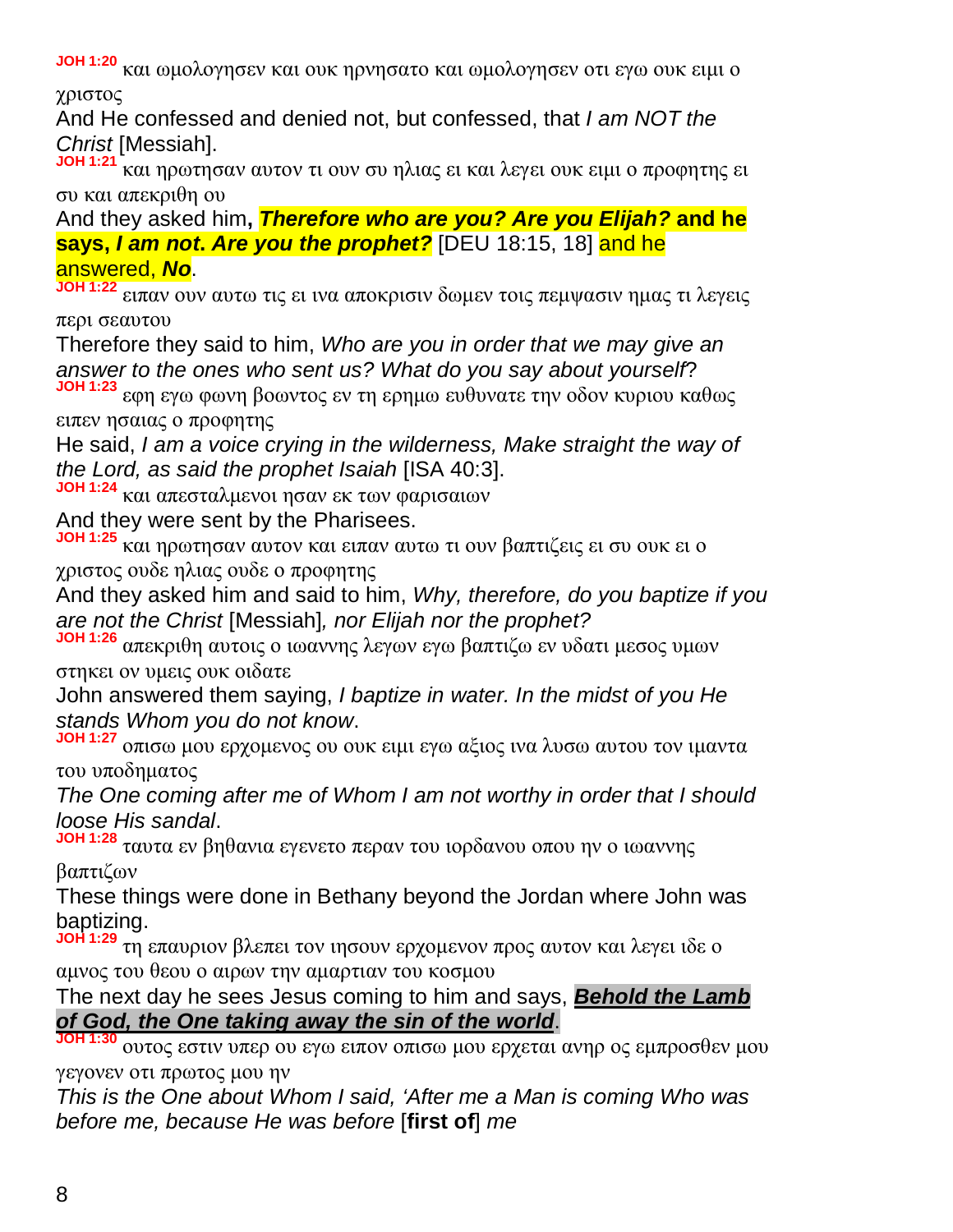**JOH 1:31** καγω ουκ ηδειν αυτον αλλ ινα φανερωθη τω ισραηλ δια τουτο ηλθον εγω εν υδατι βαπτιζων

*and I knew Him not, but in order that He should be made known to Israel, for this reason* [on account of this] *I came baptizing in water*.'

**JOH 1:32** και εμαρτυρησεν ιωαννης λεγων οτι τεθεαμαι το πνευμα καταβαινον ως περιστεραν εξ ουρανου και εμεινεν επ αυτον

And John witnessed saying that, *I have seen the Spirit coming down as a dove from Heaven and He remained upon Him*.

**JOH 1:33** καγω ουκ ηδειν αυτον αλλ ο πεμψας με βαπτιζειν εν υδατι εκεινος μοι ειπεν εφ ον αν ιδης το πνευμα καταβαινον και μενον επ αυτον ουτος εστιν ο βαπτιζων εν πνευματι αγιω

*And I knew Him not but the One Who sent me to baptize with water, that One said to me, 'On Whom you see the Spirit descending and remaining upon Him, this is the One Who is baptizing with the Holy Spirit*.'

**JOH 1:34** καγω εωρακα και μεμαρτυρηκα οτι ουτος εστιν ο υιος του θεου *And I have seen and have witnessed that this One is the Son of God*.

**JOH 1:35** τη επαυριον παλιν ειστηκει ιωαννης και εκ των μαθητων αυτου δυο Again the next day John was standing and with two of his disciples **JOH 1:36** και εμβλεψας τω ιησου περιπατουντι λεγει ιδε ο αμνος του θεου

and he looked at Jesus walking, he says, *Behold the Lamb of God!*

**JOH 1:37** και ηκουσαν οι δυο μαθηται αυτου λαλουντος και ηκολουθησαν τω ιησου and the two disciples heard him speaking and they followed Jesus.

**JOH 1:38** στραφεις δε ο ιησους και θεασαμενος αυτους ακολουθουντας λεγει αυτοις τι ζητειτε οι δε ειπαν αυτω ραββι ο λεγεται μεθερμηνευομενον διδασκαλε που μενεις

And Jesus turned and seeing them following He says to them, *Who do you seek*? And they said to Him, *Rabbi* — which is saying, being translated, Teacher — *where are You staying?*

**JOH 1:39** λεγει αυτοις ερχεσθε και οψεσθε ηλθαν ουν και ειδαν που μενει και παρ αυτω εμειναν την ημεραν εκεινην ωρα ην ως δεκατη

He says to them, *Come and you will see*. And therefore they went and saw where He was staying and they stayed with Him that day. It was the tenth hour [10 AM (Roman time)].

**JOH 1:40** ην ανδρεας ο αδελφος σιμωνος πετρου εις εκ των δυο των ακουσαντων παρα ιωαννου και ακολουθησαντων αυτω

Andrew, the brother of Simon Peter was one of the two who heard from John and followed Him.

**JOH 1:41** ευρισκει ουτος πρωτον τον αδελφον τον ιδιον σιμωνα και λεγει αυτω ευρηκαμεν τον μεσσιαν ο εστιν μεθερμηνευομενον χριστος

**First** he finds his own brother Simon and says to him, *We have found the Messiah* [Hebrew]*,* which is being translated, Christ [Greek], Anointed One [English].

**JOH 1:42** ηγαγεν αυτον προς τον ιησουν εμβλεψας αυτω ο ιησους ειπεν συ ει σιμων ο υιος ιωαννου συ κληθηση κηφας ο ερμηνευεται πετρος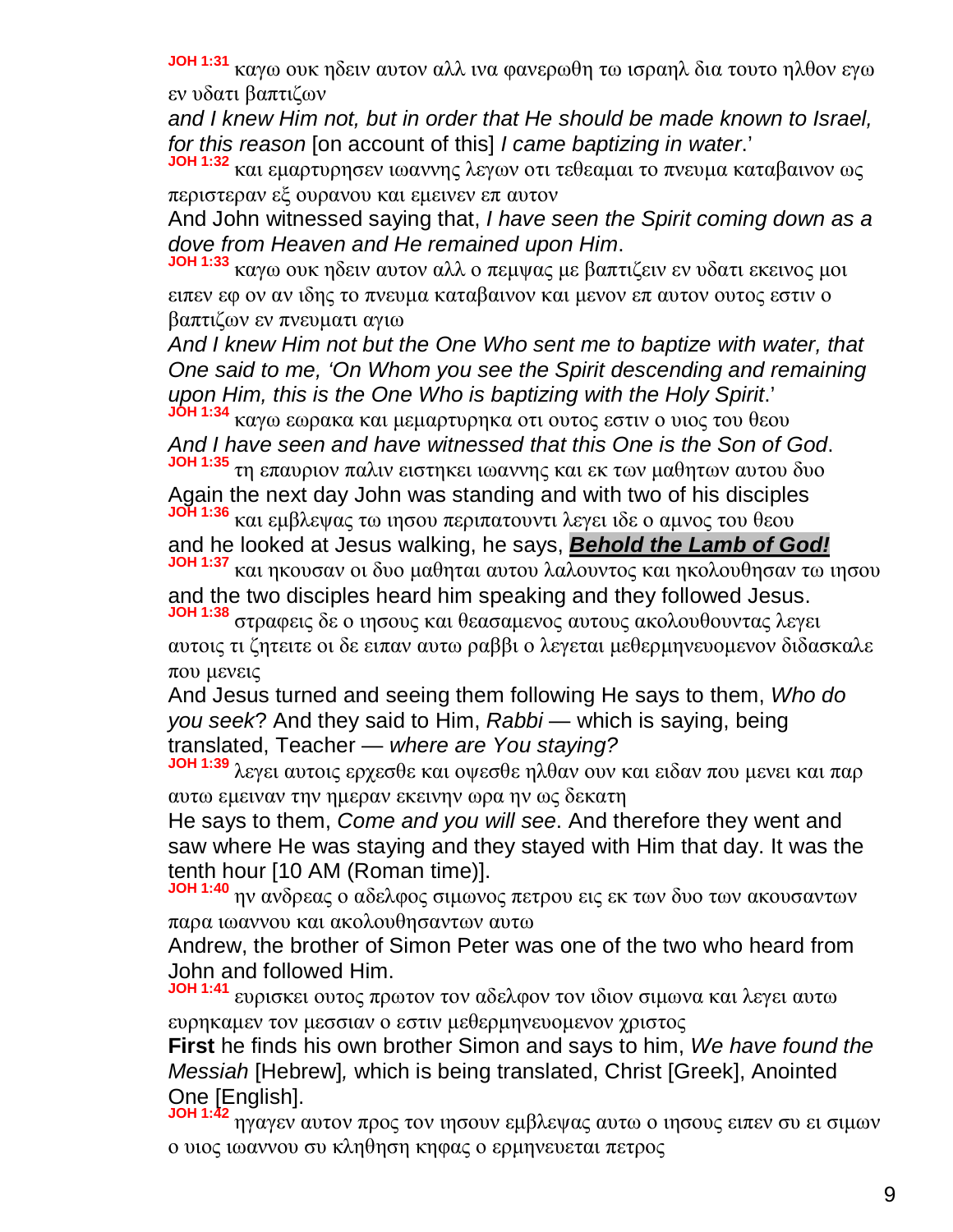He brought him to Jesus. Jesus looked at him, said, *You are Simon the son of John. You will be called Cephas,* which being translated is Peter [English - a stone/rock].

**JOH 1:43** τη επαυριον ηθελησεν εξελθειν εις την γαλιλαιαν και ευρισκει φιλιππον και λεγει αυτω ο ιησους ακολουθει μοι

The next day, He desired to go into Galilee and He finds Philip and Jesus says to him, *Follow Me*.

**JOH 1:44** ην δε ο φιλιππος απο βηθσαιδα εκ της πολεως ανδρεου και πετρου Now Philip was from Bethsaida, of the city of Andrew and Peter.

**JOH 1:45** ευρισκει φιλιππος τον ναθαναηλ και λεγει αυτω ον εγραψεν μωυσης εν τω νομω και οι προφηται ευρηκαμεν ιησουν υιον του ιωσηφ τον απο ναζαρετ Philip finds Nathanael and he says to him, *We have found the One of Whom Moses in the Law and the Prophets wrote* [DEU 18:15, 18], *Jesus son of Joseph, the One from Nazareth*.

**JOH 1:46** και ειπεν αυτω ναθαναηλ εκ ναζαρετ δυναται τι αγαθον ειναι λεγει αυτω ο φιλιππος ερχου και ιδε

And Nathanael said to him, *Is any good thing able to come out of Nazareth?* Philip says to him, *Come and see*.

**JOH 1:47** ειδεν ιησους τον ναθαναηλ ερχομενον προς αυτον και λεγει περι αυτου ιδε αληθως ισραηλιτης εν ω δολος ουκ εστιν

Jesus saw Nathanael coming to Him and He says about him, *Behold truly an Israelite, in whom is no deceit*!

**JOH 1:48** λεγει αυτω ναθαναηλ ποθεν με γινωσκεις απεκριθη ιησους και ειπεν αυτω προ του σε φιλιππον φωνησαι οντα υπο την συκην ειδον σε

Nathanael says to Him, *How do You know me?* Jesus answered and said to him, *Before Philip called you, being under the fig tree, I saw you*.

**JOH 1:49** απεκριθη αυτω ναθαναηλ ραββι συ ει ο υιος του θεου συ βασιλευς ει του ισραηλ

Nathanael answered Him, *Rabbi* [Teacher], *You are the Son of God. You are the King of Israel*.

**JOH 1:50** απεκριθη ιησους και ειπεν αυτω οτι ειπον σοι οτι ειδον σε υποκατω της συκης πιστευεις μειζω τουτων οψη

Jesus answered and said to him, *Because I said to you that 'I saw you under the fig tree you believe. You will see greater things*.

**JOH 1:51** και λεγει αυτω αμην αμην λεγω υμιν οψεσθε τον ουρανον ανεωγοτα και τους αγγελους του θεου αναβαινοντας και καταβαινοντας επι τον υιον του ανθρωπου

And He says to him, *Most assuredly, I say to you, 'You will see Heaven open and the angels of God; going up and coming down upon the Son of man*.'

**JOH 2:1** και τη ημερα τη τριτη γαμος εγενετο εν Kανα της Γαλιλαιας και ην η μητηρ του Iησου εκει

Now the third day [In three days] there was a marriage in Cana of Galilee and the mother of Jesus was there,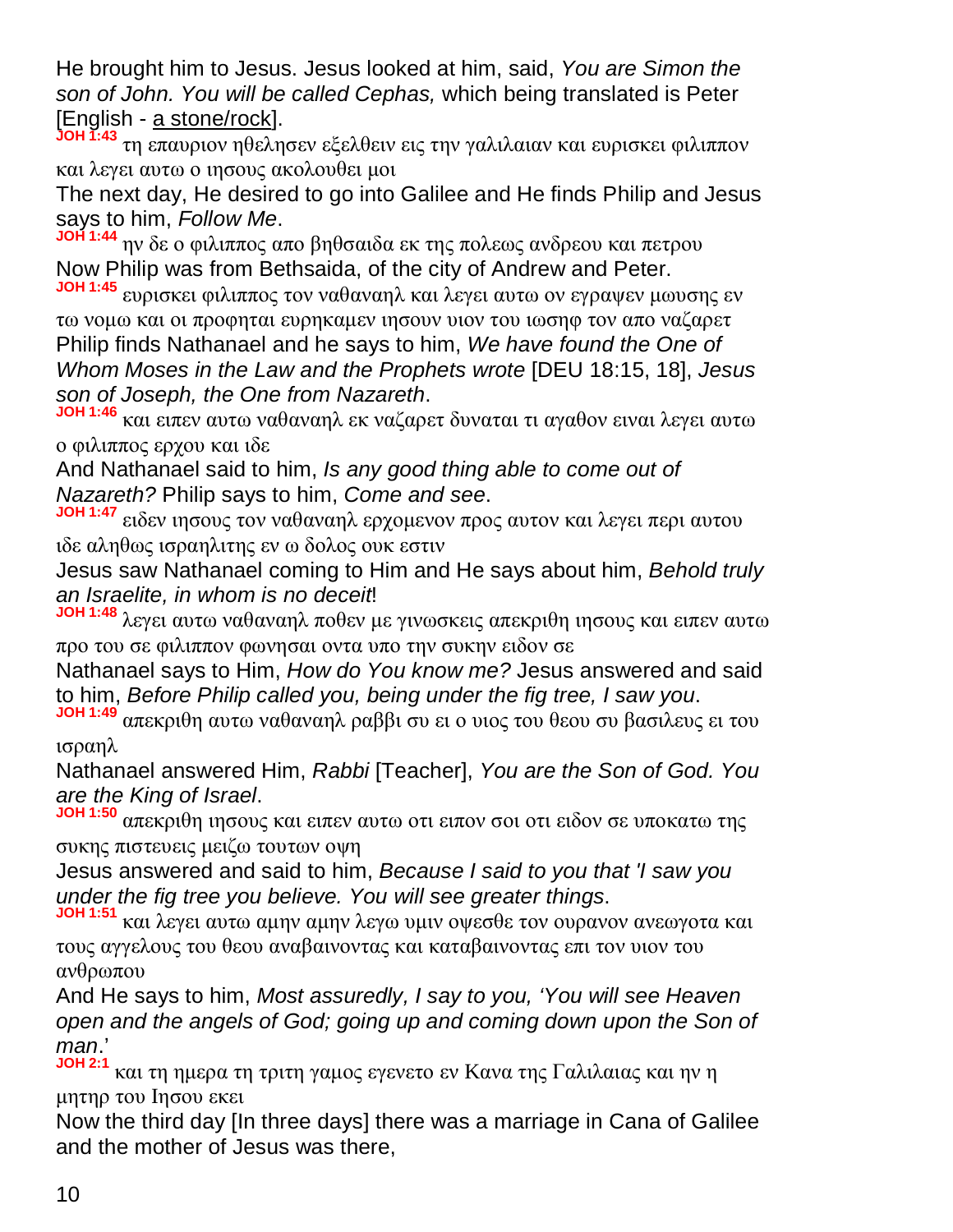**JOH 2:2** εκληθη δε και ο Iησους και οι μαθηται αυτου εις τον γαμον

and both Jesus and His disciples were invited to the marriage.

**JOH 2:3** και υστερησαντος οινου λεγει η μητηρ του Iησου προς αυτον οινον ουκ εχουσιν

And when the wine ran out the mother of Jesus says to Him, *They have no wine*.

**JOH 2:4** και λεγει αυτη ο ιησους τι εμοι και σοι γυναι ουπω ηκει η ωρα μου And Jesus says to her, *Woman, what is this to Me and to you? My hour has not yet come*.

**JOH 2:5** λεγει η μητηρ αυτου τοις διακονοις ο τι αν λεγη υμιν ποιησατε His mother says to the servants, *Whatever He may say to you, do it*. **JOH 2:6** ησαν δε εκει λιθιναι υδριαι εξ κατα τον καθαρισμον των ιουδαιων

κειμεναι χωρουσαι ανα μετρητας δυο η τρεις

Now there were there six stone water pots, the kind used by the Jews for ceremonial washing, containing twenty or thirty gallons each.

**JOH 2:7** λεγει αυτοις ο ιησους γεμισατε τας υδριας υδατος και εγεμισαν αυτας εως ανω

Jesus says to them, *Fill the water pots with water,* they filled them up to the top.

**JOH 2:8** και λεγει αυτοις αντλησατε νυν και φερετε τω αρχιτρικλινω οι δε ηνεγκαν Then He says to them, *Draw out now and take some to the master of the feast*. And they took it

**JOH 2:9** ως δε εγευσατο ο αρχιτρικλινος το υδωρ οινον γεγενημενον και ουκ ηδει ποθεν εστιν οι δε διακονοι ηδεισαν οι ηντληκοτες το υδωρ φωνει τον νυμφιον ο αρχιτρικλινος

and when the master of the feast tasted the water that was made wine and knew not where it came from (but the servants who drew the water knew) the master of the feast called the bridegroom

**JOH 2:10** και λεγει αυτω πας ανθρωπος πρωτον τον καλον οινον τιθησιν και οταν μεθυσθωσιν τον ελασσω συ τετηρηκας τον καλον οινον εως αρτι

and says to him, *Every man at the beginning sets out good wine and when they have drunk* [freely; too much - become drunk (the very least that one can say is that those referred to in this passage were so under the influence of wine that they could not distinguish between that which was "good" and that which was "bad" and thus in a condition that the Bible clearly warns against)] then that which is worse. But you have kept the good wine until now.

**JOH 2:11** ταυτην εποιησεν αρχην των σημειων ο ιησους εν κανα της γαλιλαιας και εφανερωσεν την δοξαν αυτου και επιστευσαν εις αυτον οι μαθηται αυτου **This beginning of signs Jesus did in Cana of Galilee, and manifested His glory and His disciples believed in Him**.

**JOH 2:12** μετα τουτο κατεβη εις καφαρναουμ αυτος και η μητηρ αυτου και οι αδελφοι και οι μαθηται αυτου και εκει εμειναν ου πολλας ημερας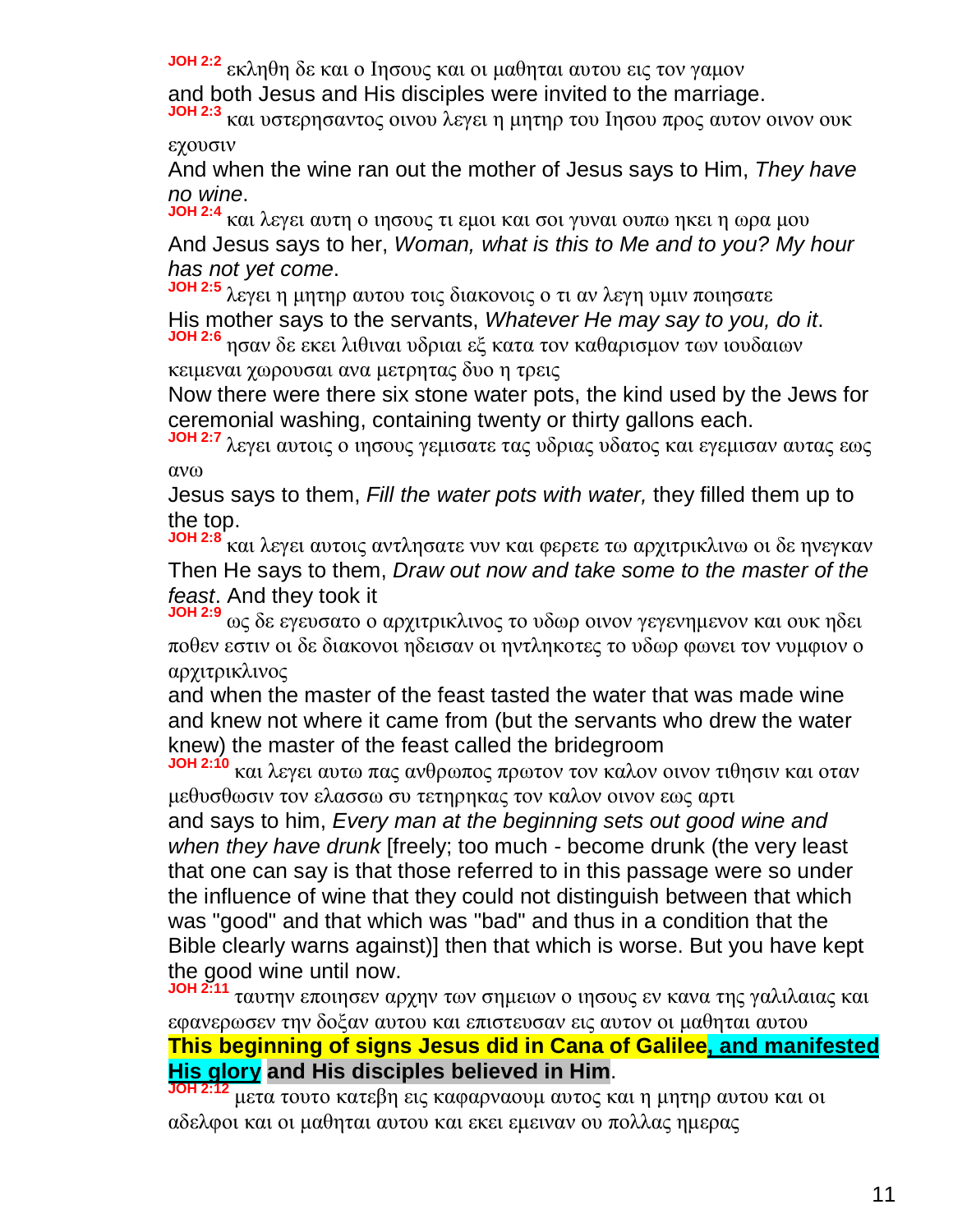After this He went down to Capernaum, He and His mother and His brothers and disciples. And remained there many days.

**JOH 2:13** και εγγυς ην το πασχα των ιουδαιων και ανεβη εις ιεροσολυμα ο ιησους And the Passover of the Jews [JOH 2:13, 23; (5:1); 6:4; 11:55 (twice); 12:1; 13:1; 18:28, 39; 19:14] was near and Jesus went up to Jerusalem.

**JOH 2:14** και ευρεν εν τω ιερω τους πωλουντας βοας και προβατα και περιστερας και τους κερματιστας καθημενους

And He found in the Temple  $1<sup>st</sup>$  cleansing of the Temple] those selling oxen, sheep and doves, and the money changers sitting.

**JOH 2:15** και ποιησας φραγελλιον εκ σχοινιων παντας εξεβαλεν εκ του ιερου τα τε προβατα και τους βοας και των κολλυβιστων εξεχεεν τα κερματα και τας τραπεζας ανετρεψεν

And He had made a whip of cords, He cast out of the Temple the sheep and oxen, poured out the money changers coins and overturned the tables.

**JOH 2:16** και τοις τας περιστερας πωλουσιν ειπεν αρατε ταυτα εντευθεν μη ποιειτε τον οικον του πατρος μου οικον εμποριου

And to the ones selling doves He said, *Take these away and do not make My Father's house a market*.

**JOH 2:17** εμνησθησαν οι μαθηται αυτου οτι γεγραμμενον εστιν ο ζηλος του οικου σου καταφαγεται με

His disciples remembered that it has been written, *The zeal of Your house will eat Me up* [PSA 69:9].

**JOH 2:18** απεκριθησαν ουν οι ιουδαιοι και ειπαν αυτω τι σημειον δεικνυεις ημιν οτι ταυτα ποιεις

Therefore answered the Jews and said to Him, *What sign do You show us that you do these things?*

**JOH 2:19** απεκριθη ιησους και ειπεν αυτοις λυσατε τον ναον τουτον και εν τρισιν ημεραις εγερω αυτον

Jesus answered and said to them, *Destroy this Temple and in three days I will raise it up*.

**JOH 2:20** ειπαν ουν οι ιουδαιοι τεσσερακοντα και εξ ετεσιν οικοδομηθη ο ναος ουτος και συ εν τρισιν ημεραις εγερεις αυτον

Therefore the Jews said, *It took forty-six years to build this temple* [Herod's] *and will You raise it up in three days?!*

**JOH 2:21** εκεινος δε ελεγεν περι του ναου του σωματος αυτου

But that One spoke of the temple of His body.

**JOH 2:22** οτε ουν ηγερθη εκ νεκρων εμνησθησαν οι μαθηται αυτου οτι τουτο ελεγεν και επιστευσαν τη γραφη και τω λογω ον ειπεν ο ιησους

Therefore when He was rinsed from the dead His disciples remembered that He said this and they believed the Scripture and the word which Jesus said.

**JOH 2:23** ως δε ην εν τοις ιεροσολυμοις εν τω πασχα εν τη εορτη πολλοι επιστευσαν εις το ονομα αυτου θεωρουντες αυτου τα σημεια α εποιει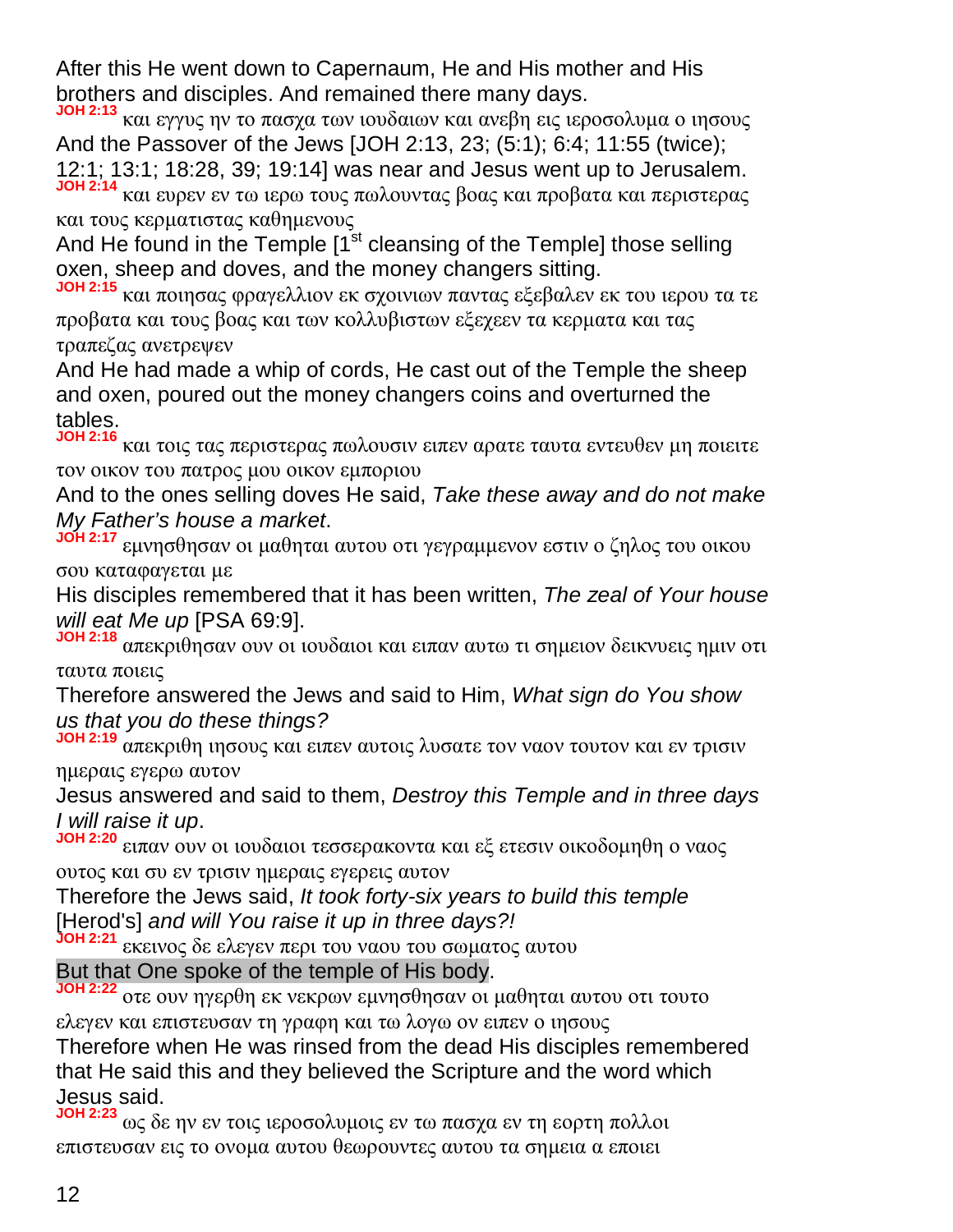**Now when He was in Jerusalem in the Passover in the Feast, many believed in His Name beholding His signs** which He was doing.

**JOH 2:24** αυτος δε ιησους ουκ επιστευεν αυτον αυτοις δια το αυτον γινωσκειν παντας

#### **BUT Jesus Himself, He believed not in them because He knew all men**

**JOH 2:25** και οτι ου χρειαν ειχεν ινα τις μαρτυρηση περι του ανθρωπου αυτος γαρ εγινωσκεν τι ην εν τω ανθρωπω

and that He had no need in order that anyone should witness about man, for He knew what was in man [He knew their very thoughts].

**JOH 3:1** ην δε ανθρωπος εκ των φαρισαιων νικοδημος ονομα αυτω αρχων των ιουδαιων

Now there was a man of the Pharisees, a ruler of the Jews; his name was Nicodemus.

**JOH 3:2** ουτος ηλθεν προς αυτον νυκτος και ειπεν αυτω ραββι οιδαμεν οτι απο θεου εληλυθας διδασκαλος ουδεις γαρ δυναται ταυτα τα σημεια ποιειν α συ ποιεις εαν μη η ο θεος μετ αυτου

He came to Him by night and said to Him, *Rabbi* [Teacher], *we know that You are a teacher sent from God. For no one is able to do these signs which You are doing unless God be with him*.

**JOH 3:3** απεκριθη ιησους και ειπεν αυτω αμην αμην λεγω σοι εαν μη τις γεννηθη ανωθεν ου δυναται ιδειν την βασιλειαν του θεου

Jesus answered and said to him, *Most assuredly, I say to you, Except one should be born again* [*from above* **does not fit the context** – **see JOH 3:4**. **The phrase** *born again* **simply means born of the Spirit**. **Verse 5 explains verse 3**] *he is not able to SEE the Kingdom of God* [JOH 18:36; LUK 16:16; 18:17 f.].

**JOH 3:4** λεγει προς αυτον ο νικοδημος πως δυναται ανθρωπος γεννηθηναι γερων ων μη δυναται εις την κοιλιαν της μητρος αυτου δευτερον εισελθειν και γεννηθηναι

#### **Nicodemus says to Him,** *How is a man able to be born being old? HE IS NOT ABLE TO ENTER HIS MOTHER'S WOMB A SECOND TIME AND TO BE BORN!*

**JOH 3:5** απεκριθη ο ιησους αμην αμην λεγω σοι εαν μη τις γεννηθη εξ υδατος και πνευματος ου δυναται εισελθειν εις την βασιλειαν του θεου

Jesus answered, *Most assuredly, I say to you, 'Except one be born of water* [**1st birth**] and spirit [**2nd birth** – **Verse 6 explains verse 5**] *he is not able to enter into the Kingdom of God*.

**JOH 3:6** το γεγεννημενον εκ της σαρκος σαρξ εστιν και το γεγεννημενον εκ του πνευματος πνευμα εστιν

*The one having been born of the flesh is flesh* [**1st birth = the physical birth**] *and one having been born of the Spirit is spirit* [**2nd birth = the spiritual birth - see JOH 3:12**]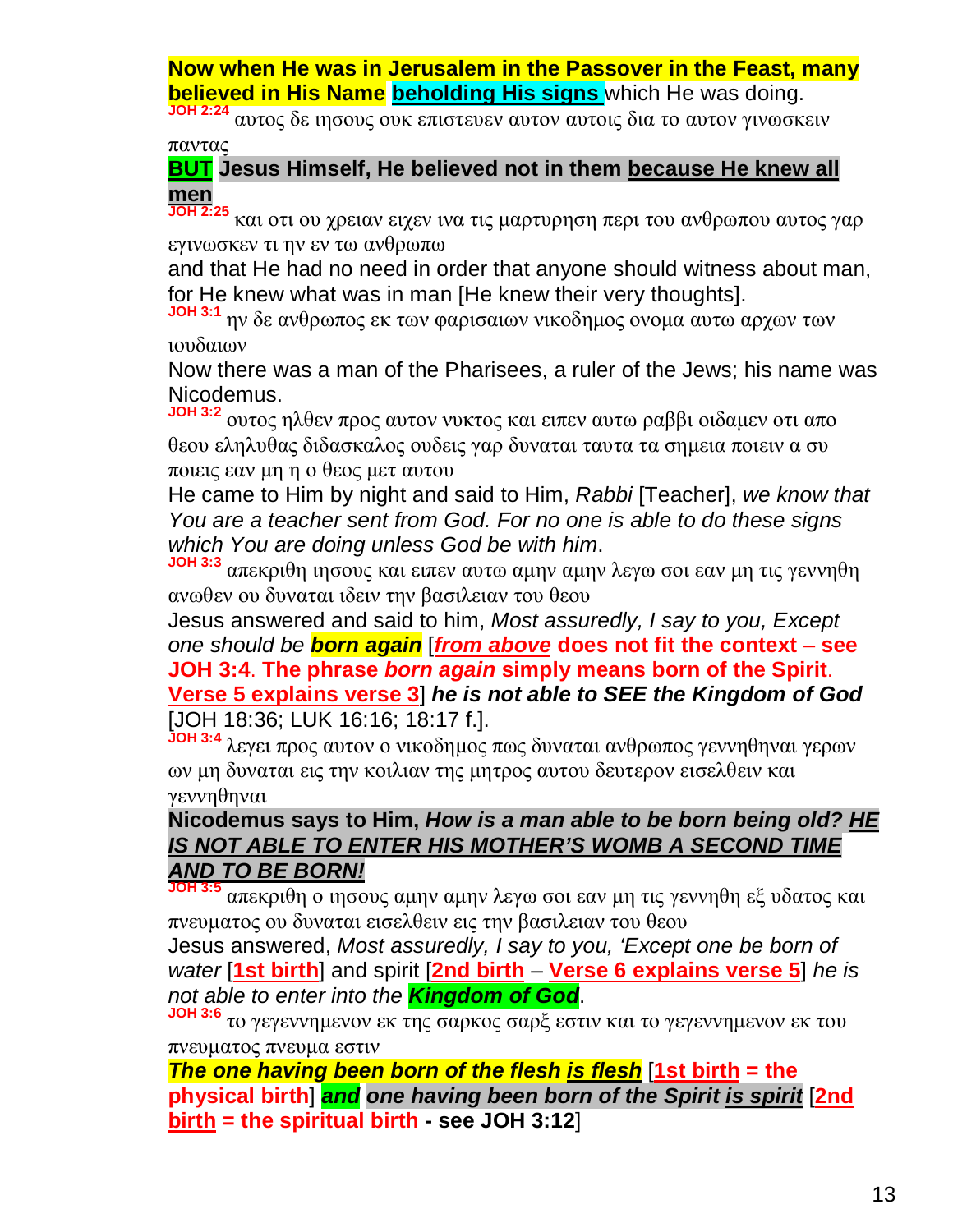[One becomes a child of God **NOT** by physical birth, one's own works, or the works of others **BUT by God** – **JOH 1:13; ROM 9:15, 16. Baptism, which is NOT even alluded to in this passage**, is only a witness to one's **profession** that he has been *born again* by trusting in the promise of God – Peter plainly calls it a *figure* [**1PE 3:21**] and Paul calls it a *sign* [**ROM 4:9-11**]].

**JOH 3:7** μη θαυμασης οτι ειπον σοι δει υμας γεννηθηναι ανωθεν

*Marvel not that I said to you, 'It is necessary FOR YOU to be born again.*'

**JOH 3:8** το πνευμα οπου θελει πνει και την φωνην αυτου ακουεις αλλ ουκ οιδας ποθεν ερχεται και που υπαγει ουτως εστιν πας ο γεγεννημενος εκ του πνευματος *The wind blows where it wishes and you hear its sound but do not know from where it comes and where it goes; so are all who have been born of the spirit***.**

**JOH 3:9** απεκριθη νικοδημος και ειπεν αυτω πως δυναται ταυτα γενεσθαι Nicodemus answered and said to Him, *How are these things able be?* **JOH 3:10** απεκριθη ιησους και ειπεν αυτω συ ει ο διδασκαλος του ισραηλ και ταυτα ου γινωσκεις

Jesus answered and said to him, *You* a*re a teacher of Israel, and these things you do not know?*

#### **The Use of the word ανωθεν in the New Testament**

|                 |                           | MAT $27:51 = above (top)$                                 |  |
|-----------------|---------------------------|-----------------------------------------------------------|--|
|                 | MAR $15:38$ = above (top) |                                                           |  |
|                 | LUK 1:3                   | $=$ from the beginning (possibly again)                   |  |
|                 | <b>JOH 3:3</b>            | $=$ again                                                 |  |
|                 | JOH 3:7                   | $=$ again                                                 |  |
|                 |                           | JOH $3:15 = (from) above$                                 |  |
|                 |                           | $JOH 3:17 = (from) above$                                 |  |
|                 | $JOH 3:31 = above$        |                                                           |  |
|                 |                           | JOH $19:11 = (from) above$                                |  |
|                 |                           | JOH $19:23$ = from the beginning                          |  |
|                 | ACT 26:5                  | $=$ from the beginning                                    |  |
|                 | GAL 4:9                   | $=$ again                                                 |  |
|                 |                           | JAM 1:17 = (from) above                                   |  |
| <b>JOH 3:11</b> |                           | αμην αμην λεγω σοι οτι ο οιδαμεν λαλουμεν και ο εωρακαμεν |  |

μαρτυρουμεν και την μαρτυριαν ημων ου λαμβανετε

*Most assuredly, I say to you that which We know We are speaking, and what We have seen We are witnessing; and Our witness you do not receive*.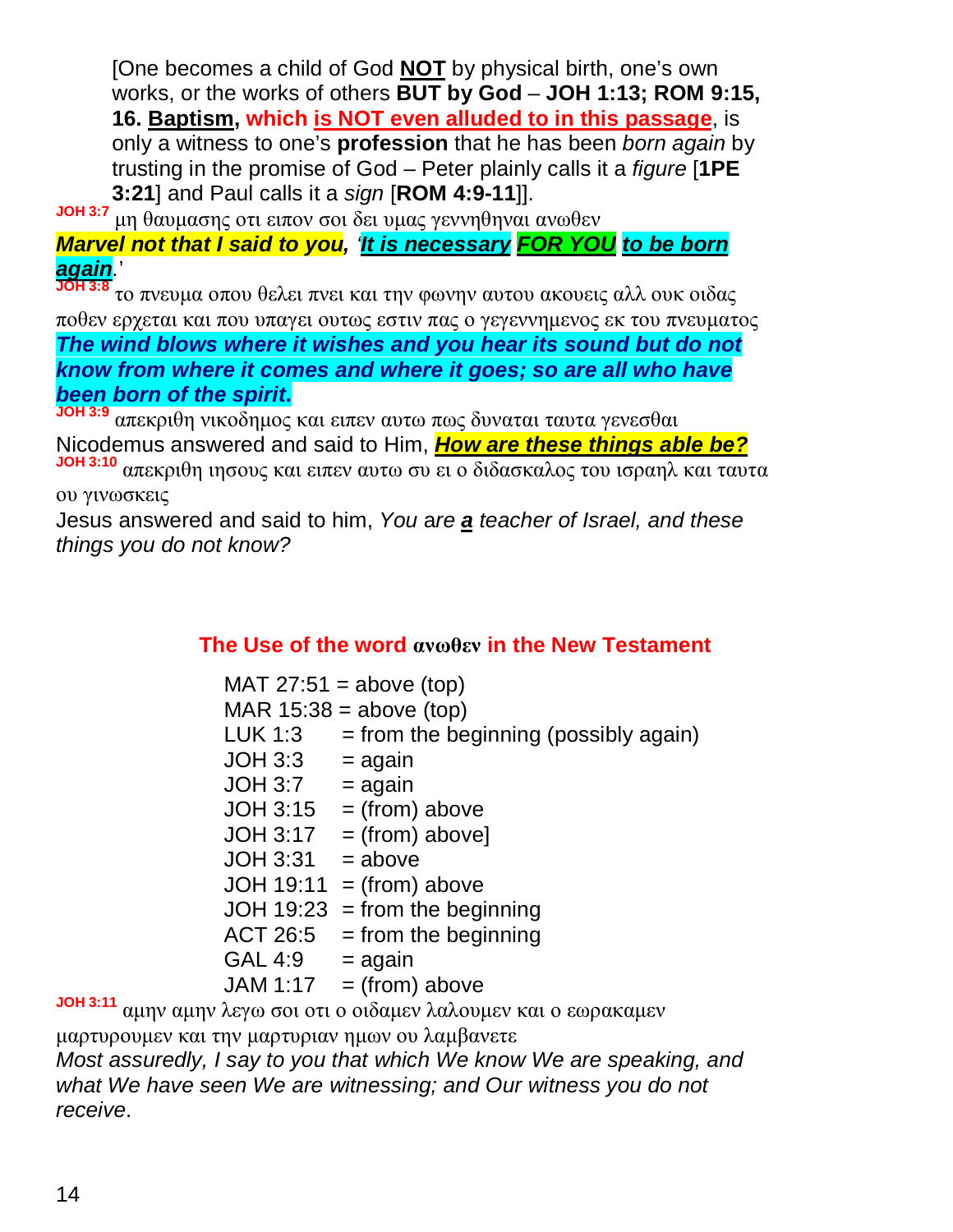**JOH 3:12** ει τα επιγεια ειπον υμιν και ου πιστευετε πως εαν ειπω υμιν τα επουρανια πιστευσετε

*If the things upon Earth I said to you AND you do not believe, HOW will you believe IF I tell you the Heavenly things?*

**JOH 3:13** και ουδεις αναβεβηκεν εις τον ουρανον ει μη ο εκ του ουρανου καταβας ο υιος του ανθρωπου

*No one has gone up into Heaven except the Son of Man Who came down from Heaven*.

**JOH 3:14** και καθως Mωυσης υψωσεν τον οφιν εν τη ερημω ουτως υψωθηναι δει τον υιον του ανθρωπου

Even a*s Moses lifted up the serpent in the desert so it is necessary for the Son of Man to be lifted up*

**JOH 3:15** ινα πας ο πιστευων εν αυτω εχη ζωην αιωνιον

*in order that all those believeing in Him might have eternal life*.

**JOH 3:16** ουτως γαρ ηγαπησεν ο θεος τον κοσμον ωστε τον υιον τον μονογενη εδωκεν ινα πας ο πιστευων εις αυτον μη αποληται αλλ εχη ζωην αιωνιον

#### *For God so loved the world that He gave His Only Begotten Son, in order that all those believing in Him should not perish but might have eternal life*.

**JOH 3:17** ου γαρ απεστειλεν ο θεος τον υιον εις τον κοσμον ινα κρινη τον κοσμον αλλ ινα σωθη ο κοσμος δι αυτου

*For God sent not the Son into the world in order that He should judge the world but in order that the world might be saved through Him*.

**JOH 3:18** ο πιστευων εις αυτον ου κρινεται ο μη πιστευων ηδη κεκριται οτι μη πεπιστευκεν εις το ονομα του μονογενους υιου του θεου

*The one believeing in Him is not judged* [condemned]*, BUT the one not believeing is judged* [condemned] *already because he has not believed in the name of the Only Begotten Son of God*.

**JOH 3:19** αυτη δε εστιν η κρισις οτι το φως εληλυθεν εις τον κοσμον και ηγαπησαν οι ανθρωποι μαλλον το σκοτος η το φως ην γαρ αυτων πονηρα τα εργα *And this is the judgment, that the Light has come into the world and men loved the dark rather than the Light for their works were evil*.

**JOH 3:20** πας γαρ ο φαυλα πρασσων μισει το φως και ουκ ερχεται προς το φως ινα μη ελεγχθη τα εργα αυτου

For all who are practicing evil hates the light and does not come to the light in order that his works be manifested.

**JOH 3:21** ο δε ποιων την αληθειαν ερχεται προς το φως ινα φανερωθη αυτου τα εργα οτι εν θεω εστιν ειργασμενα

#### *But one doing the truth comes to the Light, in order that his works may be shown that they have been done in God***.**

**JOH 3:22** μετα ταυτα ηλθεν ο ιησους και οι μαθηται αυτου εις την ιουδαιαν γην και εκει διετριβεν μετ αυτων και εβαπτιζεν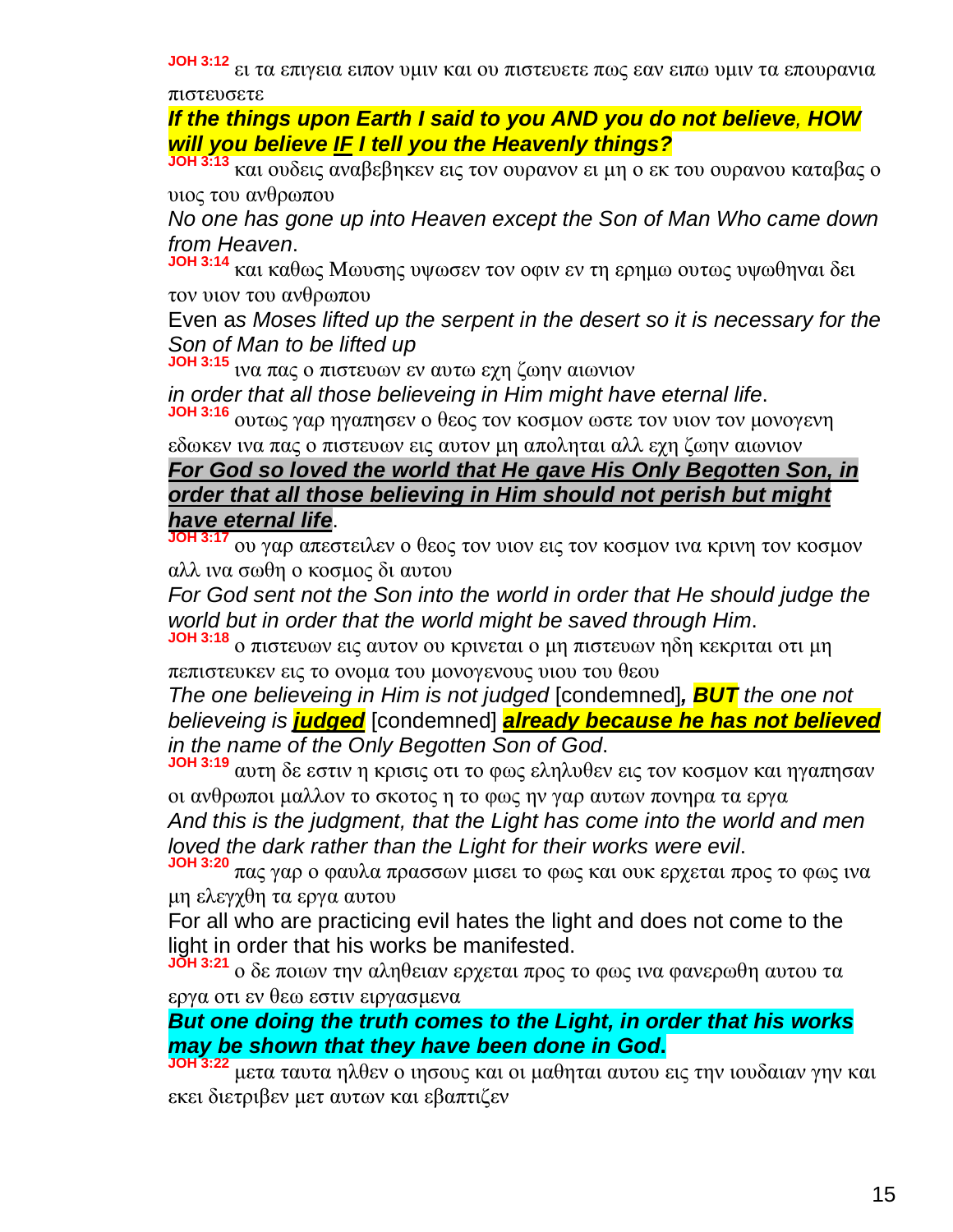After these things came Jesus and His disciples into the land of Judaea. There He stayed with them and baptized [**ONLY the disciples baptized** - JOH 4:2].

**JOH 3:23** ην δε και ο ιωαννης βαπτιζων εν αινων εγγυς του σαλειμ οτι υδατα πολλα ην εκει και παρεγινοντο και εβαπτιζοντο

But John also was baptizing, in Aenon near Salim, because there was much water there and they came and were being baptized.

**JOH 3:24** ουπω γαρ ην βεβλημενος εις την φυλακην ιωαννης

For John had not yet been cast into prison.

**JOH 3:25** εγενετο ουν ζητησις εκ των μαθητων ιωαννου μετα ιουδαιου περι καθαρισμου

Then there arose a question between some of John's disciples and the Jews about purifying

**JOH 3:26** και ηλθον προς τον ιωαννην και ειπαν αυτω ραββι ος ην μετα σου περαν του ιορδανου ω συ μεμαρτυρηκας ιδε ουτος βαπτιζει και παντες ερχονται προς αυτον

and they came to John and said to him, *Rabbi* [Teacher], *He Who was with you beyond Jordan, to Whom you bare witness, behold, the same baptizes and all are coming to Him*.

**JOH 3:27** απεκριθη ιωαννης και ειπεν ου δυναται ανθρωπος λαμβανειν ουδεν εαν μη η δεδομενον αυτω εκ του ουρανου

**John** answered and said, *A man is not able to receive anything except it has been given him from Heaven*.

**JOH 3:28** αυτοι υμεις μοι μαρτυρειτε οτι ειπον εγω ουκ ειμι εγω ο χριστος αλλ οτι απεσταλμενος ειμι εμπροσθεν εκεινου

*You yourselves bear me witness that I said, 'I am not the Christ but that I am sent before Him*.'

**JOH 3:29** ο εχων την νυμφην νυμφιος εστιν ο δε φιλος του νυμφιου ο εστηκως και ακουων αυτου χαρα χαιρει δια την φωνην του νυμφιου αυτη ουν η χαρα η εμη πεπληρωται

*He who has the bride is the bridegroom; but the friend of the bridegroom, who stands and hears him, rejoices greatly because of the bridegroom's voice. This my joy therefore is fulfilled*.

**JOH 3:30** εκεινον δει αυξανειν εμε δε ελαττουσθαι

*It is necessary that that one increase but I must decrease*.

**JOH 3:31** ο ανωθεν ερχομενος επανω παντων εστιν ο ων εκ της γης εκ της γης εστιν και εκ της γης λαλει ο εκ του ουρανου ερχομενος επανω παντων εστιν

*He Who comes from above is over all. He who is of the Earth is of the Earth and speaks of the Earth*. *He Who comes from Heaven is above all*

**JOH 3:32** ο εωρακεν και ηκουσεν τουτο μαρτυρει και την μαρτυριαν αυτου ουδεις λαμβανει

*and what He has seen and heard this He witnesses. And His witness no one receives*.

**JOH 3:33** ο λαβων αυτου την μαρτυριαν εσφραγισεν οτι ο θεος αληθης εστιν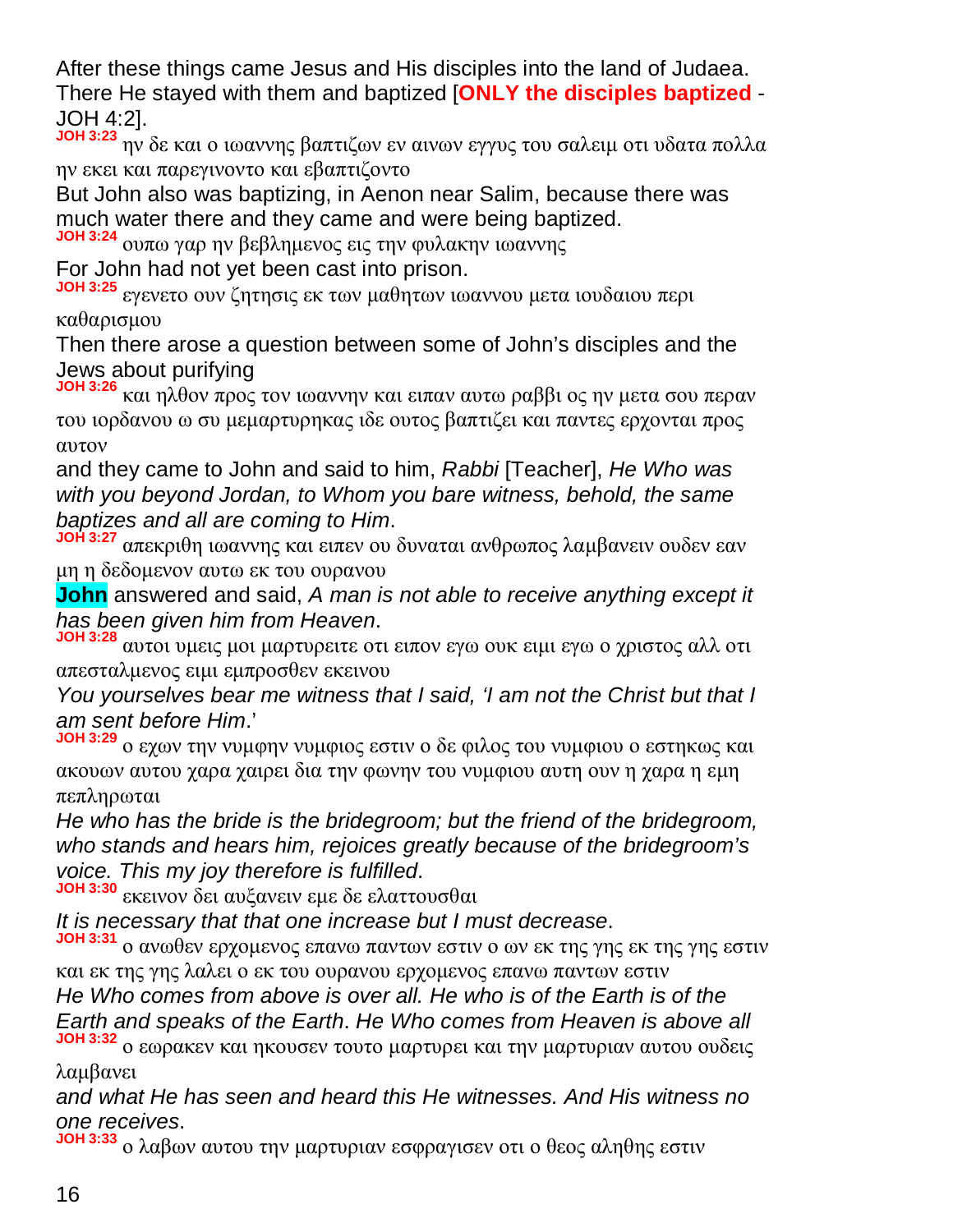*The one receiving His witness has certified* [sealed; witnessed with His seal; certified] *that God is true*.

**JOH 3:34** ον γαρ απεστειλεν ο θεος τα ρηματα του θεου λαλει ου γαρ εκ μετρου διδωσιν το πνευμα

*For He Whom God sent speaks the sayings of God. For God does not give the Spirit by* [**limited**] measure.

**JOH 3:35** ο πατηρ αγαπα τον υιον και παντα δεδωκεν εν τη χειρι αυτου

#### *The Father loves the Son AND has given all things into His hand*.

**JOH 3:36** ο πιστευων εις τον υιον εχει ζωην αιωνιον ο δε απειθων τω υιω ουκ οψεται ζωην αλλ η οργη του θεου μενει επ αυτον.

*The one believing in the Son has eternal life. But the one disobeying the Son shall not see life but the wrath of God abides upon him***.**

**JOH 4:1** ως ουν εγνω ο κυριος οτι ηκουσαν οι φαρισαιοι οτι ιησους πλειονας μαθητας ποιει και βαπτιζει η ιωαννης

When therefore the LORD knew that the Pharisees had heard that Jesus was making and baptizing more disciples than John

**JOH 4:2** καιτοιγε ιησους αυτος ουκ εβαπτιζεν αλλ οι μαθηται αυτου

(**though Jesus Himself did not baptize, BUT His disciples** [did]).

**JOH 4:3** αφηκεν την ιουδαιαν και απηλθεν παλιν εις την γαλιλαιαν

He left Judaea and went again into Galilee.

**JOH 4:4** εδει δε αυτον διερχεσθαι δια της σαμαρειας

But it was necessary for Him go through Samaria.

**JOH 4:5** ερχεται ουν εις πολιν της σαμαρειας λεγομενην συχαρ πλησιον του χωριου ο εδωκεν ιακωβ τω ιωσηφ τω υιω αυτου

Then He came to a city of Samaria, which is called Sychar, near the parcel of land that Jacob gave to his son Joseph.

**JOH 4:6** ην δε εκει πηγη του ιακωβ ο ουν ιησους κεκοπιακως εκ της οδοιποριας εκαθεζετο ουτως επι τη πηγη ωρα ην ως εκτη

Now Jacob's well was there. Jesus therefore, being wearied with His journey, sat on the well. It was about the 6th hour [6 PM].

**JOH 4:7** ερχεται γυνη εκ της σαμαρειας αντλησαι υδωρ λεγει αυτη ο ιησους δος μοι πειν

There came a woman of Samaria to draw water. Jesus said to her, *Give Me to drink.*

**JOH 4:8** οι γαρ μαθηται αυτου απεληλυθεισαν εις την πολιν ινα τροφας αγορασωσιν

(for His disciples were gone away to the city in order that they might buy food).

**JOH 4:9** λεγει ουν αυτω η γυνη η σαμαριτις πως συ ιουδαιος ων παρ εμου πειν αιτεις γυναικος σαμαριτιδος ουσης ου γαρ συγχρωνται ιουδαιοι σαμαριταις Therefore said the woman of Samaria says to Him, *How is, You, being a Jew, ask a drink of me, who am a woman of Samaria?*

**JOH 4:10** απεκριθη ιησους και ειπεν αυτη ει ηδεις την δωρεαν του θεου και τις εστιν ο λεγων σοι δος μοι πειν συ αν ητησας αυτον και εδωκεν αν σοι υδωρ ζων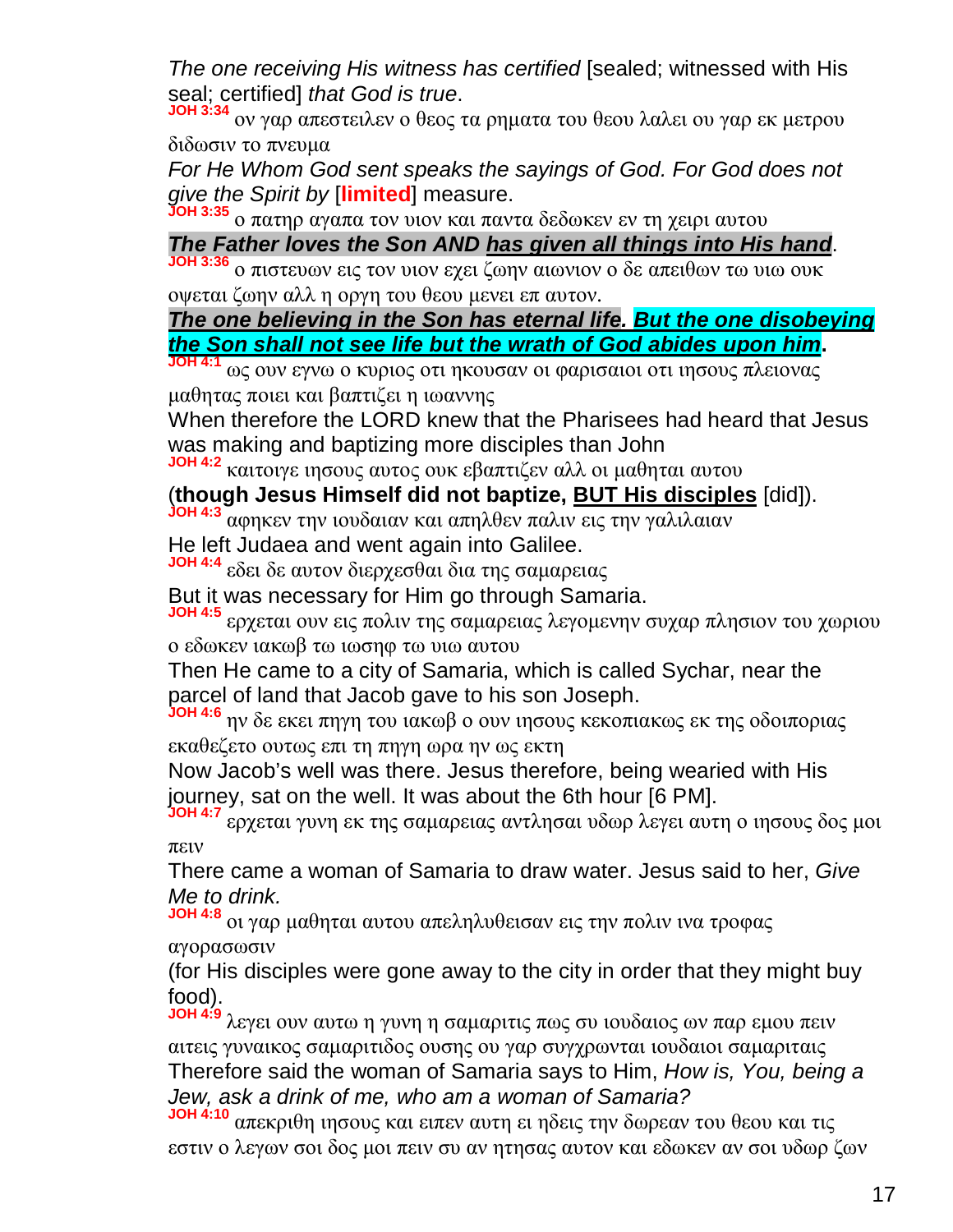Jesus answered and said to her, *If you knew the gift of God and Who says to you, 'Give Me to drink;' you would have asked Him, and He would have given you living water*.

**JOH 4:11** λεγει αυτω κυριε ουτε αντλημα εχεις και το φρεαρ εστιν βαθυ ποθεν ουν εχεις το υδωρ το ζων

she says to Him, *Sir*, *You have nothing to draw with and the well is deep. Therefore from where have You the living water?*

**JOH 4:12** μη συ μειζων ει του πατρος ημων ιακωβ ος εδωκεν ημιν το φρεαρ και αυτος εξ αυτου επιεν και οι υιοι αυτου και τα θρεμματα αυτου

*Are You greater than our father Jacob, who gave us the well, and drank out of it himself, and his sons, and his livestock?*

**JOH 4:13** απεκριθη ιησους και ειπεν αυτη πας ο πινων εκ του υδατος τουτου διψησει παλιν

Jesus answered and said to her, All *who drink of this water shall thirst again*,

**JOH 4:14** ος δ αν πιη εκ του υδατος ου εγω δωσω αυτω ου μη διψησει εις τον αιωνα αλλα το υδωρ ο δωσω αυτω γενησεται εν αυτω πηγη υδατος αλλομενου εις ζωην αιωνιον

#### *but whoever drinks of the water that I shall will give him will by no means will he thirst again forever; but the water I will give him will be in him a well of water springing up to eternal life*.

**JOH 4:15** λεγει προς αυτον η γυνη κυριε δος μοι τουτο το υδωρ ινα μη διψω μηδε διερχωμαι ενθαδε αντλειν

The woman says to Him, *Sir*, *give me this water, in order that I thirst not, neither come here to draw*.

**JOH 4:16** λεγει αυτη υπαγε φωνησον σου τον ανδρα και ελθε ενθαδε

He says to her, *Go, call your husband and come here*.

**JOH 4:17** απεκριθη η γυνη και ειπεν αυτω ουκ εχω ανδρα λεγει αυτη ο ιησους καλως ειπας οτι ανδρα ουκ εχω

The woman answered and said to Him, *I have no husband*. Jesus says to her, *You have said well, 'That I have no husband.'*

**JOH 4:18** πεντε γαρ ανδρας εσχες και νυν ον εχεις ουκ εστιν σου ανηρ τουτο αληθες ειρηκας

*For you have had five husbands, and he whom you now have is not your husband. What you have said is true*.

**JOH 4:19** λεγει αυτω η γυνη κυριε θεωρω οτι προφητης ει συ

The woman says to Him, Sir, *I perceive that You are a prophet*.

**JOH 4:20** οι πατερες ημων εν τω ορει τουτω προσεκυνησαν και υμεις λεγετε οτι εν ιεροσολυμοις εστιν ο τοπος οπου προσκυνειν δει

*Our fathers worshiped in this mountain and You say that in Jerusalem is the place where it is necessary to worship*.

**JOH 4:21** λεγει αυτη ο ιησους πιστευε μοι γυναι οτι ερχεται ωρα οτε ουτε εν τω ορει τουτω ουτε εν ιεροσολυμοις προσκυνησετε τω πατρι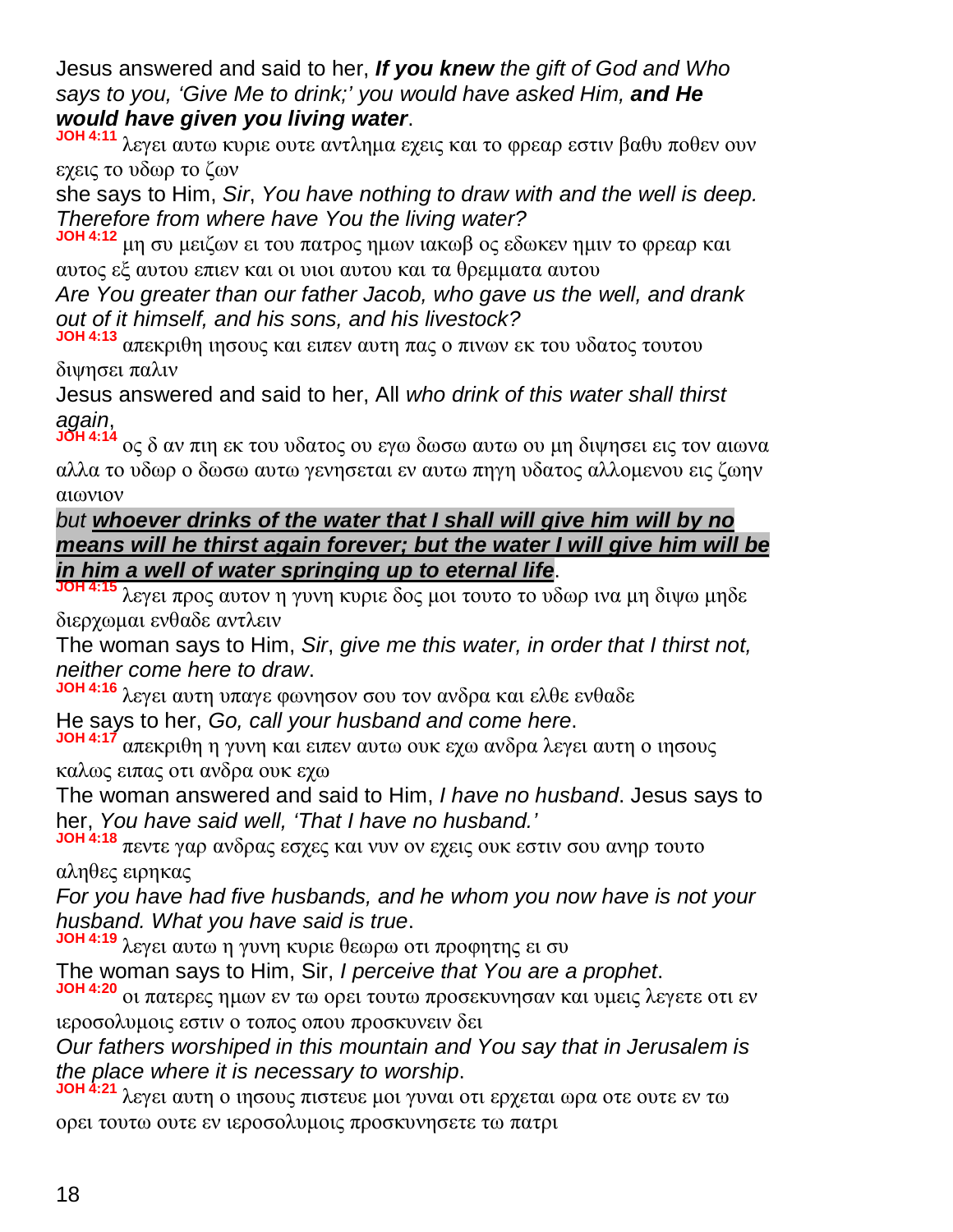#### Jesus says to her, *Woman, believe Me, that the hour is coming, when you shall neither in this mountain nor in Jerusalem, worship the Father*.

**JOH 4:22** υμεις προσκυνειτε ο ουκ οιδατε ημεις προσκυνουμεν ο οιδαμεν οτι η σωτηρια εκ των ιουδαιων εστιν

*You worship you know not what. We know Who We worship for salvation is of the Jews*.

**JOH 4:23** αλλα ερχεται ωρα και νυν εστιν οτε οι αληθινοι προσκυνηται

προσκυνησουσιν τω πατρι εν πνευματι και αληθεια και γαρ ο πατηρ τοιουτους ζητει τους προσκυνουντας αυτον

*But the hour is coming and now is, when the true worshippers will worship the Father in spirit and in truth; for even the Father seeks those to worship Him*.

**JOH 4:24** πνευμα ο θεος και τους προσκυνουντας αυτον εν πνευματι και αληθεια δει προσκυνειν

#### *God is Spirit and it is necessary for those who worship Him, in Him spirit and truth to worship*.

**JOH 4:25** λεγει αυτω η γυνη οιδα οτι μεσσιας ερχεται ο λεγομενος χριστος οταν ελθη εκεινος αναγγελει ημιν απαντα

The woman says to Him, *I know that Messiah is coming, Who is called Christ. When that One comes, He will announce all things to us*.

**JOH 4:26** λεγει αυτη ο ιησους εγω ειμι ο λαλων σοι

Jesus said to her, *I AM He, the One speaking to you*.

**JOH 4:27** και επι τουτω ηλθαν οι μαθηται αυτου και εθαυμαζον οτι μετα γυναικος ελαλει ουδεις μεντοι ειπεν τι ζητεις η τι λαλεις μετ αυτης

Then came His disciples and marveled that He talked with the woman, yet no man said, 'What do You seek? Or, why do You talk with her?'

**JOH 4:28** αφηκεν ουν την υδριαν αυτης η γυνη και απηλθεν εις την πολιν και λεγει τοις ανθρωποις

The woman then left her water pot and went into the city and says to the men,

**JOH 4:29** δευτε ιδετε ανθρωπον ος ειπεν μοι παντα α εποιησα μητι ουτος εστιν ο χριστος

*Come, see a Man, Who told me all things which I did. Is not this the Christ?*

**JOH 4:30** εξηλθον εκ της πολεως και ηρχοντο προς αυτον

Then they went out of the city and came to Him.

**JOH 4:31** εν τω μεταξυ ηρωτων αυτον οι μαθηται λεγοντες ραββι φαγε In the meantime His disciples were asking Him saying, *Teacher*, *eat*. **JOH 4:32** ο δε ειπεν αυτοις εγω βρωσιν εχω φαγειν ην υμεις ουκ οιδατε

But He said to them, *I have food to eat that you know not of*. **JOH 4:33** ελεγον ουν οι μαθηται προς αλληλους μη τις ηνεγκεν αυτω φαγειν

Therefore said the disciples one to another, *Has any man brought Him anything to eat?*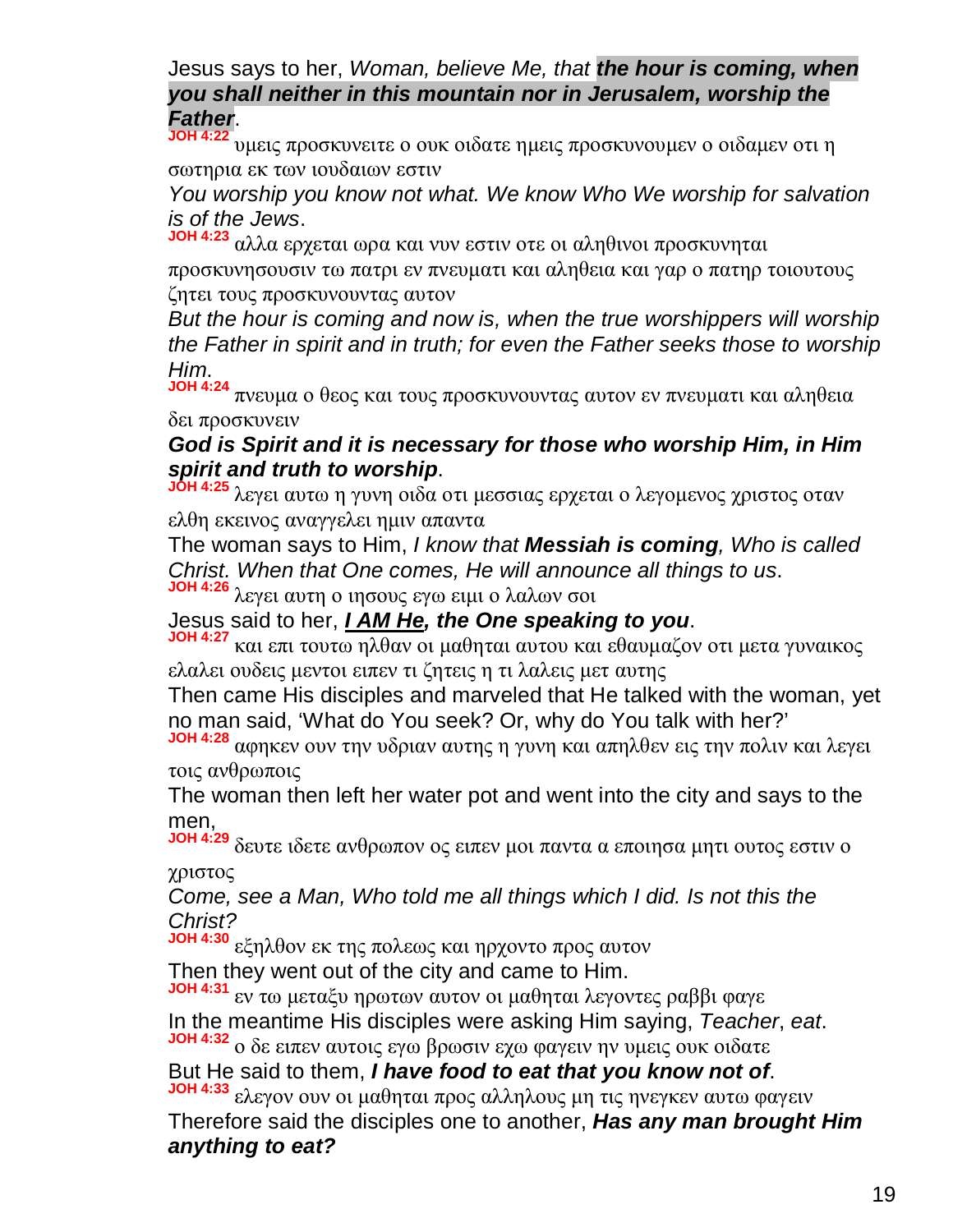**JOH 4:34** λεγει αυτοις ο ιησους εμον βρωμα εστιν ινα ποιησω το θελημα του πεμψαντος με και τελειωσω αυτου το εργον

#### Jesus says to them, *My food is to do the will of Him Who sent Me and to finish His work*.

**JOH 4:35** ουχ υμεις λεγετε οτι ετι τετραμηνος εστιν και ο θερισμος ερχεται ιδου λεγω υμιν επαρατε τους οφθαλμους υμων και θεασασθε τας χωρας οτι λευκαι εισιν προς θερισμον

*Say not, 'There are yet four months and then comes harvest?' Behold, I say to you, 'Lift up your eyes and look on the fields, because they are white* [ripe] *for harvest*.

 $\eta$ δη ο θεριζων μισθον λαμβανει και συναγει καρπον εις ζωην αιωνιον, ινα ο σπειρων ομου χαιρη και ο θεριζων

Already the one sowing receives wages and gathers fruit to eternal life, in order that the one sowing might rejoice together with the one reaping.

**JOH 4:37** εν γαρ τουτω ο λογος εστιν αληθινος οτι αλλος εστιν ο σπειρων και αλλος ο θεριζων

For in this the saying *is true, 'That one sows and another reaps.'*

**JOH 4:38** εγω απεστειλα υμας θεριζειν ο ουχ υμεις κεκοπιακατε αλλοι

κεκοπιακασιν και υμεις εις τον κοπον αυτων εισεληλυθατε

*I sent you to reap that whereon you bestowed no labor; others have labored and you have entered into their labors*.

**JOH 4:39** εκ δε της πολεως εκεινης πολλοι επιστευσαν εις αυτον των σαμαριτων δια τον λογον της γυναικος μαρτυρουσης οτι ειπεν μοι παντα α εποιησα But many of the Samaritans of that city believed on Him for the saying of the woman who testified, *'He told me all things which I did.'*

**JOH 4:40** ως ουν ηλθον προς αυτον οι σαμαριται ηρωτων αυτον μειναι παρ αυτοις και εμεινεν εκει δυο ημερας

So when the Samaritans came to Him, they asked Him to remain with them and He remained there two days.

**JOH 4:41** και πολλω πλειους επιστευσαν δια τον λογον αυτου And many more believed through His word

**JOH 4:42** τη τε γυναικι ελεγον οτι ουκετι δια την σην λαλιαν πιστευομεν αυτοι γαρ ακηκοαμεν και οιδαμεν οτι ουτος εστιν αληθως ο σωτηρ του κοσμου and they said to the woman, *No longer do we believe because of your speech; for we ourselves have heard and we know that this One is truly the Savior of the world*.

**JOH 4:43** μετα δε τας δυο ημερας εξηλθεν εκειθεν εις την γαλιλαιαν Now after two days He went out from there went into Galilee.

**JOH 4:44** αυτος γαρ ιησους εμαρτυρησεν οτι προφητης εν τη ιδια πατριδι τιμην ουκ εχει

For Jesus Himself witnessed, that a prophet has no honor in his own native place.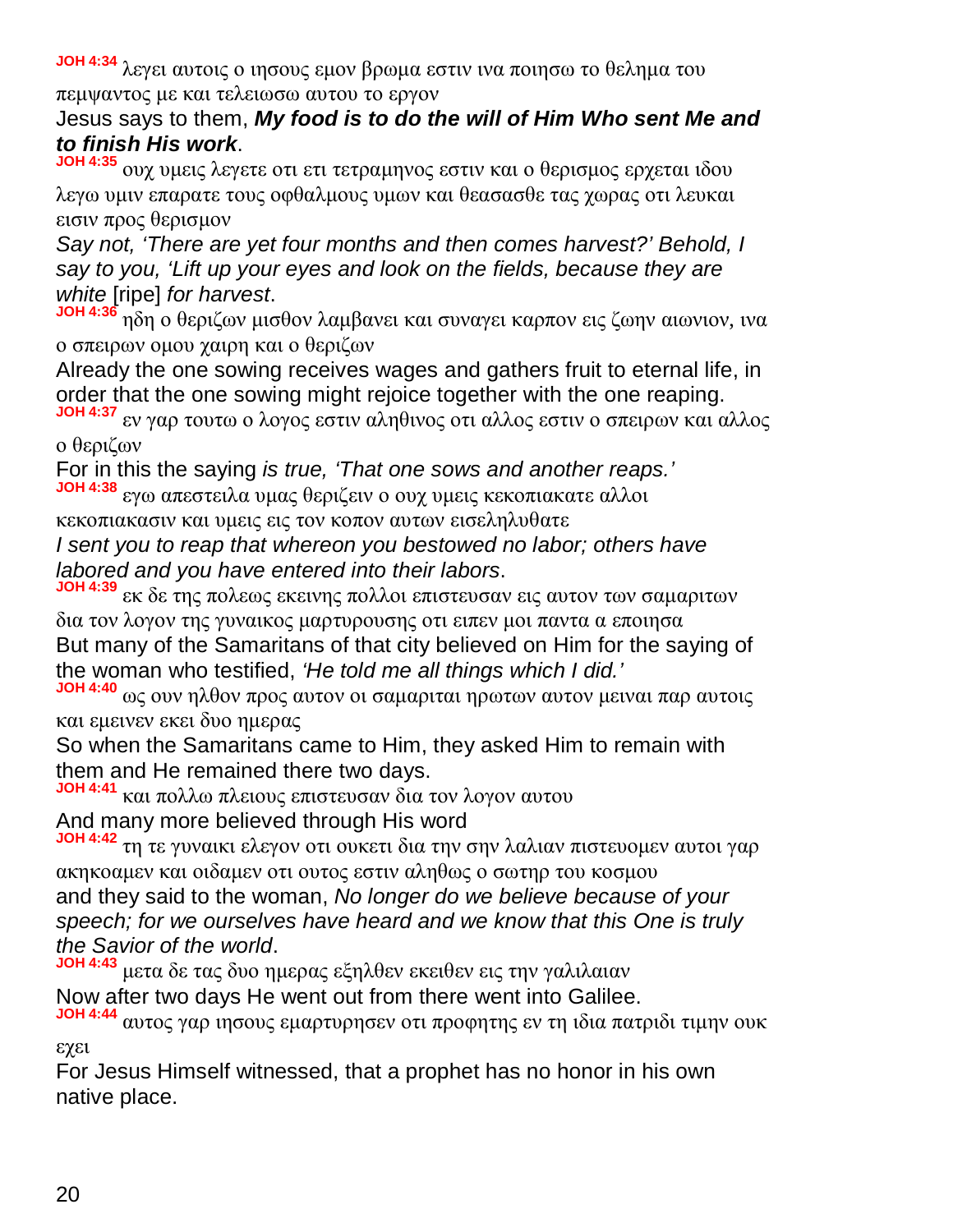**JOH 4:45** οτε ουν ηλθεν εις την γαλιλαιαν εδεξαντο αυτον οι γαλιλαιοι παντα εωρακοτες οσα εποιησεν εν ιεροσολυμοις εν τη εορτη και αυτοι γαρ ηλθον εις την εορτην

Therefore when He came into Galilee, the Galilaeans received Him, having seen all the things which He did in Jerusalem at the feast; for they also went to the feast.

**JOH 4:46** ηλθεν ουν παλιν εις την κανα της γαλιλαιας οπου εποιησεν το υδωρ οινον και ην τις βασιλικος ου ο υιος ησθενει εν καφαρναουμ

Therefore He came again to Cana of Galilee where He had made the water wine. Now there was a certain nobleman whose son was sick at Capernaum.

**JOH 4:47** ουτος ακουσας οτι ιησους ηκει εκ της ιουδαιας εις την γαλιλαιαν απηλθεν προς αυτον και ηρωτα ινα καταβη και ιασηται αυτου τον υιον ημελλεν γαρ αποθνησκειν

This man hearing that Jesus came out of Judaea into Galilee, went to Him and asked in order that He would come down and heal his son; for he was about to die.

**JOH 4:48** ειπεν ουν ο ιησους προς αυτον εαν μη σημεια και τερατα ιδητε ου μη πιστευσητε

Jesus therefore said to him, *Except you see signs and wonders*, *by no means will you believe*.

**JOH 4:49** λεγει προς αυτον ο βασιλικος κυριε καταβηθι πριν αποθανειν το παιδιον μου

The royal official says to Him, *Sir*, *come down before my child dies*.

**JOH 4:50** λεγει αυτω ο ιησους πορευου ο υιος σου ζη επιστευσεν ο ανθρωπος τω λογω ον ειπεν αυτω ο ιησους και επορευετο

Jesus said to him, *Go your way. Your son lives*. **And the man believed the word that Jesus had spoken to him and he went his way**.

**JOH 4:51** ηδη δε αυτου καταβαινοντος οι δουλοι αυτου υπηντησαν αυτω λεγοντες οτι ο παις αυτου ζη

but already as he was now going down, his servants met him and told him saying that, *Your son lives*.

**JOH 4:52** επυθετο ουν την ωραν παρ αυτων εν η κομψοτερον εσχεν ειπαν ουν αυτω οτι εχθες ωραν εβδομην αφηκεν αυτον ο πυρετος

Therefore inquired he of them the hour when he began to get well. They said to him, *Yesterday at the 7th hour the fever left him*.

**JOH 4:53** εγνω ουν ο πατηρ οτι εκεινη τη ωρα εν η ειπεν αυτω ο ιησους ο υιος σου ζη και επιστευσεν αυτος και η οικια αυτου ολη

Therefore the father knew that it was in that hour, in which Jesus said to him, *'Your son lives;'* and he believed himself and his whole house.

**JOH 4:54** τουτο δε παλιν δευτερον σημειον εποιησεν ο ιησους ελθων εκ της ιουδαιας εις την γαλιλαιαν

Now this is again the second sign Jesus did having come out of Judaea into Galilee.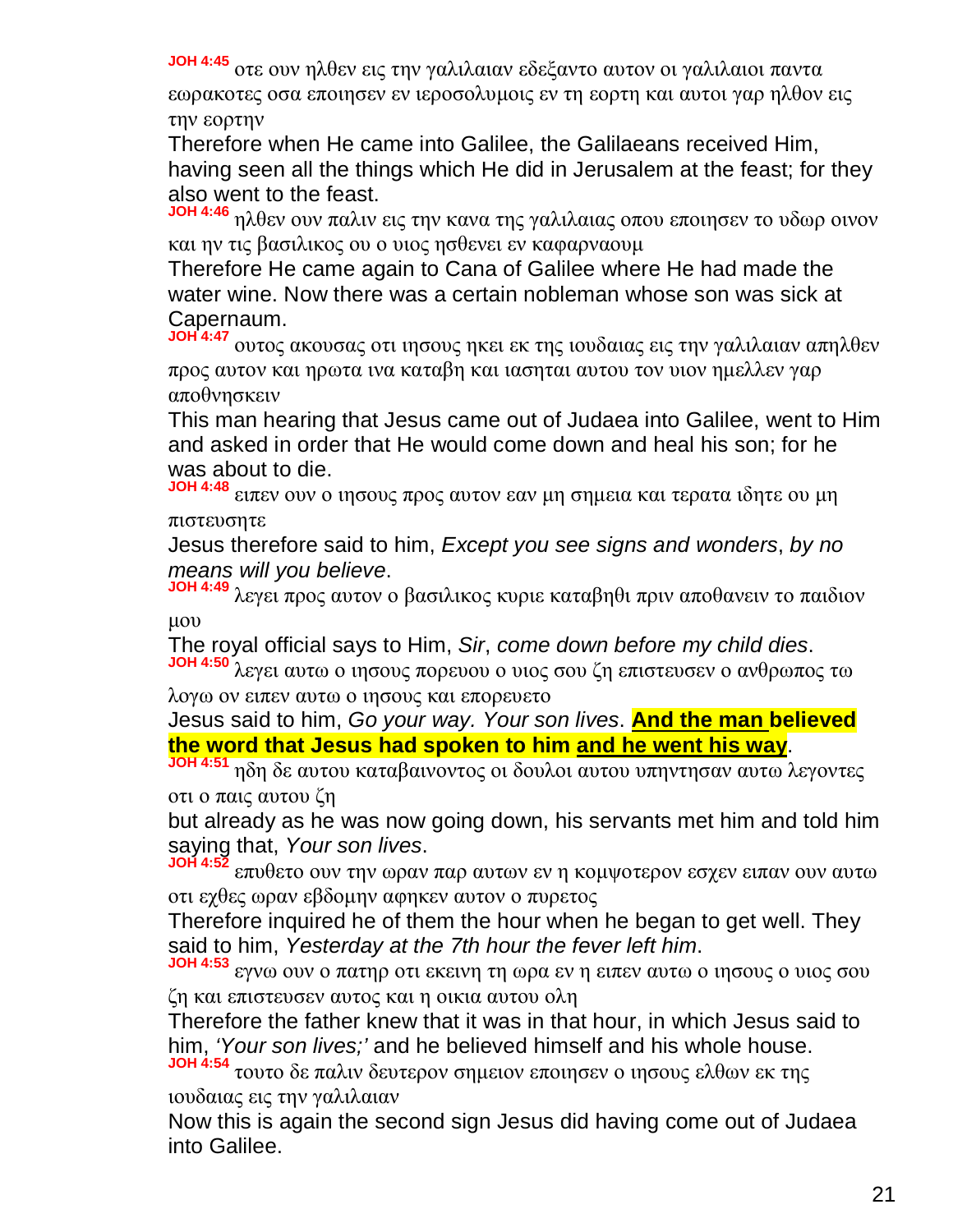**JOH 5:1** μετα ταυτα ην εορτη των ιουδαιων και ανεβη ιησους εις ιεροσολυμα After these things there was a feast of the Jews [A Passover - see Robertson, A. T., *Harmony*, pp. 267 ff.] and Jesus went up to Jerusalem. **JOH 5:2** εστιν δε εν τοις ιεροσολυμοις επι τη προβατικη κολυμβηθρα η

επιλεγομενη εβραιστι βηθζαθα πεντε στοας εχουσα

Now there is in Jerusalem by the sheep market [or gate] a pool, which is called in Hebrew Bethesda, having five porches.

**JOH 5:3** εν ταυταις κατεκειτο πληθος των ασθενουντων τυφλων χωλων ξηρων In these lay a great multitude of sick ones, blind, lame and withered.

#### **JOH 5:4** [**No Greek in the verse in WH - & no English here** - aal]

**JOH 5:5** ην δε τις ανθρωπος εκει τριακοντα και οκτω ετη εχων εν τη ασθενεια αυτου

A certain man was there, who had a sickness 38 years.

**JOH 5:6** τουτον ιδων ο ιησους κατακειμενον και γνους οτι πολυν ηδη χρονον εχει λεγει αυτω θελεις υγιης γενεσθαι

When Jesus saw him lying there and knew that he had been now a long time in that condition, He said to him, *Do you wish to become well?*

**JOH 5:7** απεκριθη αυτω ο ασθενων κυριε ανθρωπον ουκ εχω ινα οταν ταραχθη το υδωρ βαλη με εις την κολυμβηθραν εν ω δε ερχομαι εγω αλλος προ εμου καταβαινει

The sick man answered Him, Sir, I have no man in order that when the water is troubled, to put me into the pool. But while I am coming, another goes down before me.

**JOH 5:8** λεγει αυτω ο ιησους εγειρε αρον τον κραβαττον σου και περιπατει Jesus says to him, *Rise, take up your "bed" and walk*.

**JOH 5:9** και ευθεως εγενετο υγιης ο ανθρωπος και ηρεν τον κραβαττον αυτου και περιεπατει ην δε σαββατον εν εκεινη τη ημερα

and mmediately the man was made well and took up his bed and walked. **Now that was on the Sabbath day**.

**JOH 5:10** ελεγον ουν οι ιουδαιοι τω τεθεραπευμενω σαββατον εστιν και ουκ εξεστιν σοι αραι τον κραβαττον

The Jews therefore said to him who was cured, *It is the Sabbath day. It is not lawful for you to carry your "bed"*.

**JOH 5:11** ος δε απεκριθη αυτοις ο ποιησας με υγιη εκεινος μοι ειπεν αρον τον κραβαττον σου και περιπατει

He answered them, *He Who made me well, the Same said to me, 'Take up your bed and walk.'*

**JOH 5:12** ηρωτησαν αυτον τις εστιν ο ανθρωπος ο ειπων σοι αρον και περιπατει They asked him, *Who is the Man Who said to you, 'Take up your bed and walk?'*

**JOH 5:13** ο δε ιαθεις ουκ ηδει τις εστιν ο γαρ ιησους εξενευσεν οχλου οντος εν τω τοπω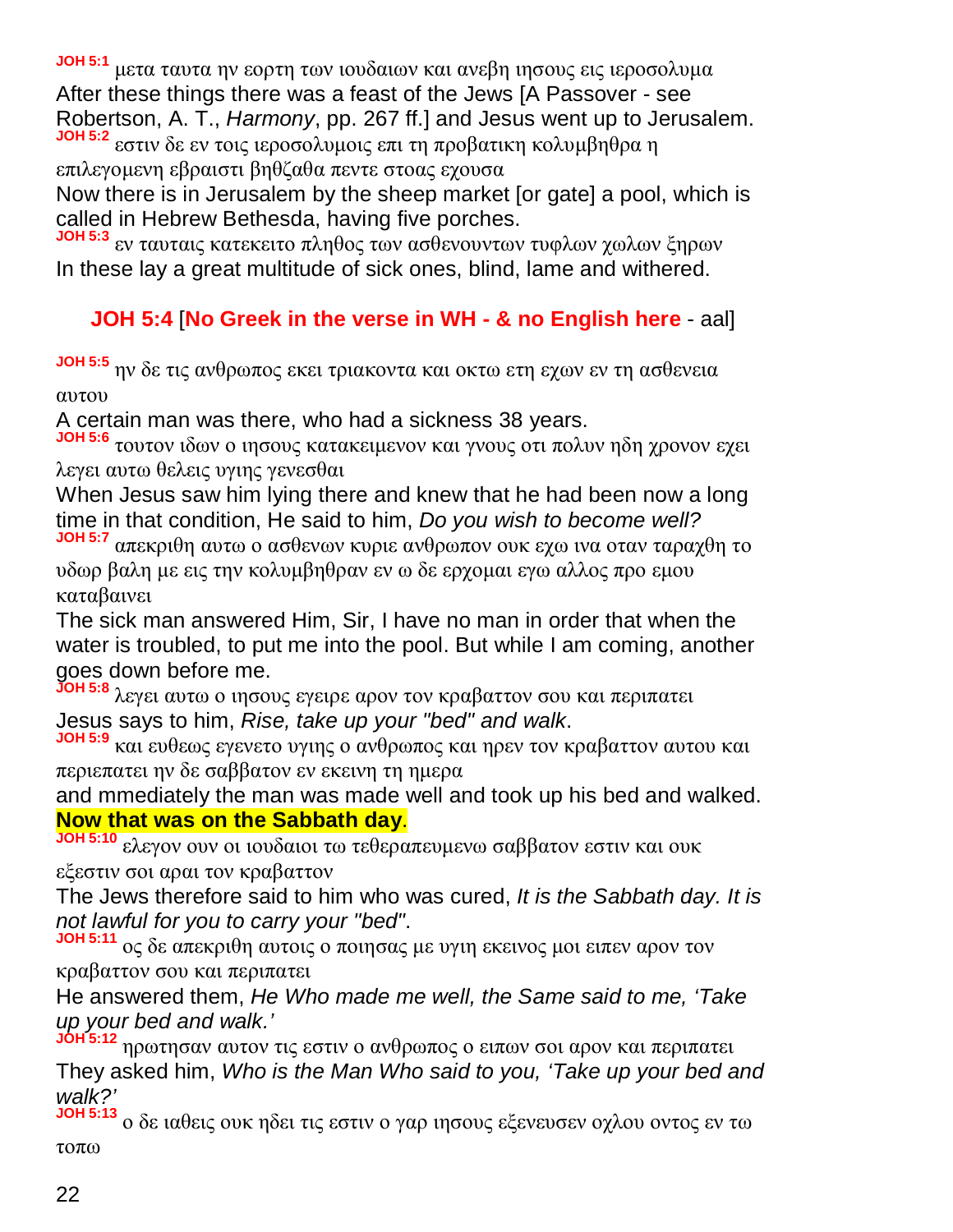He who was healed knew not Who it was — for Jesus had conveyed Himself away, a multitude being in that place.

**JOH 5:14** μετα ταυτα ευρισκει αυτον ο ιησους εν τω ιερω και ειπεν αυτω ιδε υγιης γεγονας μηκετι αμαρτανε ινα μη χειρον σοι τι γενηται

After these things Jesus found him in the temple and said to him, *Behold, you have been made well. Sin no more, lest a worse thing come to you*.

**JOH 5:15** απηλθεν ο ανθρωπος και ειπεν τοις ιουδαιοις οτι ιησους εστιν ο ποιησας αυτον υγιη

The man departed and said to the Jews that it was Jesus Who had made him well.

**JOH 5:16** και δια τουτο εδιωκον οι ιουδαιοι τον ιησουν οτι ταυτα εποιει εν σαββατω

and because of this the Jews persecuted **Jesus because He did these things in the Sabbath**.

**JOH 5:17** ο δε απεκρινατο αυτοις ο πατηρ μου εως αρτι εργαζεται καγω εργαζομαι But Jesus answered them, *My Father works until now and I work* [JOH 8:16 ff. - Same tense; the only difference is the use of the third person and the first person].

**JOH 5:18** δια τουτο ουν μαλλον εζητουν αυτον οι ιουδαιοι αποκτειναι οτι ου μονον ελυεν το σαββατον αλλα και πατερα ιδιον ελεγεν τον θεον ισον εαυτον ποιων τω θεω

Therefore because of this the Jews sought the more to kill Him **because He not only broke the Sabbath but said also God was His own Father, making Himself God**.

**JOH 5:19** απεκρινατο ουν ο ιησους και ελεγεν αυτοις αμην αμην λεγω υμιν ου δυναται ο υιος ποιειν αφ εαυτου ουδεν εαν μη τι βλεπη τον πατερα ποιουντα α γαρ αν εκεινος ποιη ταυτα και ο υιος ομοιως ποιει

Therefore Jesus answered and said to them, *Most assuredly, I say to you, 'The Son is not able to do anything from Himself except what He sees the Father doing. And whatever things He does, also the Son does likewise*. **JOH 5:20** ο γαρ πατηρ φιλει τον υιον και παντα δεικνυσιν αυτω α αυτος ποιει και

μειζονα τουτων δειξει αυτω εργα ινα υμεις θαυμαζητε

*For the Father loves the Son and shows Him all things that Himself does. And He will show Him greater works than these in order that you may marvel*.

**JOH 5:21** ωσπερ γαρ ο πατηρ εγειρει τους νεκρους και ζωοποιει ουτως και ο υιος ους θελει ζωοποιει

*For as the Father raises the dead and gives life to them; even so the Son makes alive whom He will*.

**JOH 5:22** ουδε γαρ ο πατηρ κρινει ουδενα αλλα την κρισιν πασαν δεδωκεν τω υιω *For the Father judges no one but all judgment has been given to the Son*: **JOH 5:23** ινα παντες τιμωσιν τον υιον καθως τιμωσιν τον πατερα ο μη τιμων τον υιον ου τιμα τον πατερα τον πεμψαντα αυτον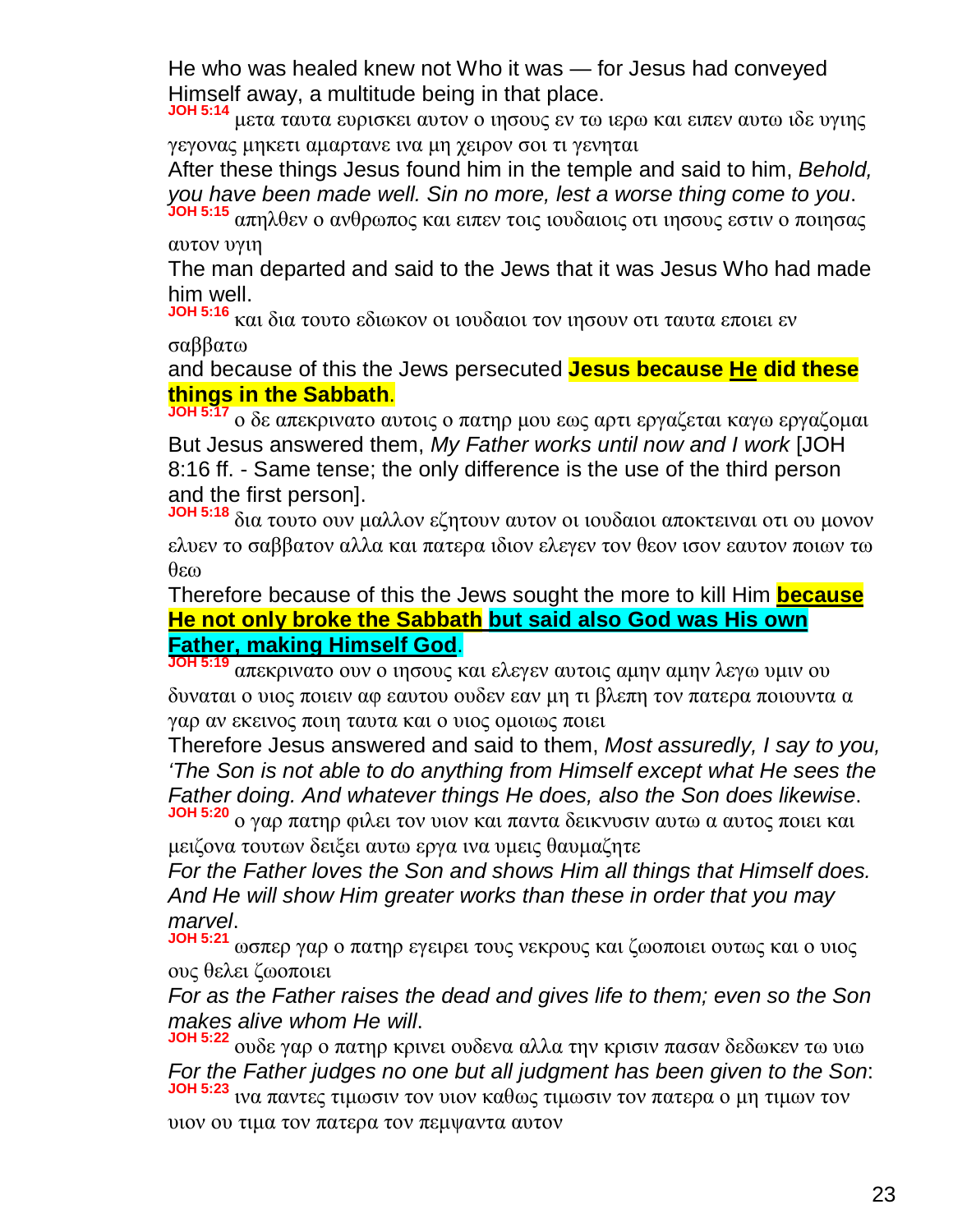*in order that all may honor the Son, even as they honor the Father. He who honors not the Son honors not the Father Who has sent Him'*

[On 1JO 2:22, 23 – "Rollock remarks, 'The Jews and the Turks [Moslems - aal] in the present day profess to worship God earnestly, not only without the Son, but even with contempt of the Son Jesus Christ. But the whole of such worship is idolatrous, and that which they worship is an idol. There is no knowledge of the true God except in the face of the Son.'" Quoted by J. C. Ryle, *John*, vol. I, p. 288].

**JOH 5:24** αμην αμην λεγω υμιν οτι ο τον λογον μου ακουων και πιστευων τω πεμψαντι με εχει ζωην αιωνιον και εις κρισιν ουκ ερχεται αλλα μεταβεβηκεν εκ του θανατου εις την ζωην

*Most assuredly, I say to you, 'That the one hearing My Word and believing in the one Who sent Me has eternal life and does not come into judgement; but has passed out of death unto life.***'**

**JOH 5:25** αμην αμην λεγω υμιν οτι ερχεται ωρα και νυν εστιν οτε οι νεκροι ακουσουσιν της φωνης του υιου του θεου και οι ακουσαντες ζησουσιν

**Most assuredly, I say to you, 'That an hour is coming, and now is, when the dead will hear the voice of the Son of God; and those who hear will live.***'*

**JOH 5:26** ωσπερ γαρ ο πατηρ εχει ζωην εν εαυτω ουτως και τω υιω εδωκεν ζωην εχειν εν εαυτω

*For just as the Father has life in Himself; thus also He has given life to the Son to have in Himself*;

**JOH 5:27** και εξουσιαν εδωκεν αυτω κρισιν ποιειν οτι υιος ανθρωπου εστιν *and has given to Him authority to do judgment because He is the Son of man*.

**JOH 5:28** μη θαυμαζετε τουτο οτι ερχεται ωρα εν η παντες οι εν τοις μνημειοις ακουσουσιν της φωνης αυτου

*Marvel not at this; that the hour is coming, in which all who are in the graves will hear His voice*,

**JOH 5:29** και εκπορευσονται οι τα αγαθα ποιησαντες εις αναστασιν ζωης οι τα φαυλα πραξαντες εις αναστασιν κρισεως

*and will come out. Those who have done good to the resurrection of life; those who have done evil to resurrection of judgment*.

**JOH 5:30** ου δυναμαι εγω ποιειν απ εμαυτου ουδεν καθως ακουω κρινω και η κρισις η εμη δικαια εστιν οτι ου ζητω το θελημα το εμον αλλα το θελημα του πεμψαντος με

*I am not able to do anything of Myself. As I hear, I judge and My judgment is righteous; because I seek not My will but the will of the one Who has sent Me*.

**JOH 5:31** εαν εγω μαρτυρω περι εμαυτου η μαρτυρια μου ουκ εστιν αληθης *If I witness concerning Myself, My witness is not true*.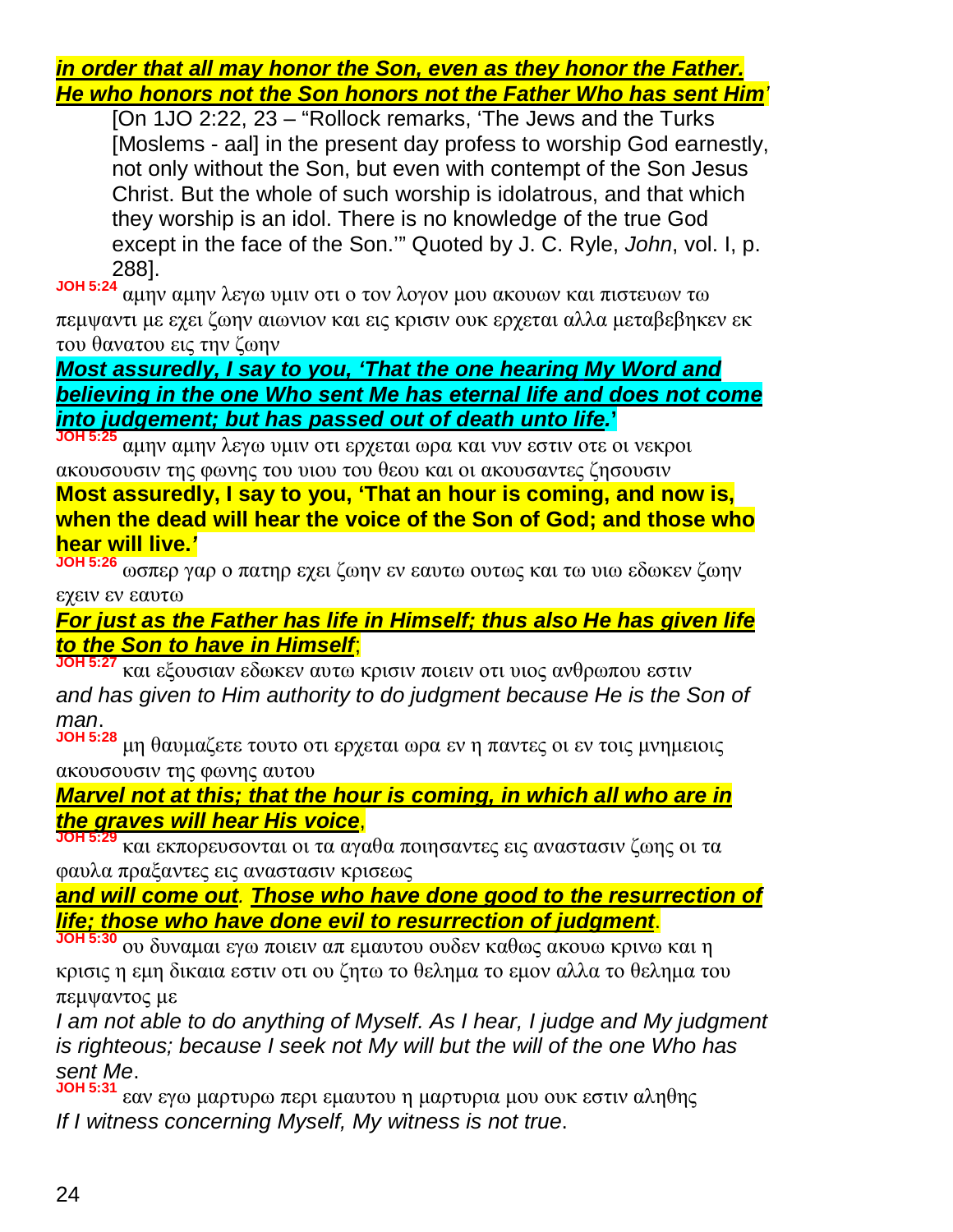**JOH 5:32** αλλος εστιν ο μαρτυρων περι εμου και οιδα οτι αληθης εστιν η μαρτυρια ην μαρτυρει περι εμου

*There is another Who bears witness concerning Me and I know that true is the witness which He witnesses concerning Me*.

**JOH 5:33** υμεις απεσταλκατε προς ιωαννην και μεμαρτυρηκεν τη αληθεια *You have sent to John and he has witnessed the truth*.

**JOH 5:34** εγω δε ου παρα ανθρωπου την μαρτυριαν λαμβανω αλλα ταυτα λεγω ινα υμεις σωθητε

*But I receive not the witness from man. Now these things I say in order that you might be saved*.

**JOH 5:35** εκεινος ην ο λυχνος ο καιομενος και φαινων υμεις δε ηθελησατε αγαλλιαθηναι προς ωραν εν τω φωτι αυτου

*That one was the burning and shining lamp but you were willing for an hour to rejoice in his light*.

**JOH 5:36** εγω δε εχω την μαρτυριαν μειζω του ιωαννου τα γαρ εργα α δεδωκεν μοι ο πατηρ ινα τελειωσω αυτα, αυτα τα εργα α ποιω μαρτυρει περι εμου οτι ο πατηρ με απεσταλκεν

*But I have the greater witness than that of John. For the works which My Father has given Me to finish, the works which I do witness about Me, because the Father has sent Me*.

**JOH 5:37** και ο πεμψας με πατηρ εκεινος μεμαρτυρηκεν περι εμου ουτε φωνην αυτου πωποτε ακηκοατε ουτε ειδος αυτου εωρακατε

*And the Father who sent Me, that One has witnessed concerning Me. Neither have you ever heard His voice nor have you seen Him*.

**JOH 5:38** και τον λογον αυτου ουκ εχετε εν υμιν μενοντα οτι ον απεστειλεν εκεινος τουτω υμεις ου πιστευετε

*And His Word you do not have remaining in you; because Whom that One has sent, this One you do not believe*.

**JOH 5:39** εραυνατε τας γραφας οτι υμεις δοκειτε εν αυταις ζωην αιωνιον εχειν και εκειναι εισιν αι μαρτυρουσαι περι εμου

You s*earch the Scriptures; because you think you have eternal life in them: and those are the ones witnessing concerning Me*.

**JOH 5:40** και ου θελετε ελθειν προς με ινα ζωην εχητε

*And you will not come to Me in order that you might have life*. **JOH 5:41** δοξαν παρα ανθρωπων ου λαμβανω

*I receive not glory from men*.

**JOH 5:42** αλλα εγνωκα υμας οτι την αγαπην του θεου ουκ εχετε εν εαυτοις *But I have known you, that you have not the love of God in yourselves*.

**JOH 5:43** εγω εληλυθα εν τω ονοματι του πατρος μου και ου λαμβανετε με εαν αλλος ελθη εν τω ονοματι τω ιδιω εκεινον λημψεσθε

*I have come in My Father's name and you do not receive Me. If another should come in his own name, that one you will receive*.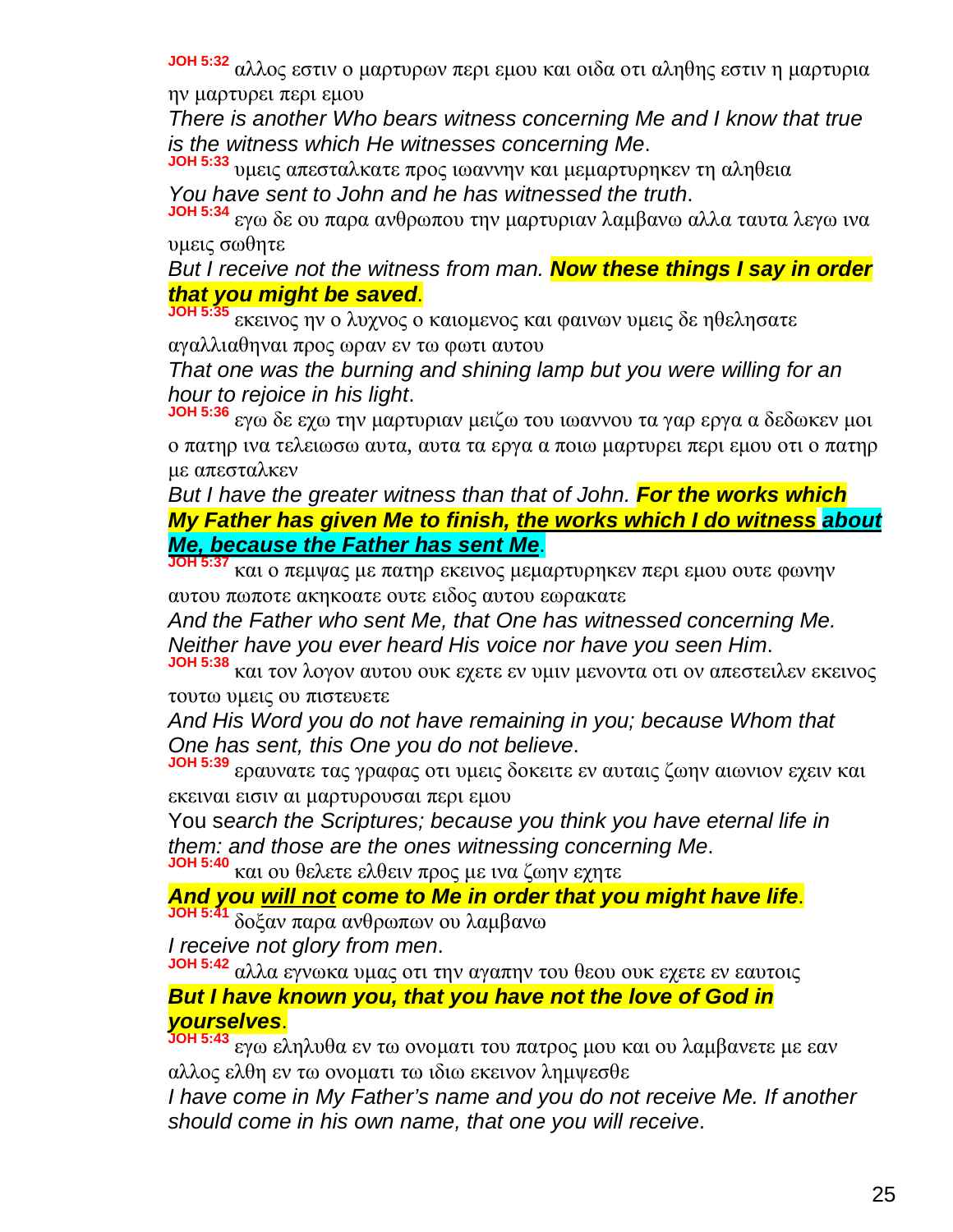**JOH 5:44** πως δυνασθε υμεις πιστευσαι δοξαν παρα αλληλων λαμβανοντες και την δοξαν την παρα του μονου θεου ου ζητειτε

*How are you able to believe, who are receiving glory from one another, and the glory that comes from the only God you do not seek?*

**JOH 5:45** μη δοκειτε οτι εγω κατηγορησω υμων προς τον πατερα εστιν ο κατηγορων υμων μωυσης εις ον υμεις ηλπικατε

*Do not think that I will accuse you before the Father. Moses in whom you have hoped is the one accusing you*.

**JOH 5:46** ει γαρ επιστευετε μωυσει επιστευετε αν εμοι περι γαρ εμου εκεινος εγραψεν

*For if you had believed Moses, you would have believed Me. For that one wrote concerning Me* [DEU 18:15, 18].

**JOH 5:47** ει δε τοις εκεινου γραμμασιν ου πιστευετε πως τοις εμοις ρημασιν πιστευσετε

*But if you believe not the writings of that one, how will you believe My sayings?* [JOH 5:24; LUK 16:29-31].

**JOH 6:1** μετα ταυτα απηλθεν ο ιησους περαν της θαλασσης της γαλιλαιας της τιβεριαδος

After these things Jesus went over the sea of Galilee, which is the sea of Tiberias.

**JOH 6:2** ηκολουθει δε αυτω οχλος πολυς οτι εθεωρουν τα σημεια α εποιει επι των ασθενουντων

And a great multitude [JOH 6:66] followed Him because they saw His signs which He did on those who were diseased.

**JOH 6:3** ανηλθεν δε εις το ορος ιησους και εκει εκαθητο μετα των μαθητων αυτου Jesus went up into a mountain and there He sat with His disciples.

**JOH 6:4** ην δε εγγυς το πασχα η εορτη των ιουδαιων

The Passover [JOH 2:13], a feast of the Jews, was near.

**JOH 6:5** επαρας ουν τους οφθαλμους ο ιησους και θεασαμενος οτι πολυς οχλος ερχεται προς αυτον λεγει προς φιλιππον ποθεν αγορασωμεν αρτους ινα φαγωσιν ουτοι

Then when Jesus lifted up His eyes and saw a great crowd come to Him He said to Philip, *Where shall we buy bread that these may eat?*

**JOH 6:6** τουτο δε ελεγεν πειραζων αυτον αυτος γαρ ηδει τι εμελλεν ποιειν This He said to test him. For He Himself knew what He would do.

**JOH 6:7** απεκριθη αυτω φιλιππος διακοσιων δηναριων αρτοι ουκ αρκουσιν αυτοις ινα εκαστος βραχυ λαβη

Philip answered Him, *Two hundred denarii* [eight months wages (?)] *worth of loaves is not sufficient for them that every one of them may take a little*. **JOH 6:8** λεγει αυτω εις εκ των μαθητων αυτου ανδρεας ο αδελφος σιμωνος πετρου

One of His disciples, Andrew, Simon Peter's brother, says to Him,

**JOH 6:9** εστιν παιδαριον ωδε ος εχει πεντε αρτους κριθινους και δυο οψαρια αλλα ταυτα τι εστιν εις τοσουτους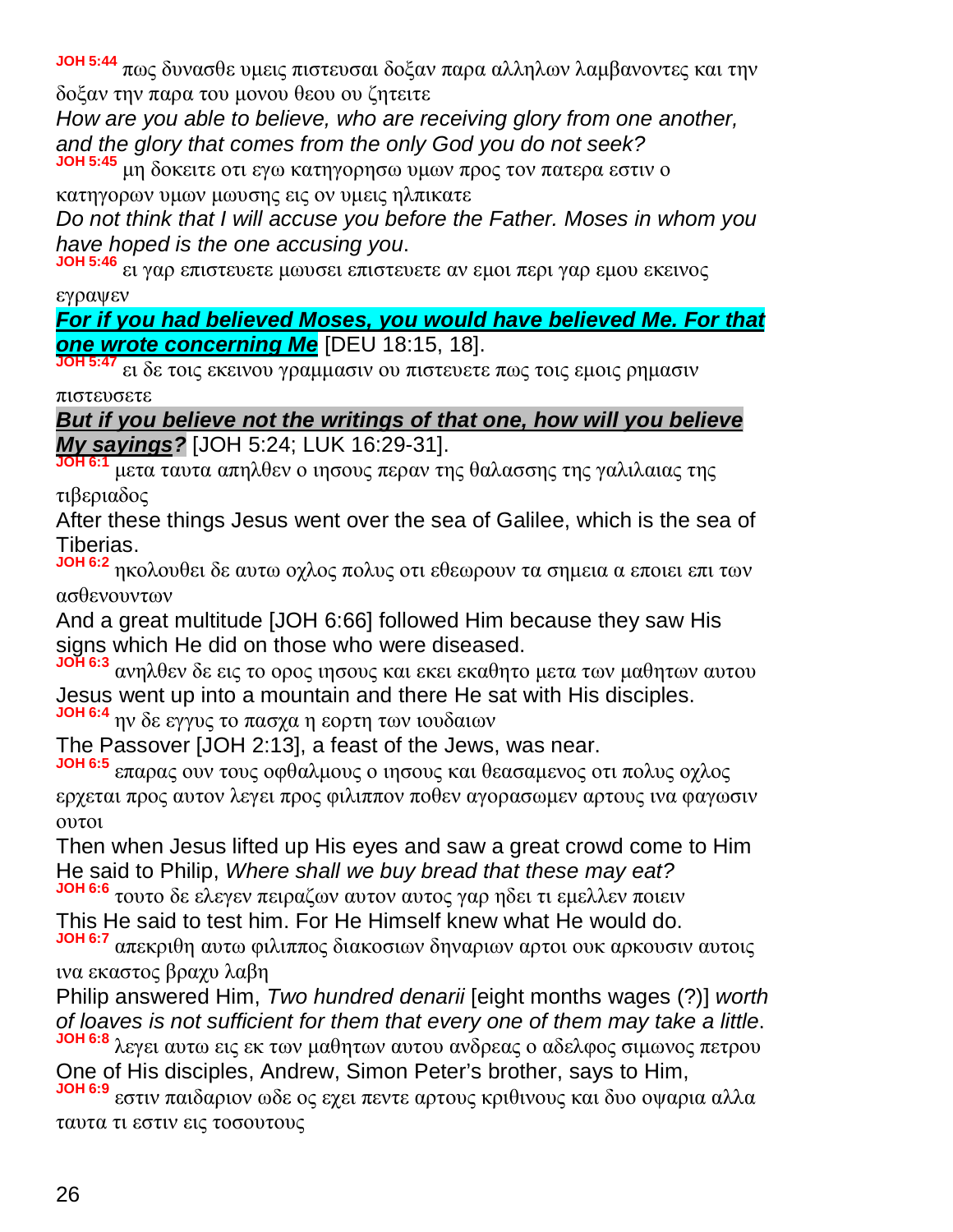*There is a little boy here, who has five barley loaves and two small fish, but what are they among so many?*

**JOH 6:10** ειπεν ο ιησους ποιησατε τους ανθρωπους αναπεσειν ην δε χορτος πολυς εν τω τοπω ανεπεσαν ουν οι ανδρες τον αριθμον ως πεντακισχιλιοι Jesus said, *Make the men sit down*. Now there was much grass in the place. So the men sat down, in number about 5,000.

**JOH 6:11** ελαβεν ουν τους αρτους ο ιησους και ευχαριστησας διεδωκεν τοις ανακειμενοις ομοιως και εκ των οψαριων οσον ηθελον

Jesus took the loaves and when He had given thanks, He distributed it to the disciples and the disciples to those who were set down and likewise of the fish as much as they desired.

**JOH 6:12** ως δε ενεπλησθησαν λεγει τοις μαθηταις αυτου συναγαγετε τα περισσευσαντα κλασματα ινα μη τι αποληται

When they were filled, He said to His disciples, *Gather up the fragments that remain that nothing be lost*.

**JOH 6:13** συνηγαγον ουν και εγεμισαν δωδεκα κοφινους κλασματων εκ των πεντε αρτων των κριθινων α επερισσευσαν τοις βεβρωκοσιν

Therefore they gathered and filled twelve baskets of pieces of the five barley loaves, which were left over by those having eaten.

**JOH 6:14** οι ουν ανθρωποι ιδοντες α εποιησεν σημεια ελεγον οτι ουτος εστιν αληθως ο προφητης ο ερχομενος εις τον κοσμον

Then those men when they had seen the sign that Jesus did said, *This is truly the Prophet* [DEU 18:15, 18] *who is coming into the world*.

**JOH 6:15** ιησους ουν γνους οτι μελλουσιν ερχεσθαι και αρπαζειν αυτον ινα ποιησωσιν βασιλεα ανεχωρησεν παλιν εις το ορος αυτος μονος

When Jesus therefore understood that they would come and take Him by force, to make Him a king [JOH 18:36, 37], He departed again into a mountain Himself **alone**.

**JOH 6:16** ως δε οψια εγενετο κατεβησαν οι μαθηται αυτου επι την θαλασσαν When evening came, His disciples went down to the sea,

**JOH 6:17** και εμβαντες εις πλοιον ηρχοντο περαν της θαλασσης εις καφαρναουμ και σκοτια ηδη εγεγονει και ουπω εληλυθει προς αυτους ο ιησους and entering into a boat went across the sea to Capernaum. Darkness

had already come and Jesus had not yet come to them.

**JOH 6:18** η τε θαλασσα ανεμου μεγαλου πνεοντος διεγειρετο

The sea became rough as a great wind blew.

**JOH 6:19** εληλακοτες ουν ως σταδιους εικοσι πεντε η τριακοντα θεωρουσιν τον ιησουν περιπατουντα επι της θαλασσης και εγγυς του πλοιου γινομενον και εφοβηθησαν

When they had rowed about 3 or 4 miles they saw Jesus walking on the sea and coming near to the boat. They were afraid.

**JOH 6:20** ο δε λεγει αυτοις εγω ειμι μη φοβεισθε

But He said to them, *It is I. Be not afraid*.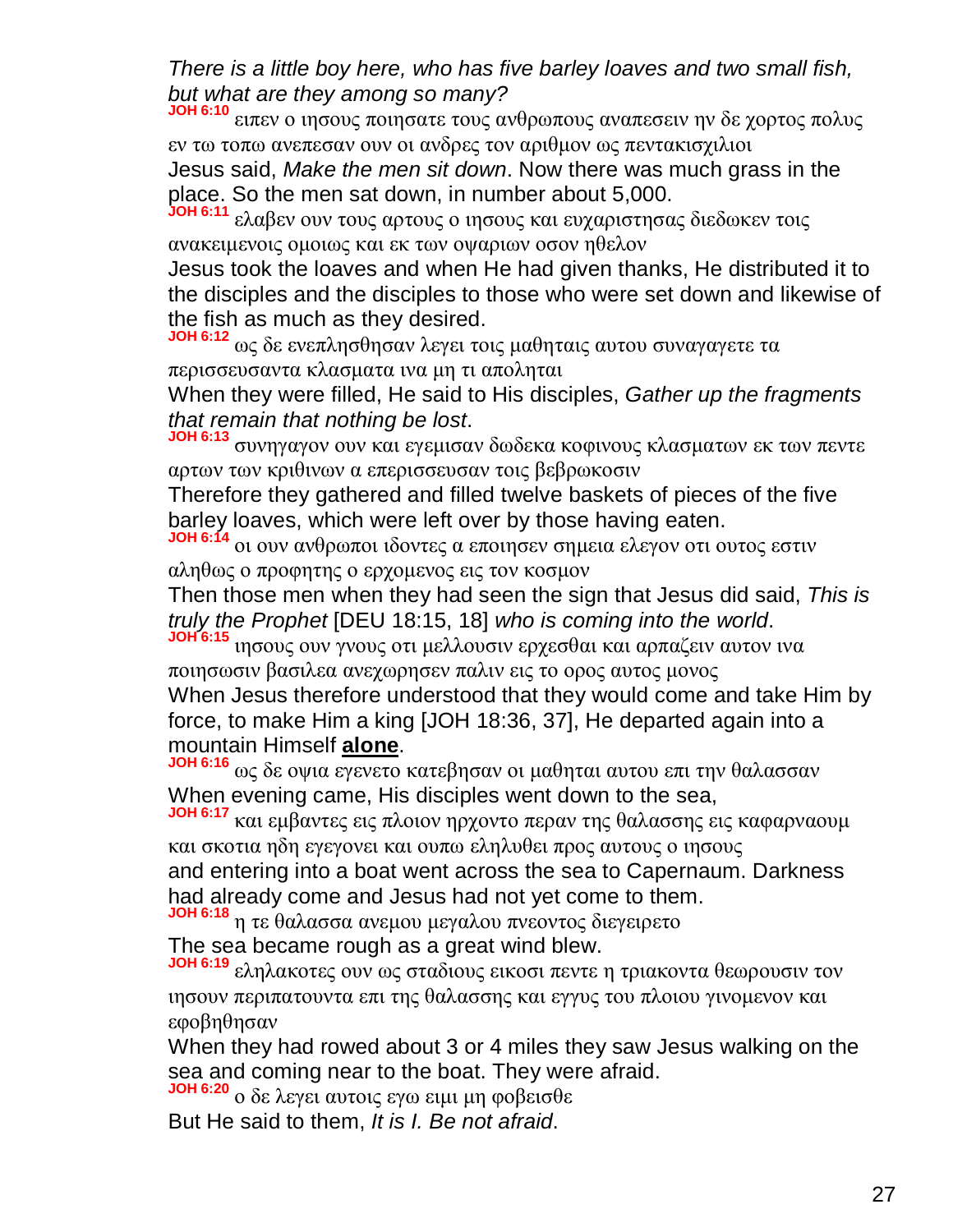**JOH 6:21** ηθελον ουν λαβειν αυτον εις το πλοιον και ευθεως εγενετο το πλοιον επι της γης εις ην υπηγον

Therefore they wished to take Him into the boat and immediately the boat was at the land to which they were going.

**JOH 6:22** τη επαυριον ο οχλος ο εστηκως περαν της θαλασσης ειδον οτι πλοιαριον αλλο ουκ ην εκει ει μη εν και οτι ου συνεισηλθεν τοις μαθηταις αυτου ο ιησους εις το πλοιον αλλα μονοι οι μαθηται αυτου απηλθον

The day following, the people who stood on the other side of the sea saw that there was no other boat there, except the one in which His disciples entered, and knew that Jesus went not with His disciples into the boat, but His disciples went away alone.

**JOH 6:23** αλλα ηλθεν πλοια εκ τιβεριαδος εγγυς του τοπου οπου εφαγον τον αρτον ευχαριστησαντος του κυριου

(However there came other boats from Tiberias near to the place where they did eat bread, after that the Lord had given thanks).

**JOH 6:24** οτε ουν ειδεν ο οχλος οτι ιησους ουκ εστιν εκει ουδε οι μαθηται αυτου ενεβησαν αυτοι εις τα πλοιαρια και ηλθον εις καφαρναουμ ζητουντες τον ιησουν Therefore when the crowd saw that Jesus was not there, nor His disciples, they got into the boats and came to Capernaum, seeking Jesus. **JOH 6:25** και ευροντες αυτον περαν της θαλασσης ειπον αυτω ραββι ποτε ωδε

γεγονας

When they had found Him on the other side of the sea, they said to Him, *Rabbi*, *when did You come here?*

**JOH 6:26** απεκριθη αυτοις ο ιησους και ειπεν αμην αμην λεγω υμιν ζητειτε με ουχ οτι ειδετε σημεια αλλ οτι εφαγετε εκ των αρτων και εχορτασθητε

Jesus answered them and said, *Most assuredly, I say to you, 'You seek Me, not because you saw the signs, but because you did eat of the loaves and were filled.'*

**JOH 6:27** εργαζεσθε μη την βρωσιν την απολλυμενην αλλα την βρωσιν την μενουσαν εις ζωην αιωνιον ην ο υιος του ανθρωπου υμιν δωσει τουτον γαρ ο πατηρ εσφραγισεν ο θεος

*Labor not for the food which perishes but for that food which endures to eternal life* [MAT 6:33], *which the Son of man shall give to you; for Him has God the Father sealed*.

**JOH 6:28** ειπον ουν προς αυτον τι ποιωμεν ινα εργαζωμεθα τα εργα του θεου Then said they to Him, *What shall we do, that we might work the works of God?*

**JOH 6:29** απεκριθη ο ιησους και ειπεν αυτοις τουτο εστιν το εργον του θεου ινα πιστευητε εις ον απεστειλεν εκεινος

#### **Jesus answered and said to them,** *This is the work of God, that you believe in the One Whom He sent*.

**JOH 6:30** ειπον ουν αυτω τι ουν ποιεις συ σημειον ινα ιδωμεν και πιστευσωμεν σοι τι εργαζη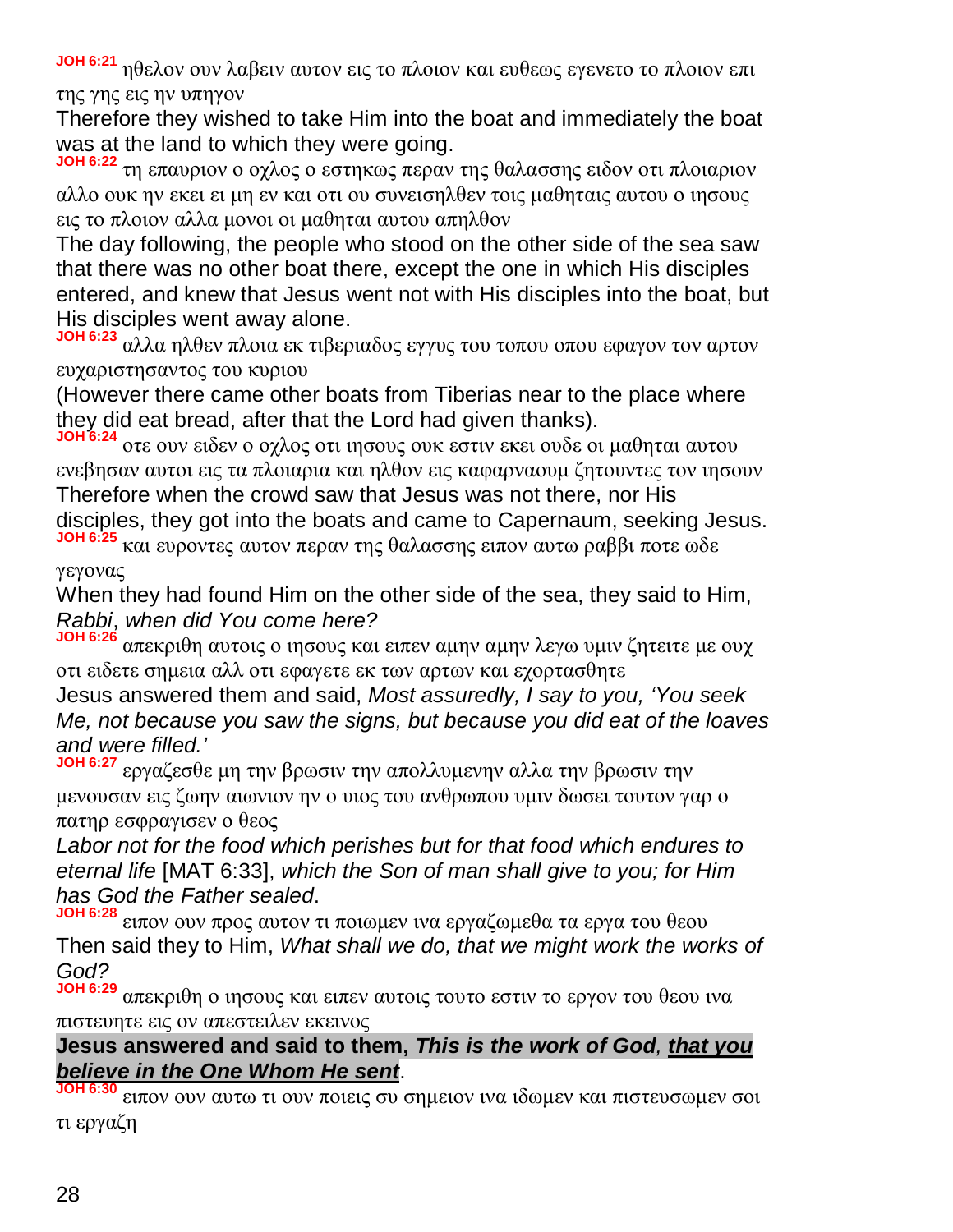They said therefore to Him, *What sign do You show then, that we may see and believe You? And what work are You doing?*

**JOH 6:31** οι πατερες ημων το μαννα εφαγον εν τη ερημω καθως εστιν γεγραμμενον αρτον εκ του ουρανου εδωκεν αυτοις φαγειν

**Our fathers did eat manna in the desert. As it is written,** *'He gave them bread from Heaven to eat* [EXO 16:4; NEH 9:15; PSA 78:24]**.'**

**JOH 6:32** ειπεν ουν αυτοις ο ιησους αμην αμην λεγω υμιν ου μωυσης εδωκεν υμιν τον αρτον εκ του ουρανου αλλ ο πατηρ μου διδωσιν υμιν τον αρτον εκ του ουρανου τον αληθινον

Then Jesus said to them, *Most assuredly, I say to you, 'Moses gave you not that bread from Heaven; but My Father gives you the true bread from Heaven*.

**JOH 6:33** ο γαρ αρτος του θεου εστιν ο καταβαινων εκ του ουρανου και ζωην διδους τω κοσμω

#### *For the bread of God* [Bread of Life] *is He Who comes down from Heaven and gives life to the world***.'**

**JOH 6:34** ειπον ουν προς αυτον κυριε παντοτε δος ημιν τον αρτον τουτον Then said they to Him, *Lord, evermore give us this bread*.

**JOH 6:35** ειπεν αυτοις ο ιησους εγω ειμι ο αρτος της ζωης ο ερχομενος προς εμε ου μη πειναση και ο πιστευων εις εμε ου μη διψησει πωποτε

**And Jesus said to them,** *I am the Bread of Life. He who comes to Me shall never hunger, and he who believes on Me shall never thirst* [*He who comes* **and** *he who believes* **are used interchangeably** - see also JOH 6:29 - **to believe is to** *eat the flesh* **and** *drink His blood*].

**JOH 6:36** αλλ ειπον υμιν οτι και εωρακατε με και ου πιστευετε

*But I said to you, 'That you also have seen and believe not.'*

**JOH 6:37** παν ο διδωσιν μοι ο πατηρ προς εμε ηξει και τον ερχομενον προς με ου μη εκβαλω εξω

#### *All whom the Father gives Me shall come to Me, and he who comes to Me I will in no wise cast out*.

**JOH 6:38** οτι καταβεβηκα απο του ουρανου ουχ ινα ποιω το θελημα το εμον αλλα το θελημα του πεμψαντος με

*For I came down from Heaven, not to do My own will but the will of Him Who sent Me*.

**JOH 6:39** τουτο δε εστιν το θελημα του πεμψαντος με ινα παν ο δεδωκεν μοι μη απολεσω εξ αυτου αλλα αναστησω αυτο τη εσχατη ημερα

*This is the Father's will Who has sent Me, that of all whom He has given Me I should lose no one, but should raise them up again at the last day*.

**JOH 6:40** τουτο γαρ εστιν το θελημα του πατρος μου ινα πας ο θεωρων τον υιον και πιστευων εις αυτον εχη ζωην αιωνιον και αναστησω αυτον εγω τη εσχατη ημερα

*This is the will of My Father, that everyone who sees the Son and believes on Him, may have eternal life; and I will raise him up at the last day*.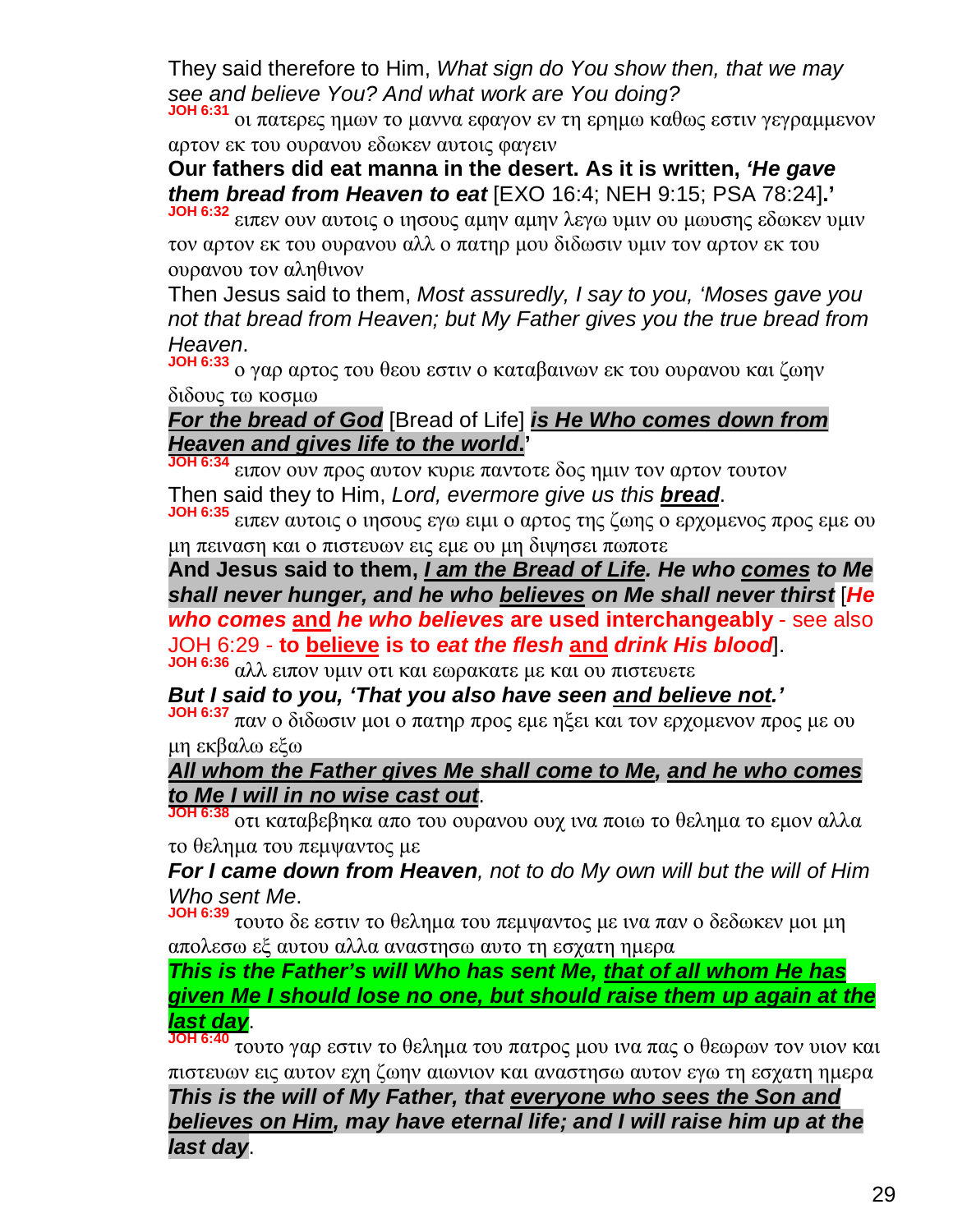**JOH 6:41** εγογγυζον ουν οι ιουδαιοι περι αυτου οτι ειπεν εγω ειμι ο αρτος ο καταβας εκ του ουρανου

The Jews then murmured [unbelief] at Him because He said, 'I am the Bread which came down from Heaven.'

**JOH 6:42** και ελεγον ουχι ουτος εστιν ιησους ο υιος ιωσηφ ου ημεις οιδαμεν τον πατερα και την μητερα πως νυν λεγει οτι εκ του ουρανου καταβεβηκα And they said, *Is not this Jesus, the son of Joseph, Whose father and mother we know? How is it then that He said, I came down from*

#### *Heaven?*

**JOH 6:43** απεκριθη ιησους και ειπεν αυτοις μη γογγυζετε μετ αλληλων Jesus therefore answered and said to them, *Murmur not among yourselves*.

**JOH 6:44** ουδεις δυναται ελθειν προς με εαν μη ο πατηρ ο πεμψας με ελκυση αυτον καγω αναστησω αυτον εν τη εσχατη ημερα

*No one can come to Me, except the Father Who has sent Me draw him and I will raise him up at the last day* [From a human standpoint they had the very best opportunity: the preacher - Jesus; the evidence miracles and signs; *BUT except* …].

**JOH 6:45** εστιν γεγραμμενον εν τοις προφηταις και εσονται παντες διδακτοι θεου πας ο ακουσας παρα του πατρος και μαθων ερχεται προς εμε

*It is written in the prophets, 'And they shall all be taught by God* [ISA 54:13. See also 1CO 2:14, 15 - *the natural man*].' *Everyone hearing from the Father and learning comes to Me*.

**JOH 6:46** ουχ οτι τον πατερα εωρακεν τις ει μη ο ων παρα του θεου ουτος εωρακεν τον πατερα

*Not that anyone has seen the Father, except the One Who is from God, He has seen the Father*.

**JOH 6:47** αμην αμην λεγω υμιν ο πιστευων εχει ζωην αιωνιον

#### *Most assuredly, I say to you, 'He who believes on Me has eternal life.'*

**JOH 6:48** εγω ειμι ο αρτος της ζωης

#### *I am that Bread of Life*.

**JOH 6:49** οι πατερες υμων εφαγον εν τη ερημω το μαννα και απεθανον *Your fathers did eat manna in the wilderness and are dead*.

**JOH 6:50** ουτος εστιν ο αρτος ο εκ του ουρανου καταβαινων ινα τις εξ αυτου φαγη και μη αποθανη

#### *This is the Bread which comes down from Heaven, that a man may eat thereof and not die*.

**JOH 6:51** εγω ειμι ο αρτος ο ζων ο εκ του ουρανου καταβας εαν τις φαγη εκ τουτου του αρτου ζησει εις τον αιωνα και ο αρτος δε ον εγω δωσω η σαρξ μου εστιν υπερ της του κοσμου ζωης

*I am the Living Bread Who came down from Heaven. If any man eat of this Bread he shall live for ever. But the Bread that I will give is My flesh which I will give for the life of the world* [JOH 1:29; 3:16].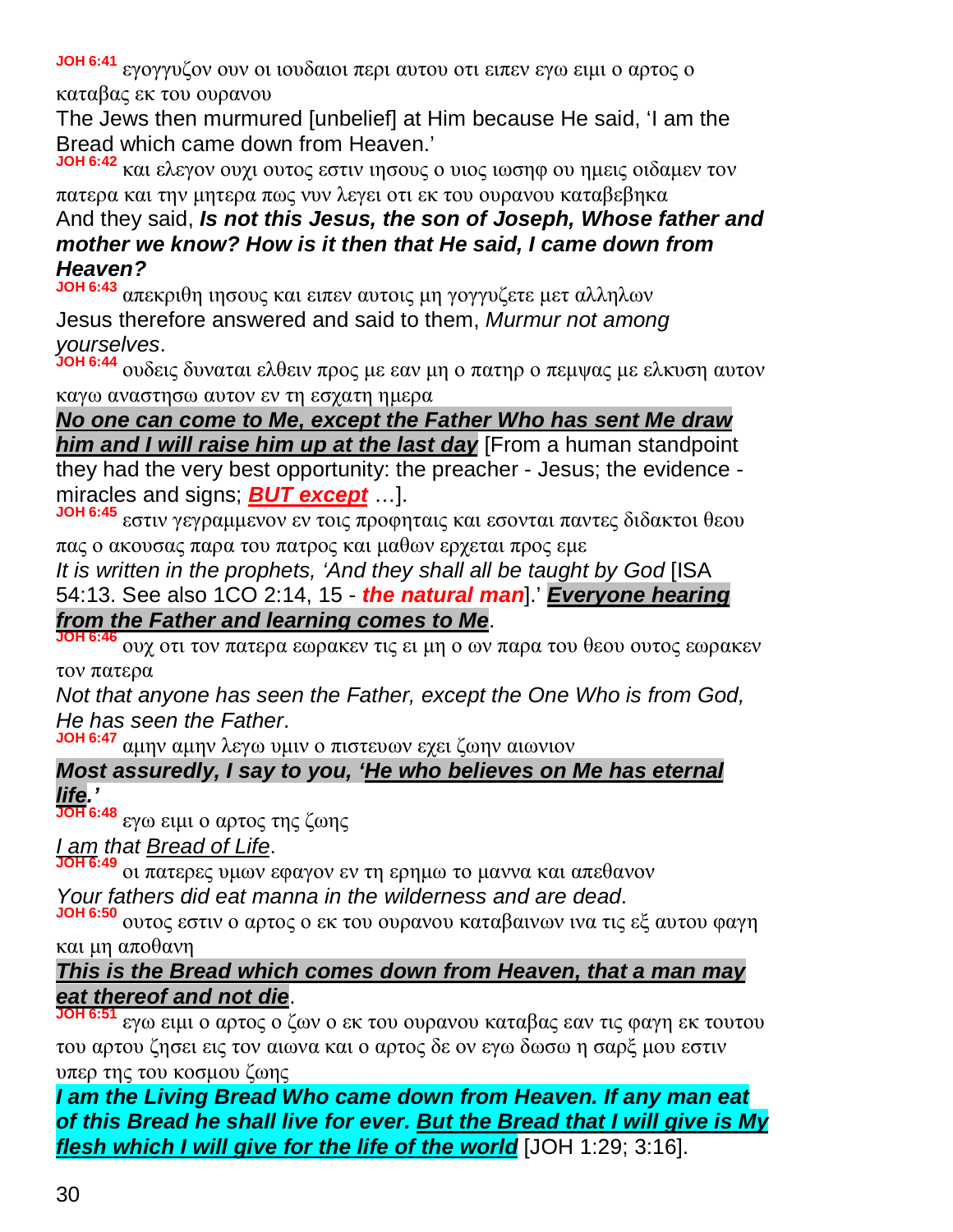**JOH 6:52** εμαχοντο ουν προς αλληλους οι ιουδαιοι λεγοντες πως δυναται ουτος ημιν δουναι την σαρκα αυτου φαγειν

The Jews therefore argued among themselves saying, *How is this One able give the flesh to us to eat?*

**JOH 6:53** ειπεν ουν αυτοις ο ιησους αμην αμην λεγω υμιν εαν μη φαγητε την σαρκα του υιου του ανθρωπου και πιητε αυτου το αιμα ουκ εχετε ζωην εν εαυτοις Therefore Jesus said to them, *Most assuredly, I say to you, 'Except you eat the flesh of the Son of man and drink His blood you have no life in you*.

[see JOH 6:29, 35 [**TO BELIEVE IS TO** *EAT THE FLESH* **AND** *DRINK HIS BLOOD*, JOH 6:47, 51; HEB 9:25-28; Romanism: "That the Roman Church has within it much of truth is not to be denied. It teaches the inspiration of the Scriptures, the deity of Christ, the virgin birth, the miracles, the resurrection of the body, a future judgment, Heaven and Hell, and many other Scripture truths. **IN EVERY INSTANCE, however, IT NULLIFIES THESE TRUTHS to a considerable extent BY ADDING TO OR SUBTRACTING FROM what THE BIBLE teaches**" [Boettner, *Roman Catholicism*, p. 455]. [They do not believe these or other doctrines ("truths") **AS TAUGHT IN THE BIBLE**. Therefore, they do not, in fact, teach the truth regarding these doctrines in the least. They are as much a false religion as Mormanism, Jehovah's Witnesses, Liberalism, Modernism, Neo-Orthodoxy, Judaism, Baalism, Islam, Hinduism, Branhamism, or Buddhism - aal].

**JOH 6:54** ο τρωγων μου την σαρκα και πινων μου το αιμα εχει ζωην αιωνιον καγω αναστησω αυτον τη εσχατη ημερα

*He who eats My flesh and drinks My blood has eternal life* [JOH 6:47] *and I will raise him up at the last day***.**

**JOH 6:55** η γαρ σαρξ μου αληθης εστιν βρωσις και το αιμα μου αληθης εστιν ποσις *For My flesh is true food and My blood is true drink*.

**JOH 6:56** ο τρωγων μου την σαρκα και πινων μου το αιμα εν εμοι μενει καγω εν αυτω

#### *He who eats My flesh and drinks My blood, remains in Me and I in him*.

**JOH 6:57** καθως απεστειλεν με ο ζων πατηρ καγω ζω δια τον πατερα και ο τρωγων με κακεινος ζησει δι εμε

*As the Living Father has sent Me and I live by the Father, so he who eats Me, even he shall live by Me*.

**JOH 6:58** ουτος εστιν ο αρτος ο εξ ουρανου καταβας ου καθως εφαγον οι πατερες και απεθανον ο τρωγων τουτον τον αρτον ζησει εις τον αιωνα

*This is that Bread which came down from Heaven*. *Not as your fathers did eat manna and are dead. He who eats of this Bread shall live for ever*.'

**JOH 6:59** ταυτα ειπεν εν συναγωγη διδασκων εν καφαρναουμ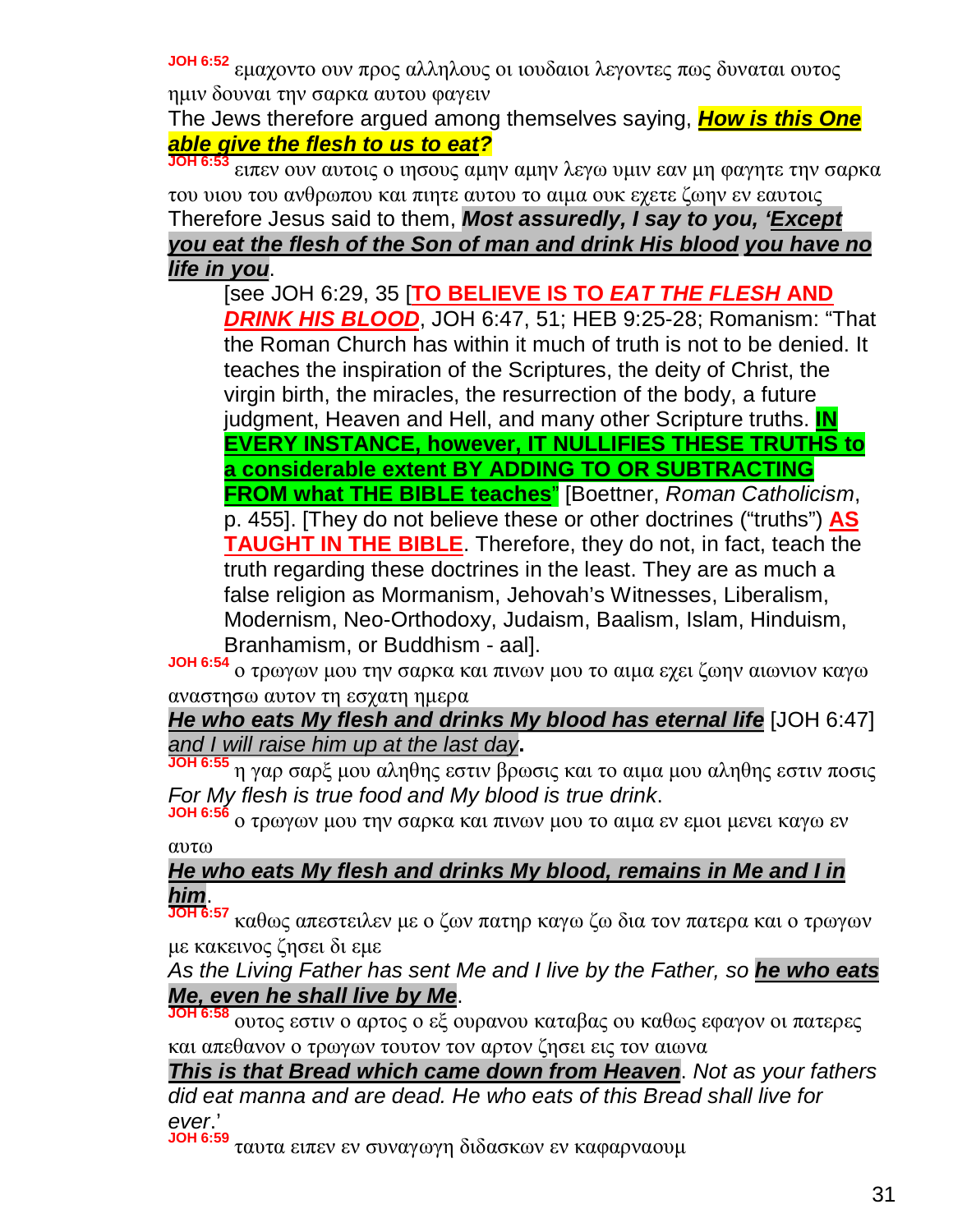These things He said in the synagogue as He taught in Capernaum.

**JOH 6:60** πολλοι ουν ακουσαντες εκ των μαθητων αυτου ειπαν σκληρος εστιν ο λογος ουτος τις δυναται αυτου ακουειν

Many therefore of His disciples, when they had heard this, said, *This is a hard saying* [JOH 6:65]. *Who is able to hear it?*

**JOH 6:61** ειδως δε ο ιησους εν εαυτω οτι γογγυζουσιν περι τουτου οι μαθηται αυτου ειπεν αυτοις τουτο υμας σκανδαλιζει

But Jesus knowing in Himself that His disciples were murmuring about this, He said to them, *Does this cause you to stumble?*

**JOH 6:62** εαν ουν θεωρητε τον υιον του ανθρωπου αναβαινοντα οπου ην το

προτερον

*What then if you should see the Son of Man ascending up where He was before!*

**JOH 6:63** το πνευμα εστιν το ζωοποιουν η σαρξ ουκ ωφελει ουδεν τα ρηματα α εγω λελαληκα υμιν πνευμα εστιν και ζωη εστιν

#### *It is the Spirit Who gives life. The flesh profits nothing. The words that I speak to you, they are spirit and they are life*.

**JOH 6:64** αλλ εισιν εξ υμων τινες οι ου πιστευουσιν ηδει γαρ εξ αρχης ο ιησους τινες εισιν οι μη πιστευοντες και τις εστιν ο παραδωσων αυτον

*But there are some of you who believe not (for Jesus knew from the beginning who they were who believed not and who should betray Him)* [JOH 6:71].

**JOH 6:65** και ελεγεν δια τουτο ειρηκα υμιν οτι ουδεις δυναται ελθειν προς με εαν μη η δεδομενον αυτω εκ του πατρος

And He said, *Therefore said I to you, that no man can come to Me except it were given to him of My Father* [JOH 6:60].

**JOH 6:66** εκ τουτου πολλοι εκ των μαθητων αυτου απηλθον εις τα οπισω και ουκετι μετ αυτου περιεπατουν

**From this many of His disciples went back and walked no longer with Him** [JOH 6:2].

**JOH 6:67** ειπεν ουν ο ιησους τοις δωδεκα μη και υμεις θελετε υπαγειν

Therefore Jesus said to the twelve [disciples], *Will you not also go away?*

**JOH 6:68** απεκριθη αυτω σιμων πετρος κυριε προς τινα απελευσομεθα ρηματα ζωης αιωνιου εχεις

Then Simon Peter answered Him, *Lord*, *to whom shall we go? You have the sayings of eternal life*.

**JOH 6:69** και ημεις πεπιστευκαμεν και εγνωκαμεν οτι συ ει ο αγιος του θεου

*And we have believed and have known that You are the Holy One of God***.**

**JOH 6:70** απεκριθη αυτοις ο ιησους ουκ εγω υμας τους δωδεκα εξελεξαμην και εξ υμων εις διαβολος εστιν

Jesus answered them, *Have not I chosen you twelve and of you one is a devil* [**Judas is here called a "devil" — that is a slanderer. ALL other**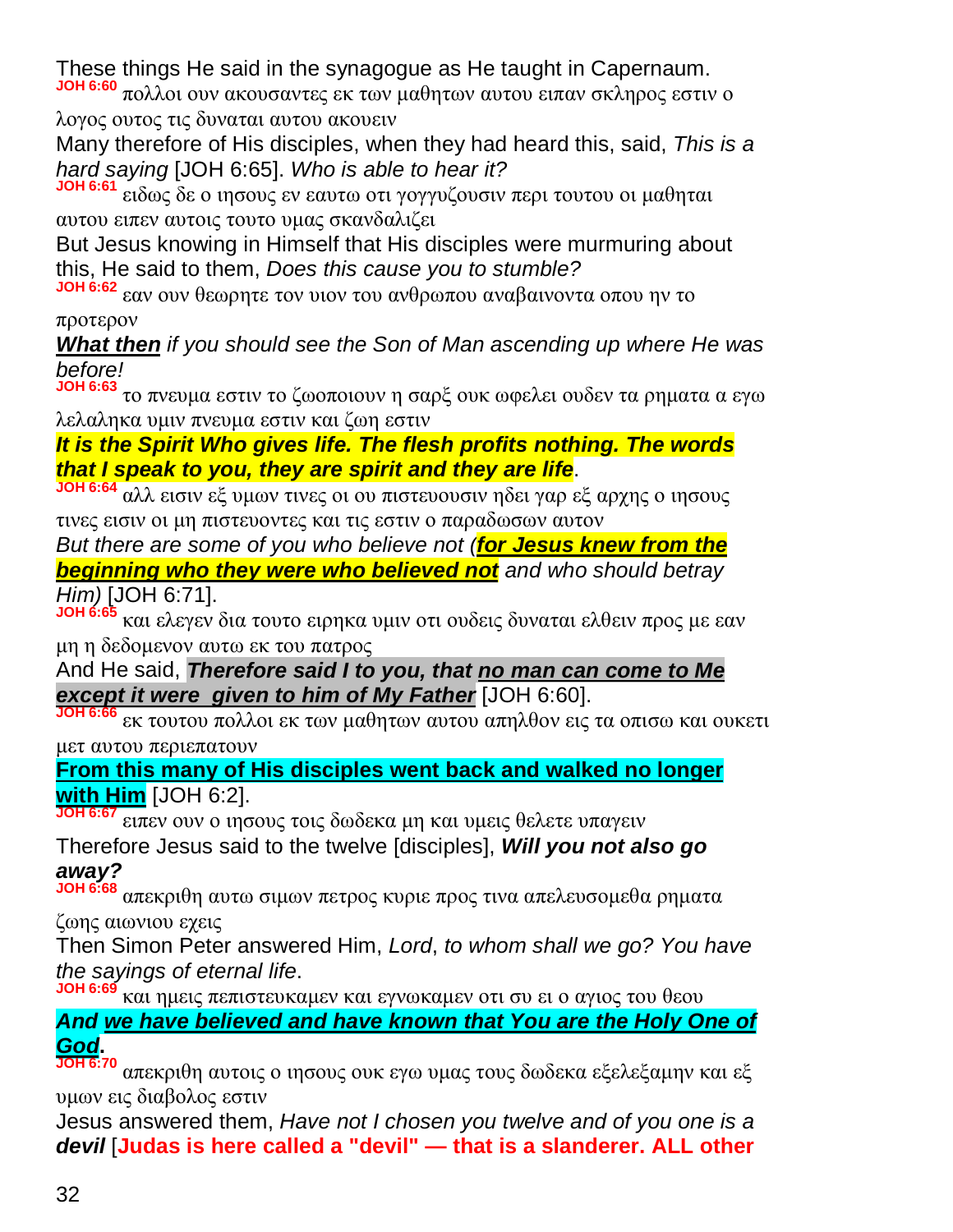#### **uses of this Greek word refer to the Devil. The demons are not devils they are the Devil's wicked followers and servants**]*?*

**JOH 6:71** ελεγεν δε τον ιουδαν σιμωνος ισκαριωτου ουτος γαρ εμελλεν παραδιδοναι αυτον εις εκ των δωδεκα

He spoke of Judas the son of Simon Iscariot, for he (one of the twelve) was about to betray Him.

**JOH 7:1** και μετα ταυτα περιεπατει ο ιησους εν τη γαλιλαια ου γαρ ηθελεν εν τη ιουδαια περιπατειν οτι εζητουν αυτον οι ιουδαιοι αποκτειναι

After these things Jesus walked in Galilee. For He would not walk in Judaea because the Jews sought to kill Him.

**JOH 7:2** ην δε εγγυς η εορτη των ιουδαιων η σκηνοπηγια

Now the Jew's **Feast of Tabernacles** was at hand.

**JOH 7:3** ειπον ουν προς αυτον οι αδελφοι αυτου μεταβηθι εντευθεν και υπαγε εις την ιουδαιαν ινα και οι μαθηται σου θεωρησουσιν σου τα εργα α ποιεις

His brothers therefore said to Him, *Depart and go into Judaea that Your disciples also may see the works that You do*.

**JOH 7:4** ουδεις γαρ τι εν κρυπτω ποιει και ζητει αυτος εν παρρησια ειναι ει ταυτα ποιεις φανερωσον σεαυτον τω κοσμω

*For there is no man who does any thing in secret and he himself seeks to be known openly. If You do these things, show Yourself to the world*.

**JOH 7:5** ουδε γαρ οι αδελφοι αυτου επιστευον εις αυτον

#### **For none of His brothers believed in Him**.

**JOH 7:6** λεγει ουν αυτοις ο ιησους ο καιρος ο εμος ουπω παρεστιν ο δε καιρος ο υμετερος παντοτε εστιν ετοιμος

Then Jesus said to them, *My time is not yet come, but your time is always ready*.

**JOH 7:7** ου δυναται ο κοσμος μισειν υμας εμε δε μισει οτι εγω μαρτυρω περι αυτου οτι τα εργα αυτου πονηρα εστιν

*The world cannot hate you but Me it hates because I witness of it, that its works are evil*.

**JOH 7:8** υμεις αναβητε εις την εορτην εγω ουπω αναβαινω εις την εορτην ταυτην οτι ο εμος καιρος ουπω πεπληρωται

#### *Go up to this feast. I go not up yet to this feast for My time is not yet fully come*.

**JOH 7:9** ταυτα δε ειπων αυτοις εμεινεν εν τη γαλιλαια

And these things saying to them He remained in Galilee.

**JOH 7:10** ως δε ανεβησαν οι αδελφοι αυτου εις την εορτην τοτε και αυτος ανεβη ου φανερως αλλα ως εν κρυπτω

But as His brothers went up to the feast, then He also went up, not publicly, but in secret.

**JOH 7:11** οι ουν ιουδαιοι εζητουν αυτον εν τη εορτη και ελεγον που εστιν εκεινος Therefore the Jews sought Him at the feast and said, *Where is that One?* **JOH 7:12** υς εν τοις οχλοις οι μεν ελεγον οτι αγαθος εστιν αλλοι δε ελεγον ου αλλα πλανα τον οχλον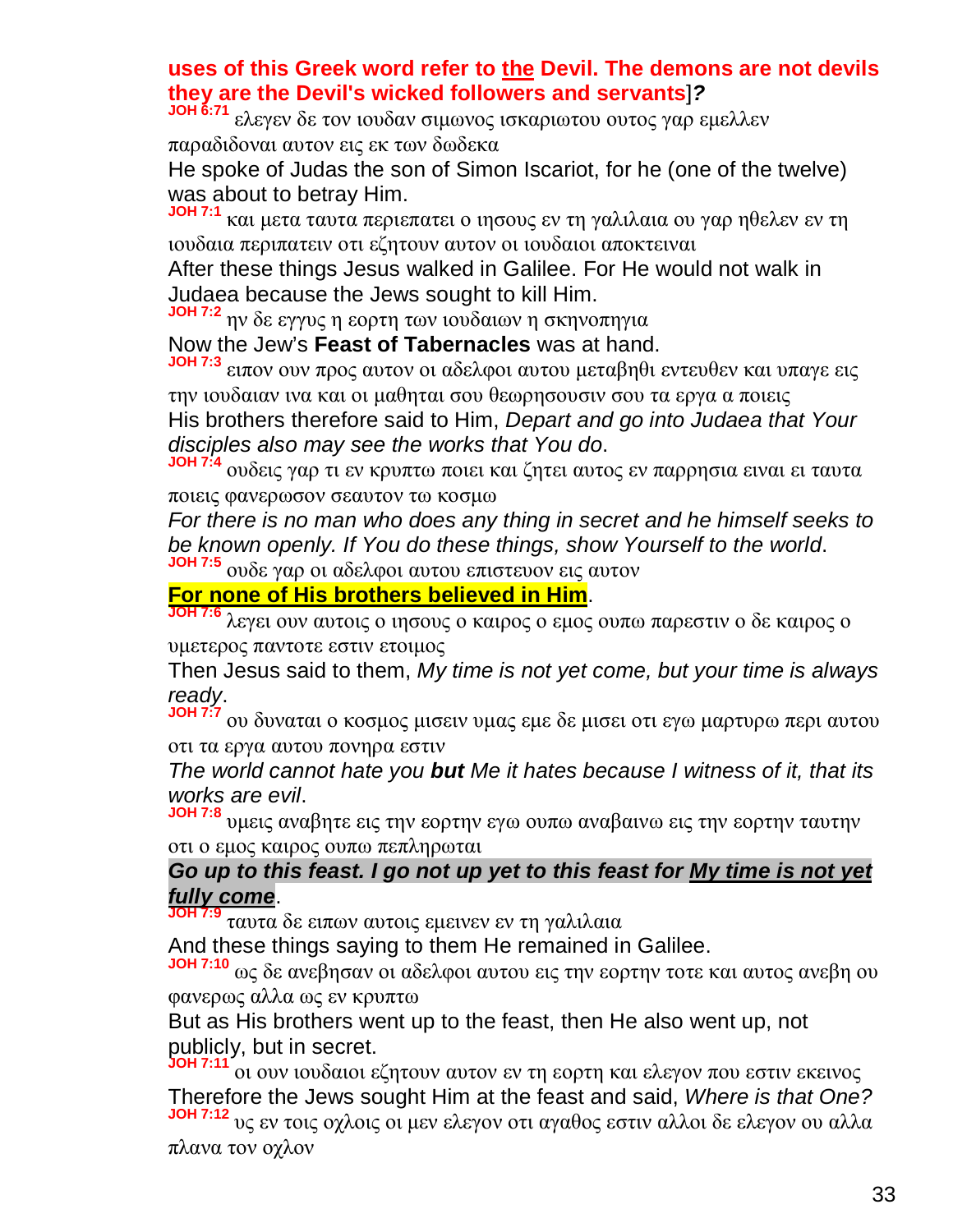Now there was much murmuring among the crowds concerning Him. Some said, *He is a good man*. Others said, *No, but He deceives the people*.

**JOH 7:13** ουδεις μεντοι παρρησια ελαλει περι αυτου δια τον φοβον των ιουδαιων However no one openly spoke about Him for fear of the Jews.

**JOH 7:14** ηδη δε της εορτης μεσουσης ανεβη ιησους εις το ιερον και εδιδασκεν Now about the middle of the feast Jesus went up into the temple and taught.

**JOH 7:15** εθαυμαζον ουν οι ιουδαιοι λεγοντες πως ουτος γραμματα οιδεν μη μεμαθηκως

Therefore the Jews marveled saying, *How does this Man know Scripture* [writings], *not having learned?*

**JOH 7:16** απεκριθη ουν αυτοις ιησους και ειπεν η εμη διδαχη ουκ εστιν εμη αλλα του πεμψαντος με

#### **Therefore Jesus answered them and said,** *My teaching is not Mine, but of the One Who sent Me*.

**JOH 7:17** εαν τις θελη το θελημα αυτου ποιειν γνωσεται περι της διδαχης ποτερον εκ του θεου εστιν η εγω απ εμαυτου λαλω

*If anyone wills to do His will, he will know about the teaching, whether it is of God or whether I speak from Myself*.

**JOH 7:18** ο αφ εαυτου λαλων την δοξαν την ιδιαν ζητει ο δε ζητων την δοξαν του πεμψαντος αυτον ουτος αληθης εστιν και αδικια εν αυτω ουκ εστιν

*The one speaking from himself seeks his own glory, but the One seeking the glory of the One having sent Him, this One is true and no unrighteousness is in Him*.

**JOH 7:19** ου μωυσης εδωκεν υμιν τον νομον και ουδεις εξ υμων ποιει τον νομον τι με ζητειτε αποκτειναι

*Did not Moses give you the Law? Yet none of you does the Law? Why do you seek to kill Me?*

**JOH 7:20** απεκριθη ο οχλος δαιμονιον εχεις τις σε ζητει αποκτειναι The crowd answered, *You have a demon. Who seeks to kill You?*

**JOH 7:21** απεκριθη ιησους και ειπεν αυτοις εν εργον εποιησα και παντες θαυμαζετε Jesus answered and said to them, *I have done one work and you all marvel* [are astonished].

**JOH 7:22** δια τουτο μωυσης δεδωκεν υμιν την περιτομην ουχ οτι εκ του μωυσεως εστιν αλλ εκ των πατερων και εν σαββατω περιτεμνετε ανθρωπον *Because of this Moses has given you circumcision (not that it is of Moses,*

*but is of the fathers) and on the Sabbath you circumcise a man*.

**JOH 7:23** ει περιτομην λαμβανει ο ανθρωπος εν σαββατω ινα μη λυθη ο νομος μωυσεως εμοι χολατε οτι ολον ανθρωπον υγιη εποιησα εν σαββατω

*If a man receives circumcision on the Sabbath that the Law of Moses may not be broken, are you angry with Me because I made a man healthy on the Sabbath?*

**JOH 7:24** μη κρινετε κατ οψιν αλλα την δικαιαν κρισιν κρινετε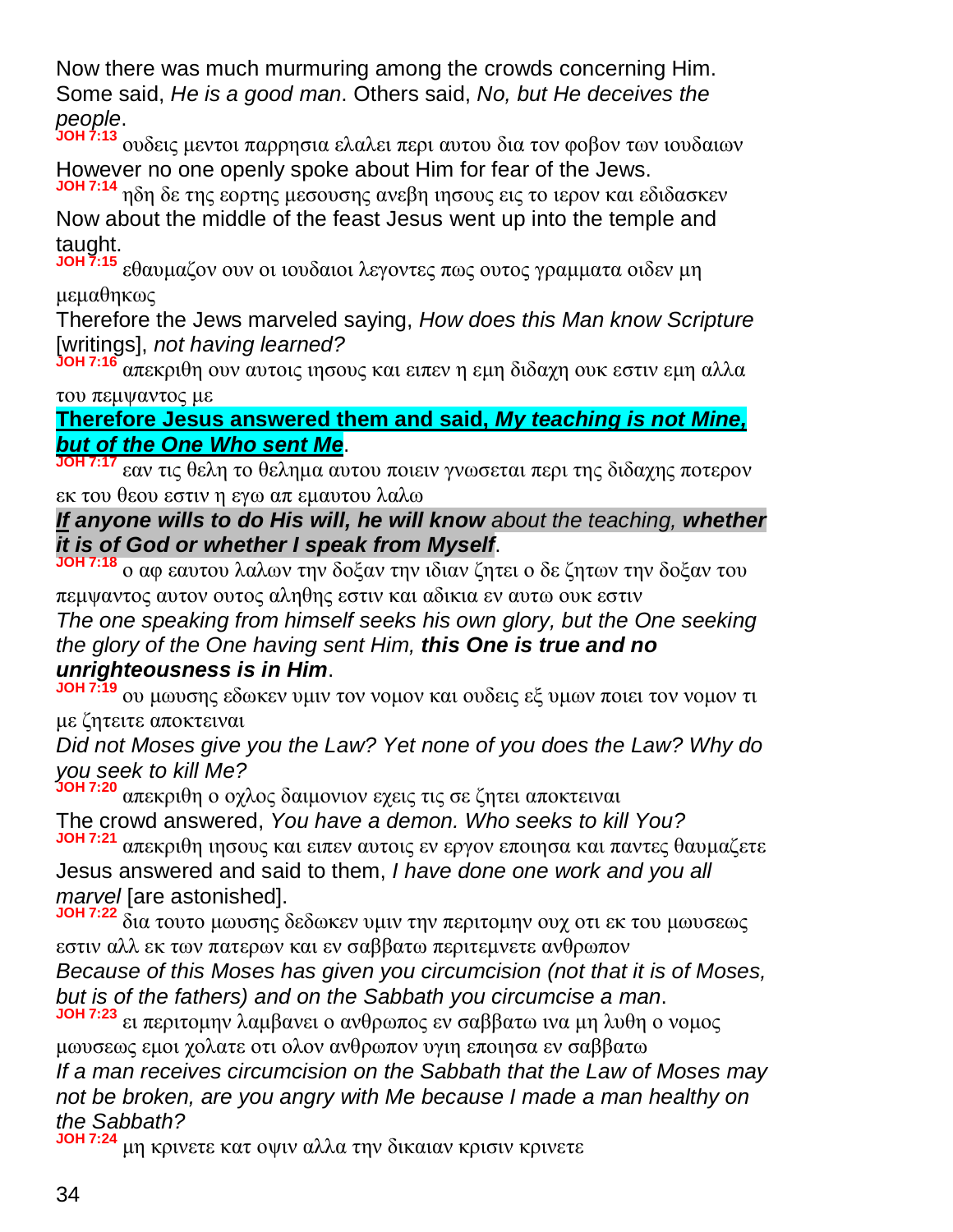*Judge not according to appearance* [face], *but judge with righteous judgment***.**

**JOH 7:25** ελεγον ουν τινες εκ των ιεροσολυμιτων ουχ ουτος εστιν ον ζητουσιν αποκτειναι

Therefore said some from Jerusalem, *Is not this He, Whom they are seeking to kill?*

**JOH 7:26** και ιδε παρρησια λαλει και ουδεν αυτω λεγουσιν μηποτε αληθως εγνωσαν οι αρχοντες οτι ουτος εστιν ο χριστος

*But, look, He is speaking publicly, and they are saying nothing to Him. Perhaps truly the rulers knew that this is the Christ?*

**JOH 7:27** αλλα τουτον οιδαμεν ποθεν εστιν ο δε χριστος οταν ερχηται ουδεις γινωσκει ποθεν εστιν

*But we know where this Man is from. But when Christ comes, no one knows where He is from*.

**JOH 7:28** εκραξεν ουν εν τω ιερω διδασκων ο ιησους και λεγων καμε οιδατε και οιδατε ποθεν ειμι και απ εμαυτου ουκ εληλυθα αλλ εστιν αληθινος ο πεμψας με ον υμεις ουκ οιδατε

#### **Therefore He cried out in the temple teaching and saying,** *You both know Me and know where I am from. And I have not come of Myself, but the One having sent Me is true, Whom you know not*.

**JOH 7:29** εγω οιδα αυτον οτι παρ αυτου ειμι κακεινος με απεστειλεν *I know Him, because I am from Him and that One sent Me*.

**JOH 7:30** εζητουν ουν αυτον πιασαι και ουδεις επεβαλεν επ αυτον την χειρα οτι ουπω εληλυθει η ωρα αυτου

Therefore they were seeking to seize Him, but no one laid a hand on Him, because His hour had not yet come.

**JOH 7:31** εκ του οχλου δε πολλοι επιστευσαν εις αυτον και ελεγον ο χριστος οταν ελθη μη πλειονα σημεια ποιησει ων ουτος εποιησεν

And many of the crowd believed on Him and said, *When Christ shall come, will He do more signs than this Man did?*

**JOH 7:32** ηκουσαν οι φαρισαιοι του οχλου γογγυζοντος περι αυτου ταυτα και απεστειλαν οι αρχιερεις και οι φαρισαιοι υπηρετας ινα πιασωσιν αυτον The Pharisees heard the crowd murmuring these things about Him and the chief priests and the Pharisees sent officers to arrest Him.

**JOH 7:33** ειπεν ουν ο ιησους ετι χρονον μικρον μεθ υμων ειμι και υπαγω προς τον πεμψαντα με

Then said Jesus to them, *Yet a little while am I with you and then I go to Him Who sent Me*.

**JOH 7:34** ζητησετε με και ουχ ευρησετε με και οπου ειμι εγω υμεις ου δυνασθε ελθειν

*You shall seek Me and shall not find Me. Where I am going there YOU CANNOT COME***.**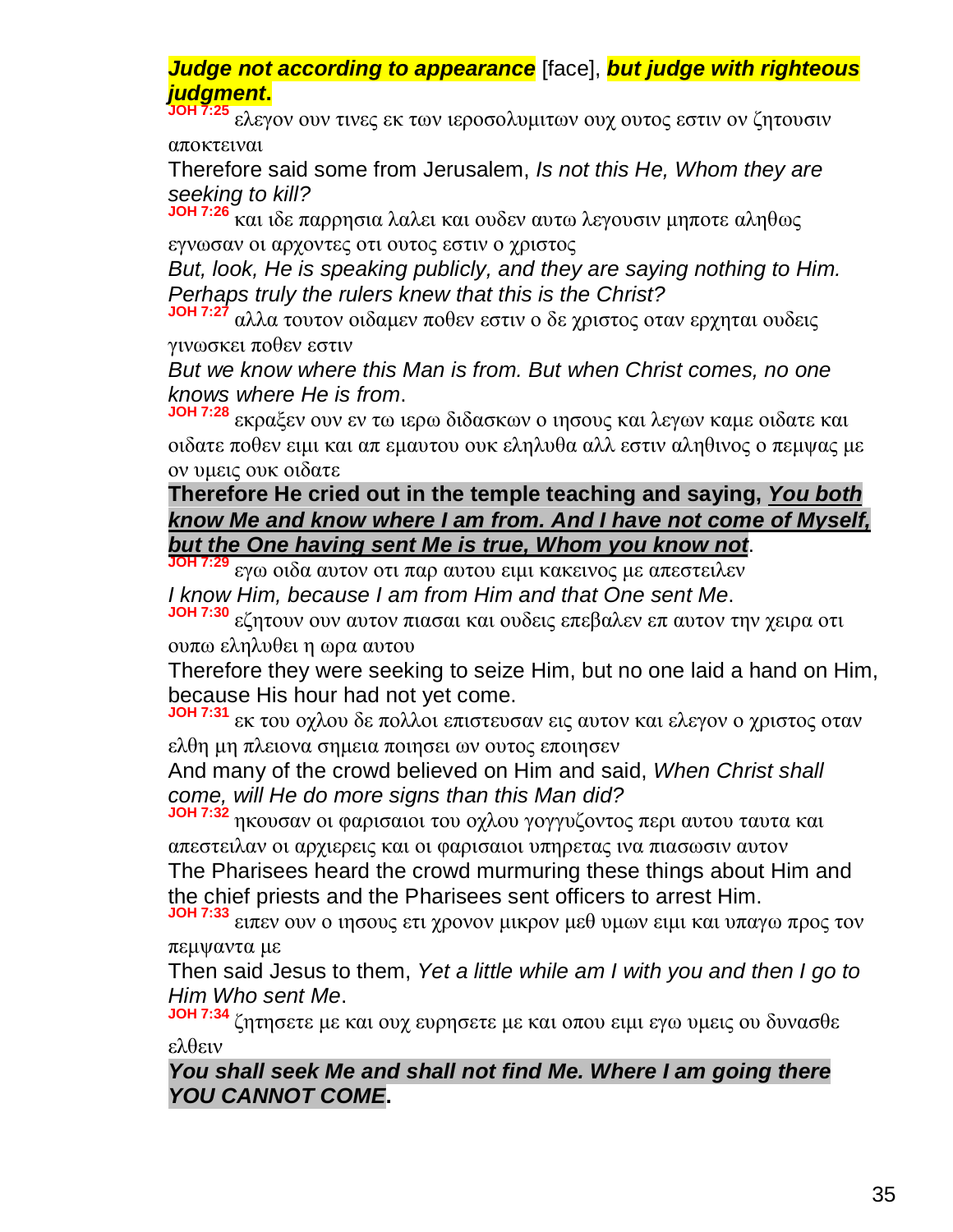**JOH 7:35** ειπον ουν οι ιουδαιοι προς εαυτους που ουτος μελλει πορευεσθαι οτι ημεις ουχ ευρησομεν αυτον μη εις την διασποραν των ελληνων μελλει πορευεσθαι και διδασκειν τους ελληνας

Then said the Jews among themselves, *Where will He go that we shall not find Him? Will He go to the dispersed among the Gentiles and teach the Gentiles?*

**JOH 7:36** τις εστιν ο λογος ουτος ον ειπεν ζητησετε με και ουχ ευρησετε με και οπου ειμι εγω υμεις ου δυνασθε ελθειν

*What manner of saying is this that He said, 'You shall seek Me and shall not find Me and where I am going, there you cannot come?*'

**JOH 7:37** εν δε τη εσχατη ημερα τη μεγαλη της εορτης ειστηκει ο ιησους και εκραξεν λεγων εαν τις διψα ερχεσθω προς με και πινετω

Now in the last day, the great day of the feast, Jesus stood and cried saying, *If any man thirst, let him come to Me and drink***.**

**JOH 7:38** ο πιστευων εις εμε καθως ειπεν η γραφη ποταμοι εκ της κοιλιας αυτου ρευσουσιν υδατος ζωντος

*He who believes on Me, as the Scripture has said, 'Out of his belly* [innermost being] *shall flow rivers of living water*.'

**JOH 7:39** τουτο δε ειπεν περι του πνευματος ου εμελλον λαμβανειν οι πιστευσαντες εις αυτον ουπω γαρ ην πνευμα οτι ιησους ουπω εδοξασθη

(But this spoke He of the Spirit, Who those who believe on Him should receive. For the Holy Spirit was not yet given because that Jesus was not yet glorified).

**JOH 7:40** εκ του οχλου ουν ακουσαντες των λογων τουτων ελεγον οτι ουτος εστιν αληθως ο προφητης

Many of the people therefore, when they heard this saying said, *Truly this one is the Prophet*.

**JOH 7:41** αλλοι ελεγον ουτος εστιν ο χριστος οι δε ελεγον μη γαρ εκ της γαλιλαιας ο χριστος ερχεται

Others said, *This is the Christ*. But some said, *Shall Christ come out of Galilee?*

**JOH 7:42** ουχ η γραφη ειπεν οτι εκ του σπερματος δαυιδ και απο βηθλεεμ της κωμης οπου ην δαυιδ ερχεται ο χριστος

*Has not the Scripture said, 'That Christ comes of the seed of David and out of the town of Bethlehem where David was?*'

**JOH 7:43** σχισμα ουν εγενετο εν τω οχλω δι αυτον

**Therefore there was a division among the people because of Him**.

**JOH 7:44** τινες δε ηθελον εξ αυτων πιασαι αυτον αλλ ουδεις εβαλεν επ αυτον τας χειρας

And some of them would have taken Him but no man laid hands on Him. **JOH 7:45** ηλθον ουν οι υπηρεται προς τους αρχιερεις και φαρισαιους και ειπον

αυτοις εκεινοι δια τι ουκ ηγαγετε αυτον

Then came the officers to the chief priests and Pharisees and they said to them, *Why have you not brought Him?*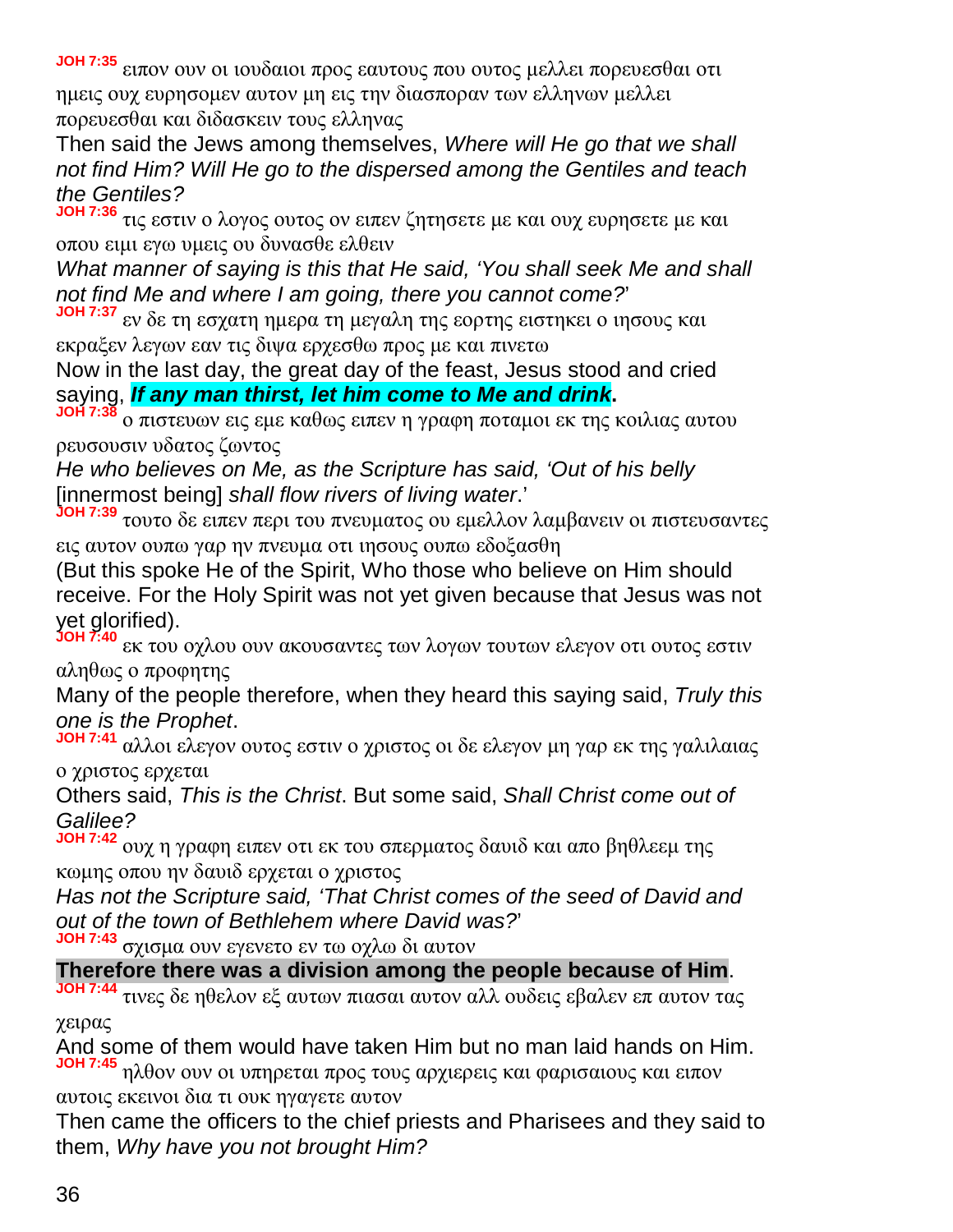**JOH 7:46**46 απεκριθησαν οι υπηρεται ουδεποτε ελαλησεν ουτως ανθρωπος The officers answered, *Never spoke a Man as this Man speaks*.

**JOH 7:47** απεκριθησαν ουν αυτοις οι φαρισαιοι μη και υμεις πεπλανησθε Therefore the Pharisees answered them, *Are you also deceived?*

**JOH 7:48** μη τις εκ των αρχοντων επιστευσεν εις αυτον η εκ των φαρισαιων *Have any of the rulers or the Pharisees believed on Him?*

**JOH 7:49** αλλα ο οχλος ουτος ο μη γινωσκων τον νομον επαρατοι εισιν *But this crowd not knowing the Law are cursed*.

**JOH 7:50** λεγει νικοδημος προς αυτους ο ελθων προς αυτον προτερον εις ων εξ αυτων

**Nicodemus** says to them, (the one who came to Him by night, being one of them),

**JOH 7:51** μη ο νομος ημων κρινει τον ανθρωπον εαν μη ακουση πρωτον παρ αυτου και γνω τι ποιει

*Does our law judge any man before it hear Him and know what He does?* **JOH 7:52** απεκριθησαν και ειπαν αυτω μη και συ εκ της γαλιλαιας ει εραυνησον και ιδε οτι εκ της γαλιλαιας προφητης ουκ εγειρεται

They answered and said to Him, *Are you also of Galilee? Search and look, for out of Galilee arises no prophet*.

#### [**JOH 7:53 through JOH 8:11 is lacking in the WH text AND therefore in the Greek and English here. IT IS NOT in some of the manuscripts AND probably was not a part of the original Gospel of John** - aal].

**JOH 8:12** παλιν ουν αυτοις ελαλησεν ο ιησους λεγων εγω ειμι το φως του κοσμου ο ακολουθων μοι ου μη περιπατηση εν τη σκοτια αλλ εξει το φως της ζωης Then spoke Jesus again to them saying, *I am the Light of the world, he who follows Me shall not walk in darkness but shall have the Light of life*.

**JOH 8:13** ειπον ουν αυτω οι φαρισαιοι συ περι σεαυτου μαρτυρεις η μαρτυρια σου ουκ εστιν αληθης

The Pharisees therefore said to Him, *You bear witness of Yourself. Your witness is not true*.

**JOH 8:14** απεκριθη ιησους και ειπεν αυτοις καν εγω μαρτυρω περι εμαυτου αληθης εστιν η μαρτυρια μου οτι οιδα ποθεν ηλθον και που υπαγω υμεις δε ουκ οιδατε ποθεν ερχομαι η που υπαγω

Jesus answered and said to them, *Though I bear witness of Myself, yet My witness is true. For I know from where I came and where I go. But you cannot tell from where I have come or where I am going*.

**JOH 8:15** υμεις κατα την σαρκα κρινετε εγω ου κρινω ουδενα

*You are judging after the flesh. I am not judging anyone*.

**JOH 8:16** και εαν κρινω δε εγω η κρισις η εμη αληθινη εστιν οτι μονος ουκ ειμι αλλ εγω και ο πεμψας με πατηρ

*And yet if I judge, My judgment is true for I am not alone but I and the One Who sent Me*.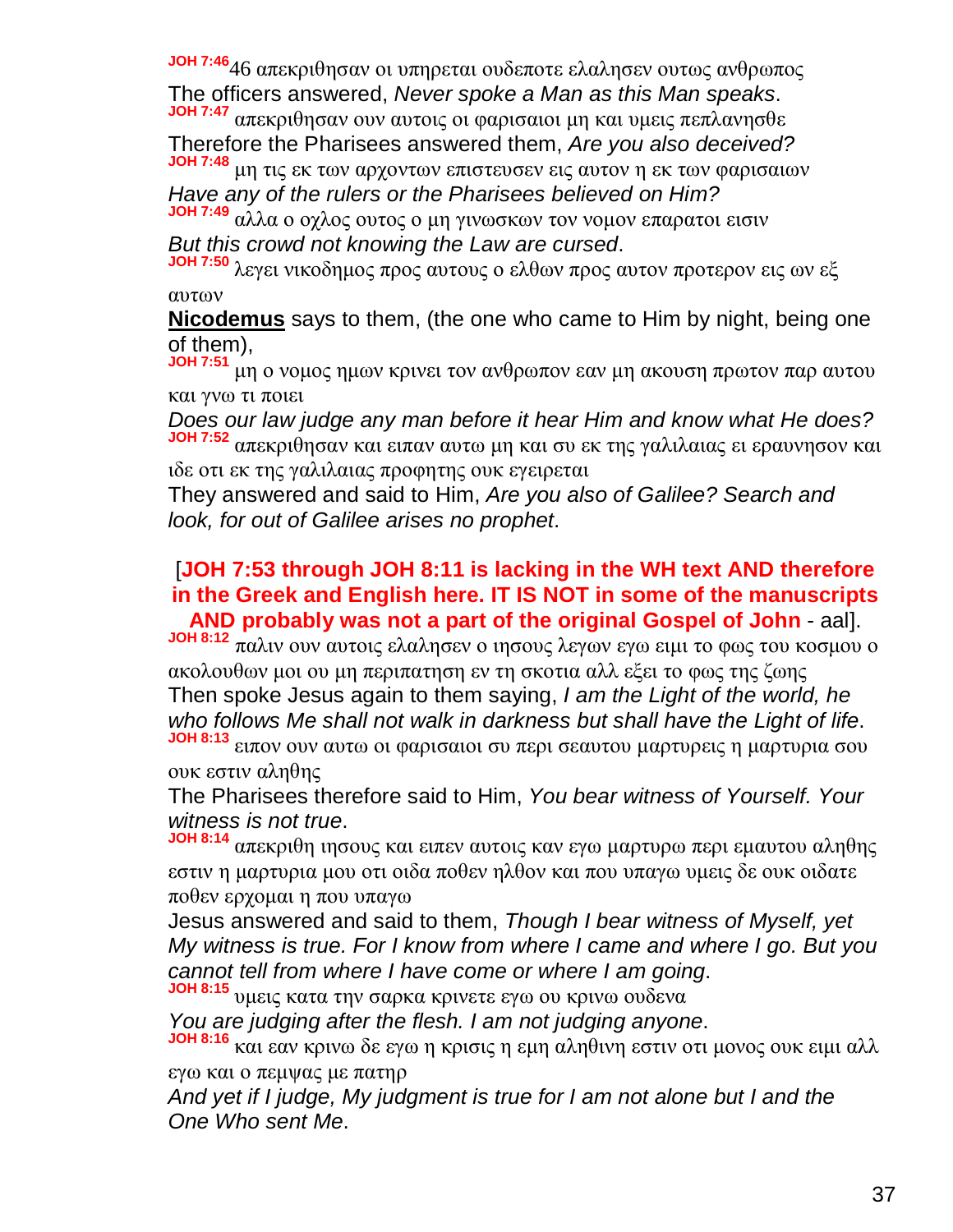**JOH 8:17** και εν τω νομω δε τω υμετερω γεγραπται οτι δυο ανθρωπων η μαρτυρια αληθης εστιν

*It is also written in your Law that the testimony of two men* [DEU 19:15; 17:6] *is true*.

**JOH 8:18** εγω ειμι ο μαρτυρων περι εμαυτου και μαρτυρει περι εμου ο πεμψας με πατηρ

# *I am one Who bears witness of Myself also the Father Who sent Me bears witness of Me*.

**JOH 8:19** ελεγον ουν αυτω που εστιν ο πατηρ σου απεκριθη ιησους ουτε εμε οιδατε ουτε τον πατερα μου ει εμε ηδειτε και τον πατερα μου αν ηδειτε

Then said they to Him, *Where is Your Father?* Jesus answered, *You neither know Me nor My Father. If you had known Me, you would have known My Father also*.

**JOH 8:20** ταυτα τα ρηματα ελαλησεν εν τω γαζοφυλακιω διδασκων εν τω ιερω και ουδεις επιασεν αυτον οτι ουπω εληλυθει η ωρα αυτου

These words spoke Jesus in the treasury, as He taught in the Temple. And no man laid hands on Him for His hour was not yet come.

**JOH 8:21** ειπεν ουν παλιν αυτοις εγω υπαγω και ζητησετε με και εν τη αμαρτια υμων αποθανεισθε οπου εγω υπαγω υμεις ου δυνασθε ελθειν

Then said Jesus again to them, *I go My way and you will seek Me and will die in your sins. Where I go, you cannot come*.

**JOH 8:22** ελεγον ουν οι ιουδαιοι μητι αποκτενει εαυτον οτι λεγει οπου εγω υπαγω υμεις ου δυνασθε ελθειν

Then said the Jews, *Will He kill Himself? Because He said, 'Where I go, you cannot come.'*

**JOH 8:23** και ελεγεν αυτοις υμεις εκ των κατω εστε εγω εκ των ανω ειμι υμεις εκ τουτου του κοσμου εστε εγω ουκ ειμι εκ του κοσμου τουτου

He said to them, *You are from beneath. I am from above. You are of this world. I am not of this world*.

**JOH 8:24** ειπον ουν υμιν οτι αποθανεισθε εν ταις αμαρτιαις υμων εαν γαρ μη πιστευσητε οτι εγω ειμι αποθανεισθε εν ταις αμαρτιαις υμων

*I said therefore to you, that you shall die in your sins, for if you believe not that I am He, you shall die in your sins*.

**JOH 8:25** ελεγον ουν αυτω συ τις ει ειπεν αυτοις ο ιησους την αρχην ο τι και λαλω υμιν

Then said they to Him, *Who are You?* Jesus said to them, *Even the same that I said to you from the beginning*.

**JOH 8:26** πολλα εχω περι υμων λαλειν και κρινειν αλλ ο πεμψας με αληθης εστιν καγω α ηκουσα παρ αυτου ταυτα λαλω εις τον κοσμον

*I have many things to say and to judge of you. But He Who sent Me is true and I speak to the world those things which I have heard of Him*. **JOH 8:27** ουκ εγνωσαν οτι τον πατερα αυτοις ελεγεν

They understood not that He spoke to them of the Father.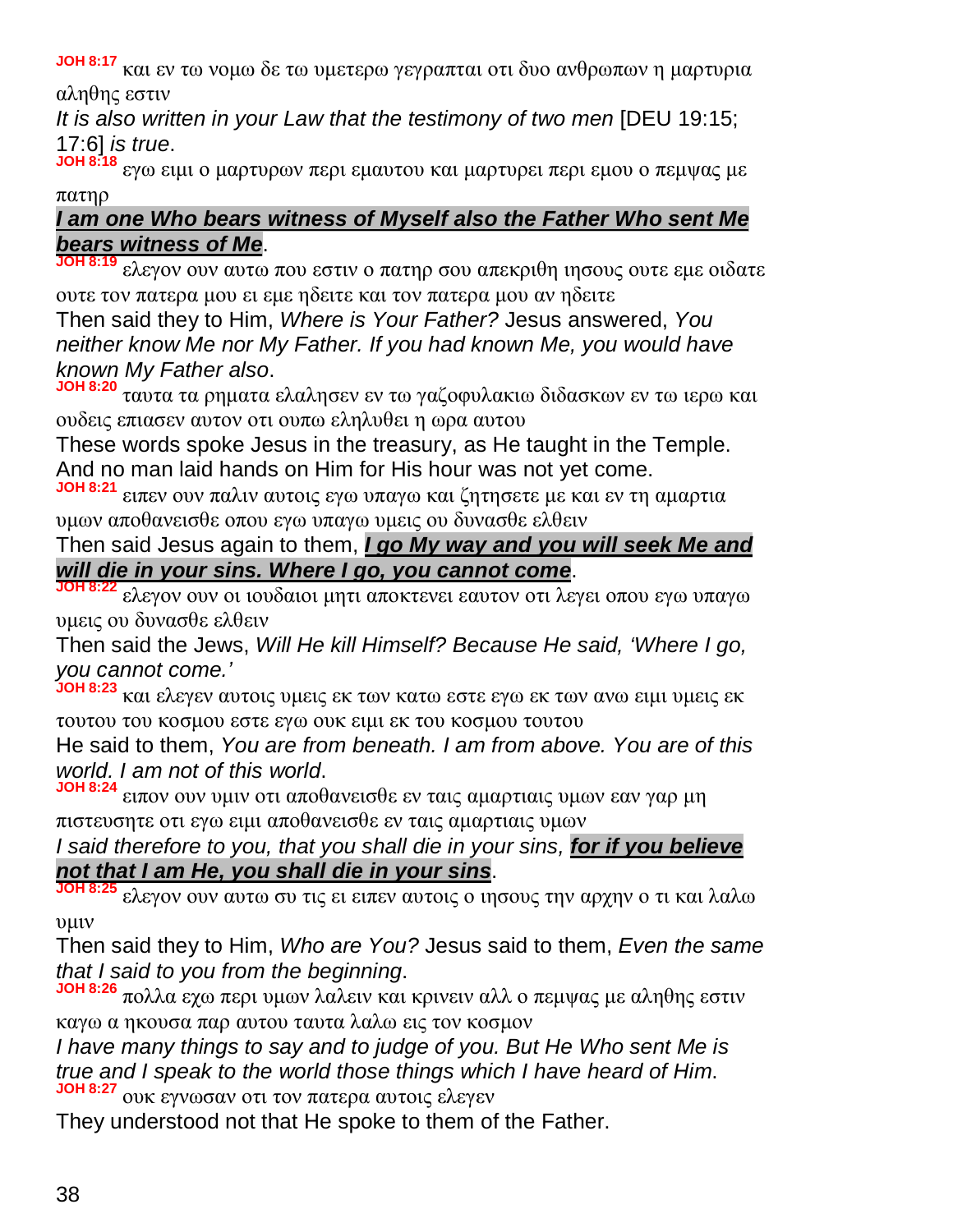**JOH 8:28** ειπεν ουν ο ιησους οταν υψωσητε τον υιον του ανθρωπου τοτε γνωσεσθε οτι εγω ειμι και απ εμαυτου ποιω ουδεν αλλα καθως εδιδαξεν με ο πατηρ ταυτα λαλω

Then said Jesus to them, *When you have lifted up the Son of Man, then shall you know that I am He and that I do nothing of Myself. As My Father has taught Me, I speak these things*.

**JOH 8:29** και ο πεμψας με μετ εμου εστιν ουκ αφηκεν με μονον οτι εγω τα αρεστα αυτω ποιω παντοτε

*He Who sent Me is with Me. The Father has not left Me alone, for I do always those things that please Him*.

**JOH 8:30** ταυτα αυτου λαλουντος πολλοι επιστευσαν εις αυτον

## **As He spoke these words many believed on Him**.

**JOH 8:31** ελεγεν ουν ο ιησους προς τους πεπιστευκοτας αυτω ιουδαιους εαν υμεις μεινητε εν τω λογω τω εμω αληθως μαθηται μου εστε

Then said Jesus to those Jews who believed on Him, *If you continue in My word, then are you truly My disciples;*

**JOH 8:32** και γνωσεσθε την αληθειαν και η αληθεια ελευθερωσει υμας

# *and you shall know the truth and the truth will make you free*.

**JOH 8:33** απεκριθησαν προς αυτον σπερμα αβρααμ εσμεν και ουδενι δεδουλευκαμεν πωποτε πως συ λεγεις οτι ελευθεροι γενησεσθε

They answered Him, *We are Abraham's seed and were never in bondage to any man. How do You say, 'You shall be made free?'*

**JOH 8:34** απεκριθη αυτοις ο ιησους αμην αμην λεγω υμιν οτι πας ο ποιων την αμαρτιαν δουλος εστιν της αμαρτιας

Jesus answered them, *Most assuredly, I say to you that everyone practicing sin is a slave*.

**JOH 8:35** ο δε δουλος ου μενει εν τη οικια εις τον αιωνα ο υιος μενει εις τον αιωνα *And the servant remains not in the house for ever, but the Son remains for ever*.

**JOH 8:36** εαν ουν ο υιος υμας ελευθερωση οντως ελευθεροι εσεσθε *If the Son therefore shall make you free, you shall be free indeed*.

**JOH 8:37** οιδα οτι σπερμα αβρααμ εστε αλλα ζητειτε με αποκτειναι οτι ο λογος ο εμος ου χωρει εν υμιν

#### *I know that you are Abraham's seed, but you seek to kill Me because My word has no place in you*.

**JOH 8:38** α εγω εωρακα παρα τω πατρι λαλω και υμεις ουν α ηκουσατε παρα του πατρος ποιειτε

*I speak that which I have seen with My Father, and you do that which you have seen with your father*.

**JOH 8:39** απεκριθησαν και ειπαν αυτω ο πατηρ ημων αβρααμ εστιν λεγει αυτοις ο ιησους ει τεκνα του αβρααμ εστε τα εργα του αβρααμ ποιειτε

They answered and said to Him, *Abraham is our father*. Jesus said to them, *If you were Abraham's children, you would do the works of Abraham*.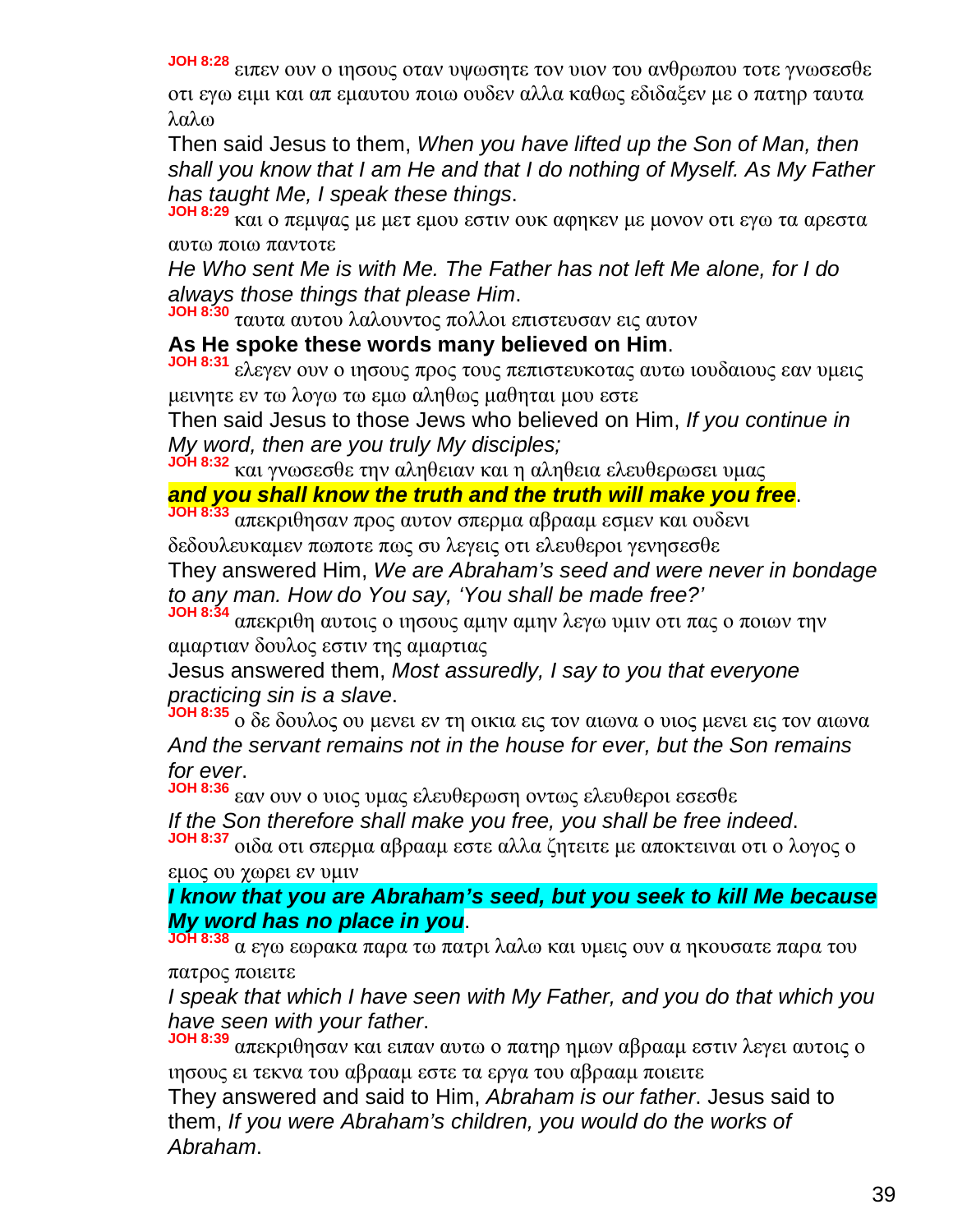**JOH 8:40** νυν δε ζητειτε με αποκτειναι ανθρωπον ος την αληθειαν υμιν λελαληκα ην ηκουσα παρα του θεου τουτο αβρααμ ουκ εποιησεν

*But now you seek to kill Me, a Man Who has told you the truth, which I have heard of God. Abraham did not do this*.

**JOH 8:41** υμεις ποιειτε τα εργα του πατρος υμων ειπαν αυτω ημεις εκ πορνειας ουκ εγεννηθημεν ενα πατερα εχομεν τον θεον

*You do the works of your father*. Then they said to Him, *We were not born of fornication*. *We have one Father — God*.

**JOH 8:42** ειπεν αυτοις ο ιησους ει ο θεος πατηρ υμων ην ηγαπατε αν εμε εγω γαρ εκ του θεου εξηλθον και ηκω ουδε γαρ απ εμαυτου εληλυθα αλλ εκεινος με απεστειλεν

Jesus said to them, *If God were your Father, you would love Me, for I proceeded forth and came from God, neither came I of Myself but He sent Me*.

**JOH 8:43** δια τι την λαλιαν την εμην ου γινωσκετε οτι ου δυνασθε ακουειν τον λογον τον εμον

*Why do you not understand My speech? Even because you cannot hear My word*.

**JOH 8:44** υμεις εκ του πατρος του διαβολου εστε και τας επιθυμιας του πατρος υμων θελετε ποιειν εκεινος ανθρωποκτονος ην απ αρχης και εν τη αληθεια ουκ εστηκεν οτι ουκ εστιν αληθεια εν αυτω οταν λαλη το ψευδος εκ των ιδιων λαλει οτι ψευστης εστιν και ο πατηρ αυτου

*You are of your father the Devil and the perverted desires of your father you will do. He was a murderer from the beginning and remained not in the truth because there is no truth in him. When he speaks a lie, he speaks of his own. For he is a liar and the father of it*.

**JOH 8:45** εγω δε οτι την αληθειαν λεγω ου πιστευετε μοι

*Because I say the truth, you do not believe Me*.

**JOH 8:46** τις εξ υμων ελεγχει με περι αμαρτιας ει αληθειαν λεγω δια τι υμεις ου πιστευετε μοι

*Who of you convinces Me of sin? And if I say the truth, why do you not believe Me?*

**JOH 8:47** ο ων εκ του θεου τα ρηματα του θεου ακουει δια τουτο υμεις ουκ ακουετε οτι εκ του θεου ουκ εστε

*He who is of God hears the sayings of God. Therefore you hear not, because you are not of God*.

**JOH 8:48** απεκριθησαν οι ιουδαιοι και ειπαν αυτω ου καλως λεγομεν ημεις οτι σαμαριτης ει συ και δαιμονιον εχεις

Then answered the Jews and said to Him, *Say we not well that You are a Samaritan and have a demon?*

**JOH 8:49** απεκριθη ιησους εγω δαιμονιον ουκ εχω αλλα τιμω τον πατερα μου και υμεις ατιμαζετε με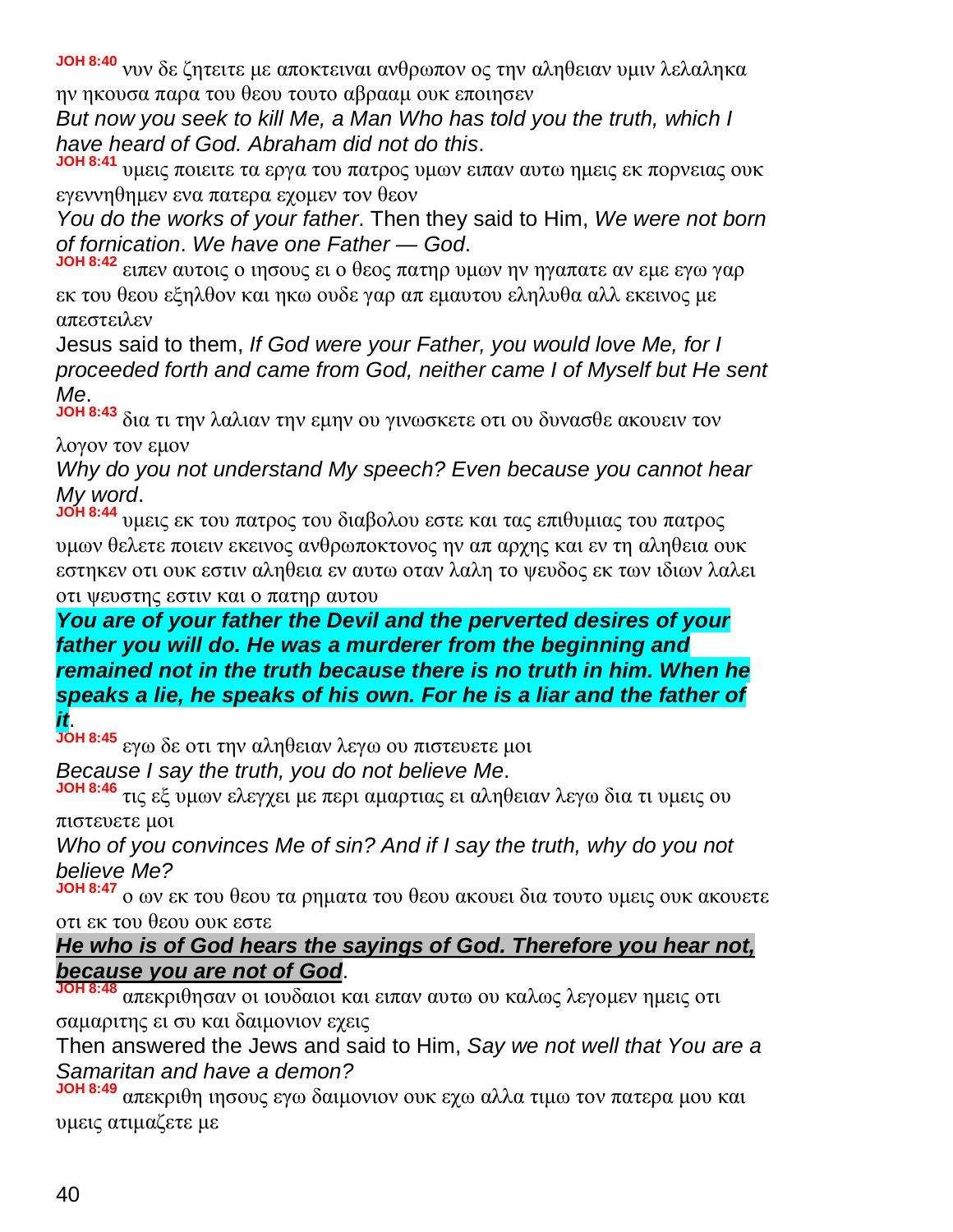Jesus answered, *I have not a demon, but I honor My Father, and you dishonor Me*.

**JOH 8:50** εγω δε ου ζητω την δοξαν μου εστιν ο ζητων και κρινων *I seek not My own glory. There is One Who seeks and judges*. **JOH 8:51** αμην αμην λεγω υμιν εαν τις τον εμον λογον τηρηση θανατον ου μη θεωρηση εις τον αιωνα

## *Most assuredly, I say to you, 'If anyone keeps My word, he will by no means see death for ever.'*

**JOH 8:52** ειπον αυτω οι ιουδαιοι νυν εγνωκαμεν οτι δαιμονιον εχεις αβρααμ απεθανεν και οι προφηται και συ λεγεις εαν τις τον λογον μου τηρηση ου μη γευσηται θανατου εις τον αιωνα

Then said the Jews to Him, *Now we know that You have a demon. Abraham is dead and the prophets, and You say, 'If anyone keeps My word, he will by no means taste of death for ever.'*

**JOH 8:53** μη συ μειζων ει του πατρος ημων αβρααμ οστις απεθανεν και οι προφηται απεθανον τινα σεαυτον ποιεις

*You are not greater than our father Abraham, who died. And the prophets died. Who do You make Yourself to be?*

**JOH 8:54** απεκριθη ιησους εαν εγω δοξασω εμαυτον η δοξα μου ουδεν εστιν; εστιν ο πατηρ μου ο δοξαζων με ον υμεις λεγετε οτι θεος υμων εστιν

Jesus answered, *If I glorify Myself, My glory is nothing. My Father is the One glorifying Me. Whom you say, that 'He is our God.'*

**JOH 8:55** και ουκ εγνωκατε αυτον εγω δε οιδα αυτον καν ειπω οτι ουκ οιδα αυτον εσομαι ομοιος υμιν ψευστης αλλα οιδα αυτον και τον λογον αυτου τηρω *Yet you have not known Him, but I know Him. If I said that I do not know Him, I would be a liar like you. But I know Him and keep His word*.

**JOH 8:56** αβρααμ ο πατηρ υμων ηγαλλιασατο ινα ιδη την ημεραν την εμην και ειδεν και εχαρη

*Your father Abraham was glad to see My day, and He saw and rejoiced*.

**JOH 8:57** ειπον ουν οι ιουδαιοι προς αυτον πεντηκοντα ετη ουπω εχεις και αβρααμ εωρακας

Therefore the Jews said to Him, *You are not yet fifty years old and have You seen Abraham?*

**JOH 8:58** ειπεν αυτοις ιησους αμην αμην λεγω υμιν πριν αβρααμ γενεσθαι εγω ειμι **Jesus said to them,** *Most assuredly, I say to you, 'Before Abraham*

#### *was, I AM.'*

**JOH 8:59** ηραν ουν λιθους ινα βαλωσιν επ αυτον ιησους δε εκρυβη και εξηλθεν εκ του ιερου

Therefore they took stones that they might throw at Him; but Jesus was hidden and went out of the temple.

**JOH 9:1** και παραγων ειδεν ανθρωπον τυφλον εκ γενετης

And passing along He saw a man blind from birth.

**JOH 9:2** και ηρωτησαν αυτον οι μαθηται αυτου λεγοντες ραββι τις ημαρτεν ουτος η οι γονεις αυτου ινα τυφλος γεννηθη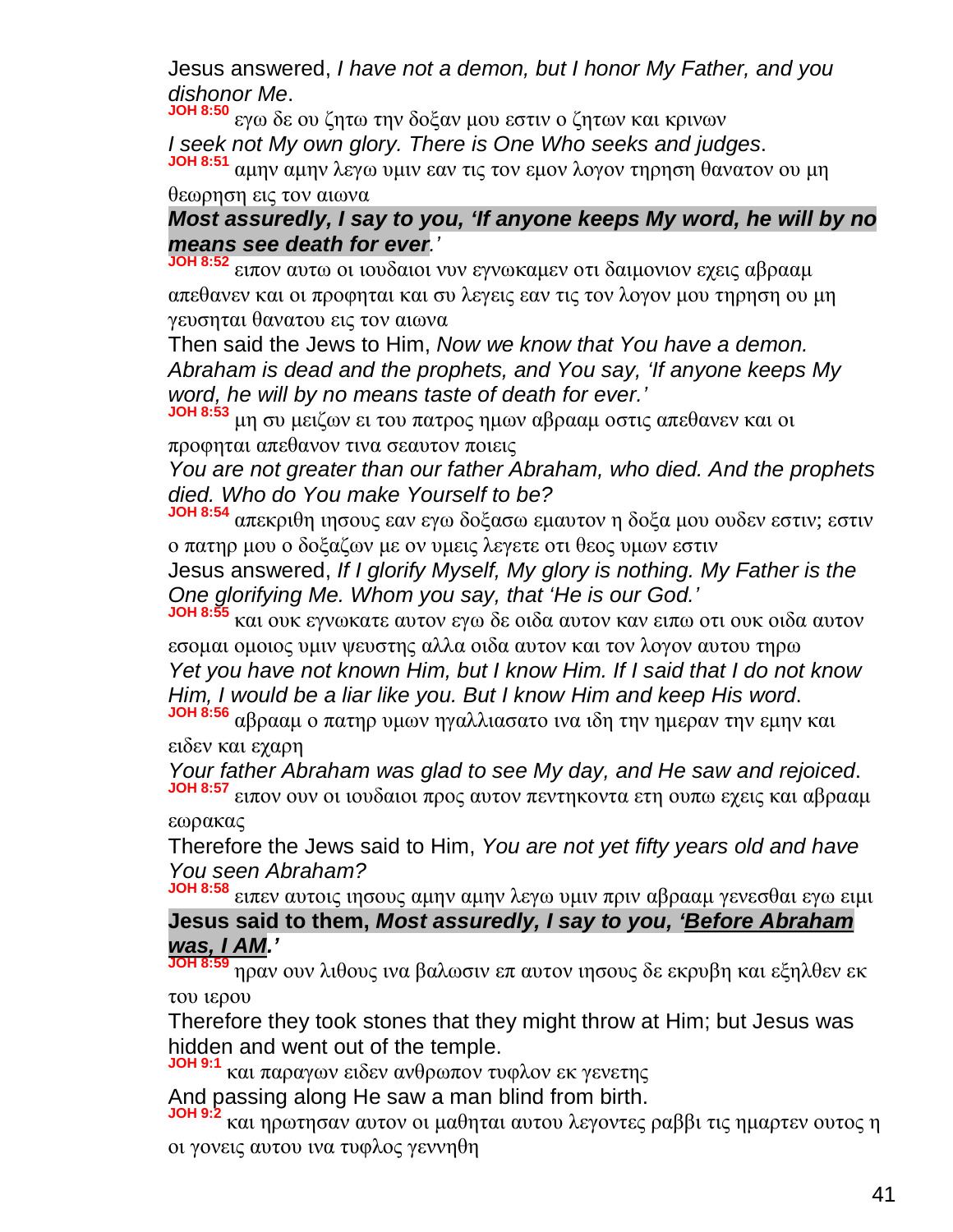His disciples asked Him saying, "Master, who sinned, this man or his parents, in that he was born blind?"

**JOH 9:3** απεκριθη ιησους ουτε ουτος ημαρτεν ουτε οι γονεις αυτου αλλ ινα φανερωθη τα εργα του θεου εν αυτω

Jesus answered, *It was not because this man sinned or his parents but that the works of God should be shown in him*.

**JOH 9:4** ημας δει εργαζεσθαι τα εργα του πεμψαντος με εως ημερα εστιν ερχεται νυξ οτε ουδεις δυναται εργαζεσθαι

*I must work the works of Him Who sent Me while it is day for night comes when no man can work*.

**JOH 9:5** οταν εν τω κοσμω ω φως ειμι του κοσμου

## **While I am in the world, I am the Light of the world**.

**JOH 9:6** ταυτα ειπων επτυσεν χαμαι και εποιησεν πηλον εκ του πτυσματος και επεθηκεν αυτου τον πηλον επι τους οφθαλμους

Having said these things He spit on the ground and with the spit made mud. He put the mud on the eyes of the blind man

**JOH 9:7** και ειπεν αυτω υπαγε νιψαι εις την κολυμβηθραν του σιλωαμ ο ερμηνευεται απεσταλμενος απηλθεν ουν και ενιψατο και ηλθεν βλεπων and said to him, "Go, wash in the pool of Siloam," (which translated is, Sent). He went therefore, washed and came back seeing.

**JOH 9:8** οι ουν γειτονες και οι θεωρουντες αυτον το προτερον οτι προσαιτης ην ελεγον ουχ ουτος εστιν ο καθημενος και προσαιτων

Therefore his neighbors and those who before had seen him begging said, "Is not this the one who was sitting and begging?"

**JOH 9:9** αλλοι ελεγον οτι ουτος εστιν αλλοι ελεγον ουχι αλλα ομοιος αυτω εστιν εκεινος ελεγεν οτι εγω ειμι

Others said, "This is he." Others said, "No, but he is like him." He himself said that, "I am he."

**JOH 9:10** ελεγον ουν αυτω πως ουν ηνεωχθησαν σου οι οφθαλμοι Therefore they said to him, "How were your eyes opened?"

**JOH 9:11** απεκριθη εκεινος ο ανθρωπος ο λεγομενος ιησους πηλον εποιησεν και επεχρισεν μου τους οφθαλμους και ειπεν μοι οτι υπαγε εις τον σιλωαμ και νιψαι απελθων ουν και νιψαμενος ανεβλεψα

He answered, "The man Who is called Jesus made mud, anointed my eyes and said to me, 'Go to the pool of Siloam and wash.' Therefore going and washing I saw."

**JOH 9:12** και ειπαν αυτω που εστιν εκεινος λεγει ουκ οιδα

And they said to him, *Where is that one?* He said, *I know not*.

**JOH 9:13** αγουσιν αυτον προς τους φαρισαιους τον ποτε τυφλον

They brought to the Pharisees him who before was blind.

**JOH 9:14** ην δε σαββατον εν η ημερα τον πηλον εποιησεν ο ιησους και ανεωξεν αυτου τους οφθαλμους

Now it was a Sabbath day when Jesus made the mud and opened his eyes.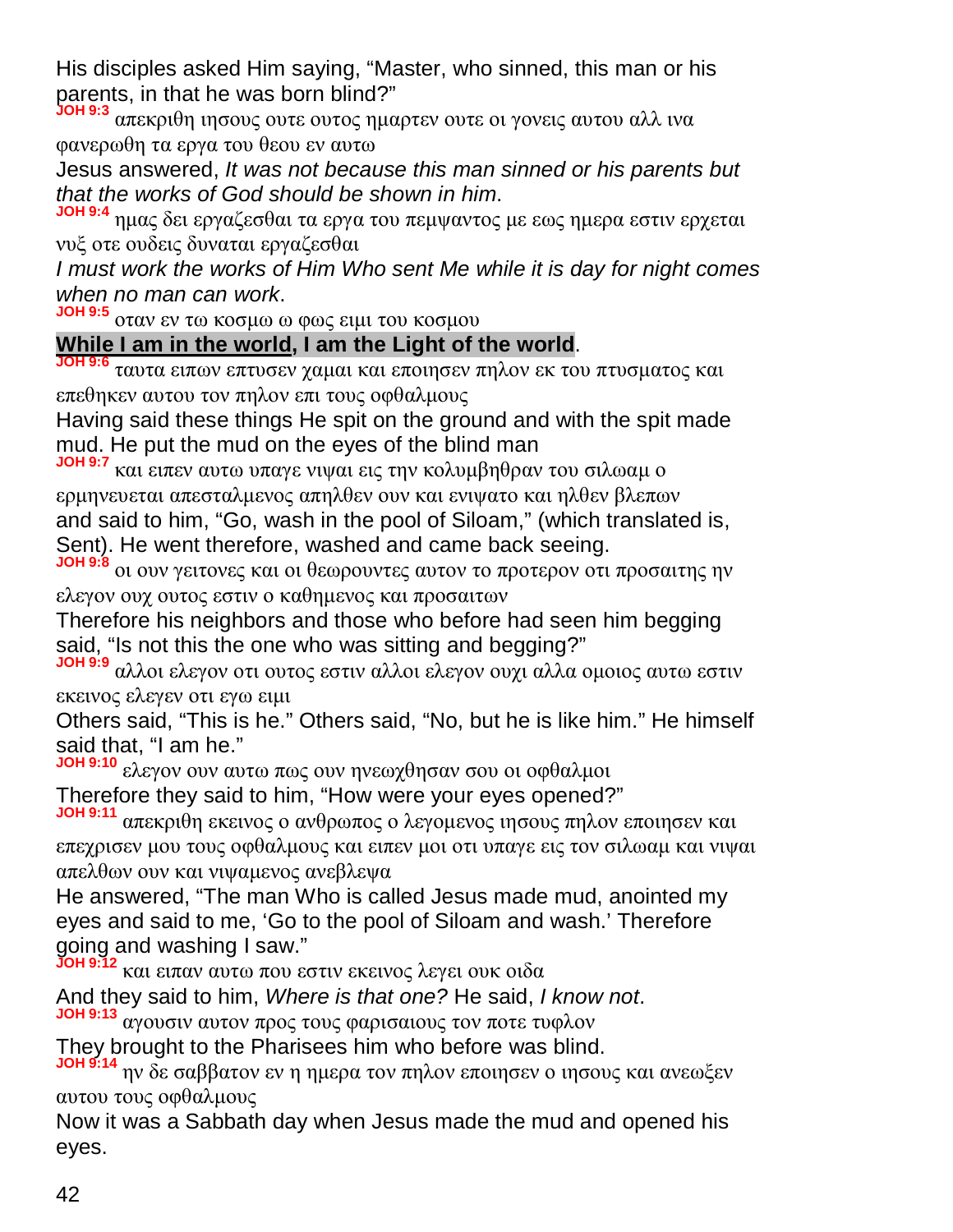**JOH 9:15** παλιν ουν ηρωτων αυτον και οι φαρισαιοι πως ανεβλεψεν ο δε ειπεν αυτοις πηλον επεθηκεν μου επι τους οφθαλμους και ενιψαμην και βλεπω Again, therefore, the Pharisees also asked him how he saw. He said to them, "He put mud on my eyes, I washed and I see."

**JOH 9:16** ελεγον ουν εκ των φαρισαιων τινες ουκ εστιν ουτος παρα θεου ο ανθρωπος οτι το σαββατον ου τηρει αλλοι δε ελεγον πως δυναται ανθρωπος αμαρτωλος τοιαυτα σημεια ποιειν και σχισμα ην εν αυτοις

Therefore said some of the Pharisees, *This Man is not of God because He does not keep the Sabbath*. Others said, *How is a sinful Man able to do such signs?* And there was a division among them.

**JOH 9:17** λεγουσιν ουν τω τυφλω παλιν τι συ λεγεις περι αυτου οτι ηνεωξεν σου τους οφθαλμους ο δε ειπεν οτι προφητης εστιν

They, therefore, said to the blind man again, *What do you say about Him Who has opened your eyes?* He said, *He is a prophet*.

**JOH 9:18** ουκ επιστευσαν ουν οι ιουδαιοι περι αυτου οτι ην τυφλος και ανεβλεψεν εως οτου εφωνησαν τους γονεις αυτου του αναβλεψαντος

The Jews did not believe that he was blind and now saw until they called the parents of him who saw.

**JOH 9:19** και ηρωτησαν αυτους λεγοντες ουτος εστιν ο υιος υμων ον υμεις λεγετε οτι τυφλος εγεννηθη πως ουν βλεπει αρτι

They asked them saying, *Is this your son, who you say was born blind? How then does he now see?*

**JOH 9:20** απεκριθησαν ουν οι γονεις αυτου και ειπαν οιδαμεν οτι ουτος εστιν ο υιος ημων και οτι τυφλος εγεννηθη

His parents answered them and said, "We know that this is our son and that he was born blind.

**JOH 9:21** πως δε νυν βλεπει ουκ οιδαμεν η τις ηνοιξεν αυτου τους οφθαλμους ημεις ουκ οιδαμεν αυτον ερωτησατε ηλικιαν εχει αυτος περι εαυτου λαλησει

*But how he now sees we do not know. Or who opened his eyes we do not know. Ask him. He is of age. He will speak for himself*.

**JOH 9:22** ταυτα ειπαν οι γονεις αυτου οτι εφοβουντο τους ιουδαιους ηδη γαρ συνετεθειντο οι ιουδαιοι ινα εαν τις αυτον ομολογηση χριστον αποσυναγωγος γενηται

His parents said these things because they feared the Jews. For the Jews had agreed already, that if anyone should confess Him to be Christ, he should be put out of the synagogue.

**JOH 9:23** δια τουτο οι γονεις αυτου ειπαν οτι ηλικιαν εχει αυτον επερωτησατε Therefore his parents said that, *He is of age, ask him*.

**JOH 9:24** εφωνησαν ουν τον ανθρωπον εκ δευτερου ος ην τυφλος και ειπαν αυτω δος δοξαν τω θεω ημεις οιδαμεν οτι ουτος ο ανθρωπος αμαρτωλος εστιν

Therefore, a second time, they called the man who was blind and said to him, *Give glory to God. We know that this One is a sinful Man*.

**JOH 9:25** απεκριθη ουν εκεινος ει αμαρτωλος εστιν ουκ οιδα εν οιδα οτι τυφλος ων αρτι βλεπω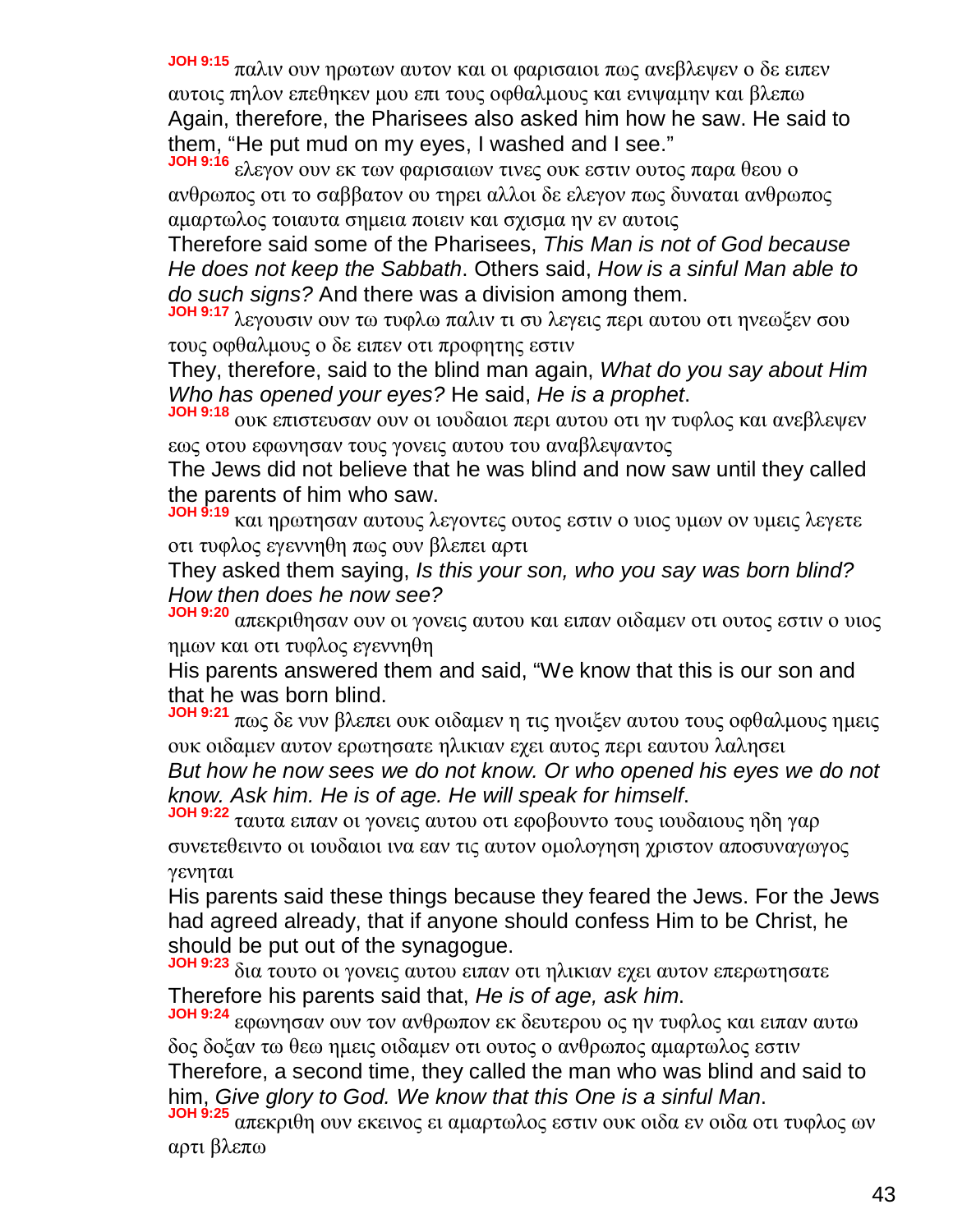Therefore that one answered, *If He is a sinner I know not. One thing I know, that being blind now I see!*

**JOH 9:26** ειπον ουν αυτω τι εποιησεν σοι πως ηνοιξεν σου τους οφθαλμους Then said they to him again, *What did He to you? How did He open your eyes?*

**JOH 9:27** απεκριθη αυτοις ειπον υμιν ηδη και ουκ ηκουσατε τι παλιν θελετε ακουειν μη και υμεις θελετε αυτου μαθηται γενεσθαι

He answered them, *I have told you already and you did not hear. Why would you hear it again? Will you also be His disciples?*

**JOH 9:28** και ελοιδορησαν αυτον και ειπον συ μαθητης ει εκεινου ημεις δε του μωυσεως εσμεν μαθηται

Then they reviled him and said, *You are His disciple. But we are Moses' disciples*.

**JOH 9:29** ημεις οιδαμεν οτι μωυσει λελαληκεν ο θεος τουτον δε ουκ οιδαμεν ποθεν εστιν

*We know that God spoke to Moses. As for this Fellow we do not know where He is from*.

**JOH 9:30** απεκριθη ο ανθρωπος και ειπεν αυτοις εν τουτω γαρ το θαυμαστον εστιν οτι υμεις ουκ οιδατε ποθεν εστιν και ηνοιξεν μου τους οφθαλμους

The man answered and said to them, *Why this is an amazing thing, that you do not know where He is from and yet He opened my eyes!*

**JOH 9:31** οιδαμεν οτι ο θεος αμαρτωλων ουκ ακουει αλλ εαν τις θεοσεβης η και το θελημα αυτου ποιη τουτου ακουει

*We know that God does not hear sinners but if anyone is godly and does His will He hears this one*.

**JOH 9:32** εκ του αιωνος ουκ ηκουσθη οτι ηνεωξεν τις οφθαλμους τυφλου γεγεννημενου

*Since the world began it has not been heard that anyone opened the eyes of a man who was born blind*.

**JOH 9:33** ει μη ην ουτος παρα θεου ουκ ηδυνατο ποιειν ουδεν *If this Man was not from God He could do nothing*.

**JOH 9:34** απεκριθησαν και ειπαν αυτω εν αμαρτιαις συ εγεννηθης ολος και συ διδασκεις ημας και εξεβαλον αυτον εξω

They answered and said to him, *You were born entirely in sins and do you teach us!* And they cast him out.

**JOH 9:35** ηκουσεν ιησους οτι εξεβαλον αυτον εξω και ευρων αυτον ειπεν συ πιστευεις εις τον υιον του ανθρωπου

Jesus heard that they cast him out and finding him He said, *Do you believe in the Son of Man?*

**JOH 9:36** απεκριθη εκεινος και ειπεν και τις εστιν κυριε ινα πιστευσω εις αυτον He answered, *And Who is this Lord, that I may believe in Him?*

**JOH 9:37** ειπεν αυτω ο ιησους και εωρακας αυτον και ο λαλων μετα σου εκεινος εστιν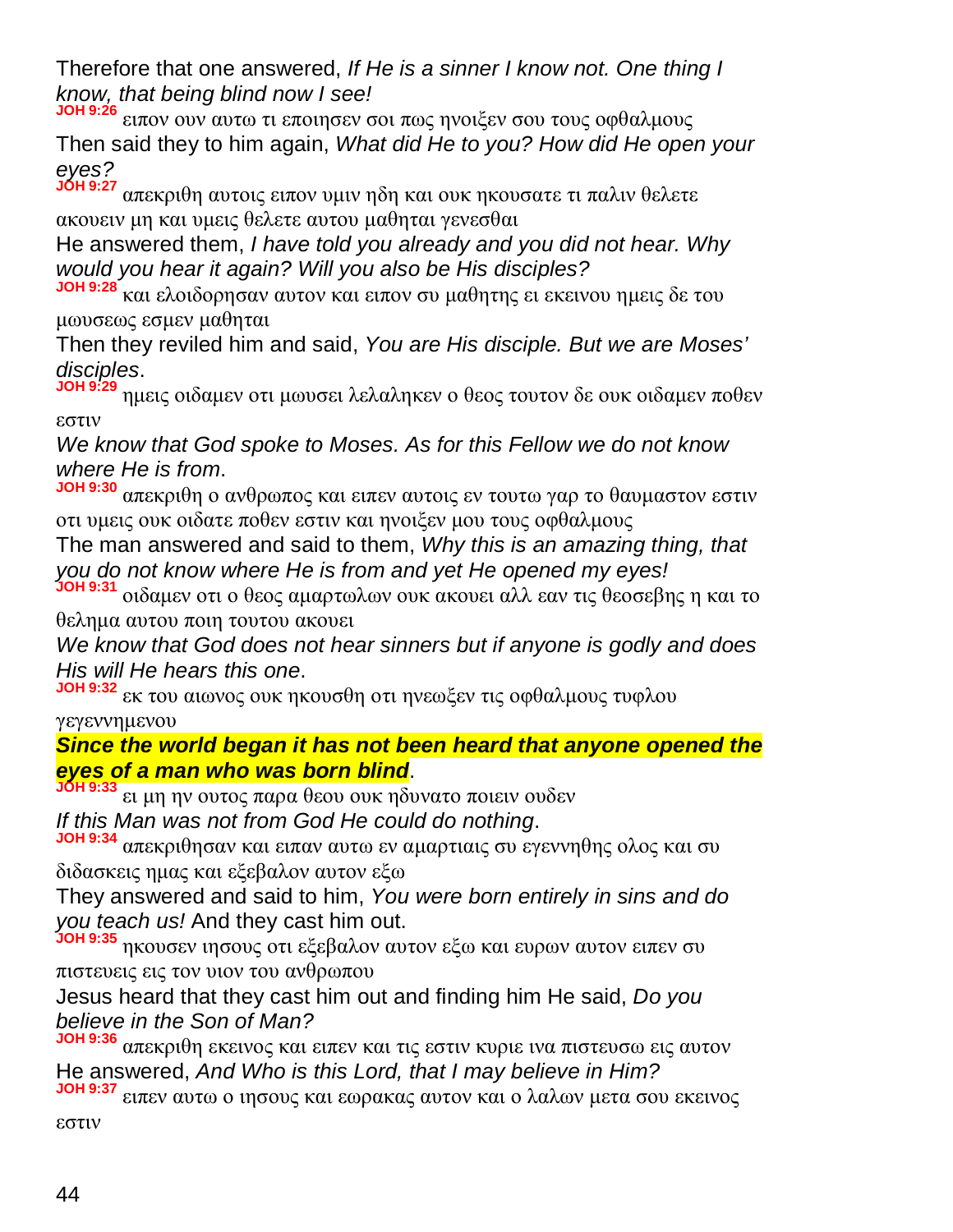Jesus said to him, *You have both seen Him and the One speaking with you is that One*.

**JOH 9:38** ο δε εφη πιστευω κυριε και προσεκυνησεν αυτω

And he said, *I believe, Lord.* And he worshiped Him.

**JOH 9:39** και ειπεν ο ιησους εις κριμα εγω εις τον κοσμον τουτον ηλθον ινα οι μη βλεποντες βλεπωσιν και οι βλεποντες τυφλοι γενωνται

## **Jesus said,** *For judgment I came into this world that the ones not seeing may see and the ones seeing may become blind.*

**JOH 9:40** ηκουσαν εκ των φαρισαιων ταυτα οι μετ αυτου οντες και ειπον αυτω μη και ημεις τυφλοι εσμεν

Some of the Pharisees, being with Him, heard these things and said to Him, *We are not blind also, are we?*

**JOH 9:41** ειπεν αυτοις ο ιησους ει τυφλοι ητε ουκ αν ειχετε αμαρτιαν νυν δε λεγετε οτι βλεπομεν η αμαρτια υμων μενει

Jesus said to them, *If you were blind you would have had no sin, but now that you say, 'We see'; your sin remains.*

**JOH 10:1** αμην αμην λεγω υμιν ο μη εισερχομενος δια της θυρας εις την αυλην των προβατων αλλα αναβαινων αλλαχοθεν εκεινος κλεπτης εστιν και ληστης

## *Most assuredly, I say to you, 'The one not entering through the door into the fold of the sheep but is going up another way, that one is a thief and a robber*.

**JOH 10:2** ο δε εισερχομενος δια της θυρας ποιμην εστιν των προβατων

# *But the one who enters in by the door is the shepherd of the sheep*.

**JOH 10:3** τουτω ο θυρωρος ανοιγει και τα προβατα της φωνης αυτου ακουει και τα ιδια προβατα φωνει κατ ονομα και εξαγει αυτα

#### *To him the doorkeeper opens and the sheep hear his voice. He calls His own sheep by name and leads them out*.

**JOH 10:4** οταν τα ιδια παντα εκβαλη εμπροσθεν αυτων πορευεται και τα προβατα αυτω ακολουθει οτι οιδασιν την φωνην αυτου

#### *When he puts out all his own sheep he goes before them and the sheep follow him because they know his voice*.

**JOH 10:5** αλλοτριω δε ου μη ακολουθησουσιν αλλα φευξονται απ αυτου οτι ουκ οιδασιν των αλλοτριων την φωνην

*By no means will they follow a stranger but will flee from him because they do not know the voice of strangers'* [See 1JO 4:5, 6].

**JOH 10:6** ταυτην την παροιμιαν ειπεν αυτοις ο ιησους εκεινοι δε ουκ εγνωσαν τινα ην α ελαλει αυτοις

Jesus told them this figure of speech. But they did not understand what those things were of which He spoke to them.

**JOH 10:7** ειπεν ουν παλιν ο ιησους αμην αμην λεγω υμιν εγω ειμι η θυρα των προβατων

Then said Jesus to them again, *Most assuredly, I say to you, I am the Door of the sheep*.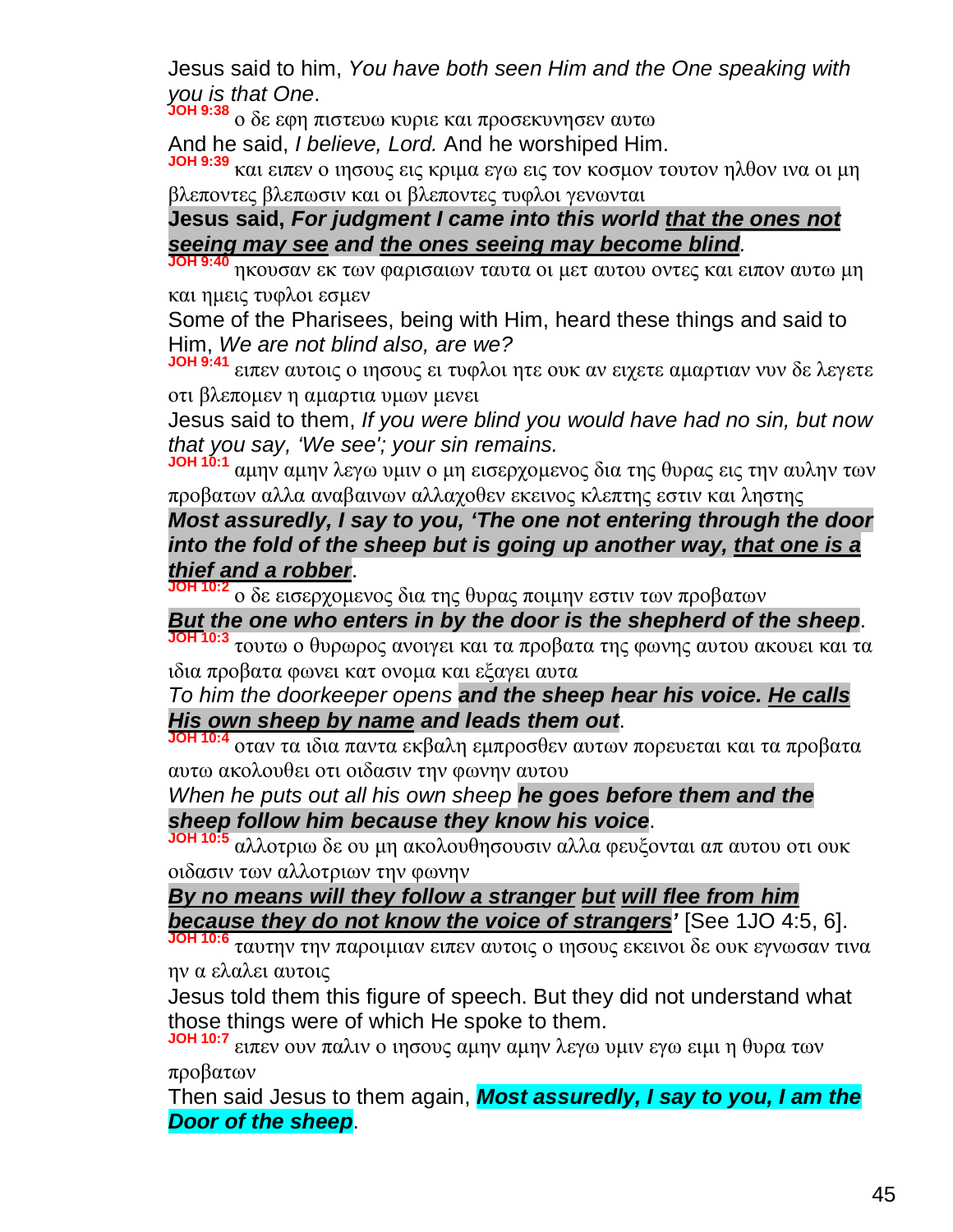**JOH 10:8** παντες οσοι ηλθον προ εμου κλεπται εισιν και λησται αλλ ουκ ηκουσαν αυτων τα προβατα

*All who ever came before Me are thieves and robbers. But the sheep did not hear them*.

**JOH 10:9** εγω ειμι η θυρα δι εμου εαν τις εισελθη σωθησεται και εισελευσεται και εξελευσεται και νομην ευρησει

# *I am the Door. By Me if any man enter in, he shall be saved, and shall go in and out, and find pasture*.

**JOH 10:10** ο κλεπτης ουκ ερχεται ει μη ινα κλεψη και θυση και απολεση εγω ηλθον ινα ζωην εχωσιν και περισσον εχωσιν

*The thief comes not except that he may steal, kill and destroy. I came that they might have life and might have it abundantly*.

**JOH 10:11** εγω ειμι ο ποιμην ο καλος ο ποιμην ο καλος την ψυχην αυτου τιθησιν υπερ των προβατων

# *I am the Good Shepherd. The Good Shepherd lays down His life for the sheep*.

**JOH 10:12** ο μισθωτος και ουκ ων ποιμην ου ουκ εστιν τα προβατα ιδια θεωρει τον λυκον ερχομενον και αφιησιν τα προβατα και φευγει και ο λυκος αρπαζει αυτα και σκορπιζει

*But the hired man, not being a shepherd, of whom the sheep are not his own* [he does not own the sheep], *sees the wolf coming, leaves the sheep and flees and the wolf seizes and scatters them*;

**JOH 10:13** οτι μισθωτος εστιν και ου μελει αυτω περι των προβατων

*because he is a hired man and the sheep do not matter to him*.

**JOH 10:14** εγω ειμι ο ποιμην ο καλος και γινωσκω τα εμα και γινωσκουσιν με τα εμα

# *I am the Good Shepherd and I know My sheep and Mine know Me*,

**JOH 10:15** καθως γινωσκει με ο πατηρ καγω γινωσκω τον πατερα και την ψυχην μου τιθημι υπερ των προβατων

## *even as the Father knows Me and I know the Father. And I lay down My life for the sheep*.

**JOH 10:16** και αλλα προβατα εχω α ουκ εστιν εκ της αυλης ταυτης κακεινα δει με αγαγειν και της φωνης μου ακουσουσιν και γενησονται μια ποιμνη εις ποιμην **JOH 10:16** *And I have other sheep which are not of this fold* [Gentiles, see ISA 56:7, 8]; *those also I must bring. My voice they will hear and there shall be one flock and one Shepherd*.

**JOH 10:17** δια τουτο με ο πατηρ αγαπα οτι εγω τιθημι την ψυχην μου ινα παλιν λαβω αυτην

# *Therefore the Father loves Me because I lay down My life, that I might take it again*.

**JOH 10:18** ουδεις ηρεν αυτην απ εμου αλλ εγω τιθημι αυτην απ εμαυτου εξουσιαν εχω θειναι αυτην και εξουσιαν εχω παλιν λαβειν αυτην ταυτην την εντολην ελαβον παρα του πατρος μου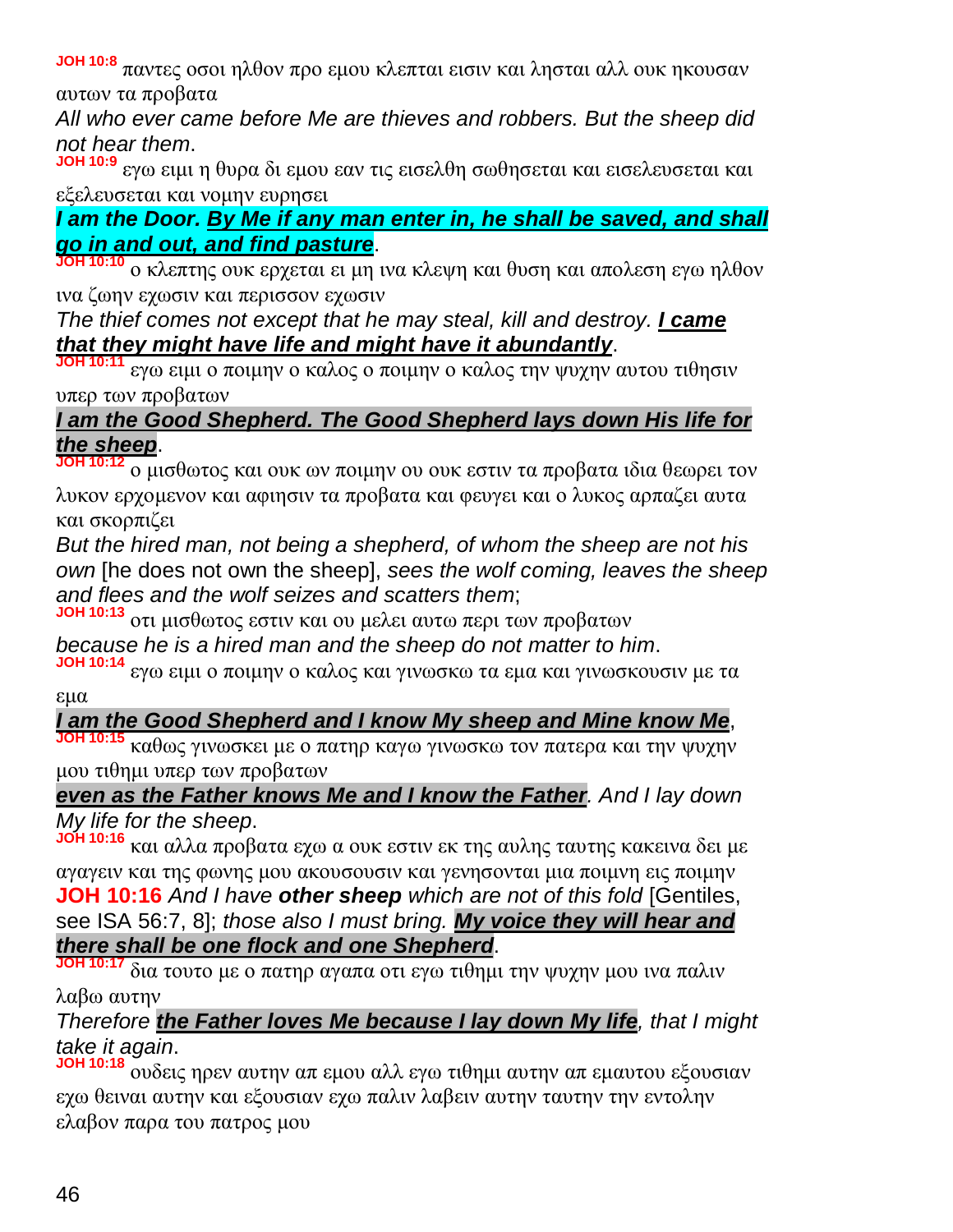#### *No one takes it from Me but I lay it down of Myself. I have authority to lay it down and I have authority to take it again. This command I received from My Father***.**

**JOH 10:19** σχισμα παλιν εγενετο εν τοις ιουδαιοις δια τους λογους τουτους Again there was a division among the Jews because of these words. **JOH 10:20** ελεγον δε πολλοι εξ αυτων δαιμονιον εχει και μαινεται τι αυτου ακουετε

But many of them said, *He has a demon and is mad. Why do you hear Him?*

**JOH 10:21** αλλοι ελεγον ταυτα τα ρηματα ουκ εστιν δαιμονιζομενου μη δαιμονιον δυναται τυφλων οφθαλμους ανοιξαι

Others said, *These are not the sayings of one being demon possessed. A demon is not able to open the eyes of blind ones.*

**JOH 10:22** εγενετο τοτε τα εγκαινια εν τοις ιεροσολυμοις χειμων ην There was then the Feast of Dedication [2CH 7:9-22] at Jerusalem. It was winter,

**JOH 10:23** και περιεπατει ο ιησους εν τω ιερω εν τη στοα του σολομωνος and Jesus was walking in the Temple in Solomon's porch.

**JOH 10:24** εκυκλωσαν ουν αυτον οι ιουδαιοι και ελεγον αυτω εως ποτε την ψυχην ημων αιρεις ει συ ει ο χριστος ειπον ημιν παρρησια

Therefore the Jews surrounded Him and said to Him, *How long will You keep us in suspense? If You are the Christ, tell us plainly.*

**JOH 10:25** απεκριθη αυτοις ο ιησους ειπον υμιν και ου πιστευετε τα εργα α εγω ποιω εν τω ονοματι του πατρος μου ταυτα μαρτυρει περι εμου

Jesus answered them, *I told you and you do not believe. The works which I do in My Father's name, these bear witness of Me*.

**JOH 10:26** αλλα υμεις ου πιστευετε οτι ουκ εστε εκ των προβατων των εμων *But you do not believe because you are not of My sheep*.

**JOH 10:27** τα προβατα τα εμα της φωνης μου ακουουσιν καγω γινωσκω αυτα και ακολουθουσιν μοι

# *My sheep hear My voice, and I know them and they follow Me*.

**JOH 10:28** καγω διδωμι αυτοις ζωην αιωνιον και ου μη απολωνται εις τον αιωνα και ουχ αρπασει τις αυτα εκ της χειρος μου

#### *And I give to them eternal life. And by no means will they ever perish and no one shall snatch any of them out of My hand*.

**JOH 10:29** ο πατηρ μου ο δεδωκεν μοι παντων μειζον εστιν και ουδεις δυναται αρπαζειν εκ της χειρος του πατρος

#### *My Father, Who has given them to Me, is greater than all. No one is able to snatch them out of the hand of the Father*.

**JOH 10:30** εγω και ο πατηρ εν εσμεν

# *I and the Father We are one***.**

**JOH 10:31** εβαστασαν παλιν λιθους οι ιουδαιοι ινα λιθασωσιν αυτον Again the Jews took up stones in order that they might stone Him. **JOH 10:32** απεκριθη αυτοις ο ιησους πολλα εργα εδειξα υμιν καλα εκ του πατρος δια ποιον αυτων εργον εμε λιθαζετε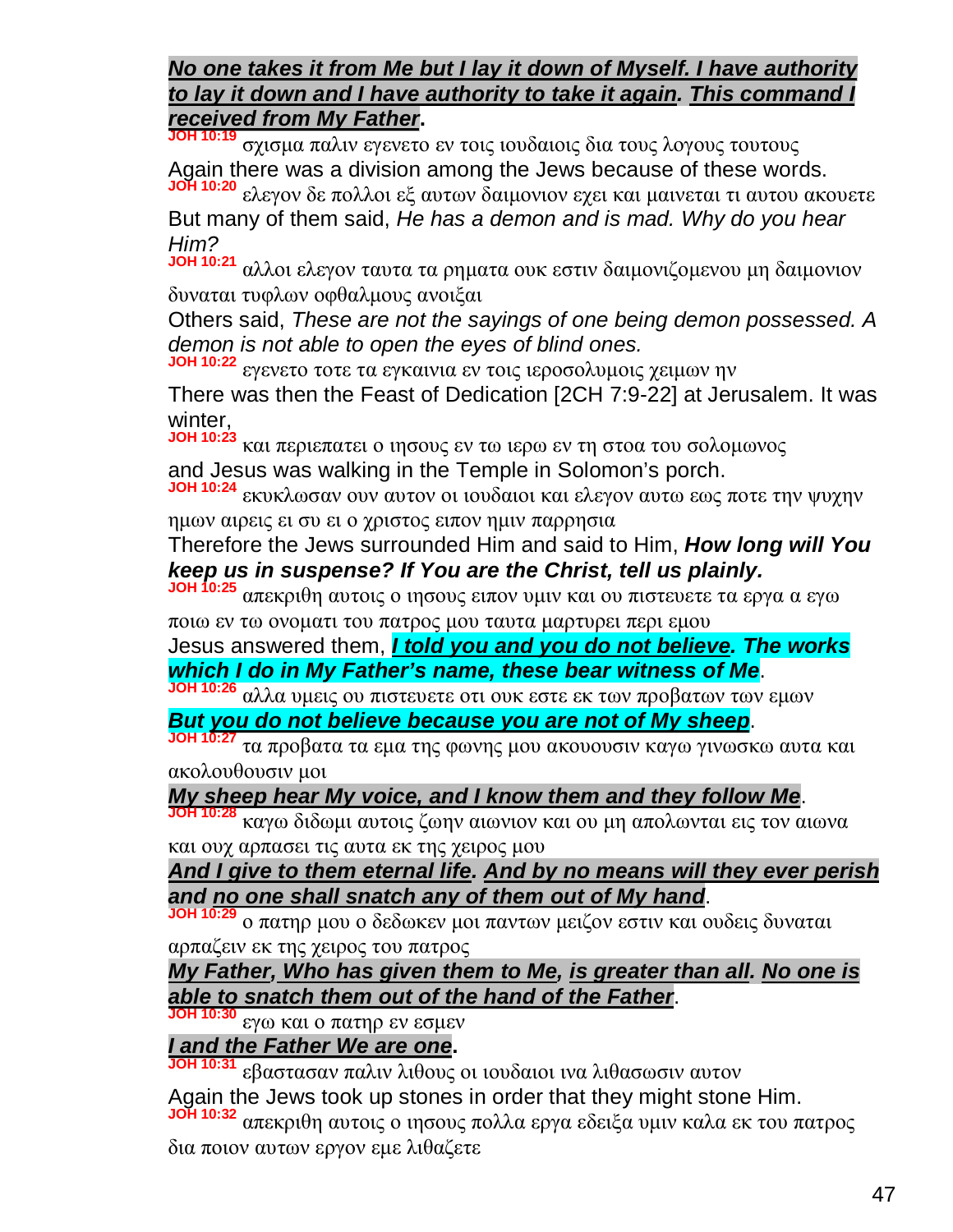Jesus answered them, *Many good works I showed you from My Father. For which of those works do you stone Me?*

**JOH 10:33** απεκριθησαν αυτω οι ιουδαιοι περι καλου εργου ου λιθαζομεν σε αλλα περι βλασφημιας και οτι συ ανθρωπος ων ποιεις σεαυτον θεον

*The Jews answered Him, For a good work we do not stone You but for blasphemy. Even because You, being a man, make Yourself God*

[claim to be].

**JOH 10:34** απεκριθη αυτοις ο ιησους ουκ εστιν γεγραμμενον εν τω νομω υμων οτι εγω ειπα θεοι εστε

Jesus answered them, *Has it not been written in your Law that I said, 'You are gods*' [PSA 82:6]*?*

**JOH 10:35** ει εκεινους ειπεν θεους προς ους ο λογος του θεου εγενετο και ου δυναται λυθηναι η γραφη

*If he called them gods (to whom the Word of God came, and the Scripture cannot be broken)*

**JOH 10:36** ον ο πατηρ ηγιασεν και απεστειλεν εις τον κοσμον υμεις λεγετε οτι βλασφημεις οτι ειπον υιος του θεου ειμι

# *do you say of Him, whom the Father has made holy and sent into the world that, You are blaspheming because I said, 'I am the Son of God?*'

**JOH 10:37** ει ου ποιω τα εργα του πατρος μου μη πιστευετε μοι *If I do not the works of My Father, do not believe Me*.

**JOH 10:38** ει δε ποιω καν εμοι μη πιστευητε τοις εργοις πιστευετε ινα γνωτε και γινωσκητε οτι εν εμοι ο πατηρ καγω εν τω πατρι

*But if I do* [the works of My Father], *even if you do not believe Me, believe the works that you may know and understand that the Father is in Me and I in the Father.*

**JOH 10:39** εζητουν ουν αυτον παλιν πιασαι και εξηλθεν εκ της χειρος αυτων They sought again to arrest Him but He went forth out of their hand.

**JOH 10:40** και απηλθεν παλιν περαν του ιορδανου εις τον τοπον οπου ην ιωαννης το πρωτον βαπτιζων και εμενεν εκει

And He went away again across the Jordan to the place where John was first baptizing and there He remained.

**JOH 10:41** και πολλοι ηλθον προς αυτον και ελεγον οτι ιωαννης μεν σημειον εποιησεν ουδεν παντα δε οσα ειπεν ιωαννης περι τουτου αληθη ην Many came to Him and said that, *John indeed did no sign but all things*

*that John said about this One was true.*

**JOH 10:42** και πολλοι επιστευσαν εις αυτον εκει

And many believed in Him there.

**JOH 11:1** ην δε τις ασθενων λαζαρος απο βηθανιας εκ της κωμης μαριας και μαρθας της αδελφης αυτης

Now there was a certain sick man, Lazarus of Bethany, the village of Mary and her sister Martha.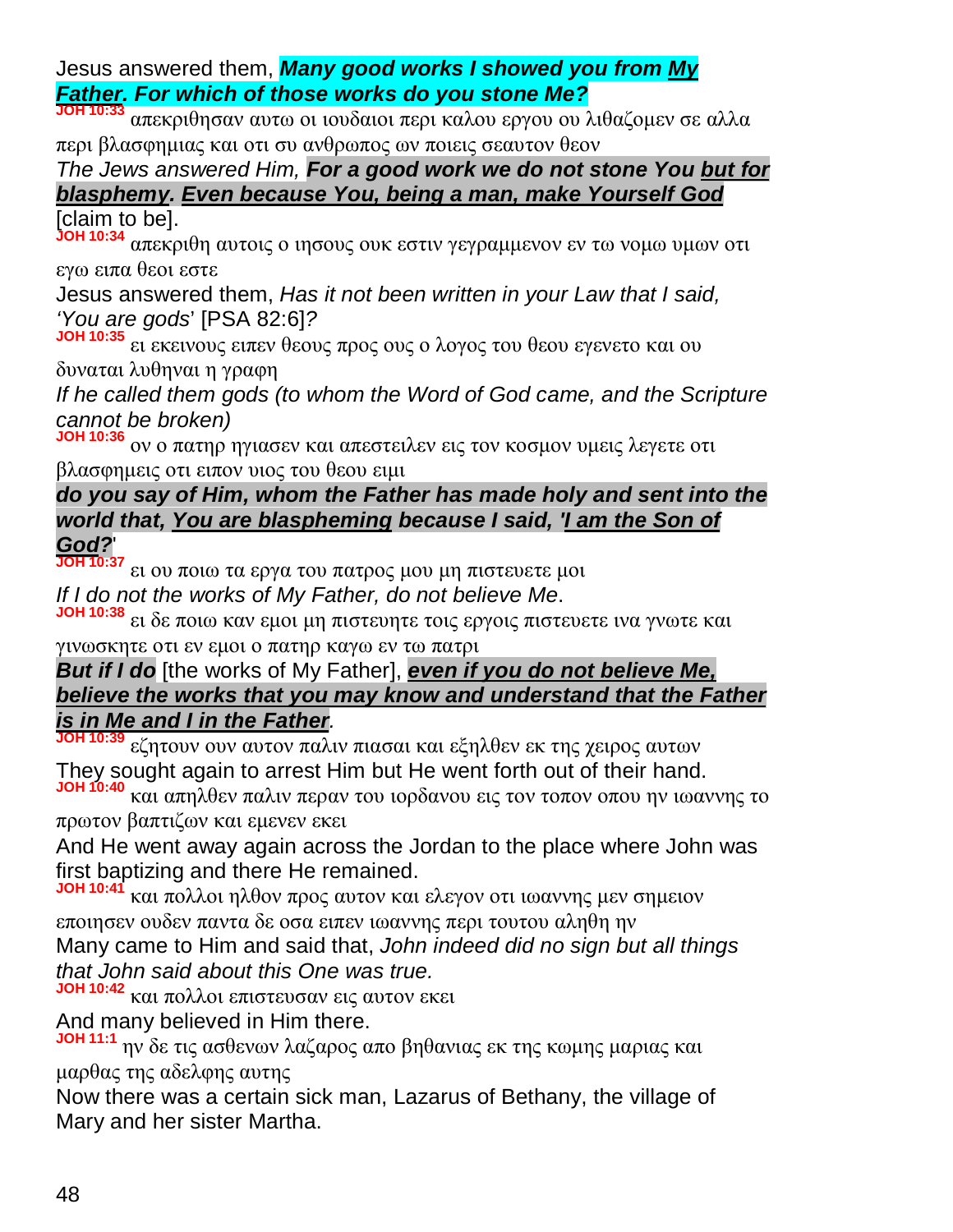**JOH 11:2** ην δε μαριαμ η αλειψασα τον κυριον μυρω και εκμαξασα τους ποδας αυτου ταις θριξιν αυτης ης ο αδελφος λαζαρος ησθενει

(It was that Mary who anointed the Lord with perfume and wiped His feet with her hair, whose brother Lazarus was sick).

**JOH 11:3** απεστειλαν ουν αι αδελφαι προς αυτον λεγουσαι κυριε ιδε ον φιλεις ασθενει

Therefore his sisters sent to Him saying, *Lord, behold, he whom You love is sick.*

**JOH 11:4** ακουσας δε ο ιησους ειπεν αυτη η ασθενεια ουκ εστιν προς θανατον αλλ υπερ της δοξης του θεου ινα δοξασθη ο υιος του θεου δι αυτης

When Jesus heard that, He said, *This sickness is not to death but for the glory of God, that the Son of God might be glorified thereby.*

**JOH 11:5** ηγαπα δε ο ιησους την μαρθαν και την αδελφην αυτης και τον λαζαρον Now Jesus loved Martha, her sister and Lazarus.

**JOH 11:6** ως ουν ηκουσεν οτι ασθενει τοτε μεν εμεινεν εν ω ην τοπω δυο ημερας When He had heard therefore that he was sick, He remained two days still in the same place where He was.

**JOH 11:7** επειτα μετα τουτο λεγει τοις μαθηταις αγωμεν εις την ιουδαιαν παλιν Then after that He says to His disciples, *Let us go into Judaea again.*

**JOH 11:8** λεγουσιν αυτω οι μαθηται ραββι νυν εζητουν σε λιθασαι οι ιουδαιοι και παλιν υπαγεις εκει

His disciples said to Him, *Rabbi, the Jews were just now seeking to stone You* [JOH 7:1; 8:59; 10:31] *and are You going there again?*

**JOH 11:9** απεκριθη ιησους ουχι δωδεκα ωραι εισιν της ημερας εαν τις περιπατη εν τη ημερα ου προσκοπτει οτι το φως του κοσμου τουτου βλεπει

Jesus answered, *Are there not twelve hours in the day? If anyone walk in the day, he does not stumble because he sees by the light of this world*.

**JOH 11:10** εαν δε τις περιπατη εν τη νυκτι προσκοπτει οτι το φως ουκ εστιν εν αυτω *But if a man walk in the night, he stumbles because there is no light in it.*

**JOH 11:11** ταυτα ειπεν και μετα τουτο λεγει αυτοις λαζαρος ο φιλος ημων κεκοιμηται αλλα πορευομαι ινα εξυπνισω αυτον

He said these things and afterward told them, *Our friend Lazarus sleeps but I am going that I may wake him out of sleep.*

**JOH 11:12** ειπαν ουν οι μαθηται αυτω κυριε ει κεκοιμηται σωθησεται Then said His disciples, *Lord, if he his been sleeping, he will get well.* **JOH 11:13** ειρηκει δε ο ιησους περι του θανατου αυτου εκεινοι δε εδοξαν οτι περι

της κοιμησεως του υπνου λεγει

Now Jesus had spoken of his death but they thought that He had spoken of taking of rest in sleep.

**JOH 11:14** τοτε ουν ειπεν αυτοις ο ιησους παρρησια λαζαρος απεθανεν Then therefore Jesus said to them plainly, *Lazarus is dead*.

**JOH 11:15** και χαιρω δι υμας ινα πιστευσητε οτι ουκ ημην εκει αλλα αγωμεν προς αυτον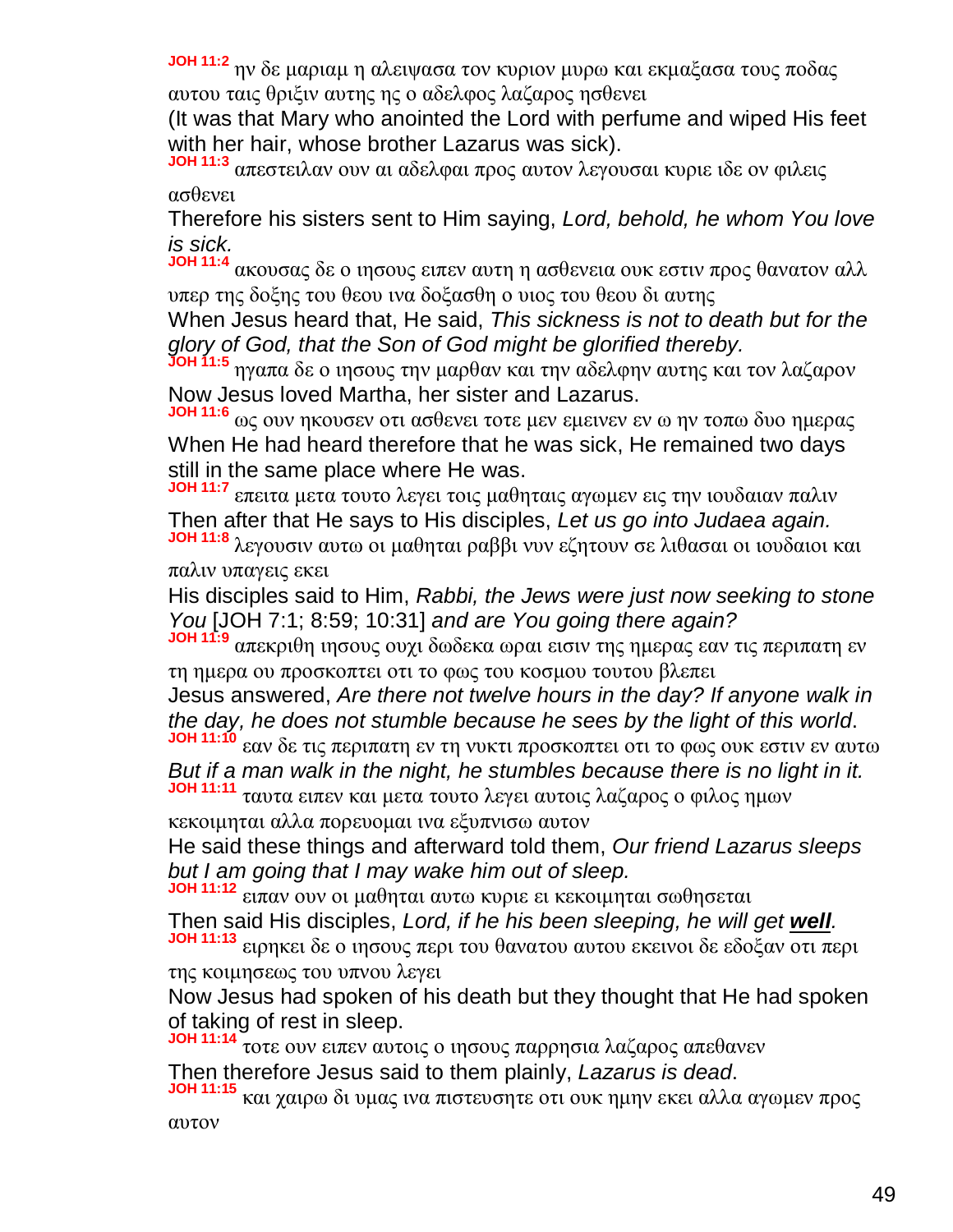*And I am glad for your sakes (in order that you may believe) that I was not there but let us go to him.*

**JOH 11:16** ειπεν ουν θωμας ο λεγομενος διδυμος τοις συμμαθηταις αγωμεν και ημεις ινα αποθανωμεν μετ αυτου

Then said Thomas, who is called Didymus, to his fellow disciples, *Let us also go that we may die with Him.*

**JOH 11:17** ελθων ουν ο ιησους ευρεν αυτον τεσσαρας ηδη ημερας εχοντα εν τω μνημειω

Therefore when Jesus came, He found that he had been in the tomb four days already.

**JOH 11:18** ην δε βηθανια εγγυς των ιεροσολυμων ως απο σταδιων δεκαπεντε Now Bethany was near Jerusalem — about two miles away.

**JOH 11:19** πολλοι δε εκ των ιουδαιων εληλυθεισαν προς την μαρθαν και μαριαμ ινα παραμυθησωνται αυτας περι του αδελφου

Many of the Jews had come to Martha and Mary to comfort them concerning their brother.

**JOH 11:20** η ουν μαρθα ως ηκουσεν οτι ιησους ερχεται υπηντησεν αυτω μαριαμ δε εν τω οικω εκαθεζετο

Then Martha when she heard that Jesus was coming met Him but Mary sat in the house.

**JOH 11:21** ειπεν ουν η μαρθα προς ιησουν κυριε ει ης ωδε ουκ αν απεθανεν ο αδελφος μου

Then said Martha to Jesus, *Lord, if You had been here, my brother would not have died*.

**JOH 11:22** και νυν οιδα οτι οσα αν αιτηση τον θεον δωσει σοι ο θεος

*Even now I know that whatever things You ask God, God will give You.* **JOH 11:23** λεγει αυτη ο ιησους αναστησεται ο αδελφος σου

Jesus said to her, *Your brother will rise again.*

**JOH 11:24** λεγει αυτω η μαρθα οιδα οτι αναστησεται εν τη αναστασει εν τη εσχατη ημερα

## **Martha said to Him,** *I know that he will rise again in the resurrection in the last day.*

**JOH 11:25** ειπεν αυτη ο ιησους εγω ειμι η αναστασις και η ζωη ο πιστευων εις εμε καν αποθανη ζησεται

Jesus said to her, *I am the resurrection and the life. The one believing in Me even if he should die he will live*.

**JOH 11:26** και πας ο ζων και πιστευων εις εμε ου μη αποθανη εις τον αιωνα πιστευεις τουτο

*Everyone living and believing in Me will never die. Do you believe this?*

**JOH 11:27** λεγει αυτω ναι κυριε εγω πεπιστευκα οτι συ ει ο χριστος ο υιος του θεου ο εις τον κοσμον ερχομενος

**She said to Him,** *Yes, Lord. I have believed that You are the Christ, the Son of God, the one coming into the world.*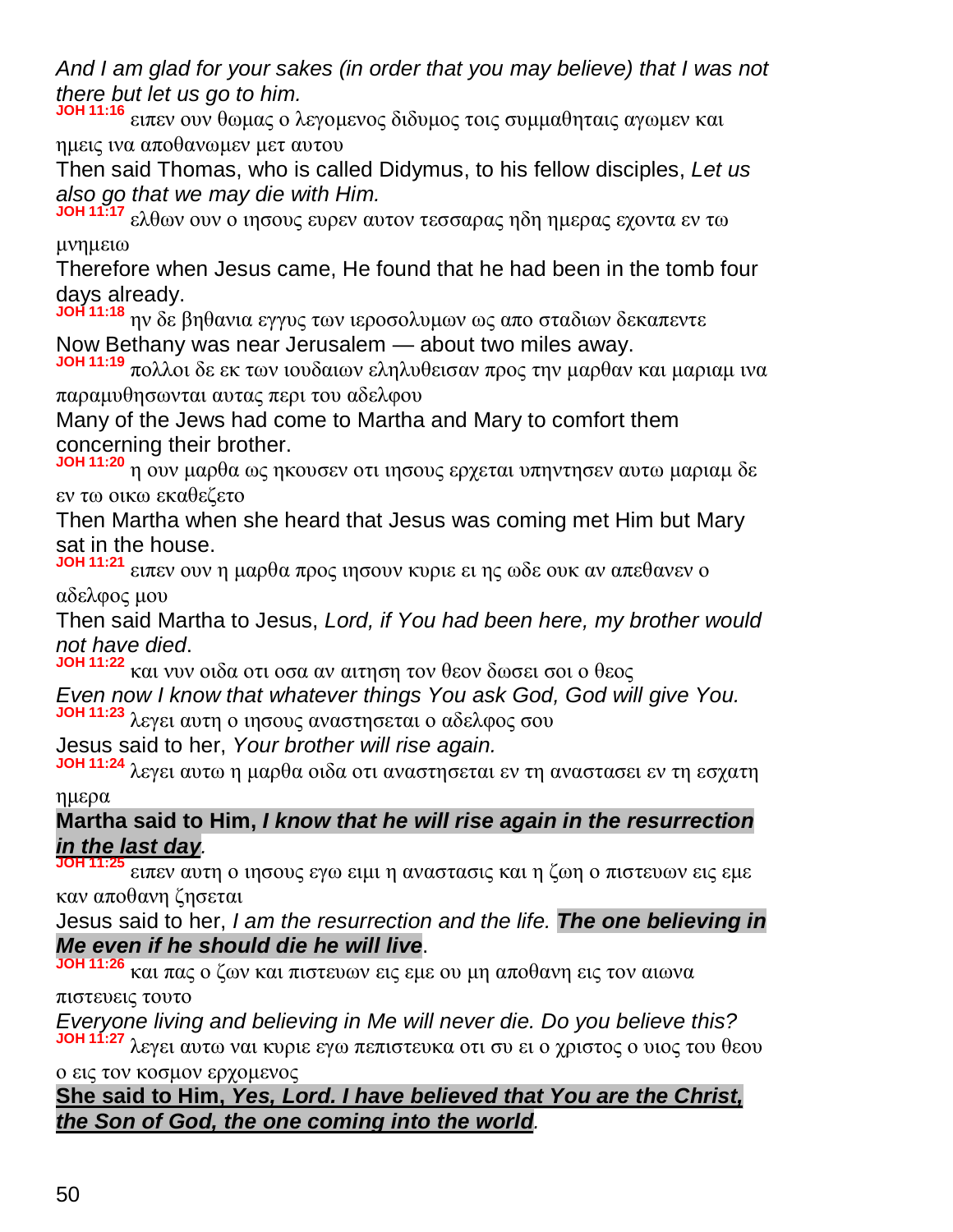**JOH 11:28** και τουτο ειπουσα απηλθεν και εφωνησεν μαριαμ την αδελφην αυτης λαθρα ειπουσα ο διδασκαλος παρεστιν και φωνει σε

And saying this she went and called Mary her sister secretly saying, *The Teacher is here and calls for you.*

**JOH 11:29** εκεινη δε ως ηκουσεν ηγερθη ταχυ και ηρχετο προς αυτον When she heard, she arose quickly and came to Him.

**JOH 11:30** ουπω δε εληλυθει ο ιησους εις την κωμην αλλ ην ετι εν τω τοπω οπου υπηντησεν αυτω η μαρθα

Now Jesus had not yet come into the village but was yet in the place where Martha met Him.

**JOH 11:31** οι ουν ιουδαιοι οι οντες μετ αυτης εν τη οικια και παραμυθουμενοι αυτην ιδοντες την μαριαμ οτι ταχεως ανεστη και εξηλθεν ηκολουθησαν αυτη δοξαντες οτι υπαγει εις το μνημειον ινα κλαυση εκει

Then the Jews who were with her in the house and comforting her, when they saw Mary, that she rose up quickly and went out, followed her thinking, she is going to the tomb to weep there.

**JOH 11:32** η ουν μαριαμ ως ηλθεν οπου ην ιησους ιδουσα αυτον επεσεν αυτου προς τους ποδας λεγουσα αυτω κυριε ει ης ωδε ουκ αν μου απεθανεν ο αδελφος When Mary came where Jesus was, seeing Him, she fell at His feet saying to Him, *Lord, if You had been here, my brother would not have died.*

**JOH 11:33** ιησους ουν ως ειδεν αυτην κλαιουσαν και τους συνελθοντας αυτη ιουδαιους κλαιοντας ενεβριμησατο τω πνευματι και εταραξεν εαυτον Therefore when Jesus saw her weeping and the Jews weeping who came with her, He was troubled, groaned in the spirit

**JOH 11:34** και ειπεν που τεθεικατε αυτον λεγουσιν αυτω κυριε ερχου και ιδε and said, *Where have you put him?* They said to Him, *Lord, come and see.*

**JOH 11:35** εδακρυσεν ο ιησους

**Jesus wept** [The shortest verse in the English Bible **BUT** 1TH 5:16 is shorter in Greek].

**JOH 11:36** ελεγον ουν οι ιουδαιοι ιδε πως εφιλει αυτον

Therefore the Jews said, *Behold how He loved him!*

**JOH 11:37** τινες δε εξ αυτων ειπαν ουκ εδυνατο ουτος ο ανοιξας τους οφθαλμους του τυφλου ποιησαι ινα και ουτος μη αποθανη

But some of them said, *Could not this One Who opened the eyes of the blind have caused that even this one should not have died?*

**JOH 11:38** ιησους ουν παλιν εμβριμωμενος εν εαυτω ερχεται εις το μνημειον ην δε σπηλαιον και λιθος επεκειτο επ αυτω

Jesus therefore again groaning in Himself came to the tomb. It was a cave and a stone was lying on it.

**JOH 11:39** λεγει ο ιησους αρατε τον λιθον λεγει αυτω η αδελφη του τετελευτηκοτος μαρθα κυριε ηδη οζει τεταρταιος γαρ εστιν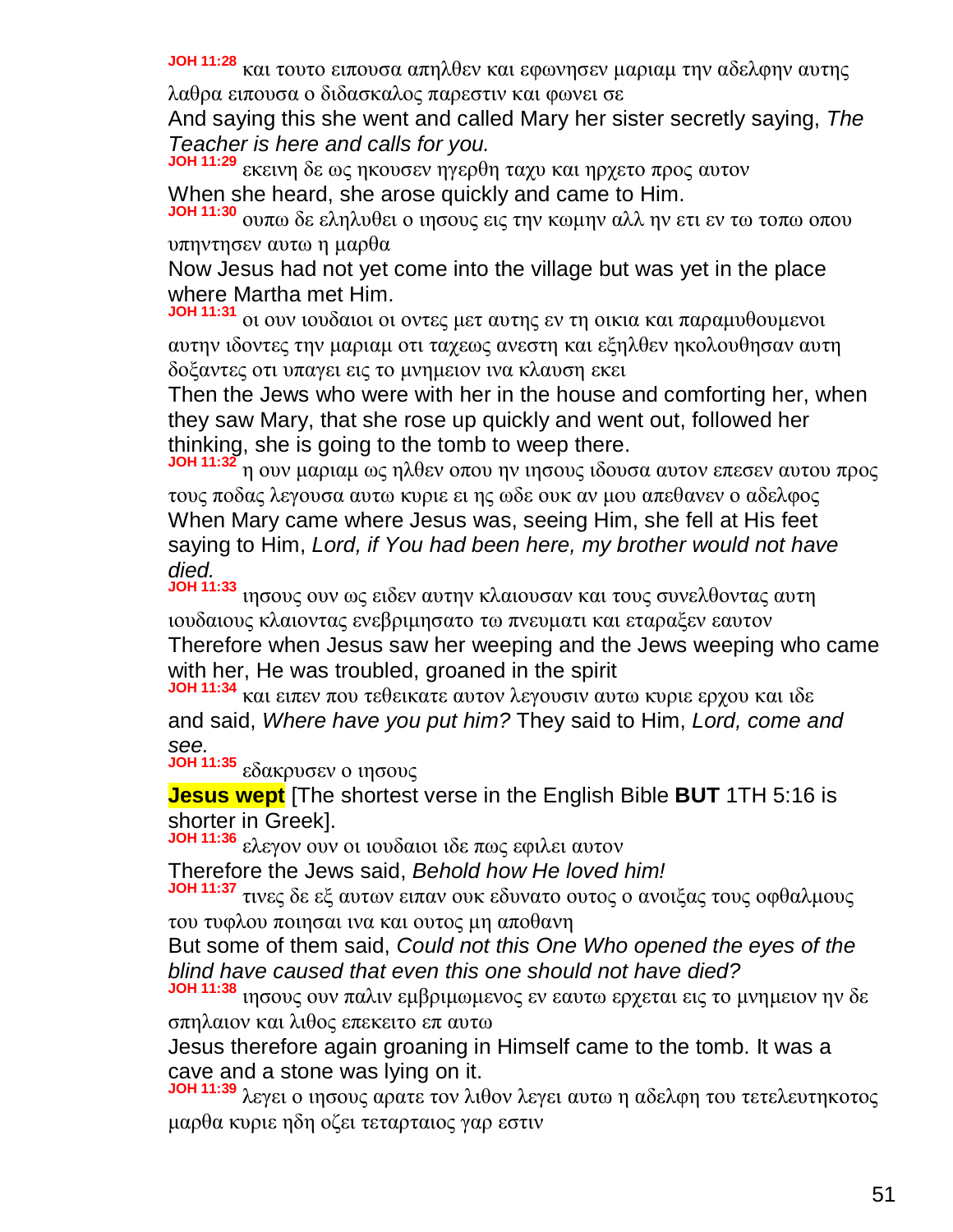Jesus said, *Take away the stone.* Martha, the sister of the one who had died said to Him, *Lord, already he smells; for it is the fourth day.*

**JOH 11:40** λεγει αυτη ο ιησους ουκ ειπον σοι οτι εαν πιστευσης οψη την δοξαν του θεου

Jesus said to her, *Did I not tell you, that if you would believe, you would see the glory of God?*

**JOH 11:41** ηραν ουν τον λιθον ο δε ιησους ηρεν τους οφθαλμους ανω και ειπεν πατερ ευχαριστω σοι οτι ηκουσας μου

Therefore they took away the stone. And Jesus lifted up His eyes and said, *Father, I thank You that You have heard Me*.

**JOH 11:42** εγω δε ηδειν οτι παντοτε μου ακουεις αλλα δια τον οχλον τον περιεστωτα ειπον ινα πιστευσωσιν οτι συ με απεστειλας

*I knew that You always hear Me but because of the crowd standing around I said it, that they may believe that You have sent Me.*

**JOH 11:43** και ταυτα ειπων φωνη μεγαλη εκραυγασεν λαζαρε δευρο εξω

**When He had said these things, He cried out with a loud voice,** *Lazarus, come out.*

**JOH 11:44** εξηλθεν ο τεθνηκως δεδεμενος τους ποδας και τας χειρας κειριαις και η οψις αυτου σουδαριω περιεδεδετο λεγει ο ιησους αυτοις λυσατε αυτον και αφετε αυτον υπαγειν

**He who had died came out with his hands and feet bound with bandages and his face bound about with a napkin. Jesus said to them,** *Loose him and let him go.*

**JOH 11:45** πολλοι ουν εκ των ιουδαιων οι ελθοντες προς την μαριαμ και θεασαμενοι ο εποιησεν επιστευσαν εις αυτον

**Therefore many of the Jews who came to Mary and had seen what He did believed in Him**.

**JOH 11:46** τινες δε εξ αυτων απηλθον προς τους φαρισαιους και ειπαν αυτοις α εποιησεν ιησους

But some of them went away to the Pharisees and told them what things Jesus had done.

**JOH 11:47** συνηγαγον ουν οι αρχιερεις και οι φαρισαιοι συνεδριον και ελεγον τι ποιουμεν οτι ουτος ο ανθρωπος πολλα ποιει σημεια

Therefore the chief priests and the Pharisees assembled a council and said, *What are we going to do, because this man is doing many signs?* **JOH 11:48** εαν αφωμεν αυτον ουτως παντες πιστευσουσιν εις αυτον και ελευσονται

οι ρωμαιοι και αρουσιν ημων και τον τοπον και το εθνος

*If we let Him alone all men will believe in Him and the Romans will come and take away both our place and nation.*

**JOH 11:49** εις δε τις εξ αυτων καιαφας αρχιερευς ων του ενιαυτου εκεινου ειπεν αυτοις υμεις ουκ οιδατε ουδεν

But a certain one of them, Caiaphas, being high priest that year said to them, *You know nothing*,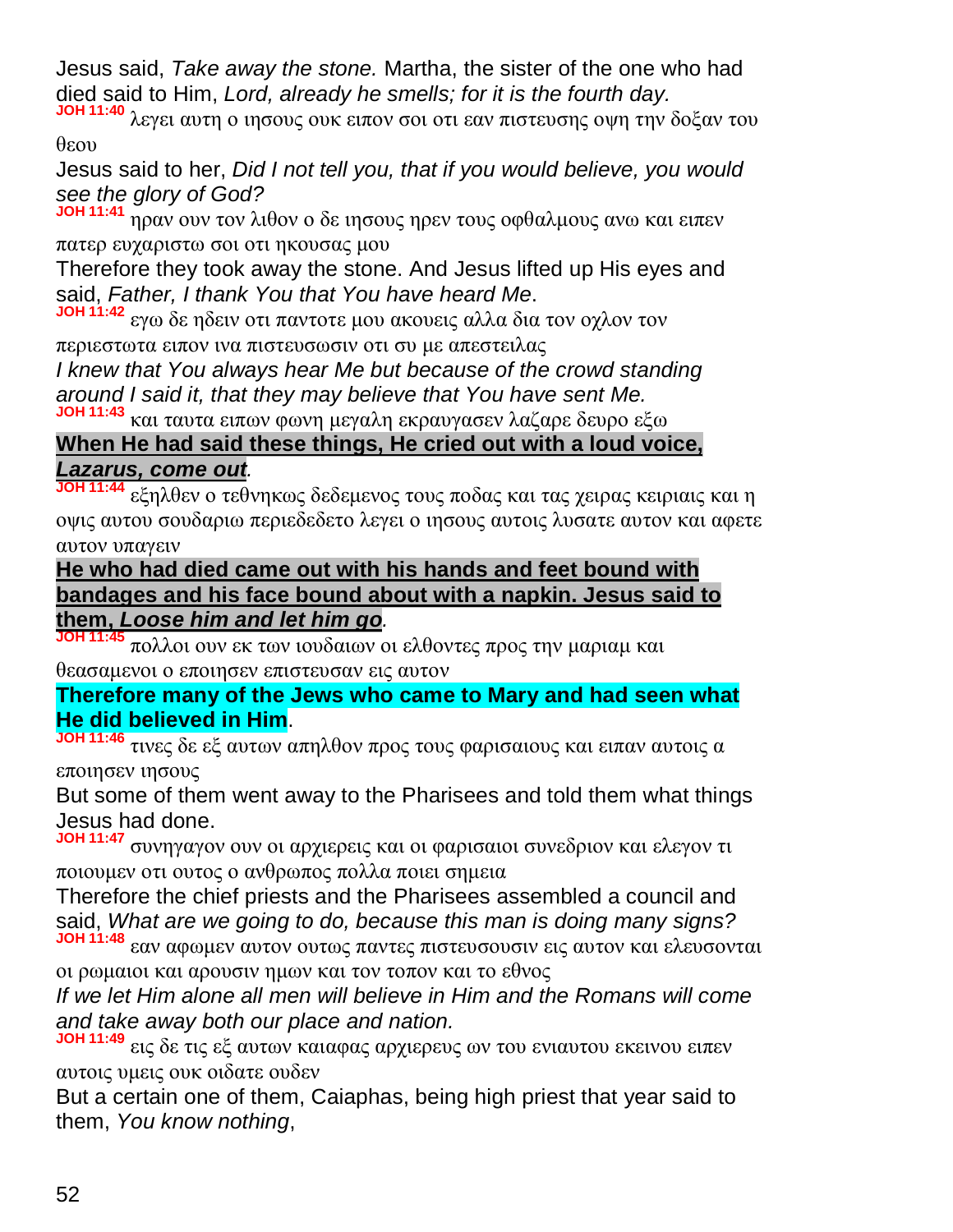**JOH 11:50** ουδε λογιζεσθε οτι συμφερει υμιν ινα εις ανθρωπος αποθανη υπερ του λαου και μη ολον το εθνος αποληται

*nor consider that it is expedient for you, that One Man should die for the people than that the whole nation perish.*

**JOH 11:51** τουτο δε αφ εαυτου ουκ ειπεν αλλα αρχιερευς ων του ενιαυτου εκεινου επροφητευσεν οτι εμελλεν ιησους αποθνησκειν υπερ του εθνους

But this he said not from himself but being high priest that year he prophesied that Jesus was about to die for the nation,

**JOH 11:52** και ουχ υπερ του εθνους μονον αλλ ινα και τα τεκνα του θεου τα διεσκορπισμενα συναγαγη εις εν

**and not for the nation only** [**Israel**]**, but in order that also He might gather together in one the children of God who were scattered abroad.**

**JOH 11:53** απ εκεινης ουν της ημερας εβουλευσαντο ινα αποκτεινωσιν αυτον From that day therefore they made plans in order that they might kill Him.

**JOH 11:54** ο ουν ιησους ουκετι παρρησια περιεπατει εν τοις ιουδαιοις αλλα απηλθεν εκειθεν εις την χωραν εγγυς της ερημου εις εφραιμ λεγομενην πολιν κακει εμεινεν μετα των μαθητων

Jesus therefore walked no more openly among the Jews but went away from there to the country near the desert to a city called Ephraim and there He remained with His disciples.

**JOH 11:55** ην δε εγγυς το πασχα των ιουδαιων και ανεβησαν πολλοι εις ιεροσολυμα εκ της χωρας προ του πασχα ινα αγνισωσιν εαυτους

**Now the Passover of the Jews was near** and many went up out of the country to Jerusalem before the Passover, to purify themselves.

**JOH 11:56** εζητουν ουν τον ιησουν και ελεγον μετ αλληλων εν τω ιερω εστηκοτες τι δοκει υμιν οτι ου μη ελθη εις την εορτην

Therefore they sought Jesus and said to one another, as they stood in the Temple, *What do you think? Will He come to the feast?*

**JOH 11:57** δεδωκεισαν δε οι αρχιερεις και οι φαρισαιοι εντολας ινα εαν τις γνω που εστιν μηνυση οπως πιασωσιν αυτον

Now the chief priests and the Pharisees had given commands in order that, if anyone knew where He was, he should report it, so that they might arrest Him.

**JOH 12:1** ο ουν ιησους προ εξ ημερων του πασχα ηλθεν εις βηθανιαν οπου ην λαζαρος ον ηγειρεν εκ νεκρων ιησους

Therefore **Jesus, six days before the Passover**, came to Bethany where Lazarus was, whom Jesus had raised from the dead.

[**Saturday**; JOH 2:13. *Lightfoot draws out the following interesting scheme of our Lord's disposal of time during the last six days before His crucifixion:* (**1**) *On Saturday He* [ate] *with Lazarus*. (**2**) *On Sunday He rode into Jerusalem publicly on* [a donkey]. *This was the day when the Jews used to take out a lamb from the flock, for each family, and to keep it separate for the Passover. On this day the*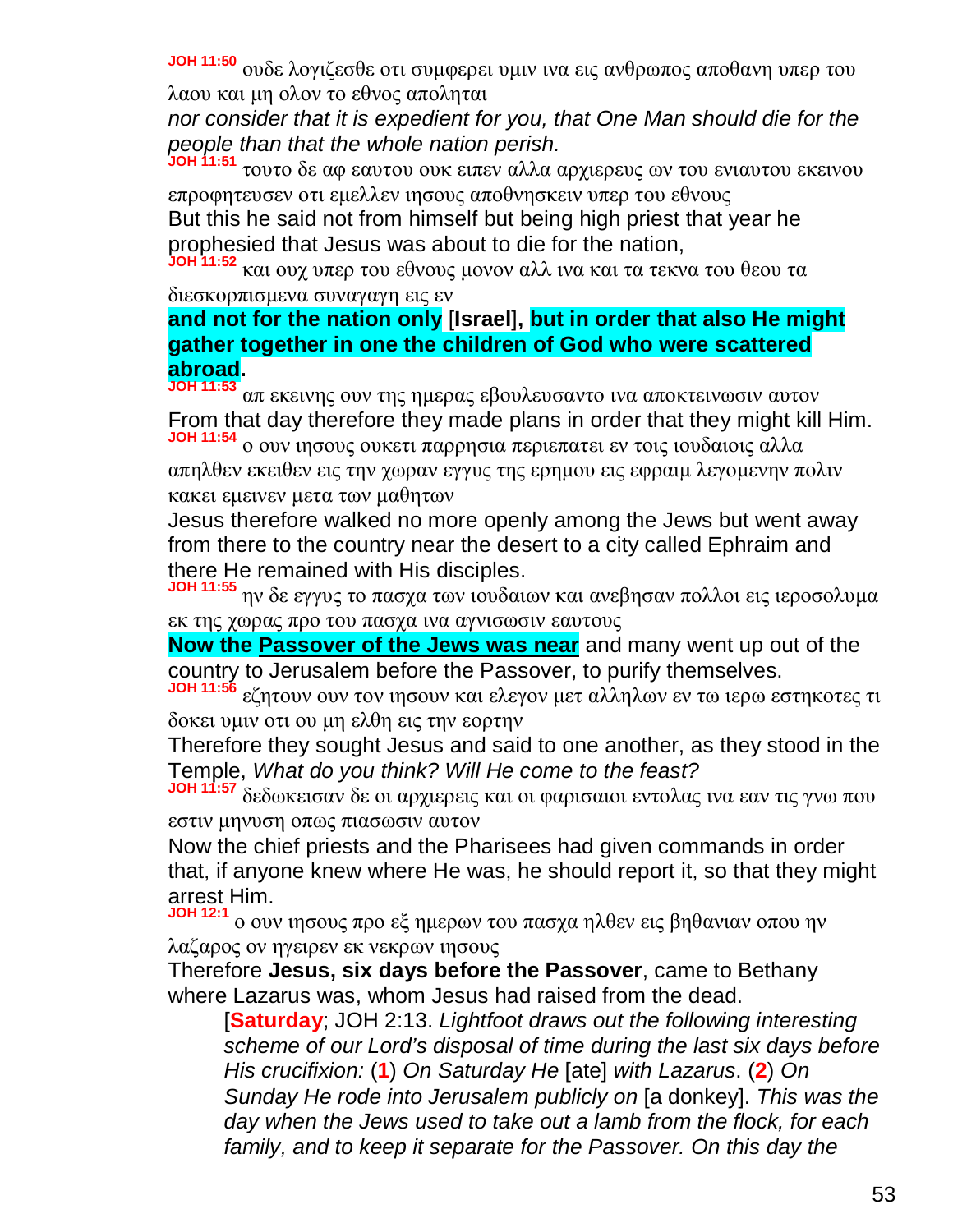*Lamb of God publicly presented Himself in Zion* [Jerusalem]. (**3**) *On Monday He went to Jerusalem again, and cursed the barren fig tree on the way*. (**4**) *On Tuesday He went again to Jerusalem, and spoke for the last time to the people. Returning, He sat on the Mount of Olives and delivered the famous prophecy of Matthew 24, 25, and ate that night with Simon the leper*. (**5**) *On Wednesday He* [remained] *in Bethany*. (**6**) *On Thursday He went to Jerusalem, ate the Passover, appointed the Lord's Supper and the same night was taken before the priests as a prisoner*. (**7**) *On Friday He was crucified* [J. C. Ryle, *JOHN*, pp. 101, 102].

**JOH 12:2** εποιησαν ουν αυτω δειπνον εκει και η μαρθα διηκονει ο δε λαζαρος εις ην εκ των ανακειμενων συν αυτω

There they made Him a supper. Martha served and Lazarus was one of those reclining with Him.

**JOH 12:3** η ουν μαριαμ λαβουσα λιτραν μυρου ναρδου πιστικης πολυτιμου ηλειψεν τους ποδας του ιησου και εξεμαξεν ταις θριξιν αυτης τους ποδας αυτου η δε οικια επληρωθη εκ της οσμης του μυρου

Then Mary took half a liter of very expensive perfume of pure nard and poured it on the feet of Jesus and wiped His feet with her hair. The house was filled with the fragrance of the perfume.

**JOH 12:4** λεγει δε ιουδας ο ισκαριωτης εις των μαθητων αυτου ο μελλων αυτον παραδιδοναι

Judas Iscariot says, one of His disciples, the one who was about to betray Him,

**JOH 12:5** δια τι τουτο το μυρον ουκ επραθη τριακοσιων δηναριων και εδοθη πτωχοις

*Why was this perfume not sold for 300 denarii* [11 months wages] *and given to the poor?*

**JOH 12:6** ειπεν δε τουτο ουχ οτι περι των πτωχων εμελεν αυτω αλλ οτι κλεπτης ην και το γλωσσοκομον εχων τα βαλλομενα εβασταζεν

He said this, not because he cared about the poor, but because he was a thief and having the money bag he used to steal from what was put in it.

**JOH 12:7** ειπεν ουν ο ιησους αφες αυτην ινα εις την ημεραν του ενταφιασμου μου τηρηση αυτο

Therefore said Jesus, *Leave her alone, in order that she may keep it for the day of My burial*.

**JOH 12:8** τους πτωχους γαρ παντοτε εχετε μεθ εαυτων εμε δε ου παντοτε εχετε *For the poor you always have with you but Me you do not always have.*

**JOH 12:9** εγνω ουν ο οχλος πολυς εκ των ιουδαιων οτι εκει εστιν και ηλθον ου δια τον ιησουν μονον αλλ ινα και τον λαζαρον ιδωσιν ον ηγειρεν εκ νεκρων Therefore a great crowd of the Jews knew that He was there, but they came not only because of Jesus but also that they might see Lazarus whom He raised from the dead.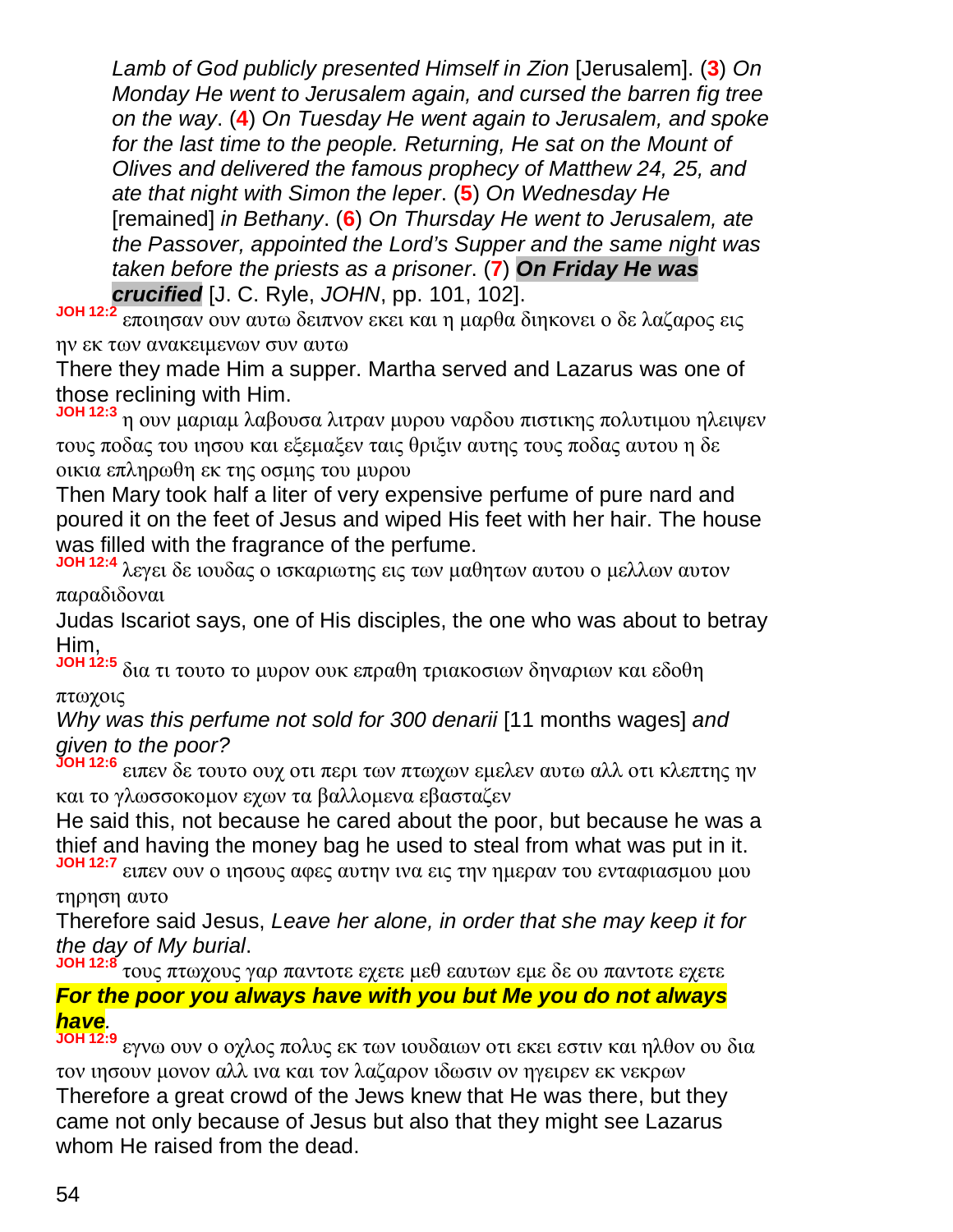**JOH 12:10** εβουλευσαντο δε οι αρχιερεις ινα και τον λαζαρον αποκτεινωσιν But the chief priests took counsel in order that they might kill Lazarus also,

**JOH 12:11** οτι πολλοι δι αυτον υπηγον των ιουδαιων και επιστευον εις τον ιησουν because many of the Jews went on account of him and believed in Jesus. **JOH 12:12** τη επαυριον ο οχλος πολυς ο ελθων εις την εορτην ακουσαντες οτι

ερχεται ιησους εις ιεροσολυμα

The next day ["Palm" Sunday] a great crowd coming to the feast, on hearing that Jesus was coming to Jerusalem,

**JOH 12:13** ελαβον τα βαια των φοινικων και εξηλθον εις υπαντησιν αυτω και εκραυγαζον ωσαννα ευλογημενος ο ερχομενος εν ονοματι κυριου και ο βασιλευς του ισραηλ

took the branches of the palm trees and went out to meet Him and cried out, *Hosanna, blessed is the One coming in the name of the Lord, even the King of Israel.*

**JOH 12:14** ευρων δε ο ιησους οναριον εκαθισεν επ αυτο καθως εστιν γεγραμμενον And Jesus having found a young donkey sat on it; as it is written:

**JOH 12:15** μη φοβου θυγατηρ σιων ιδου ο βασιλευς σου ερχεται καθημενος επι πωλον ονου

*Fear not, daughter of Zion; behold, your King is coming, sitting on a foal of a donkey* [ZEC 9:9].

**JOH 12:16** ταυτα ουκ εγνωσαν αυτου οι μαθηται το πρωτον αλλ οτε εδοξασθη ιησους τοτε εμνησθησαν οτι ταυτα ην επ αυτω γεγραμμενα και ταυτα εποιησαν αυτω

**At first His disciples did not understand these things, but when Jesus was glorified** [JOH 12:23, 28], **then they remembered that these things had been written of Him and that they had done these things to Him**.

**JOH 12:17** εμαρτυρει ουν ο οχλος ο ων μετ αυτου οτε τον λαζαρον εφωνησεν εκ του μνημειου και ηγειρεν αυτον εκ νεκρων

Therefore the crowd gave witness — who being with Him when He called Lazarus out of the tomb and raised him from the dead.

**JOH 12:18** δια τουτο και υπηντησεν αυτω ο οχλος οτι ηκουσαν τουτο αυτον πεποιηκεναι το σημειον

On account of this also the crowd met Him because they heard that He had done this sign.

**JOH 12:19** οι ουν φαρισαιοι ειπαν προς εαυτους θεωρειτε οτι ουκ ωφελειτε ουδεν ιδε ο κοσμος οπισω αυτου απηλθεν

Therefore the Pharisees said to one another, *You see that we are not prevailing? Behold, the world has gone after Him.*

**JOH 12:20** ησαν δε ελληνες τινες εκ των αναβαινοντων ινα προσκυνησωσιν εν τη εορτη

And there were some Greeks among those going up in order that they might worship at the feast.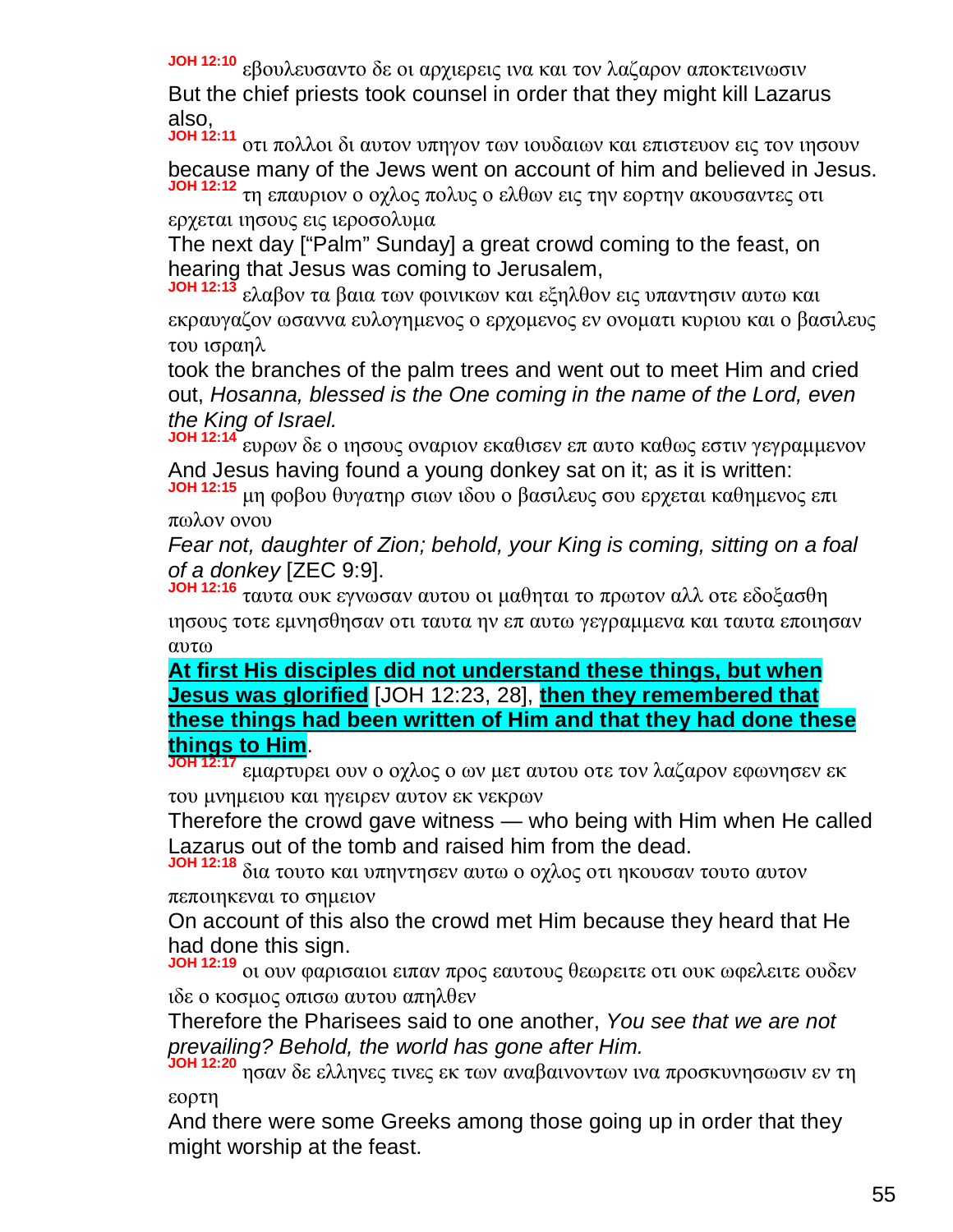**JOH 12:21** ουτοι ουν προσηλθον φιλιππω τω απο βηθσαιδα της γαλιλαιας και ηρωτων αυτον λεγοντες κυριε θελομεν τον ιησουν ιδειν

Therefore these came to Philip, who was of Bethsaida of Galilee, and asked him saying, *Sir, we wish to see Jesus.*

**JOH 12:22** ερχεται ο φιλιππος και λεγει τω ανδρεα ερχεται ανδρεας και φιλιππος και λεγουσιν τω ιησου

Philip comes and tells Andrew. Andrew and Philip went and they tell Jesus.

**JOH 12:23** ο δε ιησους αποκρινεται αυτοις λεγων εληλυθεν η ωρα ινα δοξασθη ο υιος του ανθρωπου

And Jesus answered them saying, *The hour has come* [JOH 13:1; See also 7:44; 8:20, 59; 10:39 – *My time is not yet come*; JOH 11:9, 10] *in order that the Son of man should be glorified* [See JOH 7:30; 8:20; 13:1].

**JOH 12:24** αμην αμην λεγω υμιν εαν μη ο κοκκος του σιτου πεσων εις την γην αποθανη αυτος μονος μενει εαν δε αποθανη πολυν καρπον φερει *Most assuredly, I say to you, 'Except a grain of wheat fall into the earth and dies it remains alone. But if it dies it bears much fruit.'*

**JOH 12:25** ο φιλων την ψυχην αυτου απολλυει αυτην και ο μισων την ψυχην αυτου εν τω κοσμω τουτω εις ζωην αιωνιον φυλαξει αυτην

*The one loving his soul loses it and the one hating his soul in this world will keep it to eternal life*.

**JOH 12:26** εαν εμοι τις διακονη εμοι ακολουθειτω και οπου ειμι εγω εκει και ο διακονος ο εμος εσται εαν τις εμοι διακονη τιμησει αυτον ο πατηρ

*If anyone serves Me, let him follow Me. And where I am there also will be My servant. If anyone serves Me, the Father will honor him*.

**JOH 12:27** νυν η ψυχη μου τεταρακται και τι ειπω πατερ σωσον με εκ της ωρας ταυτης αλλα δια τουτο ηλθον εις την ωραν ταυτην

*Now My soul has become troubled and what shall I say? 'Father, save Me out of this hour?' But on account of this I came to this hour*.

**JOH 12:28** πατερ δοξασον σου το ονομα ηλθεν ουν φωνη εκ του ουρανου και εδοξασα και παλιν δοξασω

*Father, glorify Your Name.* Then came a voice out of Heaven, *And I have glorified it and will glorify it again.*

**JOH 12:29** ο ουν οχλος ο εστως και ακουσας ελεγεν βροντην γεγονεναι αλλοι ελεγον αγγελος αυτω λελαληκεν

Threfore the crowd standing by and heard said that it began to thunder. Others said, *An angel has spoken to Him.*

**JOH 12:30** απεκριθη και ειπεν ιησους ου δι εμε η φωνη αυτη γεγονεν αλλα δι υμας And Jesus answered and said, *This voice came not on account of Me but on account of you*.

**JOH 12:31** νυν κρισις εστιν του κοσμου τουτου νυν ο αρχων του κοσμου τουτου εκβληθησεται εξω

*Now is the judgment of this world. Now will the ruler of this world be cast out* [**see REV 12:7-9**].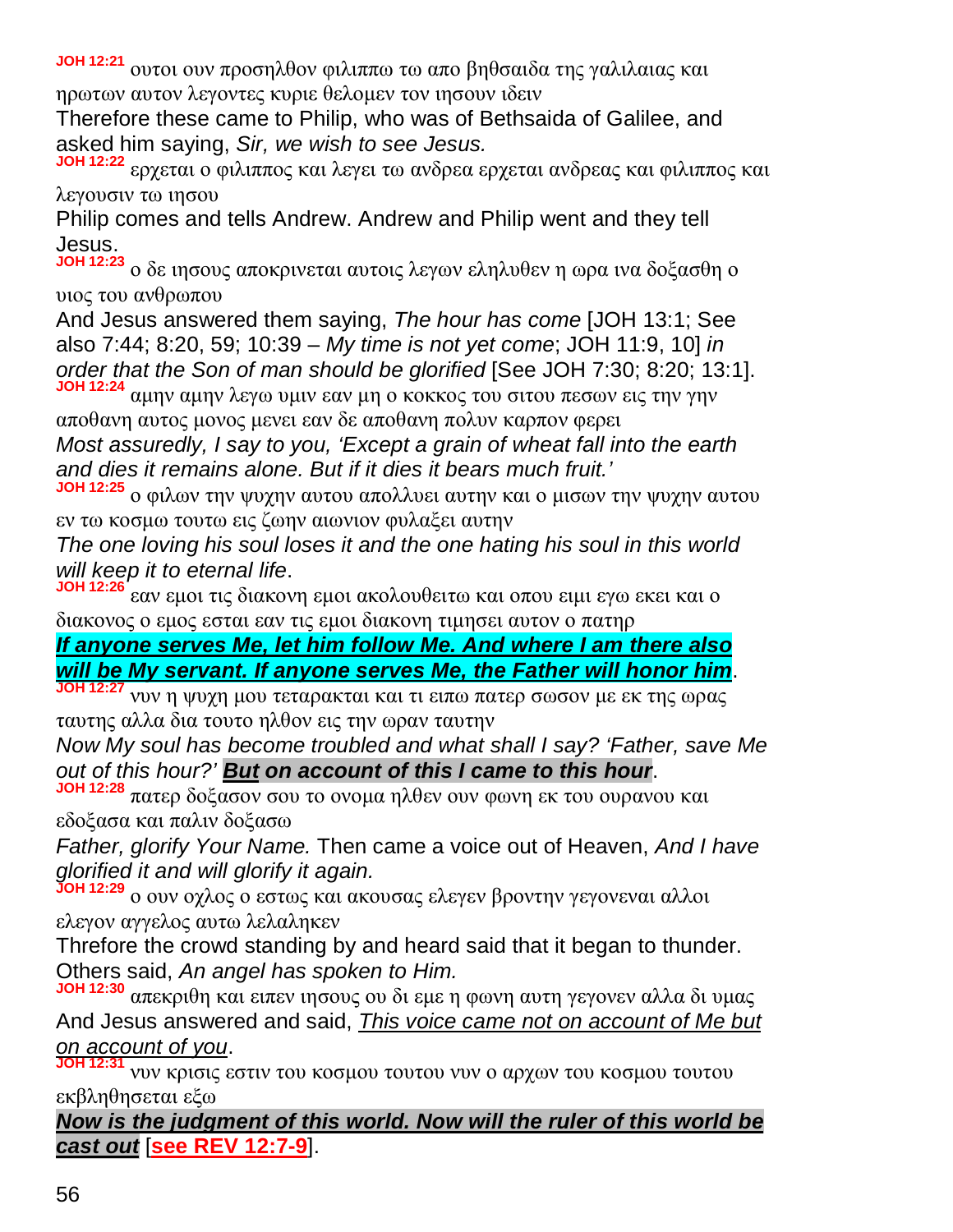**JOH 12:32** καγω εαν υψωθω εκ της γης παντας ελκυσω προς εμαυτον

*And I, IF I BE LIFTED UP FROM THE EARTH, will draw all* [men from all peoples – **not Jews only**. See JOH 1:9] *to Myself.*

**JOH 12:33** τουτο δε ελεγεν σημαινων ποιω θανατω ημελλεν αποθνησκειν But this He said showing what kind of death He was about to die [See JOH 3:15].

**JOH 12:34** απεκριθη ουν αυτω ο οχλος ημεις ηκουσαμεν εκ του νομου οτι ο χριστος μενει εις τον αιωνα και πως λεγεις συ οτι δει υψωθηναι τον υιον του ανθρωπου τις εστιν ουτος ο υιος του ανθρωπου

Therefore the crowd answered Him, *We have heard out of the Law that Christ remains for ever* [DAN 2:44]. *How do You say, 'That it is necessary that the Son of Man must be lifted up?' Who is this Son of Man?*

**JOH 12:35** ειπεν ουν αυτοις ο ιησους ετι μικρον χρονον το φως εν υμιν εστιν περιπατειτε ως το φως εχετε ινα μη σκοτια υμας καταλαβη και ο περιπατων εν τη σκοτια ουκ οιδεν που υπαγει

Therefore Jesus said to them, *Yet a little time the Light is with you. Walk while you have the Light in order that darkness should not cast you down, and the one walking in darkness knows not where he goes*.

**JOH 12:36** ως το φως εχετε πιστευετε εις το φως ινα υιοι φωτος γενησθε ταυτα ελαλησεν ιησους και απελθων εκρυβη απ αυτων

*While you have the Light, believe in the Light, in order that you may become sons of Light.* These things spoke Jesus and going away He was hidden from them.

**JOH 12:37** τοσαυτα δε αυτου σημεια πεποιηκοτος εμπροσθεν αυτων ουκ επιστευον εις αυτον

Even though having done so many of His signs before them they believed not in Him,

**JOH 12:38** ινα ο λογος ησαιου του προφητου πληρωθη ον ειπεν κυριε τις επιστευσεν τη ακοη ημων και ο βραχιων κυριου τινι απεκαλυφθη in order that the word of Isaiah the prophet might be fulfilled which he said, *Lord, who believed our report? And the arm of the Lord, to whom was it revealed?* [ISA 53:1].

**JOH 12:39** δια τουτο ουκ ηδυναντο πιστευειν οτι παλιν ειπεν ησαιας On account of this they were not able to believe. Because again Isaiah said,

**JOH 12:40** τετυφλωκεν αυτων τους οφθαλμους και επωρωσεν αυτων την καρδιαν ινα μη ιδωσιν τοις οφθαλμοις και νοησωσιν τη καρδια και στραφωσιν και ιασομαι αυτους

## *He has blinded their eyes and hardened their heart in order that they might not see with the eyes, understand with the heart, and might turn and I should heal them* [ISA 6:10].

**JOH 12:41** ταυτα ειπεν ησαιας οτι ειδεν την δοξαν αυτου και ελαλησεν περι αυτου These things said Isaiah because he saw His glory and spoke about Him.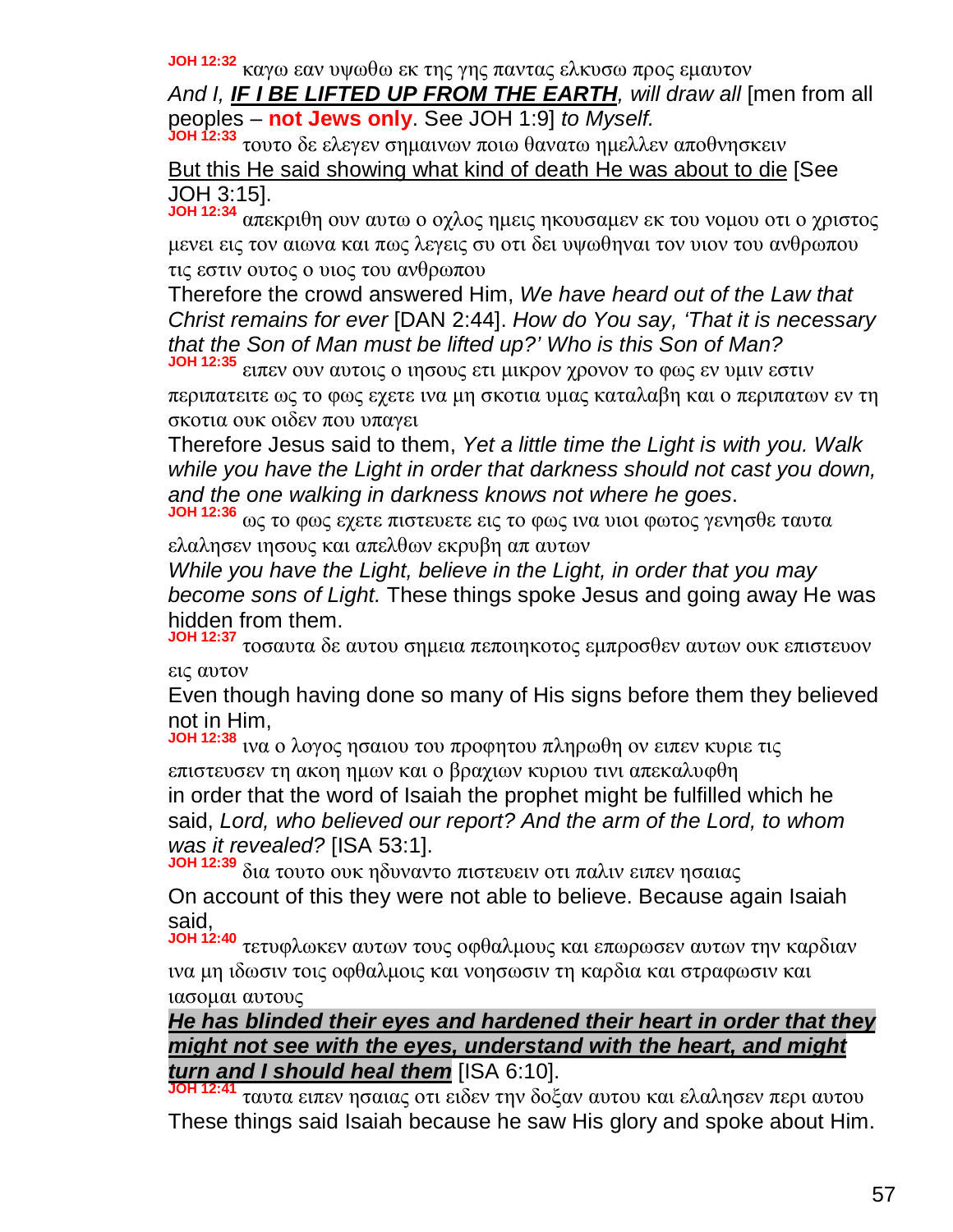**JOH 12:42** ομως μεντοι και εκ των αρχοντων πολλοι επιστευσαν εις αυτον αλλα δια τους φαρισαιους ουχ ωμολογουν ινα μη αποσυναγωγοι γενωνται

Yet even of the rulers many believed in Him. But on account of the Pharisees they did not confess [ROM 10:9, 10] in order that they should not be put out of the synagogue.

**JOH 12:43** ηγαπησαν γαρ την δοξαν των ανθρωπων μαλλον ηπερ την δοξαν του θεου

For they loved the glory of men more than the glory of God [JOH 5:40-47]. **JOH 12:44** ιησους δε εκραξεν και ειπεν ο πιστευων εις εμε ου πιστευει εις εμε αλλα εις τον πεμψαντα με

But Jesus cried out and said, *The one who believes in Me believes not in Me but in the One having sent Me*.

**JOH 12:45** και ο θεωρων εμε θεωρει τον πεμψαντα με

*And the one beholding Me beholds the One Who sent Me*.

**JOH 12:46** εγω φως εις τον κοσμον εληλυθα ινα πας ο πιστευων εις εμε εν τη σκοτια μη μεινη

## *I have come, a Light, into the world in order that everyone believing in Me may not remain in the darkness*.

**JOH 12:47** και εαν τις μου ακουση των ρηματων και μη φυλαξη εγω ου κρινω αυτον ου γαρ ηλθον ινα κρινω τον κοσμον αλλ ινα σωσω τον κοσμον *And if anyone hears My sayings and does not keep them, I do not judge him. For I came not in order to judge the world but in order that I might save the world*.

**JOH 12:48** ο αθετων εμε και μη λαμβανων τα ρηματα μου εχει τον κρινοντα αυτον ο λογος ον ελαλησα εκεινος κρινει αυτον εν τη εσχατη ημερα

# *The one who rejects Me and does not receive My sayings, he has the word which I spoke, that will judge him in the last day*.

**JOH 12:49** οτι εγω εξ εμαυτου ουκ ελαλησα αλλ ο πεμψας με πατηρ αυτος μοι εντολην δεδωκεν τι ειπω και τι λαλησω

*Because I did not speak of Myself, but the Father Who sent Me He has given Me a command what I may say and what I may speak*.

**JOH 12:50** και οιδα οτι η εντολη αυτου ζωη αιωνιος εστιν α ουν εγω λαλω καθως ειρηκεν μοι ο πατηρ ουτως λαλω

#### **JOH 12:50** *And I know that His commandment is eternal life. What things therefore I speak, even as the Father has said to Me, thus I speak.*

**JOH 13:1** προ δε της εορτης του πασχα ειδως ο ιησους οτι ηλθεν αυτου η ωρα ινα μεταβη εκ του κοσμου τουτου προς τον πατερα αγαπησας τους ιδιους τους εν τω κοσμω εις τελος ηγαπησεν αυτους

Now [**Thursday**] before the Feast of the Passover, **Jesus knowing that His hour was come in order that He should depart out of this world to the Father, having loved His own who were in the world, He loved them to the end.**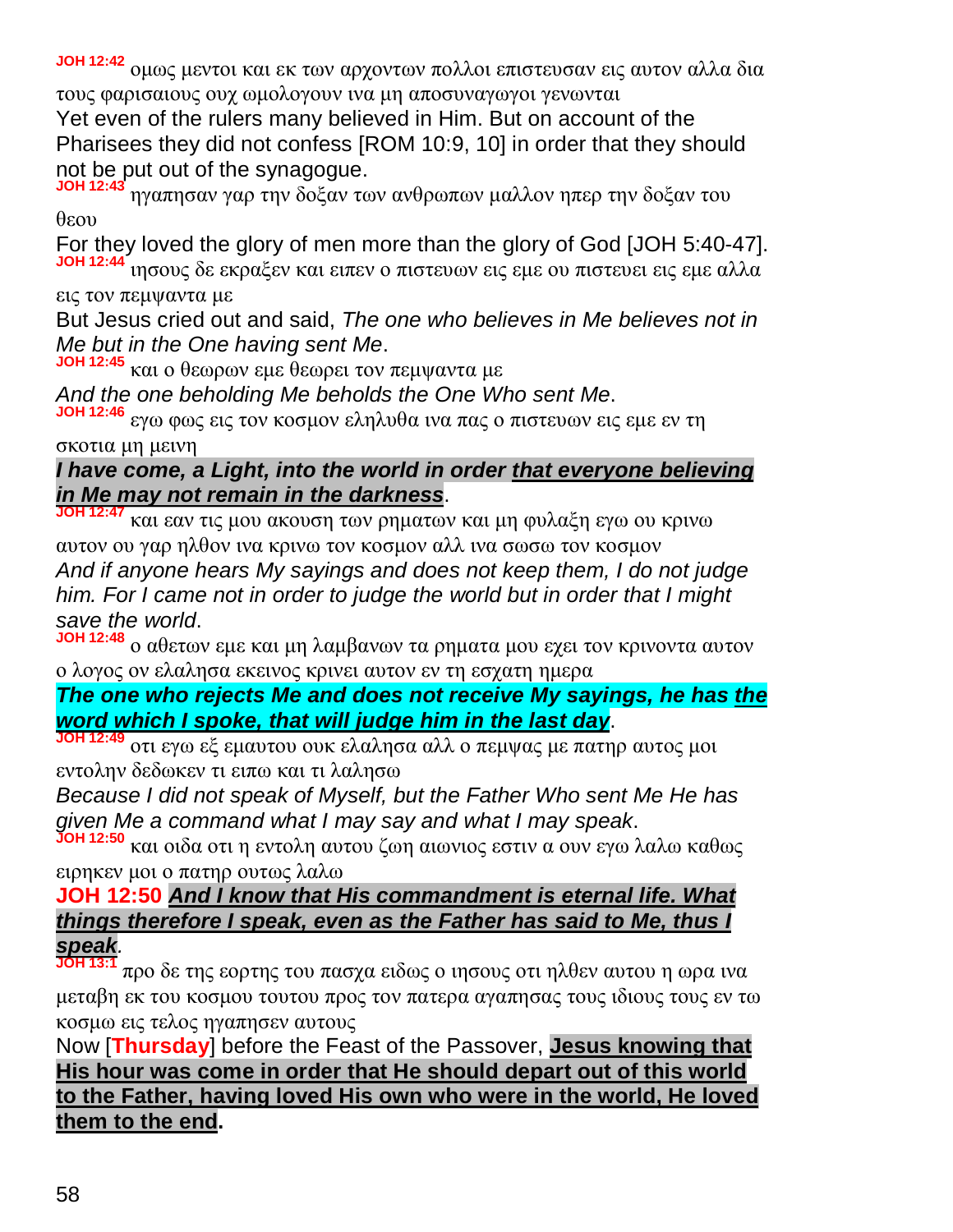**JOH 13:2** και δειπνου γινομενου του διαβολου ηδη βεβληκοτος εις την καρδιαν ινα παραδοι αυτον ιουδας σιμωνος ισκαριωτης

During supper the Devil having already put into the heart of Judas, son of Simon Iscariot, that he should betray Him.

**JOH 13:3** ειδως οτι παντα εδωκεν αυτω ο πατηρ εις τας χειρας και οτι απο θεου εξηλθεν και προς τον θεον υπαγει

Knowing that the Father had given all things into His hands, and that He had come from God and was going to God;

**JOH 13:4** εγειρεται εκ του δειπνου και τιθησιν τα ιματια και λαβων λεντιον διεζωσεν εαυτον

He rose from the supper and laid aside His [outer] garments, took a towel and girded Himself.

**JOH 13:5** ειτα βαλλει υδωρ εις τον νιπτηρα και ηρξατο νιπτειν τους ποδας των μαθητων και εκμασσειν τω λεντιω ω ην διεζωσμενος

Then He put water in the basin and began to wash the feet of the disciples and to wipe them with the towel with which He was girded.

**JOH 13:6** ερχεται ουν προς σιμωνα πετρον λεγει αυτω κυριε συ μου νιπτεις τους ποδας

When coming to Simon Peter, he said to Him, *Lord, do You wash my feet?*

**JOH 13:7** απεκριθη ιησους και ειπεν αυτω ο εγω ποιω συ ουκ οιδας αρτι γνωση δε μετα ταυτα

Jesus answered and said to him, *What I am doing you do not know yet but you will know after these things.*

**JOH 13:8** λεγει αυτω πετρος ου μη νιψης μου τους ποδας εις τον αιωνα απεκριθη ιησους αυτω εαν μη νιψω σε ουκ εχεις μερος μετ εμου

Peter says to Him, *By no means shall You ever wash my feet.* Jesus answered him, *Unless I wash you, you have no part with Me.*

**JOH 13:9** λεγει αυτω σιμων πετρος κυριε μη τους ποδας μου μονον αλλα και τας χειρας και την κεφαλην

Simon Peter said to Him, *Lord, not my feet only but also my hands and head.*

**JOH 13:10** λεγει αυτω ιησους ο λελουμενος ουκ εχει χρειαν ει μη τους ποδας νιψασθαι αλλ εστιν καθαρος ολος και υμεις καθαροι εστε αλλ ουχι παντες Jesus said to him, *The one having been bathed has no need to wash but is entirely clean and you* [plural] *are clean but not all of you.*

**JOH 13:11** ηδει γαρ τον παραδιδοντα αυτον δια τουτο ειπεν οτι ουχι παντες καθαροι εστε

For He knew the one betraying Him. On account of this He said that, *'Not all of you are clean.'*

**JOH 13:12** οτε ουν ενιψεν τους ποδας αυτων και ελαβεν τα ιματια αυτου και ανεπεσεν παλιν ειπεν αυτοις γινωσκετε τι πεποιηκα υμιν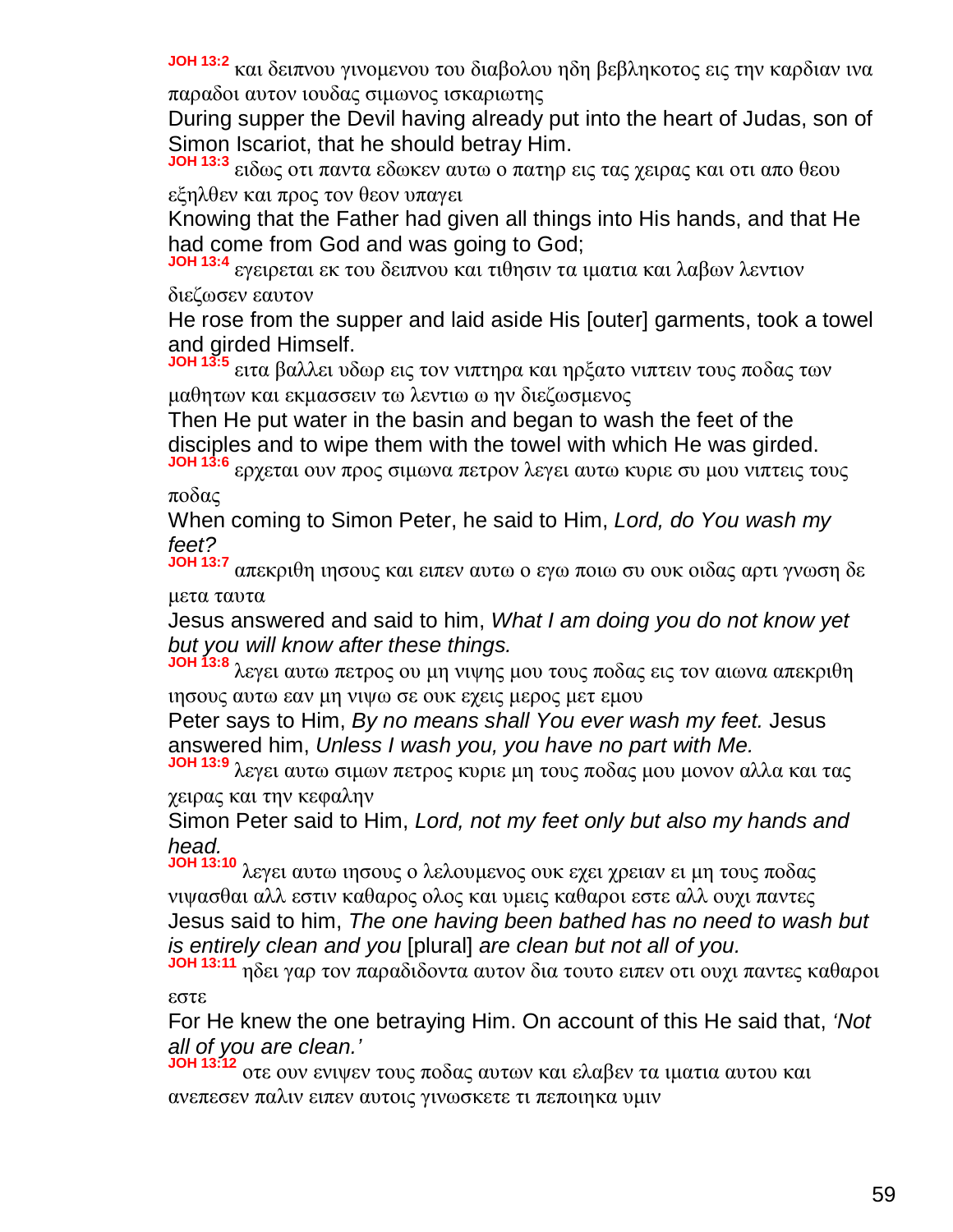When therefore He had washed their feet, had taken His garments and had reclined again He said to them, *"Do you know what I have done to you?*

**JOH 13:13** υμεις φωνειτε με ο διδασκαλος και ο κυριος και καλως λεγετε ειμι γαρ *You call Me Teacher and Lord and you say well for I am*.

**JOH 13:14** ει ουν εγω ενιψα υμων τους ποδας ο κυριος και ο διδασκαλος και υμεις οφειλετε αλληλων νιπτειν τους ποδας

*If therefore I, your Lord and Teacher, washed your feet, you also ought to wash the feet of one another*.

**JOH 13:15** υποδειγμα γαρ εδωκα υμιν ινα καθως εγω εποιησα υμιν και υμεις ποιητε *For I have given an example to you in order that as I did to you, you also should do*.

**JOH 13:16** αμην αμην λεγω υμιν ουκ εστιν δουλος μειζων του κυριου αυτου ουδε αποστολος μειζων του πεμψαντος αυτον

*Most assuredly, I say to you, 'A slave is not greater than His lord; nor a sent one* [an apostle] *greater than the one sending him.'*

**JOH 13:17** ει ταυτα οιδατε μακαριοι εστε εαν ποιητε αυτα

*If you know these things, blessed are you if you do them*.

**JOH 13:18** ου περι παντων υμων λεγω εγω οιδα τινας εξελεξαμην αλλ ινα η γραφη πληρωθη ο τρωγων μου τον αρτον επηρεν επ εμε την πτερναν αυτου

*I do not speak of all of you. I know whom I have chosen but in order that the Scripture may be fulfilled, 'He who eats bread with Me has lifted up his heel against Me* [PSA 41:9].'

**JOH 13:19** απ αρτι λεγω υμιν προ του γενεσθαι ινα πιστευητε οταν γενηται οτι εγω ειμι

*Now I tell you before it comes to pass, in order that when it does come to pass, you may believe that I AM* [He].

**JOH 13:20** αμην αμην λεγω υμιν ο λαμβανων αν τινα πεμψω εμε λαμβανει ο δε εμε λαμβανων λαμβανει τον πεμψαντα με

*Most assuredly, I say to you, 'The one who receives whoever sent Me, he also receives the one Who sent Me.'*

**JOH 13:21** ταυτα ειπων ιησους εταραχθη τω πνευματι και εμαρτυρησεν και ειπεν αμην αμην λεγω υμιν οτι εις εξ υμων παραδωσει με

When Jesus said these things, He was troubled in His spirit, and witnessed, and said, *"Most assuredly, I say to you, that one of you will betray Me."*

**JOH 13:22** εβλεπον εις αλληλους οι μαθηται απορουμενοι περι τινος λεγει The disciples looked on one another, wondering of whom He spoke. **JOH 13:23** ην ανακειμενος εις εκ των μαθητων αυτου εν τω κολπω του ιησου ον

ηγαπα ο ιησους

There was leaning on Jesus' breast one of His disciples, whom Jesus loved.

**JOH 13:24** νευει ουν τουτω σιμων πετρος και λεγει αυτω ειπε τις εστιν περι ου λεγει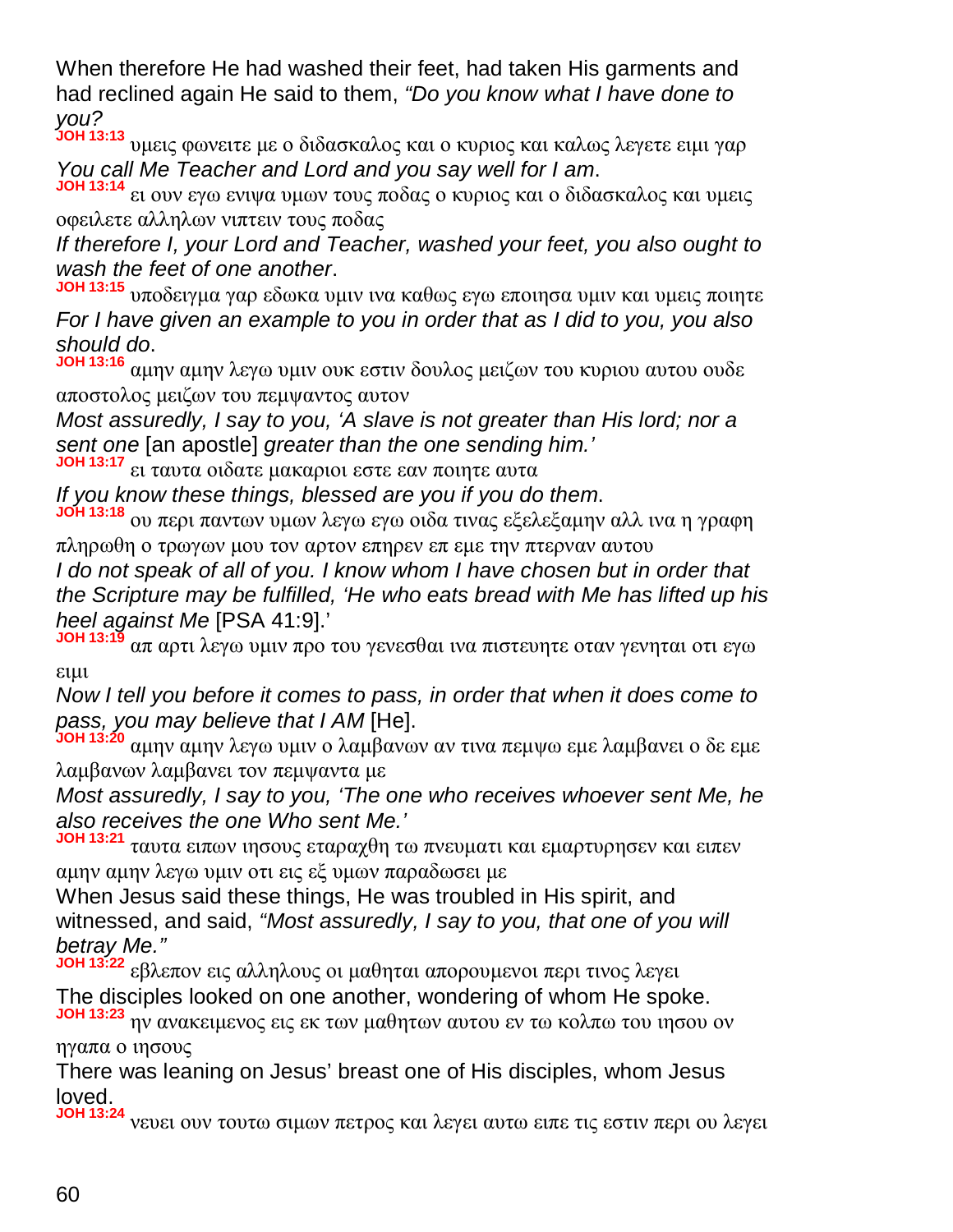Simon Peter therefore beckoned to Him, and says to him: *ask who it is of whom He spoke*.

**JOH 13:25** αναπεσων εκεινος ουτως επι το στηθος του ιησου λεγει αυτω κυριε τις εστιν

That one lying on Jesus' breast says to Him, *Lord, who is it?*

**JOH 13:26** αποκρινεται ουν ο ιησους εκεινος εστιν ω εγω βαψω το ψωμιον και δωσω αυτω βαψας ουν το ψωμιον λαμβανει και διδωσιν ιουδα σιμωνος ισκαριωτου

Therefore Jesus answered, *It is that one to whom I will dip the piece of bread and give the piece of bread to him.* And He gave it to Judas, [son] of Simon Iscariot.

**JOH 13:27** και μετα το ψωμιον τοτε εισηλθεν εις εκεινον ο σατανας λεγει ουν αυτω ιησους ο ποιεις ποιησον ταχιον

And after dipping then Satan entered into that one. Therefore Jesus says to him, *What you do, do quickly.*

**JOH 13:28** τουτο δε ουδεις εγνω των ανακειμενων προς τι ειπεν αυτω But no one at the table knew why He said this to him.

**JOH 13:29** τινες γαρ εδοκουν επει το γλωσσοκομον ειχεν ιουδας οτι λεγει αυτω ιησους αγορασον ων χρειαν εχομεν εις την εορτην η τοις πτωχοις ινα τι δω For some thought, since Judas had the [treasurer's] bag, that Jesus says to him, *Buy those things that we have need of for the feast, or in order that he should give something to the poor.*

**JOH 13:30** λαβων ουν το ψωμιον εκεινος εξηλθεν ευθυς ην δε νυξ

Therefore that one receiving the piece of bread went out immediately, and it was night.

**JOH 13:31** οτε ουν εξηλθεν λεγει ιησους νυν εδοξασθη ο υιος του ανθρωπου και ο θεος εδοξασθη εν αυτω

Therefore, when he was gone out, Jesus says, *Now the Son of Man has been glorified and God has been glorified in Him*.

**JOH 13:32** και ο θεος δοξασει αυτον εν αυτω και ευθυς δοξασει αυτον *And God will glorify Him in Him, and immediately He will glorify Him*.

**JOH 13:33** τεκνια ετι μικρον μεθ υμων ειμι ζητησετε με και καθως ειπον τοις ιουδαιοις οτι οπου εγω υπαγω υμεις ου δυνασθε ελθειν και υμιν λεγω αρτι *Children, yet a little I am with you. You will seek Me and as I said to the Jews, 'That where I go you will not be able to come'* [JOH 8:22], *and now I say to you*.

**JOH 13:34** εντολην καινην διδωμι υμιν ινα αγαπατε αλληλους καθως ηγαπησα υμας ινα και υμεις αγαπατε αλληλους

*A new commandment I give to you, 'In order that you love one another; as I have loved you, in order that you also love one another.'*

**JOH 13:35** εν τουτω γνωσονται παντες οτι εμοι μαθηται εστε εαν αγαπην εχητε εν αλληλοις

*By this will all men know that you are My disciples, if you have love one to another.*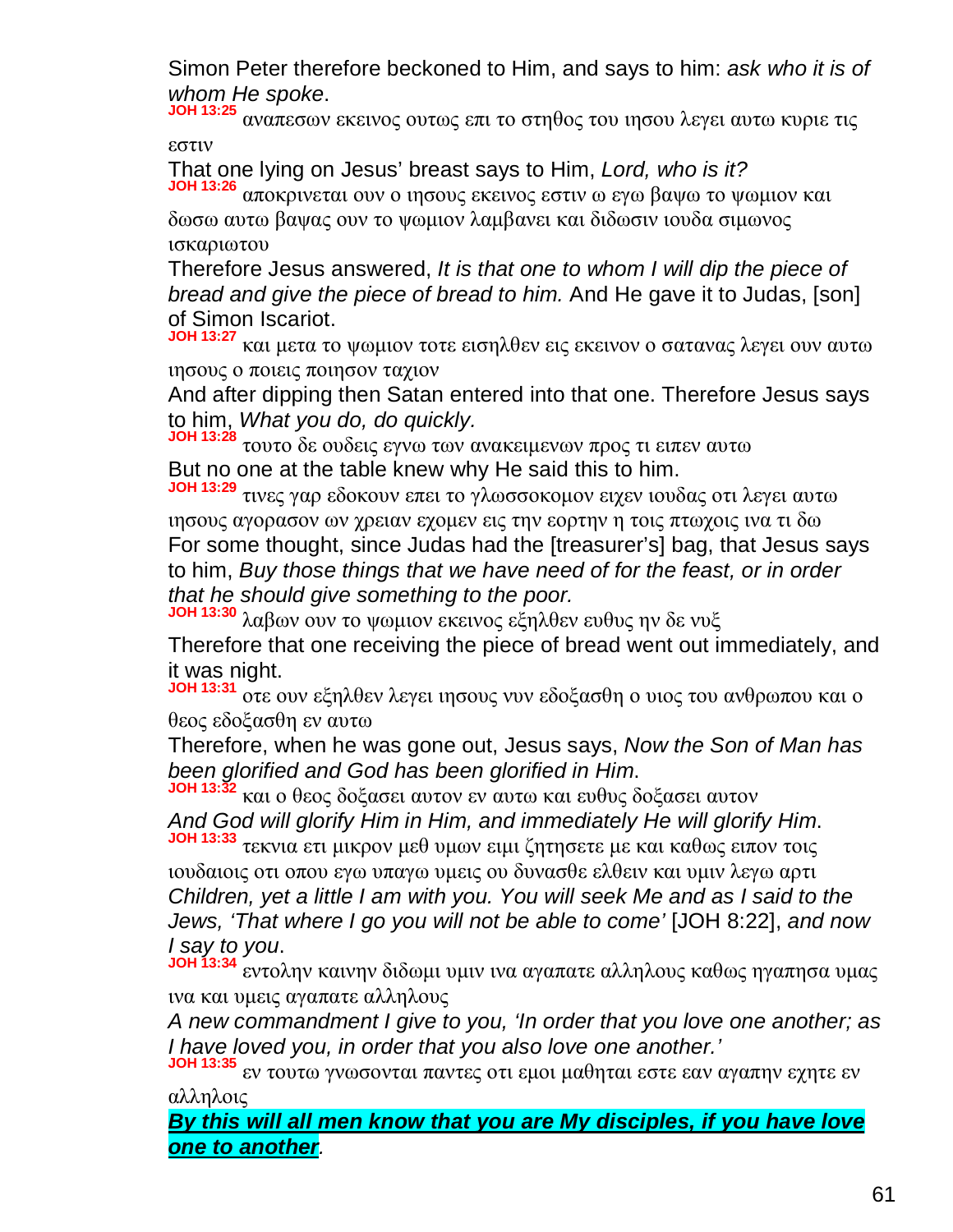**JOH 13:36** λεγει αυτω σιμων πετρος κυριε που υπαγεις απεκριθη ιησους οπου υπαγω ου δυνασαι μοι νυν ακολουθησαι ακολουθησεις δε υστερον

# **Simon Peter says to Him,** *Lord, where are You going?* **Jesus answered,** *Where I go you are not able to follow Me now, but you will follow Me later.*

**JOH 13:37** λεγει αυτω ο πετρος κυριε δια τι ου δυναμαι σοι ακολουθειν αρτι την ψυχην μου υπερ σου θησω

Peter says to Him, *Lord, why am I not able to follow You now? I will lay down my soul on behalfof You.*

**JOH 13:38** αποκρινεται ιησους την ψυχην σου υπερ εμου θησεις αμην αμην λεγω σοι ου μη αλεκτωρ φωνηση εως ου αρνηση με τρις

Jesus answered, *Will you lay down your soul for Me? Most assuredly, I say to you, 'The rooster will not sound, untill you have denied Me three times.'*

**JOH 14:1** μη ταρασσεσθω υμων η καρδια πιστευετε εις τον θεον και εις εμε πιστευετε

*Let not your heart be troubled. Believe in God, also believe in Me*.

**JOH 14:2** εν τη οικια του πατρος μου μοναι πολλαι εισιν ει δε μη ειπον αν υμιν οτι πορευομαι ετοιμασαι τοπον υμιν

*In My Father's house are many abiding places. And if not so, I would have told you that I am going to prepare a place for you*.

**JOH 14:3** και εαν πορευθω και ετοιμασω τοπον υμιν παλιν ερχομαι και

παραλημψομαι υμας προς εμαυτον ινα οπου ειμι εγω και υμεις ητε *And if I go and prepare a place for you* [Eternal - The New Heaven and Earth], *I am coming again, and will receive you to Myself in order that where I am, you may be also*.

**JOH 14:4** και οπου εγω υπαγω οιδατε την οδον

*And where I go you know the way*.

**JOH 14:5** λεγει αυτω θωμας κυριε ουκ οιδαμεν που υπαγεις πως οιδαμεν την οδον Thomas says to Him: *Lord, we do not know where You are going. How can we know the way?*

**JOH 14:6** λεγει αυτω ιησους εγω ειμι η οδος και η αληθεια και η ζωη ουδεις ερχεται προς τον πατερα ει μη δι εμου

**Jesus says to him,** *I am the way, and the truth, and the life. No one comes to the Father except through Me*.

**JOH 14:7** ει εγνωκειτε με και τον πατερα μου αν ηδειτε απ αρτι γινωσκετε αυτον και εωρακατε

*If you had known Me, you would have known My Father also; and from now you know Him and have seen Him.*

14:8 λεγει αυτω φιλιππος κυριε δειξον ημιν τον πατερα και αρκει ημιν Philip says to Him, *Lord, show us the Father and it will satisfy us.*

**JOH 14:9** λεγει αυτω ο ιησους τοσουτον χρονον μεθ υμων ειμι και ουκ εγνωκας με φιλιππε ο εωρακως εμε εωρακεν τον πατερα πως συ λεγεις δειξον ημιν τον πατερα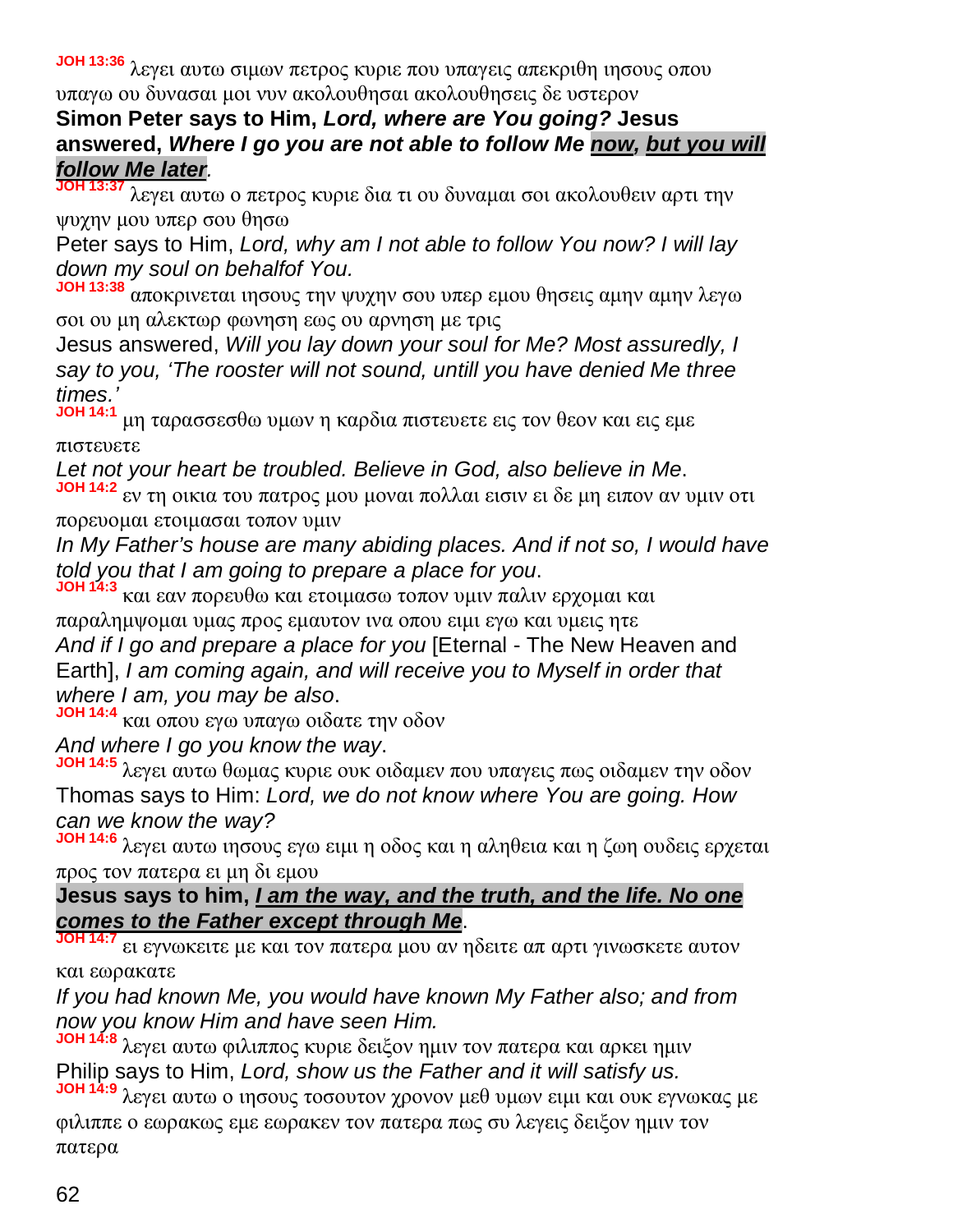Jesus says to him, *Have I been so long time with you and yet have you not known Me, Philip? He who has seen Me has seen the Father and how do you say then, 'Show us the Father'* [JOH 10:38, 30, 33; 12:44, 45; 13:20] *?*

**JOH 14:10** ου πιστευεις οτι εγω εν τω πατρι και ο πατηρ εν εμοι εστιν τα ρηματα α εγω λεγω υμιν απ εμαυτου ου λαλω ο δε πατηρ εν εμοι μενων ποιει τα εργα αυτου

*Do you not believe that I am in the Father and the Father is in Me? The sayings which I say to you I speak not from Myself, but the Father Who remains in Me, He does His works*.

**JOH 14:11** πιστευετε μοι οτι εγω εν τω πατρι και ο πατηρ εν εμοι ει δε μη δια τα εργα αυτα πιστευετε

*Believe Me that I am in the Father and the Father in Me or else believe Me on account of the works' themselves*.

**JOH 14:12** αμην αμην λεγω υμιν ο πιστευων εις εμε τα εργα α εγω ποιω κακεινος ποιησει και μειζονα τουτων ποιησει οτι εγω προς τον πατερα πορευομαι *Most assuredly, I say to you, the one who believes in Me, the works that I do will he do also. And greater works than these will he do because I go to the Father*.

**JOH 14:13** και ο τι αν αιτησητε εν τω ονοματι μου τουτο ποιησω ινα δοξασθη ο πατηρ εν τω υιω

*And whatever you will ask in My name that will I do, in order that the Father may be glorified in the Son*.

**JOH 14:14** εαν τι αιτησητε με εν τω ονοματι μου τουτο ποιησω *If you will ask anything in My name, I will do it* [1JO 5:14, 15]. **JOH 14:15** εαν αγαπατε με τας εντολας τας εμας τηρησετε

*If you love Me, you will keep My commandments* [1JO 2:3-6];

**JOH 14:16** καγω ερωτησω τον πατερα και αλλον παρακλητον δωσει υμιν ινα η μεθ υμων εις τον αιωνα

*and I will ask the Father and He will give you another Comforter* [JOH 14:26; 15:26; 16:7; 1JO 2:1], *in order that He may be with you for ever*;

**JOH 14:17** το πνευμα της αληθειας, ο ο κοσμος ου δυναται λαβειν οτι ου θεωρει αυτο ουδε γινωσκει υμεις γινωσκετε αυτο οτι παρ υμιν μενει και εν υμιν εστιν *the Spirit of truth; whom the world is not able to receive because it sees Him not, neither knows Him. But you know Him; for He dwells*

*with you and will be in you*.

**JOH 14:18** ουκ αφησω υμας ορφανους ερχομαι προς υμας

*I will not leave you orphans. I come to you*.

**JOH 14:19** ετι μικρον και ο κοσμος με ουκετι θεωρει υμεις δε θεωρειτε με οτι εγω ζω και υμεις ζησετε

*Yet a little and the world sees Me no longer, but you see Me; and because I live, you will live*.

**JOH 14:20** εν εκεινη τη ημερα υμεις γνωσεσθε οτι εγω εν τω πατρι μου και υμεις εν εμοι καγω εν υμιν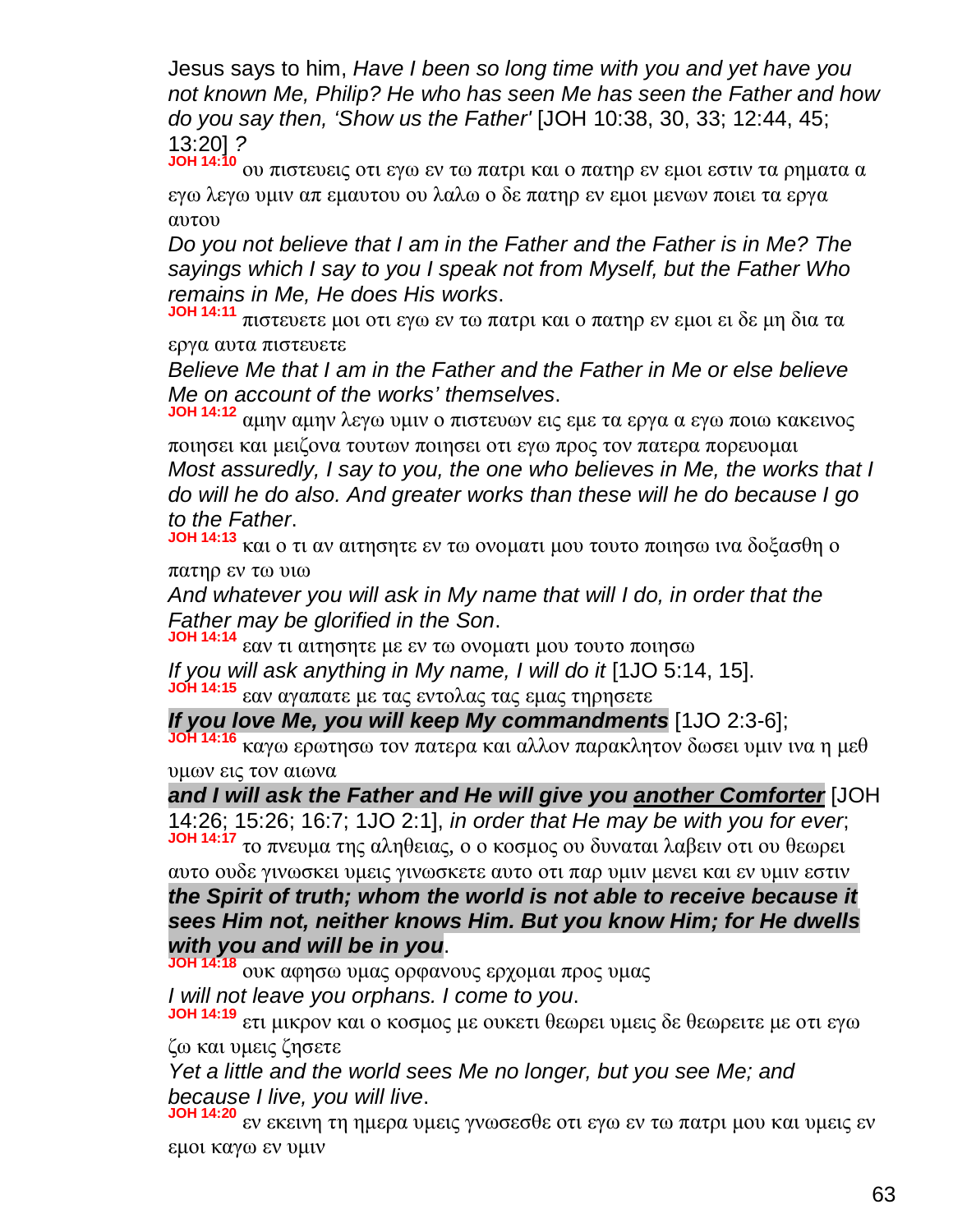# *In that day* [Second Coming] *you will know that I am in My Father, and you in Me and I in you*.

**JOH 14:21** ο εχων τας εντολας μου και τηρων αυτας εκεινος εστιν ο αγαπων με ο δε αγαπων με αγαπηθησεται υπο του πατρος μου καγω αγαπησω αυτον και εμφανισω αυτω εμαυτον

#### *He who has My commandments and keeps them, he it is who loves Me. He who loves Me shall be loved of My Father and I will love him, and will manifest Myself to him."*

**JOH 14:22** λεγει αυτω ιουδας ουχ ο ισκαριωτης κυριε τι γεγονεν οτι ημιν μελλεις εμφανιζειν σεαυτον και ουχι τω κοσμω

Judas says to him, not Iscariot, *Lord, how is it that You will manifest Yourself to us and not to the world?*

**JOH 14:23** απεκριθη ιησους και ειπεν αυτω εαν τις αγαπα με τον λογον μου τηρησει και ο πατηρ μου αγαπησει αυτον και προς αυτον ελευσομεθα και μονην παρ αυτω ποιησομεθα

## **Jesus answered and said to him,** *If anyone love Me, he will keep My word and My Father will love him, and We will come to him and make our abode with him*.

**JOH 14:24** ο μη αγαπων με τους λογους μου ου τηρει και ο λογος ον ακουετε ουκ εστιν εμος αλλα του πεμψαντος με πατρος

*The one who does not love Me keeps not My words. The word which you hear is not Mine but the Father's Who sent Me.*

**JOH 14:25** ταυτα λελαληκα υμιν παρ υμιν μενων

*These things have I spoken to you while remaining with you*.

**JOH 14:26** ο δε παρακλητος το πνευμα το αγιον ο πεμψει ο πατηρ εν τω ονοματι μου εκεινος υμας διδαξει παντα και υπομνησει υμας παντα α ειπον υμιν εγω

*But the Comforter***,** *Who is the Holy Spirit, Whom the Father will send in My Name, He shall teach you all things and bring all things to your remembrance, whatever I have said to you* [God uses means – the Scriptures].

**JOH 14:27** ειρηνην αφιημι υμιν ειρηνην την εμην διδωμι υμιν ου καθως ο κοσμος διδωσιν εγω διδωμι υμιν μη ταρασσεσθω υμων η καρδια μηδε δειλιατω

## *Peace I leave with you, My peace I give to you. Not as the world gives, give I to you. Let not your heart be troubled, neither let it be afraid*.

**JOH 14:28** ηκουσατε οτι εγω ειπον υμιν υπαγω και ερχομαι προς υμας ει ηγαπατε με εχαρητε αν οτι πορευομαι προς τον πατερα οτι ο πατηρ μειζων μου εστιν *You have heard how I said to you, 'I go away and come again to you.' If you loved Me you would rejoice because I said, 'I go to the Father, for My Father is greater than I.'*

**JOH 14:29** και νυν ειρηκα υμιν πριν γενεσθαι ινα οταν γενηται πιστευσητε *And now I have told you before it come to pass, in order that when it is come to pass you might believe*.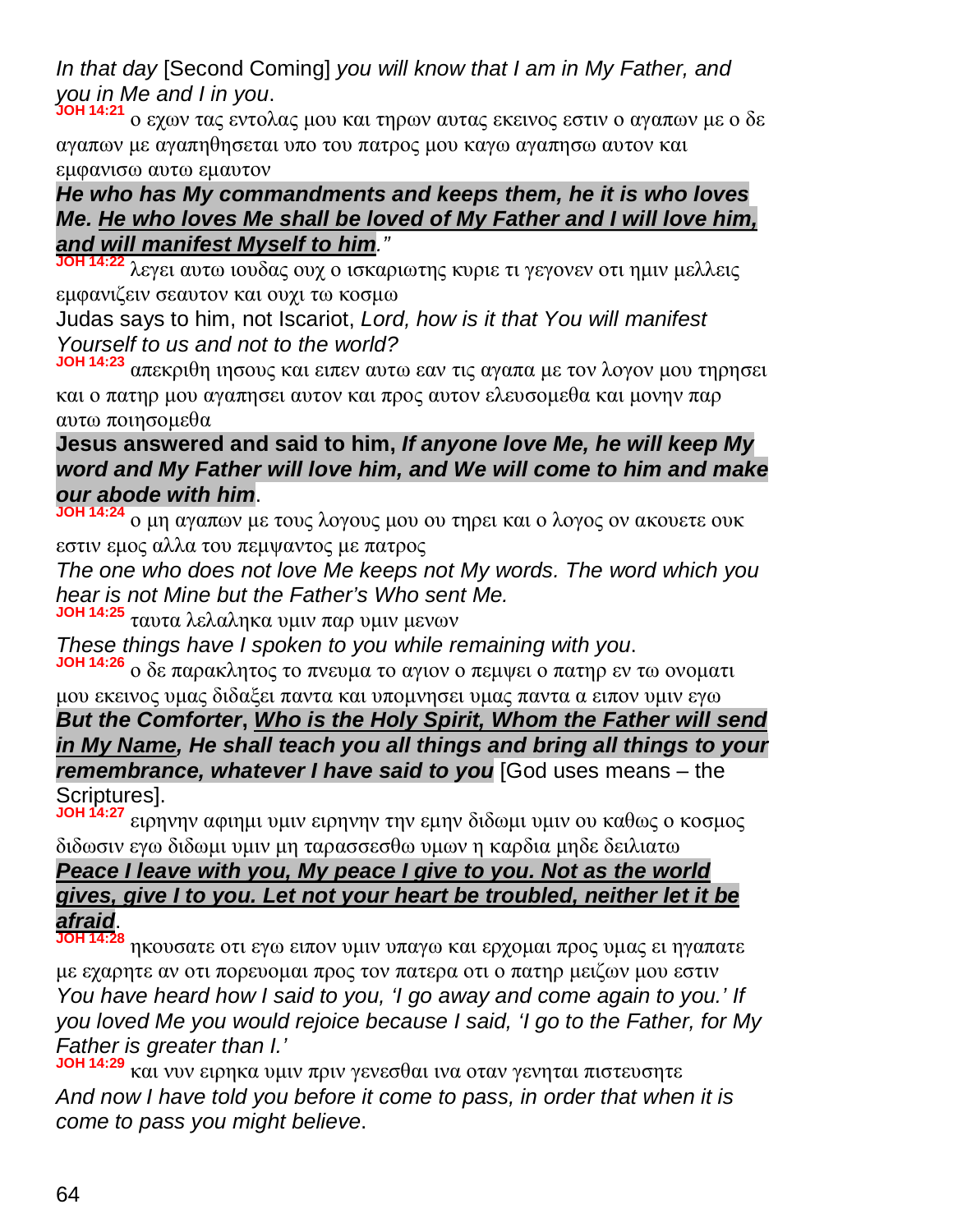**JOH 14:30** ουκετι πολλα λαλησω μεθ υμων ερχεται γαρ ο του κοσμου αρχων και εν εμοι ουκ εχει ουδεν

*No longer will I speak much with you. For the ruler of this world is coming and has nothing in Me* [DAN 9:26 - ?],

**JOH 14:31** αλλ ινα γνω ο κοσμος οτι αγαπω τον πατερα και καθως εντολην εδωκεν μοι ο πατηρ ουτως ποιω εγειρεσθε αγωμεν εντευθεν

*but in order that the world may know that I love the Father, even as the Father gave Me commandment, even so I do. Arise, let us go hence.* **JOH 15:1**

εγω ειμι η αμπελος η αληθινη και ο πατηρ μου ο γεωργος εστιν *I am the true vine and My Father is the vinedresser* [one who cares for grapevines].

**JOH 15:2** παν κλημα εν εμοι μη φερον καρπον αιρει αυτο και παν το καρπον φερον καθαιρει αυτο ινα καρπον πλειονα φερη

*Every branch in Me that bears not fruit He takes it away. And every branch that bears fruit,*

[GAL 5:18-25 - "He who would know what the word 'fruit' means, need not wait long for an answer. **Repentance toward God, faith toward our Lord Jesus Christ, holiness of life and conduct, these are what the New Testament calls 'fruit'**. These are the distinguishing marks of the man who is a living branch of the true Vine. Where those things are wanting, it is vain to talk of possessing dormant grace and spiritual life. **Where there is no fruit there is no life**." J. C. Ryle, *Gospels*, p. 96]

*He prunes it* [1PE 1:6-9; HEB 12:5-14], *in order that it may bear more fruit*.

**JOH 15:3** ηδη υμεις καθαροι εστε δια τον λογον ον λελαληκα υμιν *Already you are clean through the Word which I have spoken to you*. **JOH 15:4**

μεινατε εν εμοι καγω εν υμιν καθως το κλημα ου δυναται καρπον φερειν αφ εαυτου εαν μη μενη εν τη αμπελω ουτως ουδε υμεις εαν μη εν εμοι μενητε *Abide in Me and I in you. As the branch cannot bear fruit of itself, except it abide in the vine; no more can you, except you abide in Me*. **JOH 15:5**

εγω ειμι η αμπελος υμεις τα κληματα ο μενων εν εμοι καγω εν αυτω ουτος φερει καρπον πολυν οτι χωρις εμου ου δυνασθε ποιειν ουδεν *I am the vine, you are the branches. He Who abides in Me, and I in him, the this one brings forth much fruit. For without Me you can do nothing*.

**JOH 15:6** εαν μη τις μενη εν εμοι εβληθη εξω ως το κλημα και εξηρανθη και συναγουσιν αυτα και εις το πυρ βαλλουσιν και καιεται

*If anyone abide not in Me, he is cast out as a branch, is withered and men gather them, cast them into the fire and they are burned*.

**JOH 15:7** εαν μεινητε εν εμοι και τα ρηματα μου εν υμιν μεινη ο εαν θελητε αιτησασθε και γενησεται υμιν

*If you abide in Me, and My words abide in you, you shall ask what you will, and it shall be done to you* [Keep 1JO 5:14, 15 in mind].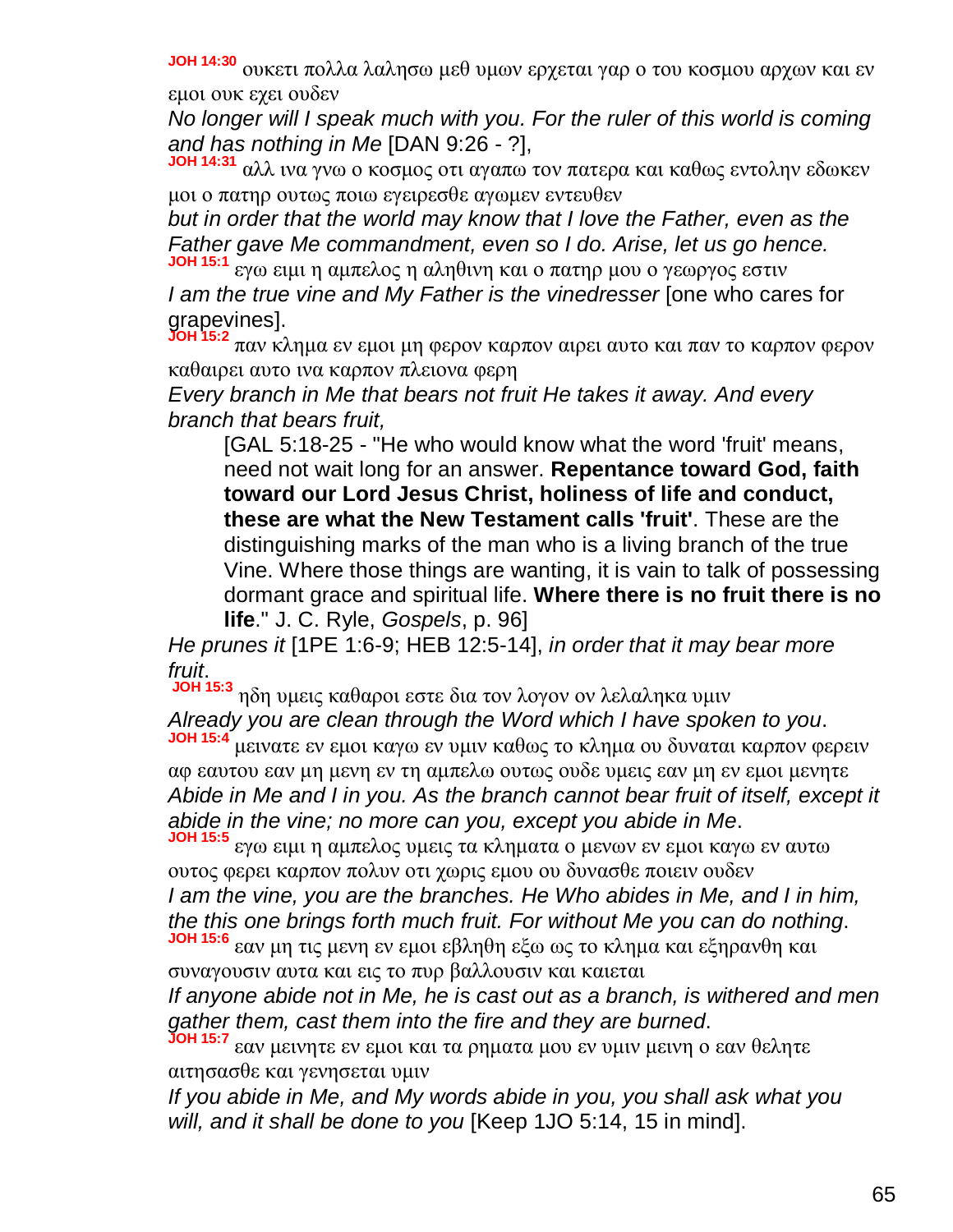**JOH 15:8** εν τουτω εδοξασθη ο πατηρ μου ινα καρπον πολυν φερητε και γενησθε εμοι μαθηται

*In this is My Father glorified, that you bear much fruit. And you shall be My disciples*.

**JOH 15:9** καθως ηγαπησεν με ο πατηρ καγω υμας ηγαπησα μεινατε εν τη αγαπη τη εμη

*As the Father has loved Me, I also have loved you. Abide in My love*. **JOH 15:10** εαν τας εντολας μου τηρησητε μενειτε εν τη αγαπη μου καθως εγω του

#### πατρος τας εντολας τετηρηκα και μενω αυτου εν τη αγαπη *If you shall keep My commandments, abide in My love; as I have kept the Father's commandments and abide in His love*.

**JOH 15:11** ταυτα λελαληκα υμιν ινα η χαρα η εμη εν υμιν η και η χαρα υμων πληρωθη

*These things have I spoken to you, in order that My joy might be in you and your joy may be full*.

**JOH 15:12** αυτη εστιν η εντολη η εμη ινα αγαπατε αλληλους καθως ηγαπησα υμας *This is My commandment, 'In order that you love one another as I have loved you.'*

**JOH 15:13** μειζονα ταυτης αγαπην ουδεις εχει ινα τις την ψυχην αυτου θη υπερ των φιλων αυτου

No one has g*reater love than this, in order that one lay down* [place] *his soul on behalf of his friends*.

**JOH 15:14** υμεις φιλοι μου εστε εαν ποιητε ο εγω εντελλομαι υμιν

# *You are My friends, if you do whatever I command you*.

**JOH 15:15** ουκετι λεγω υμας δουλους οτι ο δουλος ουκ οιδεν τι ποιει αυτου ο κυριος υμας δε ειρηκα φιλους οτι παντα α ηκουσα παρα του πατρος μου εγνωρισα υμιν

#### *No longer do I call you servants; for the servant knows not what His Lord does: but I have called you friends; for all things that I have heard of My Father I have made known to you*.

**JOH 15:16** ουχ υμεις με εξελεξασθε αλλ εγω εξελεξαμην υμας και εθηκα υμας ινα υμεις υπαγητε και καρπον φερητε και ο καρπος υμων μενη ινα ο τι αν αιτησητε τον πατερα εν τω ονοματι μου δω υμιν

*You have not chosen Me, but I have chosen you and appointed you, that you should go and bring forth fruit, and that your fruit should remain: that whatever you shall ask* [1JO 5:14, 15] *of the Father in My name, He may give it to you."*

**JOH 15:17** ταυτα εντελλομαι υμιν ινα αγαπατε αλληλους

*These things I command you, in order that you love one another*.

**JOH 15:18** ει ο κοσμος υμας μισει γινωσκετε οτι εμε πρωτον υμων μεμισηκεν

*If the world hate you, you know that it hated Me before* [first] *it hated you*.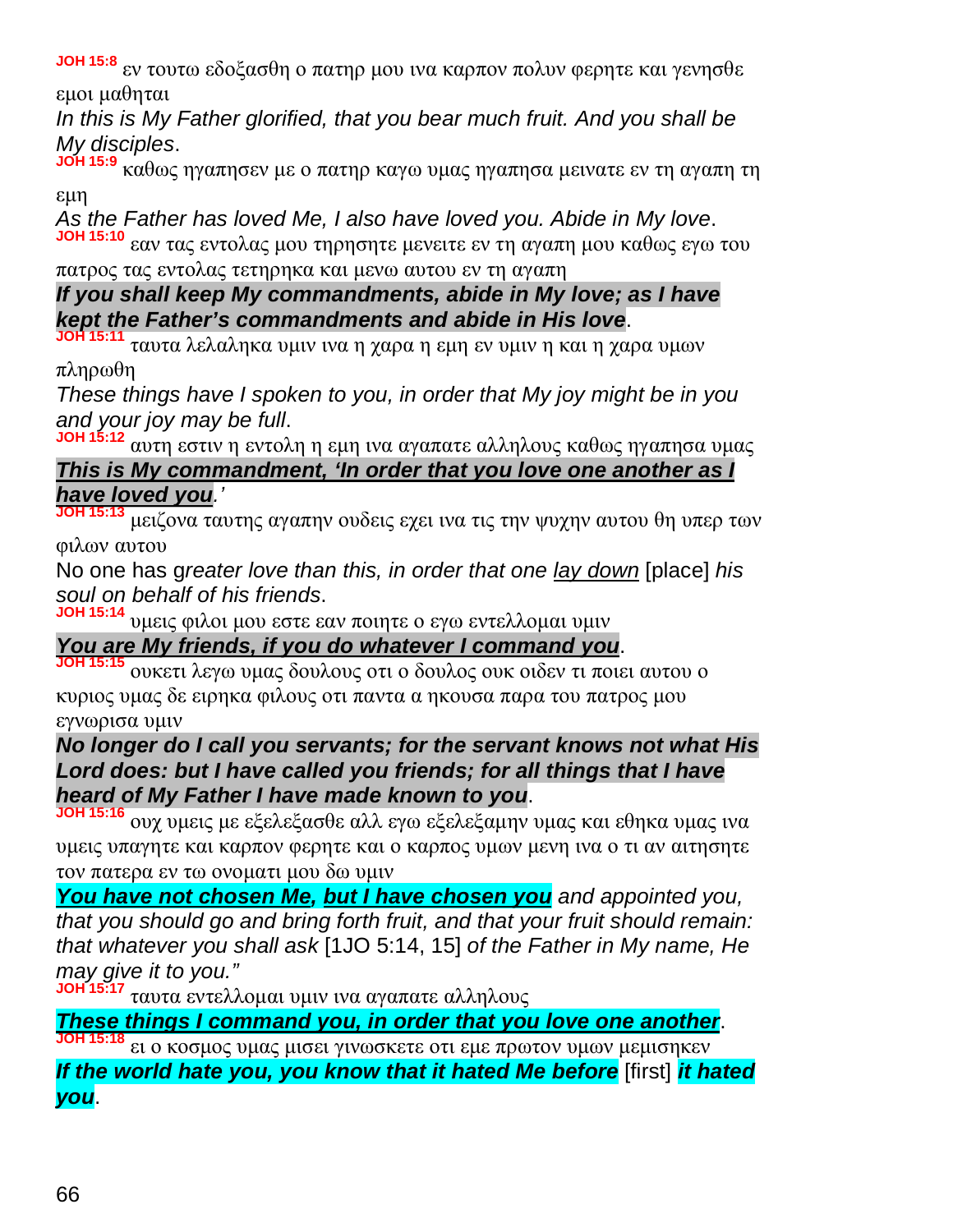**JOH 15:19** ει εκ του κοσμου ητε ο κοσμος αν το ιδιον εφιλει οτι δε εκ του κοσμου

ουκ εστε αλλ εγω εξελεξαμην υμας εκ του κοσμου δια τουτο μισει υμας ο κοσμος

*If you were of the world, the world would love his own; but because you are not of the world, but I have chosen you out of the world, therefore the world hates you* [1JO 4:1 ff.].

**JOH 15:20** μνημονευετε του λογου ου εγω ειπον υμιν ουκ εστιν δουλος μειζων του κυριου αυτου ει εμε εδιωξαν και υμας διωξουσιν ει τον λογον μου ετηρησαν και τον υμετερον τηρησουσιν

*Remember the word that I said to you, 'The servant is not greater than His Lord. If they have persecuted Me, they will also persecute you. If they have kept My saying, they will keep yours also*.

**JOH 15:21** αλλα ταυτα παντα ποιησουσιν εις υμας δια το ονομα μου οτι ουκ οιδασιν τον πεμψαντα με

*But all these things will they do to you for My name's sake, because they know not the One Who sent Me.'*

**JOH 15:22** ει μη ηλθον και ελαλησα αυτοις αμαρτιαν ουκ ειχοσαν νυν δε προφασιν ουκ εχουσιν περι της αμαρτιας αυτων

*If I had not come and spoken to them, they would not have* [be guilty of] *sin: but now they have no excuse for their sin*.

**JOH 15:23** ο εμε μισων και τον πατερα μου μισει

*The one hating Me, he also hates My Father*.

**JOH 15:24** ει τα εργα μη εποιησα εν αυτοις α ουδεις αλλος εποιησεν αμαρτιαν ουκ ειχοσαν νυν δε και εωρακασιν και μεμισηκασιν και εμε και τον πατερα μου *If I had not done among them the works which none other man did, they had not had sin: but now have they both seen and hated both Me and My Father*.

**JOH 15:25** αλλ ινα πληρωθη ο λογος ο εν τω νομω αυτων γεγραμμενος οτι εμισησαν με δωρεαν

*But this comes to pass, in order that the word might be fulfilled that is written in their Law* [OT - "The things He mentions did not happen in order that Scripture might be fulfilled, but by their happening Scripture was fulfilled." Ryle, p. 127. See also pp. 321, 333], *'They hated Me without a cause* [PSA 35:19].'

**JOH 15:26** οταν ελθη ο παρακλητος ον εγω πεμψω υμιν παρα του πατρος το πνευμα της αληθειας ο παρα του πατρος εκπορευεται εκεινος μαρτυρησει περι εμου *But when the Comforter* [Advocate] *is come, Whom I will send to you from the Father, even the Spirit of Truth, Who proceeds from the Father, He shall bear witness of Me*.

**JOH 15:27** και υμεις δε μαρτυρειτε οτι απ αρχης μετ εμου εστε

*You also shall bear witness, because you have been with Me from the beginning.*

**JOH 16:1** ταυτα λελαληκα υμιν ινα μη σκανδαλισθητε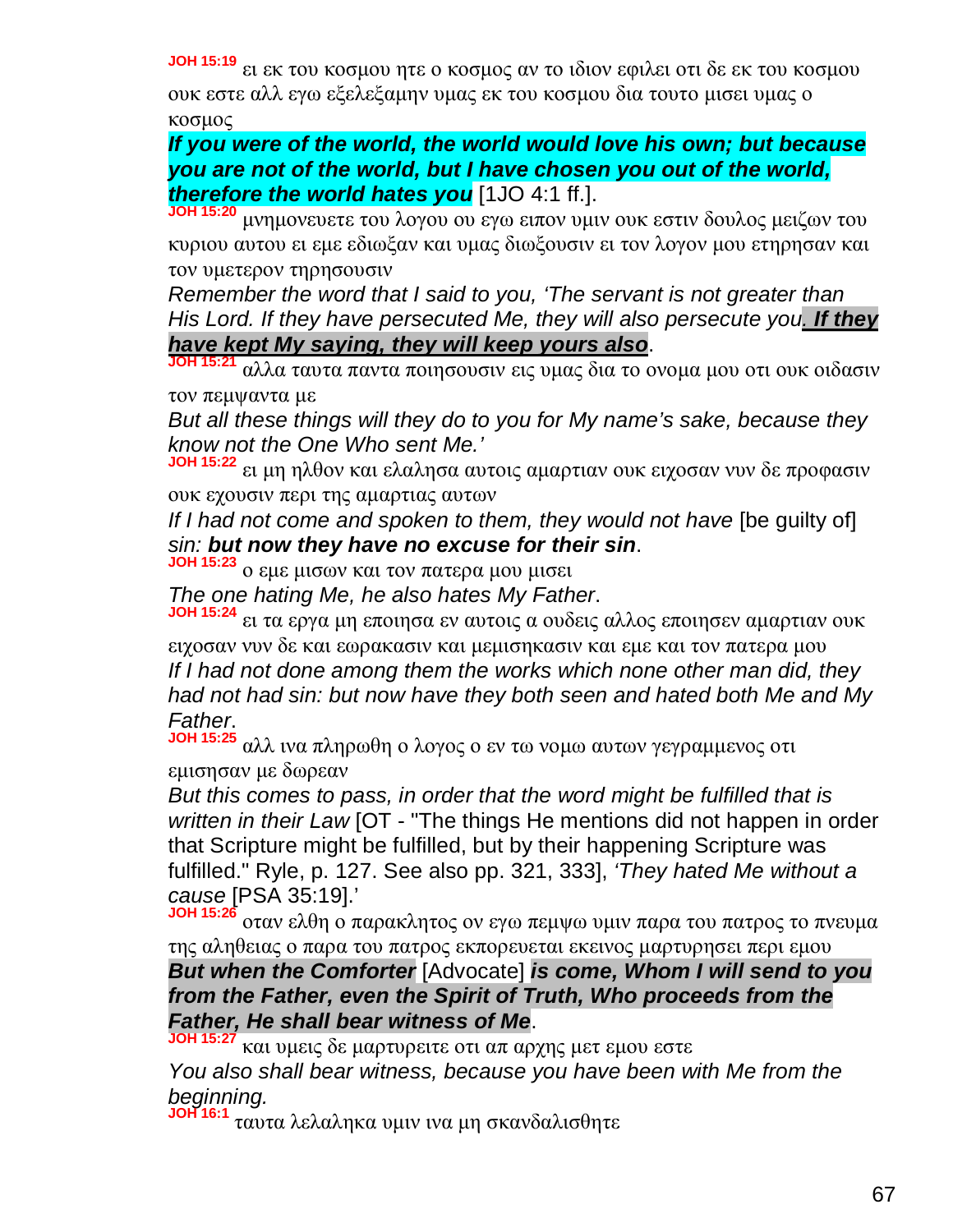*These things I have spoken to you, in order that you should not be caused to stumble*.

**JOH 16:2** αποσυναγωγους ποιησουσιν υμας αλλ ερχεται ωρα ινα πας ο αποκτεινας υμας δοξη λατρειαν προσφερειν τω θεω

*They shall put you out of the synagogues. But, the time is coming in order that whoever kills will think that he does God service*.

**JOH 16:3** και ταυτα ποιησουσιν οτι ουκ εγνωσαν τον πατερα ουδε εμε *And these things they will do to you because they have not known the Father nor Me*.

**JOH 16:4** αλλα ταυτα λελαληκα υμιν ινα οταν ελθη η ωρα αυτων μνημονευητε αυτων οτι εγω ειπον υμιν ταυτα δε υμιν εξ αρχης ουκ ειπον οτι μεθ υμων ημην *But these things have I told you, in order that when the time shall come, you may remember that I told you of them. These things I said not to you at the beginning because I was with you*.

**JOH 16:5** νυν δε υπαγω προς τον πεμψαντα με και ουδεις εξ υμων ερωτα με που υπαγεις

*But now I go away to the One Who sent Me and no one of you asks Me, 'Where are You going?'*

**JOH 16:6** αλλ οτι ταυτα λελαληκα υμιν η λυπη πεπληρωκεν υμων την καρδιαν *But because I have spoken these things to you, sorrow has filled your heart*.

**JOH 16:7** αλλ εγω την αληθειαν λεγω υμιν συμφερει υμιν ινα εγω απελθω εαν γαρ μη απελθω ο παρακλητος ου μη ελθη προς υμας εαν δε πορευθω πεμψω αυτον προς υμας

*But I say the truth to you. It is expedient for you in order that I go away, for if I go not away, the Comforter* [Advocate] *will not come to you. But if I depart, I will send Him to you* [Christ on Earth limited Himself, but the Holy Spirit is not so limited].

**JOH 16:8** και ελθων εκεινος ελεγξει τον κοσμον περι αμαρτιας και περι δικαιοσυνης και περι κρισεως

#### *And when that one is come, He will reprove the world of sin, righteousness and judgment*:

**JOH 16:9** περι αμαρτιας μεν οτι ου πιστευουσιν εις εμε *concerning sin, because they believe not in Me*;

**JOH 16:10** περι δικαιοσυνης δε οτι προς τον πατερα υπαγω και ουκετι θεωρειτε με *and concerning righteousness, because I go to My Father and you see Me no longer*;

**JOH 16:11** περι δε κρισεως οτι ο αρχων του κοσμου τουτου κεκριται *and concerning judgment, because the ruler of this world has been judged*.

**JOH 16:12** ετι πολλα εχω υμιν λεγειν αλλ ου δυνασθε βασταζειν αρτι *Yet I have yet many things to say to you, but you are not able to bear them now* [ACT 1:3].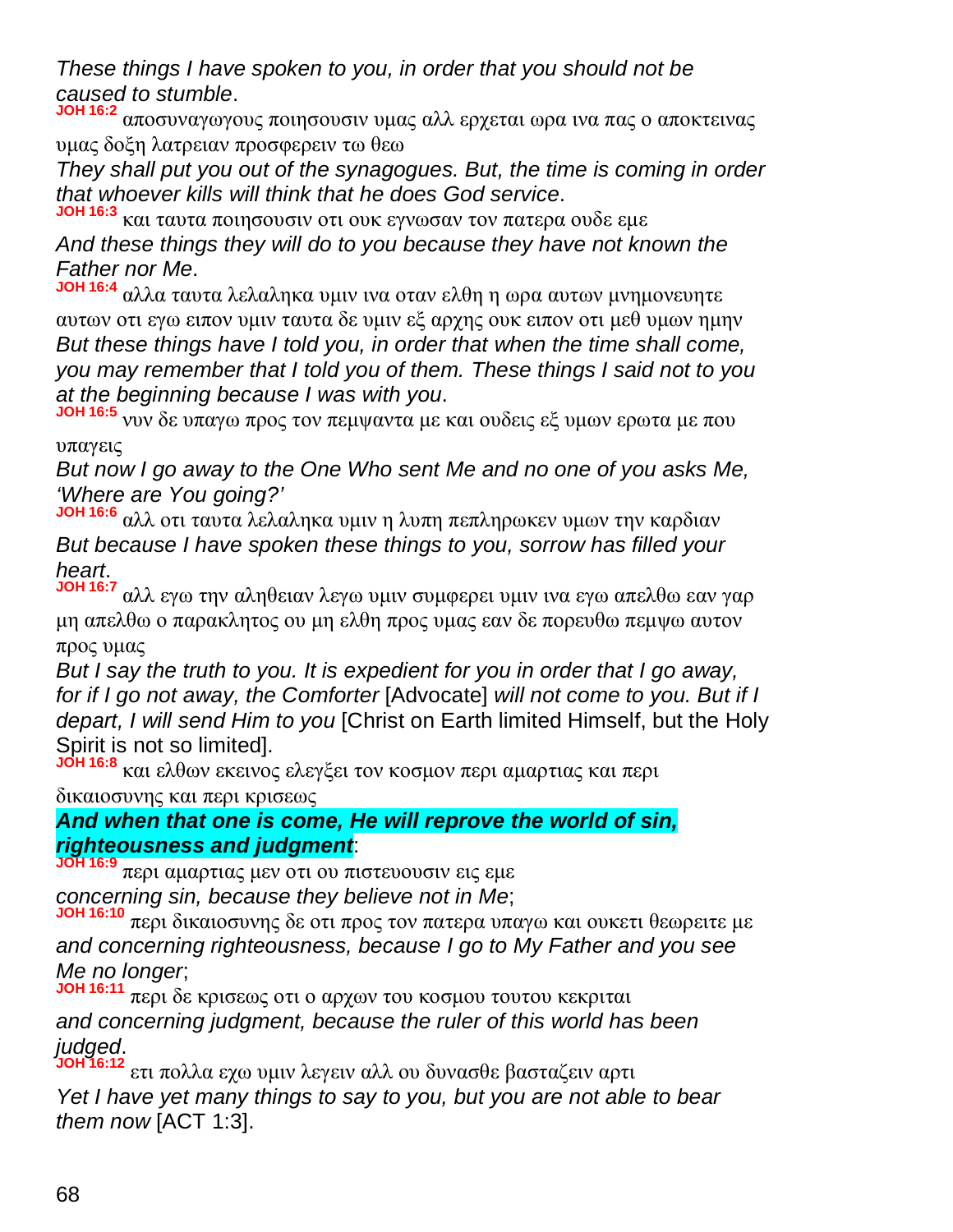**JOH 16:13** οταν δε ελθη εκεινος το πνευμα της αληθειας οδηγησει υμας εις την αληθειαν πασαν ου γαρ λαλησει αφ εαυτου αλλ οσα ακουει λαλησει και τα ερχομενα αναγγελει υμιν

*But when that one comes, the Spirit of Truth, He will guide you into all truth, for He will not speak from Himself, but whatever He will hears He will speak and He will announce to you the things to come*.

**JOH 16:14** εκεινος εμε δοξασει οτι εκ του εμου λημψεται και αναγγελει υμιν *That one will glorify Me because of the things of Me He will receive and will announce to you*.

**JOH 16:15** παντα οσα εχει ο πατηρ εμα εστιν δια τουτο ειπον οτι εκ του εμου λαμβανει και αναγγελει υμιν

*All things that the Father has are Mine. On account o this I said, that from Me He receives and will announce to you.*

**JOH 16:16** μικρον και ουκετι θεωρειτε με και παλιν μικρον και οψεσθε με *A little while and you will no longer see Me. And again, a little while and you will see Me.*

**JOH 16:17** ειπαν ουν εκ των μαθητων αυτου προς αλληλους τι εστιν τουτο ο λεγει ημιν μικρον και ου θεωρειτε με και παλιν μικρον και οψεσθε με και οτι υπαγω προς τον πατερα

Therefore said some of His disciples to one another, *What is this which He says to us, 'A little while and you see Me not. And again, a little while and you will see Me, even because I am going to the Father?'*

**JOH 16:18** ελεγον ουν τι εστιν τουτο ο λεγει μικρον ουκ οιδαμεν τι λαλει They said therefore*, What is this which He says, 'A little while?' We do not know what He says.*

**JOH 16:19** εγνω ιησους οτι ηθελον αυτον ερωταν και ειπεν αυτοις περι τουτου ζητειτε μετ αλληλων οτι ειπον μικρον και ου θεωρειτε με και παλιν μικρον και οψεσθε με

Because Jesus knew they desired to ask Him and He said to them, *Do you seek with one another because I said, 'A little while and you will not see Me. And again, a little while and you will see Me?'*

**JOH 16:20** αμην αμην λεγω υμιν οτι κλαυσετε και θρηνησετε υμεις ο δε κοσμος χαρησεται υμεις λυπηθησεσθε αλλ η λυπη υμων εις χαραν γενησεται

# *Most assuredly, I say to you, 'That you will weep and lament, but the world will rejoice.' You will be sorrowful, but your sorrow will turn to joy*.

**JOH 16:21** η γυνη οταν τικτη λυπην εχει οτι ηλθεν η ωρα αυτης οταν δε γεννηση το παιδιον ουκετι μνημονευει της θλιψεως δια την χαραν οτι εγεννηθη ανθρωπος εις τον κοσμον

*A woman when she is in labor has sorrow because her hour is come, but the child is born, she remembers no longer the anguish, because of the joy that a man was born into the world*.

**JOH 16:22** και υμεις ουν νυν μεν λυπην εχετε παλιν δε οψομαι υμας και χαρησεται υμων η καρδια και την χαραν υμων ουδεις αρει αφ υμων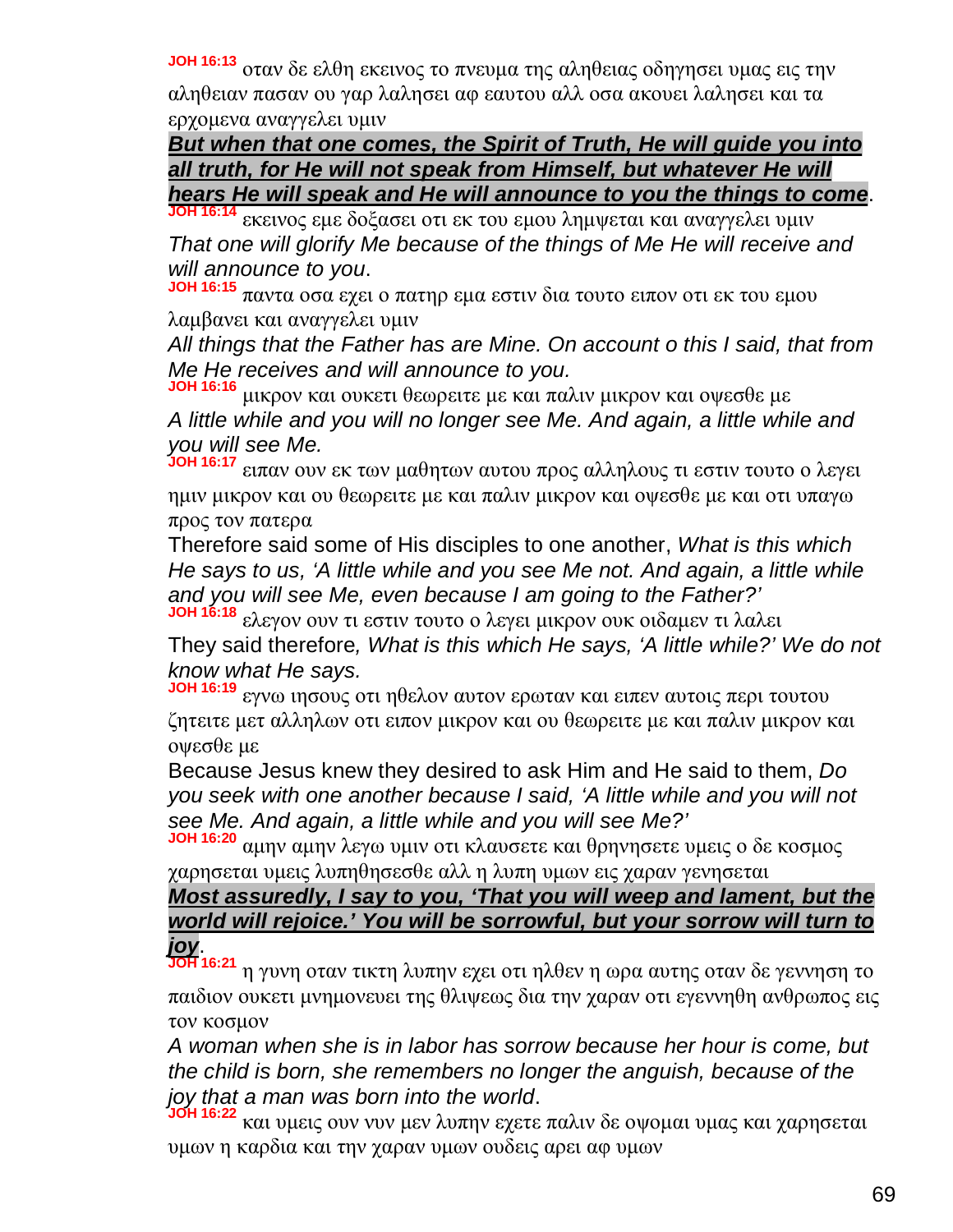*And you therefore now have sorrow but again I will see you and your heart will rejoice, and your joy no one will take from you*.

**JOH 16:23** και εν εκεινη τη ημερα εμε ουκ ερωτησετε ουδεν αμην αμην λεγω υμιν αν τι αιτησητε τον πατερα δωσει υμιν εν τω ονοματι μου

*And in that day you will ask Me nothing. Most assuredly, I say to you, 'Whatever you will ask the Father in My name, He will give it to you*.

**JOH 16:24** εως αρτι ουκ ητησατε ουδεν εν τω ονοματι μου αιτειτε και λημψεσθε ινα η χαρα υμων η πεπληρωμενη

*Until now you have asked nothing in My name. Ask* [1JO 5:14, 15] *and you will receive, in order that your joy may be made full.'*

**JOH 16:25** ταυτα εν παροιμιαις λελαληκα υμιν ερχεται ωρα οτε ουκετι εν παροιμιαις λαλησω υμιν αλλα παρρησια περι του πατρος απαγγελω υμιν *These things have I spoken to you in proverbs* [parables -also again in JOH 16:25, 29] *but the hour is coming when no longer will I speak to you in proverbs, but I will announce to you boldly about the Father*.

**JOH 16:26** εν εκεινη τη ημερα εν τω ονοματι μου αιτησεσθε και ου λεγω υμιν οτι εγω ερωτησω τον πατερα περι υμων

*In that day you will ask in My name and I say not to you, that I will pray the Father for you*,

**JOH 16:27** αυτος γαρ ο πατηρ φιλει υμας οτι υμεις εμε πεφιληκατε και πεπιστευκατε οτι εγω παρα του πατρος εξηλθον

*for the Father Himself loves you, because you have loved Me and have believed that I came from the Father*.

**JOH 16:28** εξηλθον εκ του πατρος και εληλυθα εις τον κοσμον παλιν αφιημι τον κοσμον και πορευομαι προς τον πατερα

*I came out from the Father and have come into the world. Again, I leave the world and go to the Father* [1JO 2:22, 23].

**JOH 16:29** λεγουσιν οι μαθηται αυτου ιδε νυν εν παρρησια λαλεις και παροιμιαν ουδεμιαν λεγεις

His disciples say to Him, *Behold, now You speak plainly and You say no proverb*.

**JOH 16:30** νυν οιδαμεν οτι οιδας παντα και ου χρειαν εχεις ινα τις σε ερωτα εν τουτω πιστευομεν οτι απο θεου εξηλθες

*Now we know that You know all things and You have no need in order that anyone should ask You. By this we believe that You have come out from God.*

**JOH 16:31** απεκριθη αυτοις ιησους αρτι πιστευετε

Jesus answered them, *Now do you believe?*

**JOH 16:32** ιδου ερχεται ωρα και εληλυθεν ινα σκορπισθητε εκαστος εις τα ιδια καμε μονον αφητε και ουκ ειμι μονος οτι ο πατηρ μετ εμου εστιν

*Behold, the hour comes, yes,has now come, in order that you shall be scattered, every man to his own* [home - things] *and Me you leave alone. And I am not alone because the Father is with Me*.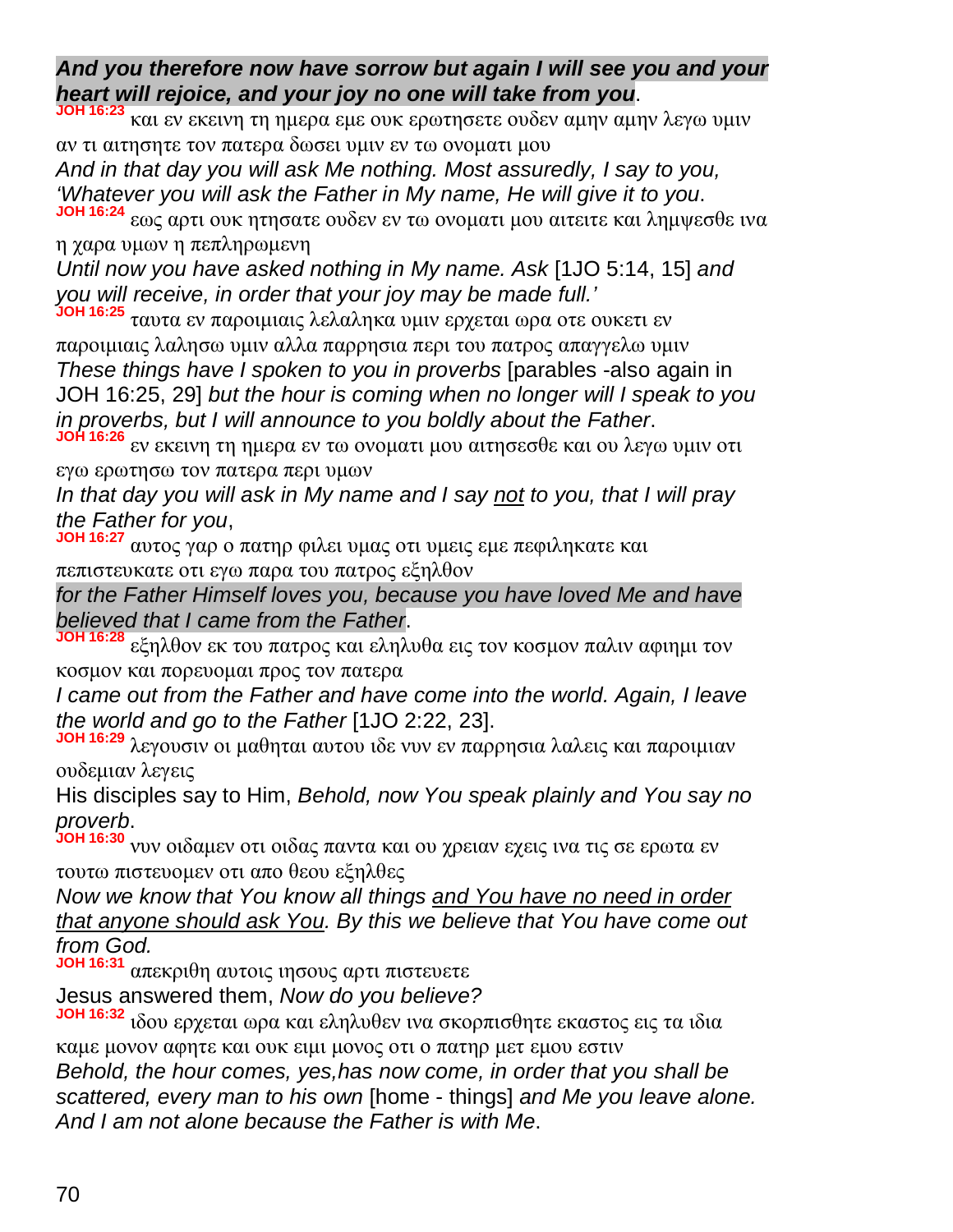**JOH 16:33** ταυτα λελαληκα υμιν ινα εν εμοι ειρηνην εχητε εν τω κοσμω θλιψιν εχετε αλλα θαρσειτε εγω νενικηκα τον κοσμον

## *These things I have spoken to you in order that in Me you may have peace. In the world you have tribulation but be of good cheer, I have overcome the world.*

**JOH 17:1** ταυτα ελαλησεν ιησους και επαρας τους οφθαλμους αυτου εις τον ουρανον ειπεν πατερ εληλυθεν η ωρα δοξασον σου τον υιον ινα ο υιος δοξαση σε And Jesus having said these things, lifted up His eyes to Heaven said, *Father, the hour has come. Glorify Your Son in order that the Son may glorify You*.

**JOH 17:2** καθως εδωκας αυτω εξουσιαν πασης σαρκος ινα παν ο δεδωκας αυτω δωσει αυτοις ζωην αιωνιον

## *Even as You gave to Him* [the Son] *AUTHORITY over all flesh, in order that all whom you have given to Him He will give to them eternal life*.

**JOH 17:3** αυτη δε εστιν η αιωνιος ζωη ινα γινωσκωσιν σε τον μονον αληθινον θεον και ον απεστειλας ιησουν χριστον

## *And this is eternal life, in order that they may know You the only true God and Jesus Christ Whom You sent*.

**JOH 17:4** εγω σε εδοξασα επι της γης το εργον τελειωσας ο δεδωκας μοι ινα ποιησω

# *I glorified You on the Earth. I finished the work which You gave to Me in order that I should do*.

**JOH 17:5** και νυν δοξασον με συ πατερ παρα σεαυτω τη δοξη η ειχον προ του τον κοσμον ειναι παρα σοι

*And now, Father, You glorify Me with Your self, with the glory which I had with You before the world was* [JOH 17:24].

**JOH 17:6** εφανερωσα σου το ονομα τοις ανθρωποις ους εδωκας μοι εκ του κοσμου σοι ησαν καμοι αυτους εδωκας και τον λογον σου τετηρηκαν

*I have manifested Your name to the men* [11 disciples] *whom You gave Me out of the world. Yours they were and You gave them to Me and they have kept Your word*.

**JOH 17:7** νυν εγνωκαν οτι παντα οσα εδωκας μοι παρα σου εισιν

*Now they have known that all things whatever You have given Me are of You*.

**JOH 17:8** οτι τα ρηματα α εδωκας μοι δεδωκα αυτοις και αυτοι ελαβον και εγνωσαν αληθως οτι παρα σου εξηλθον και επιστευσαν οτι συ με απεστειλας

#### *Because I have given to them the words which You gave Me. And they have received them and have known truly that I came out from You. And they have believed that You did send Me*.

**JOH 17:9** εγω περι αυτων ερωτω ου περι του κοσμου ερωτω αλλα περι ων δεδωκας μοι οτι σοι εισιν

*I ask for them. I ask not for the world but for those whom You have given Me because they are Yours* [See also JOH 17:20].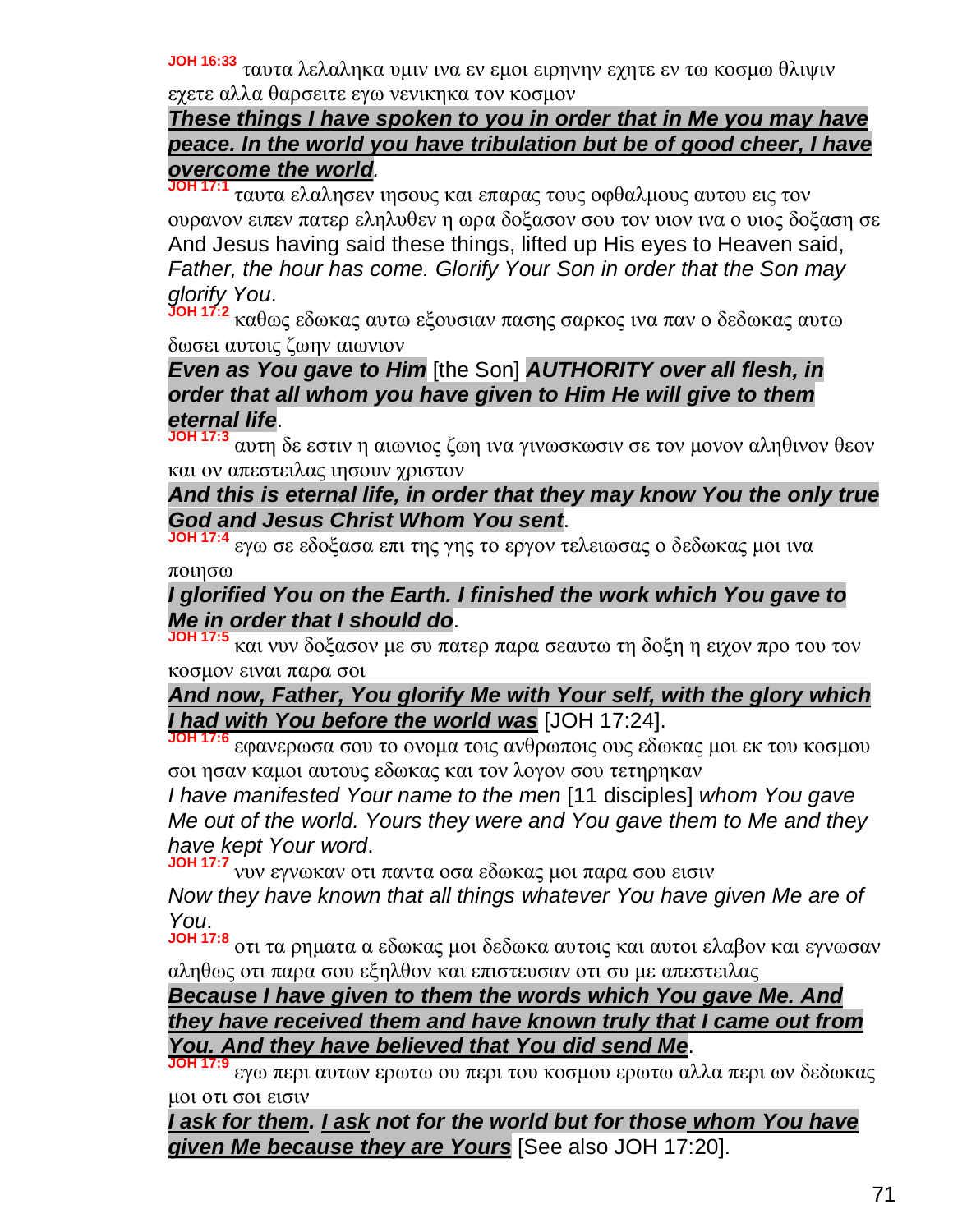**JOH 17:10** και τα εμα παντα σα εστιν και τα σα εμα και δεδοξασμαι εν αυτοις *And all Mine are Yours and Yours are Mine and I have been glorified in them*.

**JOH 17:11** και ουκετι ειμι εν τω κοσμω και αυτοι εν τω κοσμω εισιν καγω προς σε ερχομαι πατερ αγιε τηρησον αυτους εν τω ονοματι σου ω δεδωκας μοι ινα ωσιν εν καθως ημεις

*And I will be no longer in the world but these are in the world and I come to You. Holy Father, keep in Your own name those whom You have given Me in order that they may be one, as We are* [one - JOH 17:21].

**JOH 17:12** οτε ημην μετ αυτων εγω ετηρουν αυτους εν τω ονοματι σου ω δεδωκας μοι και εφυλαξα και ουδεις εξ αυτων απωλετο ει μη ο υιος της απωλειας ινα η γραφη πληρωθη

*When I was with them I kept them in Your name, whom You have given Me and I have guarded and lost none of them except the son of destruction, in order that the Scripture might be fulfilled* [PSA

109:8 & 69:25 (ACT 1:20 - 1PE 5:2, 3; 2:25; TIT 1:7; 1TI 3:1, 2; ACT 20:28; PHI 1:1)].

**JOH 17:13** νυν δε προς σε ερχομαι και ταυτα λαλω εν τω κοσμω ινα εχωσιν την χαραν την εμην πεπληρωμενην εν εαυτοις

*But now I come to You. And these things I speak in the world in order that they might have My joy fulfilled in them*.

**JOH 17:14** εγω δεδωκα αυτοις τον λογον σου και ο κοσμος εμισησεν αυτους οτι ουκ εισιν εκ του κοσμου καθως εγω ουκ ειμι εκ του κοσμου

*I have given them Your Word and the world has hated them because they are not of the world even as I am not of the world*.

**JOH 17:15** ουκ ερωτω ινα αρης αυτους εκ του κοσμου αλλ ινα τηρησης αυτους εκ του πονηρου

*I ask not in order that You should take them out of the world but in order that You should keep them out of evil*.

**JOH 17:16** εκ του κοσμου ουκ εισιν καθως εγω ουκ ειμι εκ του κοσμου *They are not of the world even as I am not out of the world*.

**JOH 17:17** αγιασον αυτους εν τη αληθεια ο λογος ο σος αληθεια εστιν

*Make them holy in the truth. Your word is truth*.

**JOH 17:18** καθως εμε απεστειλας εις τον κοσμον καγω απεστειλα αυτους εις τον κοσμον

*Even as You sent Me into the world I also sent them into the world*.

**JOH 17:19** και υπερ αυτων εγω αγιαζω εμαυτον ινα ωσιν και αυτοι ηγιασμενοι εν αληθεια

*And for them I make Myself holy in order that those also may be made holy in truth*.

**JOH 17:20** ου περι τουτων δε ερωτω μονον αλλα και περι των πιστευοντων δια του λογου αυτων εις εμε

*But I ask not concerning these only but also concerning the ones believing on Me through their word about Me* [See also JOH 17:9],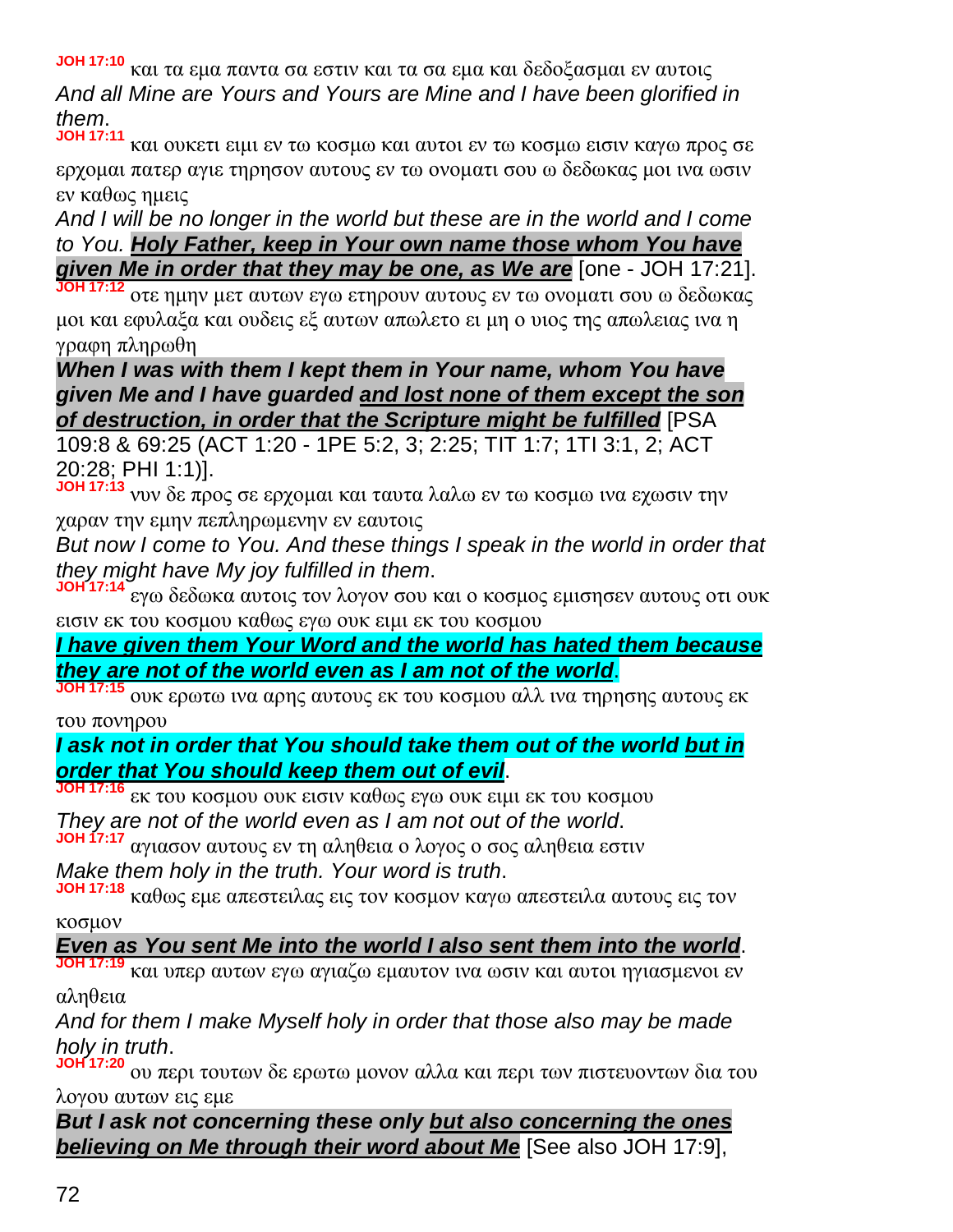**JOH 17:21** ινα παντες εν ωσιν καθως συ πατηρ εν εμοι καγω εν σοι ινα και αυτοι εν ημιν ωσιν ινα ο κοσμος πιστευη οτι συ με απεστειλας

*in order that they all may be one; even as You Father are in Me and I in You, in order that those also may be one in Us in order that the world may believe that You sent Me*.

**JOH 17:22** καγω την δοξαν ην δεδωκας μοι δεδωκα αυτοις ινα ωσιν εν καθως ημεις εν

*The glory which You gave Me I also have given them; in order that they may be one, even as We are one* [JOH 17:11].

**JOH 17:23** εγω εν αυτοις και συ εν εμοι ινα ωσιν τετελειωμενοι εις εν ινα γινωσκη ο κοσμος οτι συ με απεστειλας και ηγαπησας αυτους καθως εμε ηγαπησας *I in them and You in Me, in order that they may be made perfect in one in order that the world may know that You sent Me and loved them, even as You loved Me*.

**JOH 17:24** πατηρ ο δεδωκας μοι θελω ινα οπου ειμι εγω κακεινοι ωσιν μετ εμου ινα θεωρωσιν την δοξαν την εμην ην δεδωκας μοι οτι ηγαπησας με προ καταβολης κοσμου

*Father, I will that they also, whom You have given Me, be with Me where I am that they may behold My glory, which You have given Me because You loved Me before the foundation of the world* [JOH 17:5].

**JOH 17:25** πατηρ δικαιε και ο κοσμος σε ουκ εγνω εγω δε σε εγνων και ουτοι εγνωσαν οτι συ με απεστειλας

*Rrighteous Father, and the world has not known You but I have known You, and these have known that You sent Me*.

**JOH 17:26** και εγνωρισα αυτοις το ονομα σου και γνωρισω ινα η αγαπη ην ηγαπησας με εν αυτοις η καγω εν αυτοις

*And I have declared to them Your name and will declare it, in order that the love wherewith You have loved Me may be in them and I in them."*

**JOH 18:1** ταυτα ειπων ιησους εξηλθεν συν τοις μαθηταις αυτου περαν του χειμαρρου των κεδρων οπου ην κηπος εις ον εισηλθεν αυτος και οι μαθηται αυτου

Therefore when Jesus had said these things, He went out with His disciples beyond the brook Kidron where there was a garden and He entered it with His disciples.

**JOH 18:2** ηδει δε και ιουδας ο παραδιδους αυτον τον τοπον οτι πολλακις συνηχθη ιησους εκει μετα των μαθητων αυτου

And also Judas the one who betrayed Him knew the place because Jesus often went there with His disciples.

**JOH 18:3** ο ουν ιουδας λαβων την σπειραν και εκ των αρχιερεων και εκ των φαρισαιων υπηρετας ερχεται εκει μετα φανων και λαμπαδων και οπλων Therefore Judas receiving a band of men and officers of the chief priests and of the Pharisees, came there with lanterns, torches and weapons. **JOH 18:4** ιησους ουν ειδως παντα τα ερχομενα επ αυτον εξηλθεν και λεγει αυτοις

τινα ζητειτε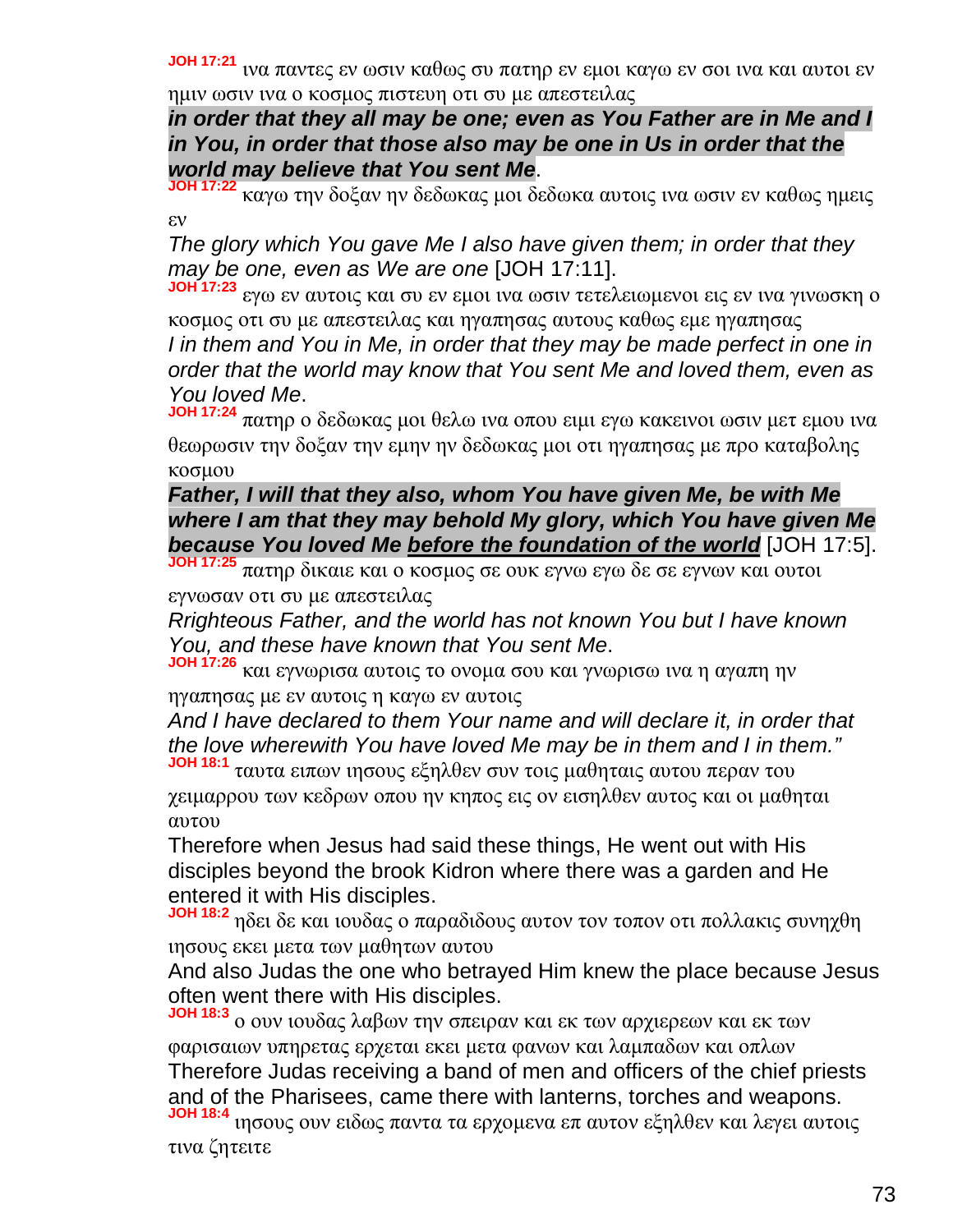Jesus therefore, knowing all things that would happen to Him, went forth and said to them, *Who do you seek?*

**JOH 18:5** απεκριθησαν αυτω ιησουν τον ναζωραιον λεγει αυτοις εγω ειμι ειστηκει δε και ιουδας ο παραδιδους αυτον μετ αυτων

They answered Him, *Jesus the Nazarene.* He says to them, *I AM* [He]*.* And also Judas who betrayed Him, [stood] with them.

**JOH 18:6** ως ουν ειπεν αυτοις εγω ειμι απηλθον εις τα οπισω και επεσαν χαμαι Therefore as He said to them, *I AM* [He]*,* They went backward and fell to the ground.

**JOH 18:7** παλιν ουν επηρωτησεν αυτους τινα ζητειτε οι δε ειπαν ιησουν τον ναζωραιον

### **Therefore again He asked them,** *Who do you seek?* **And they said,** *Jesus the Nazarene.*

**JOH 18:8** απεκριθη ιησους ειπον υμιν οτι εγω ειμι ει ουν εμε ζητειτε αφετε τουτους υπαγειν

## **Jesus answered,** *I said to you that I AM* **[He]***. If therefore you seek Me, let these go away.*

**JOH 18:9** ινα πληρωθη ο λογος ον ειπεν οτι ους δεδωκας μοι ουκ απωλεσα εξ αυτων ουδενα

In order that the word which He said might be fulfilled that *'Of those whom You have given Me out of them not one shouldl be lost* [destroyed - JOH 17:11-12].'

**JOH 18:10** σιμων ουν πετρος εχων μαχαιραν ειλκυσεν αυτην και επαισεν τον του αρχιερεως δουλον και απεκοψεν αυτου το ωταριον το δεξιον ην δε ονομα τω δουλω μαλχος

Therefore Simon Peter having a sword drew it and struck the high priest's servant and cut off his right ear [Healed - LUK 22:49-51]. Now the servant's name was Malchos.

**JOH 18:11** ειπεν ουν ο ιησους τω πετρω βαλε την μαχαιραν εις την θηκην το ποτηριον ο δεδωκεν μοι ο πατηρ ου μη πιω αυτο

### Therefore Jesus said to Peter, *Put up your sword into its sheath. The cup which My Father has given Me, shall I not drink it?"*

**JOH 18:12** η ουν σπειρα και ο χιλιαρχος και οι υπηρεται των ιουδαιων συνελαβον τον ιησουν και εδησαν αυτον

## **Then the band and the captain and officers of the Jews took Jesus, bound Him**

**JOH 18:13** και ηγαγον προς ανναν πρωτον ην γαρ πενθερος του καιαφα ος ην αρχιερευς του ενιαυτου εκεινου

and led Him away to Annas first (for he was father in law to Caiaphas, who was the high priest that year).

**JOH 18:14** ην δε καιαφας ο συμβουλευσας τοις ιουδαιοις οτι συμφερει ενα ανθρωπον αποθανειν υπερ του λαου

Now Caiaphas was he, who gave counsel to the Jews, that it was expedient that one Man should die for the people [JOH 11:49-51].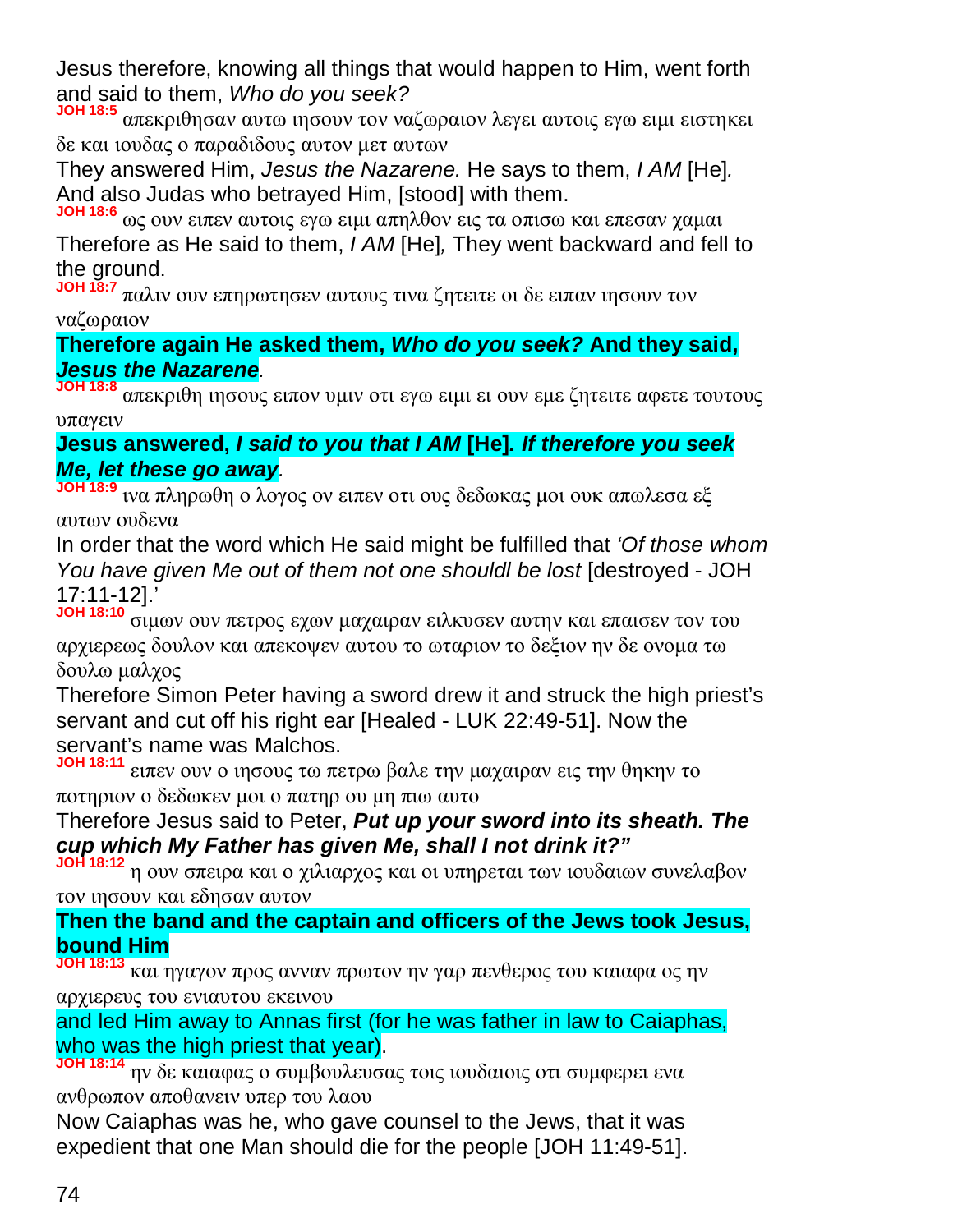**JOH 18:15** ηκολουθει δε τω ιησου σιμων πετρος και αλλος μαθητης ο δε μαθητης εκεινος ην γνωστος τω αρχιερει και συνεισηλθεν τω ιησου εις την αυλην του αρχιερεως

And Simon Peter followed Jesus and so did another disciple [John - ?] who was known to the high priest and went in with Jesus into the court of the high priest.

**JOH 18:16** ο δε πετρος ειστηκει προς τη θυρα εξω εξηλθεν ουν ο μαθητης ο αλλος ο γνωστος του αρχιερεως και ειπεν τη θυρωρω και εισηγαγεν τον πετρον But Peter stood outside the door. Then went out that other disciple, who was known to the high priest, and spoke to her who kept the door and brought in Peter.

**JOH 18:17** λεγει ουν τω πετρω η παιδισκη η θυρωρος μη και συ εκ των μαθητων ει του ανθρωπου τουτου λεγει εκεινος ουκ ειμι

Then says the maidservant, who kept the door, to Peter, *Are you not also one of this Man's disciples?* He says, *I am not.*

**JOH 18:18** ειστηκεισαν δε οι δουλοι και οι υπηρεται ανθρακιαν πεποιηκοτες οτι ψυχος ην και εθερμαινοντο ην δε και ο πετρος μετ αυτων εστως και θερμαινομενος

But the servants and officers who stood there, having made a fire (because it was cold) were warming themselves. But Peter also was standing with them and warming himself.

**JOH 18:19** ο ουν αρχιερευς ηρωτησεν τον ιησουν περι των μαθητων αυτου και περι της διδαχης αυτου

The high priest then asked Jesus about His disciples and His doctrine.

**JOH 18:20** απεκριθη αυτω ιησους εγω παρρησια λελαληκα τω κοσμω εγω παντοτε εδιδαξα εν συναγωγη και εν τω ιερω οπου παντες οι ιουδαιοι συνερχονται και εν κρυπτω ελαλησα ουδεν

Jesus answered him, *"I spoke openly to the world. I always taught in the synagogue and in the Temple, where the Jews always gather and in secret have I said nothing*.

**JOH 18:21** τι με ερωτας ερωτησον τους ακηκοοτας τι ελαλησα αυτοις ιδε ουτοι οιδασιν α ειπον εγω

*Why do you ask Me? Ask those who heard Me, what I have said to them. Behold, those know what I said.*

**JOH 18:22** ταυτα δε αυτου ειποντος εις παρεστηκως των υπηρετων εδωκεν ραπισμα τω ιησου ειπων ουτως αποκρινη τω αρχιερει

When He had thus spoken, one of the officers who stood by struck Jesus with the palm of his hand saying, *Do You answer the high priest so?*

**JOH 18:23** απεκριθη αυτω ιησους ει κακως ελαλησα μαρτυρησον περι του κακου ει δε καλως τι με δερεις

Jesus answered him [MAT 5:38, 39; ACT 23:2, 3], *If I have spoken evil, bear witness concerning the evil, but if well, why do you strike Me?* **JOH 18:24** απεστειλεν ουν αυτον ο αννας δεδεμενον προς καιαφαν τον αρχιερεα

Now Annas sent Him bound to Caiaphas the chief priest.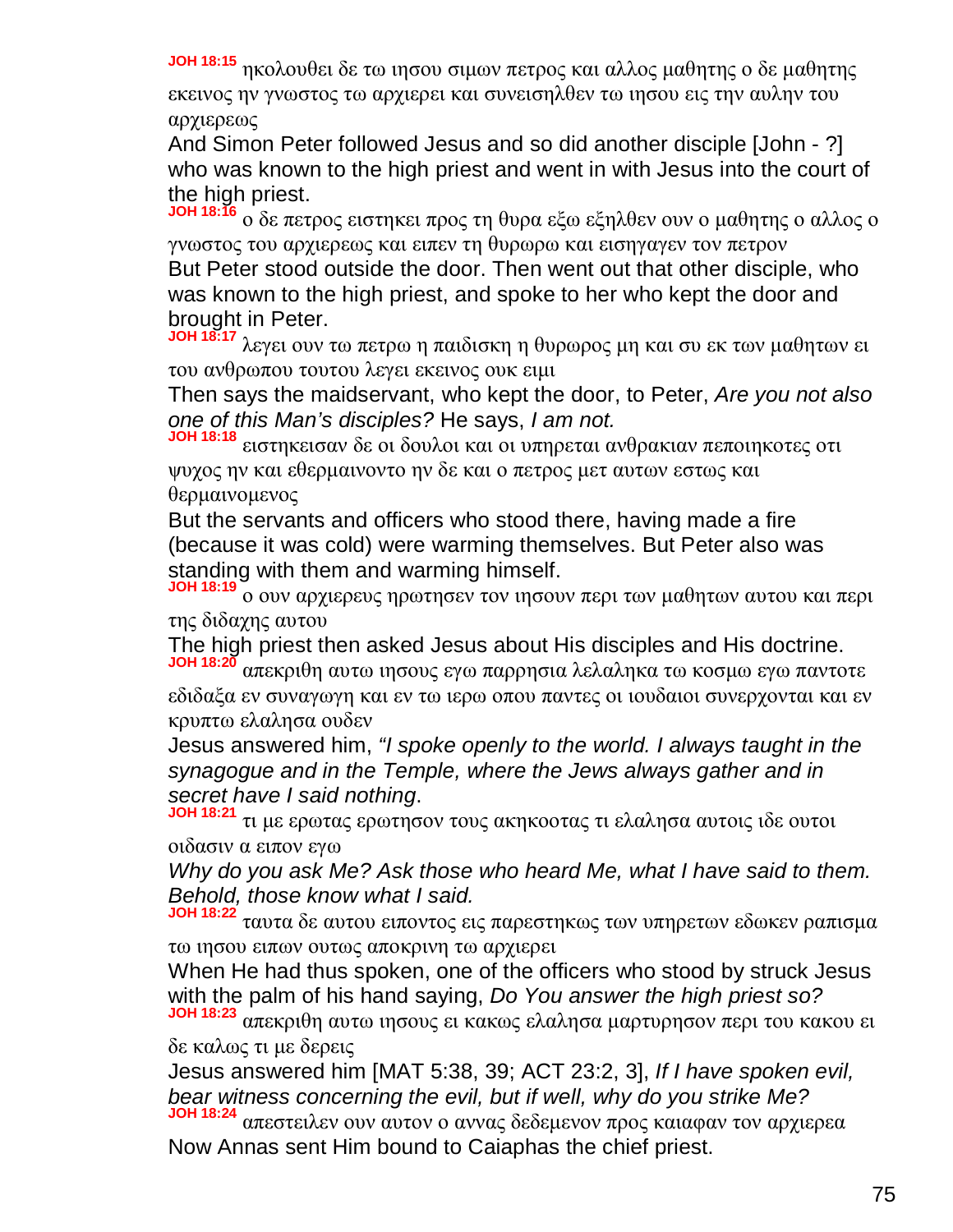**JOH 18:25** ην δε σιμων πετρος εστως και θερμαινομενος ειπον ουν αυτω μη και συ εκ των μαθητων αυτου ει ηρνησατο εκεινος και ειπεν ουκ ειμι

Now Simon Peter was standing and warming himself. They said therefore to him, *Are not you also one of His disciples?* He denied it and said, *I am not.*

**JOH 18:26** λεγει εις εκ των δουλων του αρχιερεως συγγενης ων ου απεκοψεν πετρος το ωτιον ουκ εγω σε ειδον εν τω κηπω μετ αυτου

One of the servants of the high priest, being a relative of him whose ear Peter cut off, said, *Did not I see you in the garden with Him?*

**JOH 18:27** παλιν ουν ηρνησατο πετρος και ευθεως αλεκτωρ εφωνησεν Therefore Peter denied again and immediately the rooster sounded [JOH 13:38].

**JOH 18:28** αγουσιν ουν τον ιησουν απο του καιαφα εις το πραιτωριον ην δε πρωι και αυτοι ουκ εισηλθον εις το πραιτωριον ινα μη μιανθωσιν αλλα φαγωσιν το πασχα

Then led they Jesus from Caiaphas to the governors palace. But it was **early** [**Friday morning**]. **And they went not into the governors palace, in order that they should be defiled, but that they might eat the Passover** [JOH 2:13].

**JOH 18:29** εξηλθεν ουν ο πιλατος εξω προς αυτους και φησιν τινα κατηγοριαν φερετε του ανθρωπου τουτου

Therefore Pilate went out to them and said, *What accusation do you bring of this Man?*

**JOH 18:30** απεκριθησαν και ειπαν αυτω ει μη ην ουτος κακον ποιων ουκ αν σοι παρεδωκαμεν αυτον

They answered and said to him, *"If He were not doing evil, we would not have delivered Him to you.*

**JOH 18:31** ειπεν ουν αυτοις πιλατος λαβετε αυτον υμεις και κατα τον νομον υμων κρινατε αυτον ειπον αυτω οι ιουδαιοι ημιν ουκ εξεστιν αποκτειναι ουδενα Therefore Pilate said to them, *Take Him and judge Him according to your Law.* The Jews said to him, *We are not permitted to put anyone to death,* **JOH 18:32** ινα ο λογος του ιησου πληρωθη ον ειπεν σημαινων ποιω θανατω

ημελλεν αποθνησκειν

in order that the word of Jesus might be fulfilled, which He said, signifying what death He should die [JOH 12:32, 33; MAT 20:19].

**JOH 18:33** εισηλθεν ουν παλιν εις το πραιτωριον ο πιλατος και εφωνησεν τον ιησουν και ειπεν αυτω συ ει ο βασιλευς των ιουδαιων

Therefore Pilate entered again into the governors palace, and called Jesus and said to Him [a political charge], *Are You the King of the Jews?* **JOH 18:34** απεκριθη ιησους απο σεαυτου συ τουτο λεγεις η αλλοι ειπον σοι περι

εμου

Jesus answered, *Do you say this of yourself, or did others say it to you about Me?*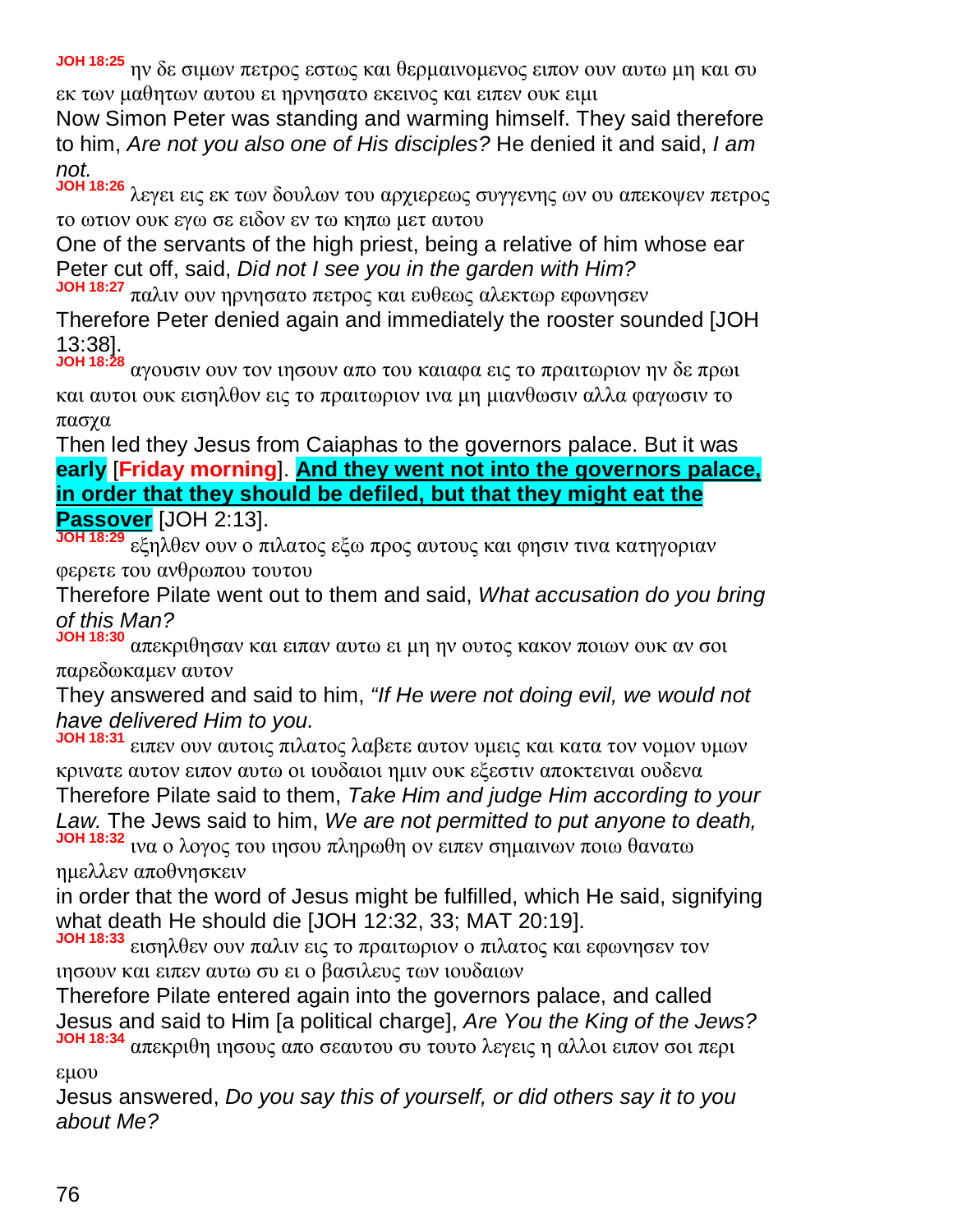**JOH 18:35** απεκριθη ο πιλατος μητι εγω ιουδαιος ειμι το εθνος το σον και οι αρχιερεις παρεδωκαν σε εμοι τι εποιησας

Pilate answered, *I am not a Jew. Your nation and the chief priests delivered You to me. What did You do?*

**JOH 18:36** απεκριθη ιησους η βασιλεια η εμη ουκ εστιν εκ του κοσμου τουτου ει εκ του κοσμου τουτου ην η βασιλεια η εμη οι υπηρεται οι εμοι ηγωνιζοντο αν ινα μη παραδοθω τοις ιουδαιοις νυν δε η βασιλεια η εμη ουκ εστιν εντευθεν

**Jesus answered,** *My Kingdom is not of this world. If My Kingdom were of this world* [LUK 16:16; ACT 28:23, 31], *then would My servants fight, in order that I should not be delivered to the Jews. But now My Kingdom is not from here* [*i*.*e*. of this realm or of this world].

**JOH 18:37** ειπεν ουν αυτω ο πιλατος ουκουν βασιλευς ει συ απεκριθη ο ιησους συ λεγεις οτι βασιλευς ειμι εγω εις τουτο γεγεννημαι και εις τουτο εληλυθα εις τον κοσμον ινα μαρτυρησω τη αληθεια πας ο ων εκ της αληθειας ακουει μου της φωνης

### Pilate therefore said to Him, *Are You not a king then?* Jesus answered, *You say that I am a king. To this end was I born and for this cause came I into the world, in order that I might bear witness to the truth. Every one being of the truth hears My voice.*

**JOH 18:38** λεγει αυτω ο πιλατος τι εστιν αληθεια και τουτο ειπων παλιν εξηλθεν προς τους ιουδαιους και λεγει αυτοις εγω ουδεμιαν ευρισκω εν αυτω αιτιαν Pilate says to Him, *What is truth?* And when he had said this, he went out again to the Jews and says to them, *I find no reason for the charge in Him*.

**JOH 18:39** εστιν δε συνηθεια υμιν ινα ενα απολυσω υμιν εν τω πασχα βουλεσθε ουν απολυσω υμιν τον βασιλεα των ιουδαιων

*But you have a custom,in order that I should release to you one at the Passover* [JOH 2:13]. *Will you therefore that I release to you the King of the Jews?*

**JOH 18:40** εκραυγασαν ουν παλιν λεγοντες μη τουτον αλλα τον βαραββαν ην δε ο βαραββας ληστης

Therefore again they cried out saying, *Not this One but Barabbas*. And Barabbas was a robber [and murderer - ACT 3:14].

**JOH 19:1** τοτε ουν ελαβεν ο πιλατος τον ιησουν και εμαστιγωσεν

**Then Pilate therefore took Jesus and whipped Him**.

**JOH 19:2** και οι στρατιωται πλεξαντες στεφανον εξ ακανθων επεθηκαν αυτου τη κεφαλη και ιματιον πορφυρουν περιεβαλον αυτον

## **And the soldiers weaved a crown of thorns and put it on His head. Then they put on Him a purple garment**

**JOH 19:3** και ηρχοντο προς αυτον και ελεγον χαιρε ο βασιλευς των ιουδαιων και εδιδοσαν αυτω ραπισματα

and they came to Him and said, *Hail*, *King of the Jews!* And they were giving Him slaps with their hands [MAT 27:27, 30].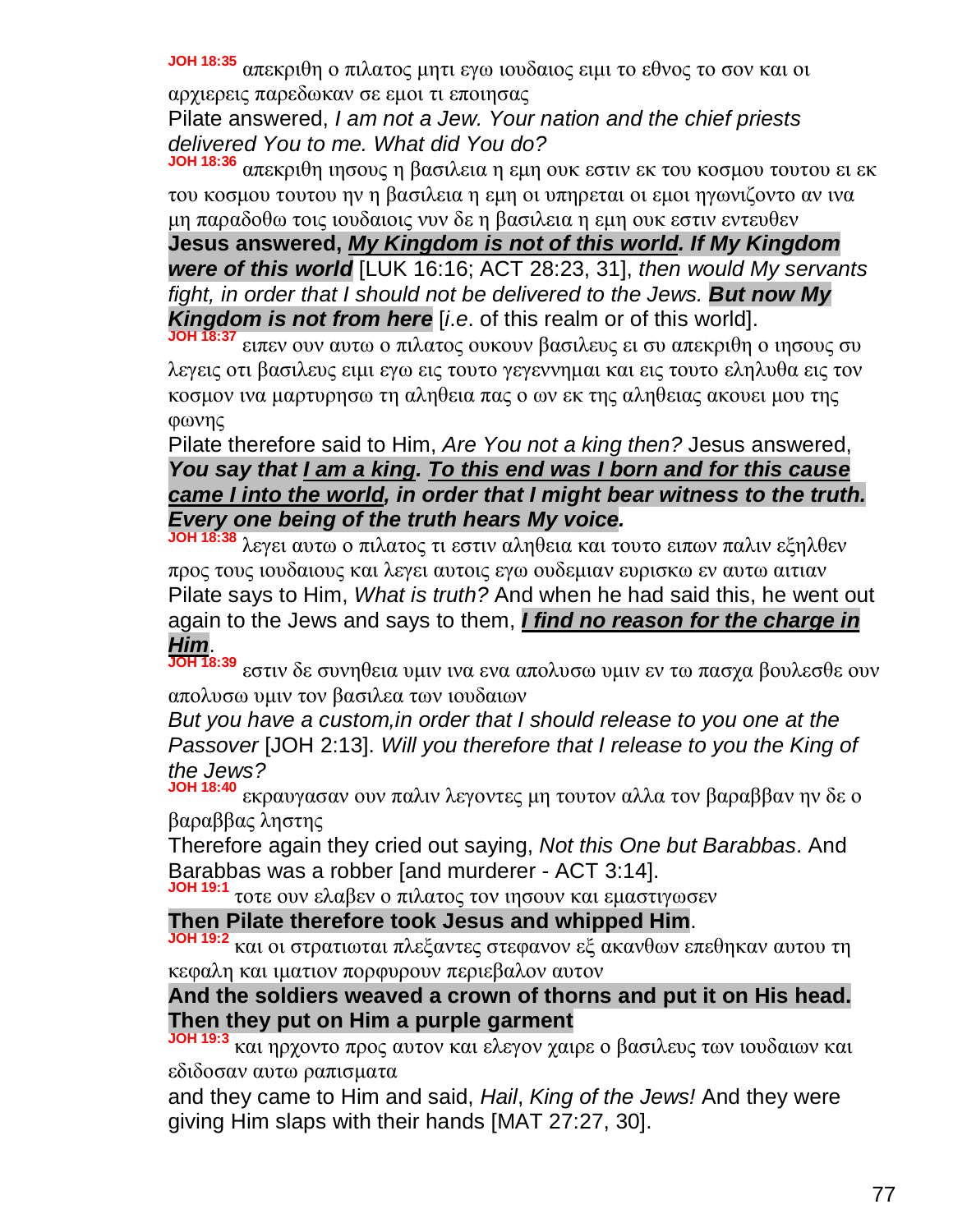**JOH 19:4** και εξηλθεν παλιν εξω ο πιλατος και λεγει αυτοις ιδε αγω υμιν αυτον εξω ινα γνωτε οτι ουδεμιαν αιτιαν ευρισκω εν αυτω

And Pilate therefore went out again and says to them, *Behold, I bring Him out to you that you may know that I find no guilt in Him*.

**JOH 19:5** εξηλθεν ουν ο ιησους εξω φορων τον ακανθινον στεφανον και το πορφυρουν ιματιον και λεγει αυτοις ιδου ο ανθρωπος

Therefore came out Jesus, wearing the crown of thorns and the purple garment, and he [Pilate] said to them, *Behold the Man!*

**JOH 19:6** οτε ουν ειδον αυτον οι αρχιερεις και οι υπηρεται εκραυγασαν λεγοντες σταυρωσον, σταυρωσον λεγει αυτοις ο πιλατος λαβετε αυτον υμεις και σταυρωσατε εγω γαρ ουχ ευρισκω εν αυτω αιτιαν

**Therefore when the chief priests and officers saw Him they cried out saying,** *Crucify, crucify***. Pilate says to them,** *You take and crucify Him, for I find no cause* [of death] *in Him*.

**JOH 19:7** απεκριθησαν αυτω οι ιουδαιοι ημεις νομον εχομεν και κατα τον νομον οφειλει αποθανειν οτι υιον θεου εαυτον εποιησεν

The Jews answered him, *We have a Law and according to the Law He ought to die* [**religious charge**], *because He made* [claimed] *Himself Son of God*.

**JOH 19:8** οτε ουν ηκουσεν ο πιλατος τουτον τον λογον μαλλον εφοβηθη When Pilate therefore heard this word, he was more afraid

**JOH 19:9** και εισηλθεν εις το πραιτωριον παλιν και λεγει τω ιησου ποθεν ει συ ο δε ιησους αποκρισιν ουκ εδωκεν αυτω

and went again into the governors palace and says to Jesus, *Where are You from?* **But Jesus gave him no answer**.

**JOH 19:10** λεγει ουν αυτω ο πιλατος εμοι ου λαλεις ουκ οιδας οτι εξουσιαν εχω απολυσαι σε και εξουσιαν εχω σταυρωσαι σε

Therefore Pilate says to Him, *Do You not speak to me? Do You not know that I have authority to release You and I have authority to crucify You?* **JOH 19:11**

απεκριθη αυτω ιησους ουκ ειχες εξουσιαν κατ εμου ουδεμιαν ει μη ην δεδομενον σοι ανωθεν δια τουτο ο παραδους με σοι μειζονα αμαρτιαν εχει Jesus answered him, *You could have no authority to do anything*

*against Me, unless it were given you from above. Through this the one who delivered Me to you has the greater sin*.

**JOH 19:12** εκ τουτου ο πιλατος εζητει απολυσαι αυτον οι δε ιουδαιοι εκραυγασαν λεγοντες εαν τουτον απολυσης ουκ ει φιλος του καισαρος πας ο βασιλεα εαυτον ποιων αντιλεγει τω καισαρι

After this Pilate sought to release Him. But the Jews cried out saying, *If you loose this One, you are not Caesar's friend. Everyone making Himself king speaks against Caesar*.

**JOH 19:13** ο ουν πιλατος ακουσας των λογων τουτων ηγαγεν εξω τον ιησουν και εκαθισεν επι βηματος εις τοπον λεγομενον λιθοστρωτον εβραιστι δε γαββαθα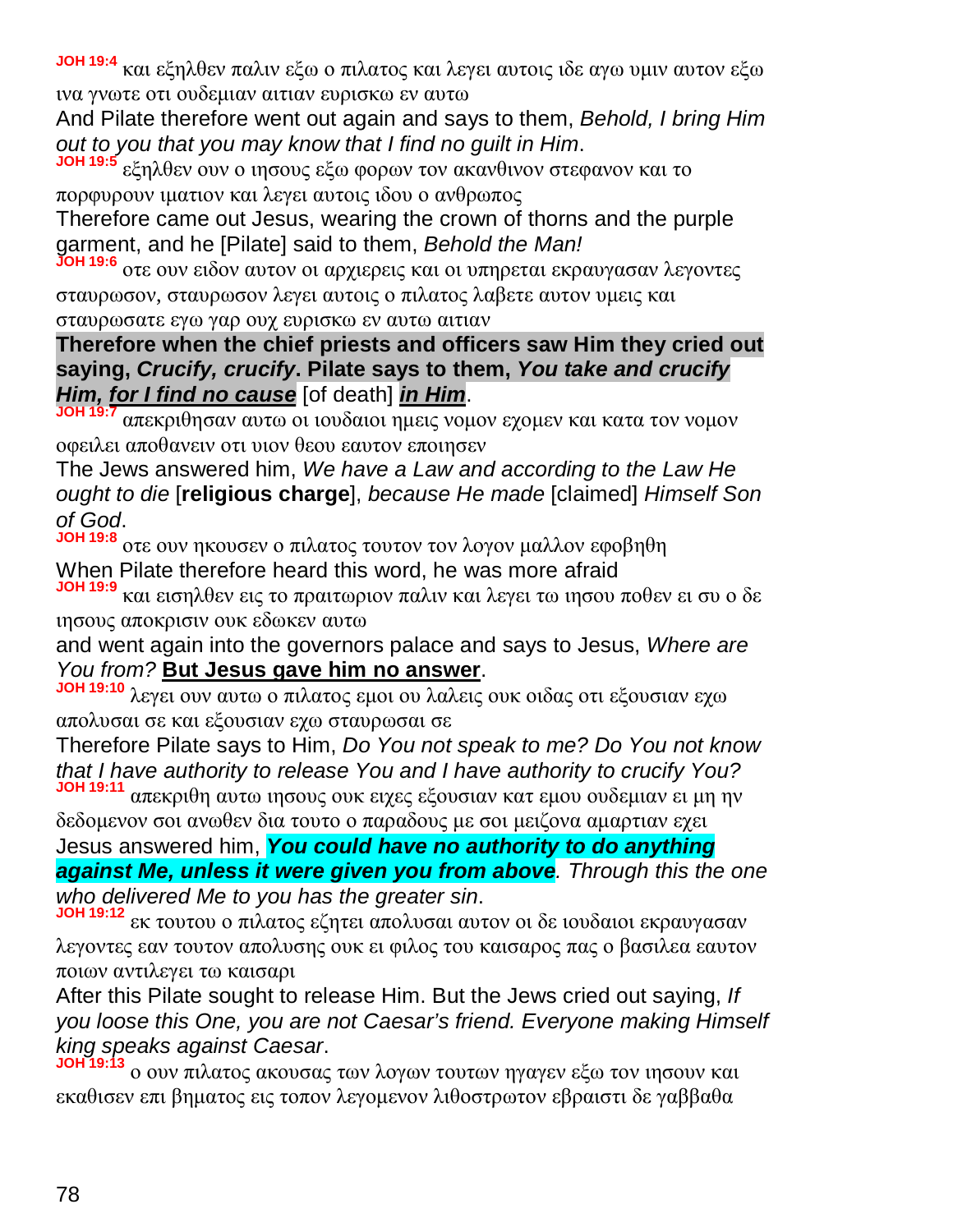Therefore Pilate hearing these words, he led out Jesus and he sat upon **the judicial bench** in a place that is called **Stone Pavement**, **but in Hebrew, Gabbatha**.

**JOH 19:14** ην δε παρασκευη του πασχα ωρα ην ως εκτη και λεγει τοις ιουδαιοις ιδε ο βασιλευς υμων

**Now it was the preparation** [**Friday** - JOH 19:14, 31, 42; MAR 15:42] **of the Passover** [week JOH 2:13, 23; (5:1); 6:4; 11:55 (2); 12:1; 13:1; 18:28, 39; 19:14] — **it was about the 6th hour** [6 a.m. - early - YES - see LUK 22:66. See Robertson's *Harmony*, pp. 284 ff.] — and he says to the Jews, *Behold your King!*

**JOH 19:15** εκραυγασαν ουν εκεινοι αρον αρον σταυρωσον αυτον λεγει αυτοις ο πιλατος τον βασιλεα υμων σταυρωσω απεκριθησαν οι αρχιερεις ουκ εχομεν βασιλεα ει μη καισαρα

They therefore cried out, *Away, away! Crucify Him*. Pilate says to them, *Shall I crucify your King?* **The chief priests answered**, *We have no king except Caesar*

**JOH 19:16** τοτε ουν παρεδωκεν αυτον αυτοις ινα σταυρωθη παρελαβον ουν τον ιησουν

Therefore then he delivered Him to them in order that He might be crucified. Therefore they took Jesus away,

**JOH 19:17** και βασταζων εαυτω τον σταυρον εξηλθεν εις τον λεγομενον κρανιου τοπον ο λεγεται εβραιστι γολγοθα

**and bearing His cross went out to a place called place of a skull, which is called in the Hebrew Golgotha**,

**JOH 19:18** οπου αυτον εσταυρωσαν και μετ αυτου αλλους δυο εντευθεν και εντευθεν μεσον δε τον ιησουν

## **where they crucified Him and with Him two others, one on either side and Jesus in the middle**.

**JOH 19:19** εγραψεν δε και τιτλον ο πιλατος και εθηκεν επι του σταυρου ην δε γεγραμμενον ιησους ο ναζωραιος ο βασιλευς των ιουδαιων

**And Pilate also wrote a title and put it on the cross**. And the writing was: **JESUS OF NAZARETH THE KING OF THE JEWS**.

**JOH 19:20** τουτον ουν τον τιτλον πολλοι ανεγνωσαν των ιουδαιων οτι εγγυς ην ο τοπος της πολεως οπου εσταυρωθη ο ιησους και ην γεγραμμενον εβραιστι ρωμαιστι ελληνιστι

### **This title therefore (having been written in Hebrew, Roman [Latin] and Greek) was read by many of the Jews because the place where Jesus was crucified was near the city**.

**JOH 19:21** ελεγον ουν τω πιλατω οι αρχιερεις των ιουδαιων μη γραφε ο βασιλευς των ιουδαιων αλλ οτι εκεινος ειπεν βασιλευς των ιουδαιων ειμι

Then said the chief priest of the Jews to Pilate, *Write not, 'The King of the Jews;' but that One said, 'I am King of the Jews.'*

**JOH 19:22** απεκριθη ο πιλατος ο γεγραφα γεγραφα

**Pilate answered,** *What I have written I have written*.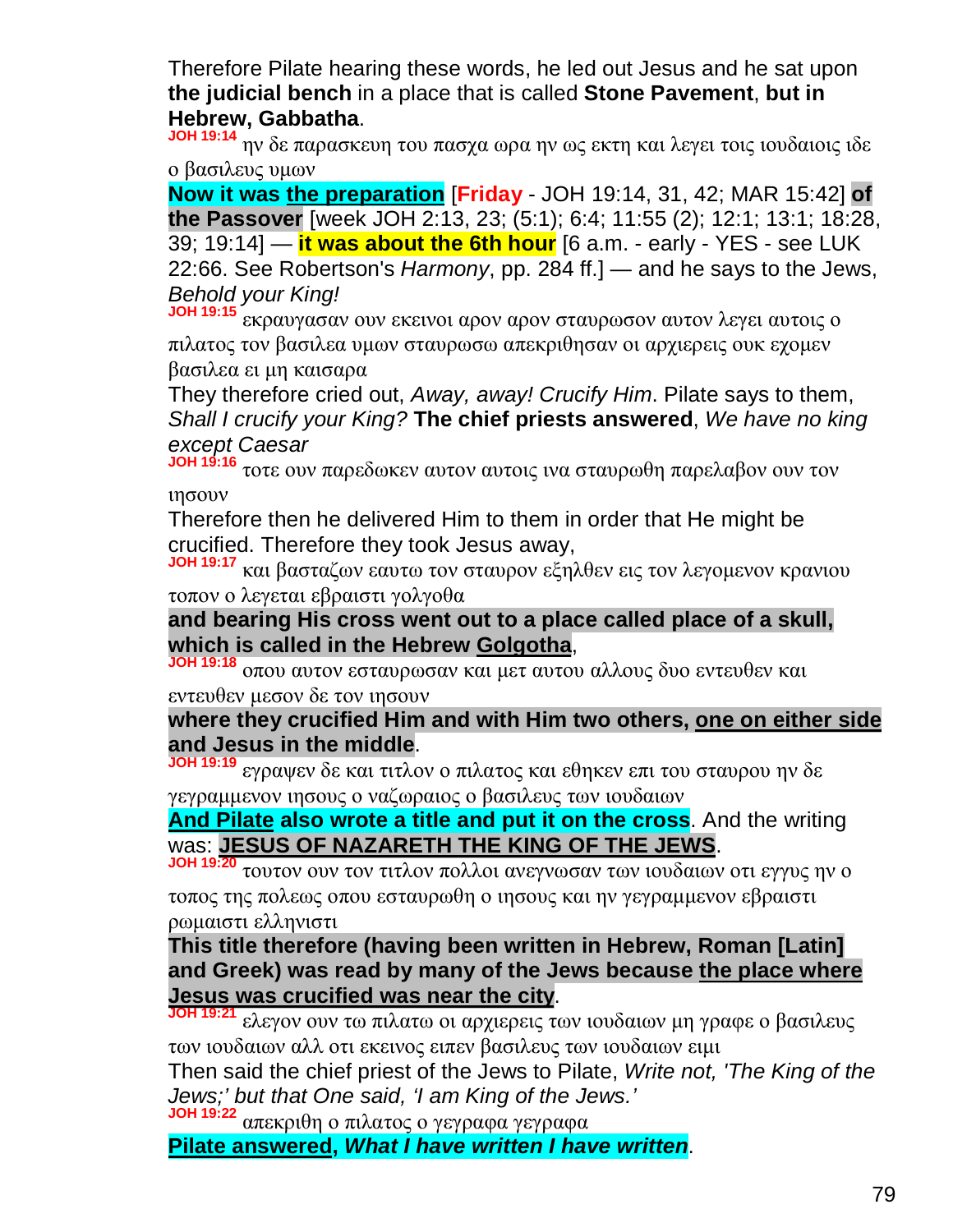**JOH 19:23** οι ουν στρατιωται οτε εσταυρωσαν τον ιησουν ελαβον τα ιματια αυτου και εποιησαν τεσσαρα μερη εκαστω στρατιωτη μερος και τον χιτωνα ην δε ο χιτων αραφος εκ των ανωθεν υφαντος δι ολου

### **Therefore the soldiers, when they crucified Jesus, took His garments and made four parts, to every soldier a part; and also His coat. Now the coat was seamless, woven from the beginning through the whole**.

**JOH 19:24** ειπαν ουν προς αλληλους μη σχισωμεν αυτον αλλα λαχωμεν περι αυτου τινος εσται ινα η γραφη πληρωθη διεμερισαντο τα ιματια μου εαυτοις και επι τον ιματισμον μου εβαλον κληρον οι μεν ουν στρατιωται ταυτα εποιησαν

**They said therefore among themselves,** *Let us not tear it, but cast lots for it to determine whose it shall be***; in order that the Scripture might be fulfilled:** *'They parted My garments among them and for My clothing they did cast lots* [PSA 22:18].' These things therefore the soldiers did.

**JOH 19:25** ειστηκεισαν δε παρα τω σταυρω του ιησου η μητηρ αυτου και η αδελφη της μητρος αυτου μαρια η του κλωπα και μαρια η μαγδαληνη

# **Now there stood by the cross of Jesus His mother, His mother's sister, Mary the wife of Cleopas and Mary Magdalene**.

**JOH 19:26** ιησους ουν ιδων την μητερα και τον μαθητην παρεστωτα ον ηγαπα λεγει τη μητρι γυναι ιδε ο υιος σου

**Jesus therefore seeing the mother and the disciple standing near whom He loved** [**John**] **He says to the mother,** *Woman, behold your son*.

**JOH 19:27** ειτα λεγει τω μαθητη ιδε η μητηρ σου και απ εκεινης της ωρας ελαβεν ο μαθητης αυτην εις τα ιδια

## **Then He says to the disciple,** *Behold your mother***. And from that hour the disciple took her into his own home**.

**JOH 19:28** μετα τουτο ειδως ο ιησους οτι ηδη παντα τετελεσται ινα τελειωθη η γραφη λεγει διψω

# **After this, Jesus knowing that all things were now finished** [**were provided for**], **in order that the Scripture might be fulfilled He says** [PSA 69:21], *I thirst*.

**JOH 19:29** σκευος εκειτο οξους μεστον σπογγον ουν μεστον του οξους υσσωπω περιθεντες προσηνεγκαν αυτου τω στοματι

Now a vessel full of wine vinegar [sour wine] was there and they filled a sponge with the vinegar and put it on a hyssop plant and put it to His mouth.

**JOH 19:30** οτε ουν ελαβεν το οξος ο ιησους ειπεν τετελεσται και κλινας την κεφαλην παρεδωκεν το πνευμα

**Therefore when Jesus received the sour wine He said,** *It has been finished* [See ACT 13:29]. **And He bowed His head and gave up the spirit**.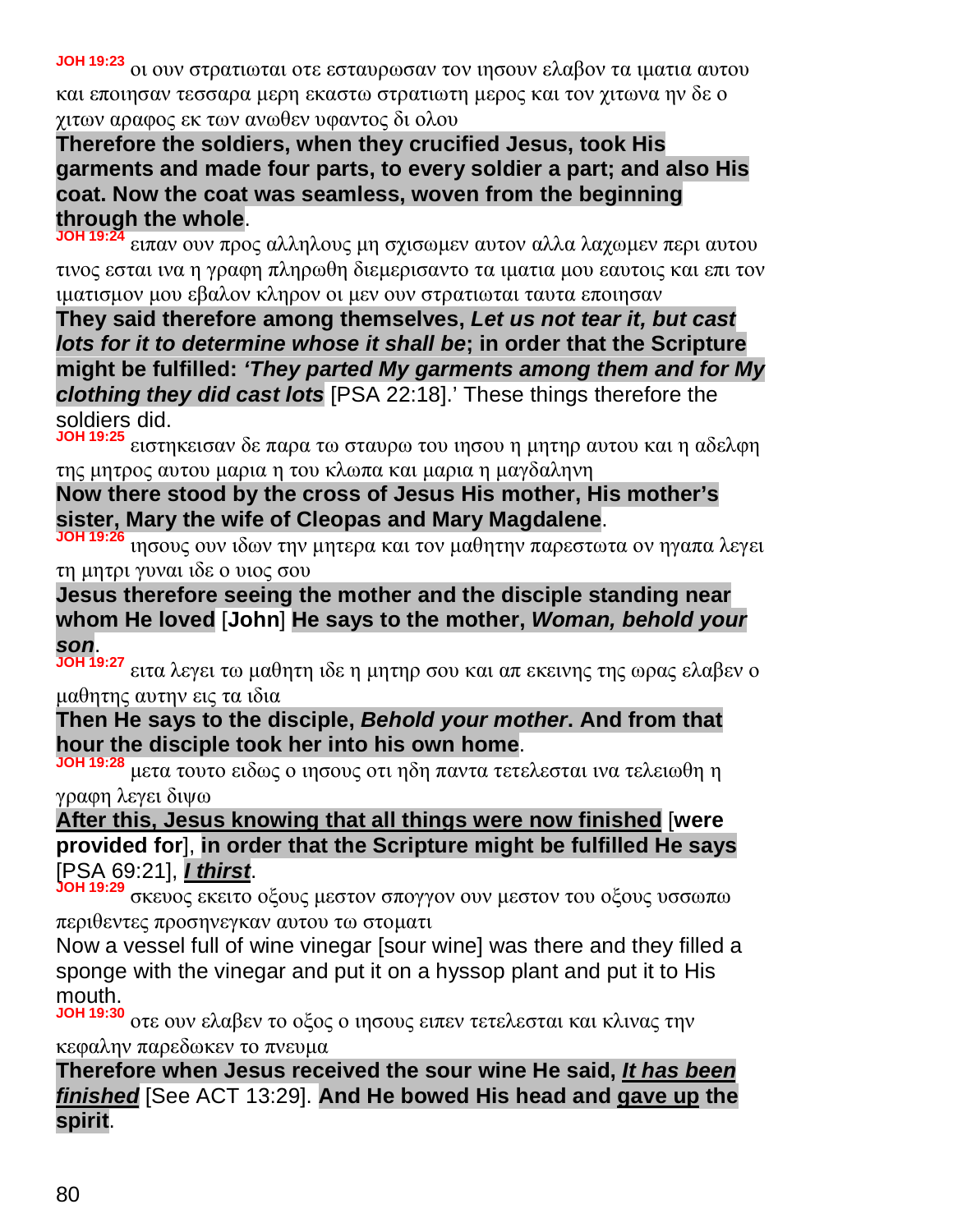**JOH 19:31** οι ουν ιουδαιοι επει παρασκευη ην ινα μη μεινη επι του σταυρου τα σωματα εν τω σαββατω ην γαρ μεγαλη η ημερα εκεινου του σαββατου ηρωτησαν τον πιλατον ινα κατεαγωσιν αυτων τα σκελη και αρθωσιν

The Jews therefore, because it was the preparation [**for the Sabbath - Friday** - JOH 19:14, 31, 42], **in order that the bodies might not remain on the cross on the Sabbath day** (**for it was the great day** — **THAT OF THE SABBATH**) **they asked Pilate in order that their legs might be broken and that they might be taken away**.

**JOH 19:32** ηλθον ουν οι στρατιωται και του μεν πρωτου κατεαξαν τα σκελη και του αλλου του συσταυρωθεντος αυτω

Therefore came the soldiers and broke the legs of the first and of the other who was crucified with Him.

**JOH 19:33** επι δε τον ιησουν ελθοντες ως ειδον ηδη αυτον τεθνηκοτα ου κατεαξαν αυτου τα σκελη

# **BUT UPON COMING TO JESUS, AS THEY SAW HE WAS ALREADY DEAD THEY BROKE NOT HIS LEGS**.

**JOH 19:34** αλλ εις των στρατιωτων λογχη αυτου την πλευραν ενυξεν και εξηλθεν ευθυς αιμα και υδωρ

**But one of the soldiers with a spear pierced His side and there came out immediately, blood and water**.

**JOH 19:35** και ο εωρακως μεμαρτυρηκεν και αληθινη αυτου εστιν η μαρτυρια και εκεινος οιδεν οτι αληθη λεγει ινα και υμεις πιστευητε

### **And the one who saw has given witness, and his witness is true. And that one knows that he says is true, in order that you might believe**.

**JOH 19:36** εγενετο γαρ ταυτα ινα η γραφη πληρωθη οστουν ου συντριβησεται αυτου

For these things were done, in order that the Scripture might be fulfilled, *'A bone of Him shall not be broken'* [NUM 9:12; EXO 12:46; PSA 34:20]. **JOH 19:37** και παλιν ετερα γραφη λεγει οψονται εις ον εξεκεντησαν

Again another Scripture says, *'They shall look on Him Whom they pierced'* [**ZEC 12:10**; REV 1:7].

**JOH 19:38** μετα δε ταυτα ηρωτησεν τον πιλατον ιωσηφ απο αριμαθαιας ων μαθητης του ιησου κεκρυμμενος δε δια τον φοβον των ιουδαιων ινα αρη το σωμα του ιησου και επετρεψεν ο πιλατος ηλθεν ουν και ηρεν το σωμα αυτου

**But after this Joseph of Arimathaea, being a disciple of Jesus, but secretly for fear of the Jews, asked Pilate** [**boldly** - MAR 15:43] **in order that he might take away the body of Jesus. Pilate gave him permission. He came therefore and took His body**.

**JOH 19:39** ηλθεν δε και νικοδημος ο ελθων προς αυτον νυκτος το πρωτον φερων ελιγμα σμυρνης και αλοης ως λιτρας εκατον

**And also Nicodemus came, the one coming at the first by night** [JOH 3:1 ff.]**, bearing a mixture of myrrh and aloes — about seventy-five pounds**.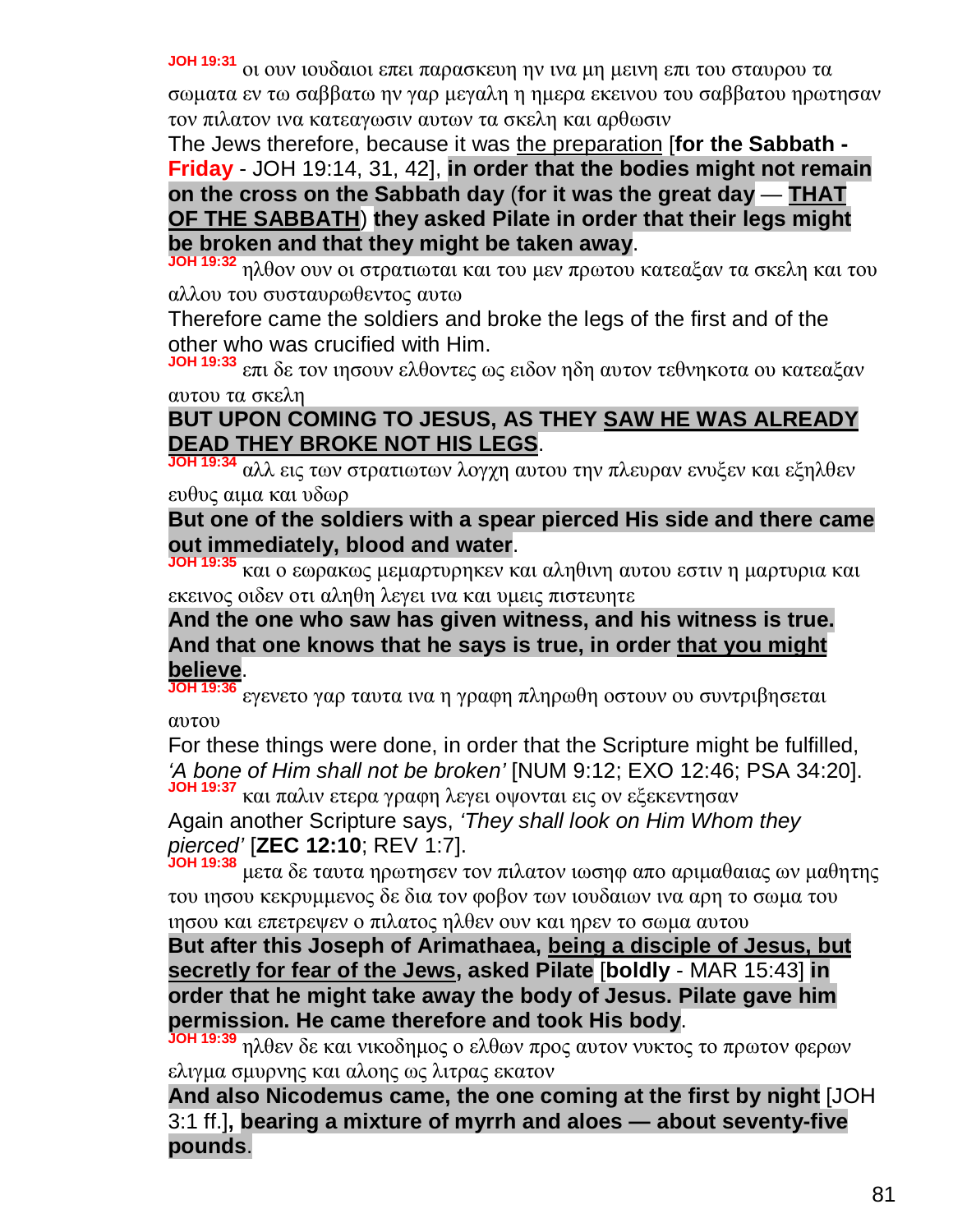**JOH 19:40** ελαβον ουν το σωμα του ιησου και εδησαν αυτο οθονιοις μετα των αρωματων καθως εθος εστιν τοις ιουδαιοις ενταφιαζειν

#### **Therefore they took the body of Jesus and bound it in linen strips with the spices, as the manner of the Jews is to bury**.

**JOH 19:41** ην δε εν τω τοπω οπου εσταυρωθη κηπος και εν τω κηπω μνημειον καινον εν ω ουδεπω ουδεις ην τεθειμενος

### **And there was in the place where He was crucified a garden and in the garden a new tomb, in which no one was ever placed**.

**JOH 19:42** εκει ουν δια την παρασκευην των ιουδαιων οτι εγγυς ην το μνημειον εθηκαν τον ιησουν

**Therefore on account of the preparation day of the Jews'** [**Friday** - JOH 19:14, 31, 42]; **because the tomb was near there they placed Jesus**.

**JOH 20:1** τη δε μια των σαββατων μαρια η μαγδαληνη ερχεται πρωι σκοτιας ετι ουσης εις το μνημειον και βλεπει τον λιθον ηρμενον εκ του μνημειου

# **And the first** [day] **from** [after] **the Sabbath** [**Sunday**] **Mary Magdalene coming early, being yet dark, to the tomb and sees that the stone was taken away from the tomb**.

**JOH 20:2** τρεχει ουν και ερχεται προς σιμωνα πετρον και προς τον αλλον μαθητην ον εφιλει ο ιησους και λεγει αυτοις ηραν τον κυριον εκ του μνημειου και ουκ οιδαμεν που εθηκαν αυτον

### **Therefore she ran and coming to Simon Peter and to the other disciple, whom Jesus loved** [John], **and says to them,** *They took away the LORD out of the tomb and we do know not where they have placed Him***.**

**JOH 20:3** εξηλθεν ουν ο πετρος και ο αλλος μαθητης και ηρχοντο εις το μνημειον **Therefore went Peter and that other disciple, and came to the tomb.**

**JOH 20:4** ετρεχον δε οι δυο ομου και ο αλλος μαθητης προεδραμεν ταχιον του πετρου και ηλθεν πρωτος εις το μνημειον

And the two ran but the other disciple did outrun Peter and came first to the tomb.

**JOH 20:5** και παρακυψας βλεπει κειμενα τα οθονια ου μεντοι εισηλθεν

## **And he** [John] **stooping down sees the linen strips lying there. Yet he went not in**.

**JOH 20:6** ερχεται ουν και σιμων πετρος ακολουθων αυτω και εισηλθεν εις το μνημειον και θεωρει τα οθονια κειμενα

# **And therefore comes Simon Peter following him and went into the tomb and sees the linen strips lying there**,

**JOH 20:7** και το σουδαριον ο ην επι της κεφαλης αυτου ου μετα των οθονιων κειμενον αλλα χωρις εντετυλιγμενον εις ενα τοπον

## **and the napkin, that was upon His head, not lying with the linen strips, but wrapped together in one place**.

**JOH 20:8** τοτε ουν εισηλθεν και ο αλλος μαθητης ο ελθων πρωτος εις το μνημειον και ειδεν και επιστευσεν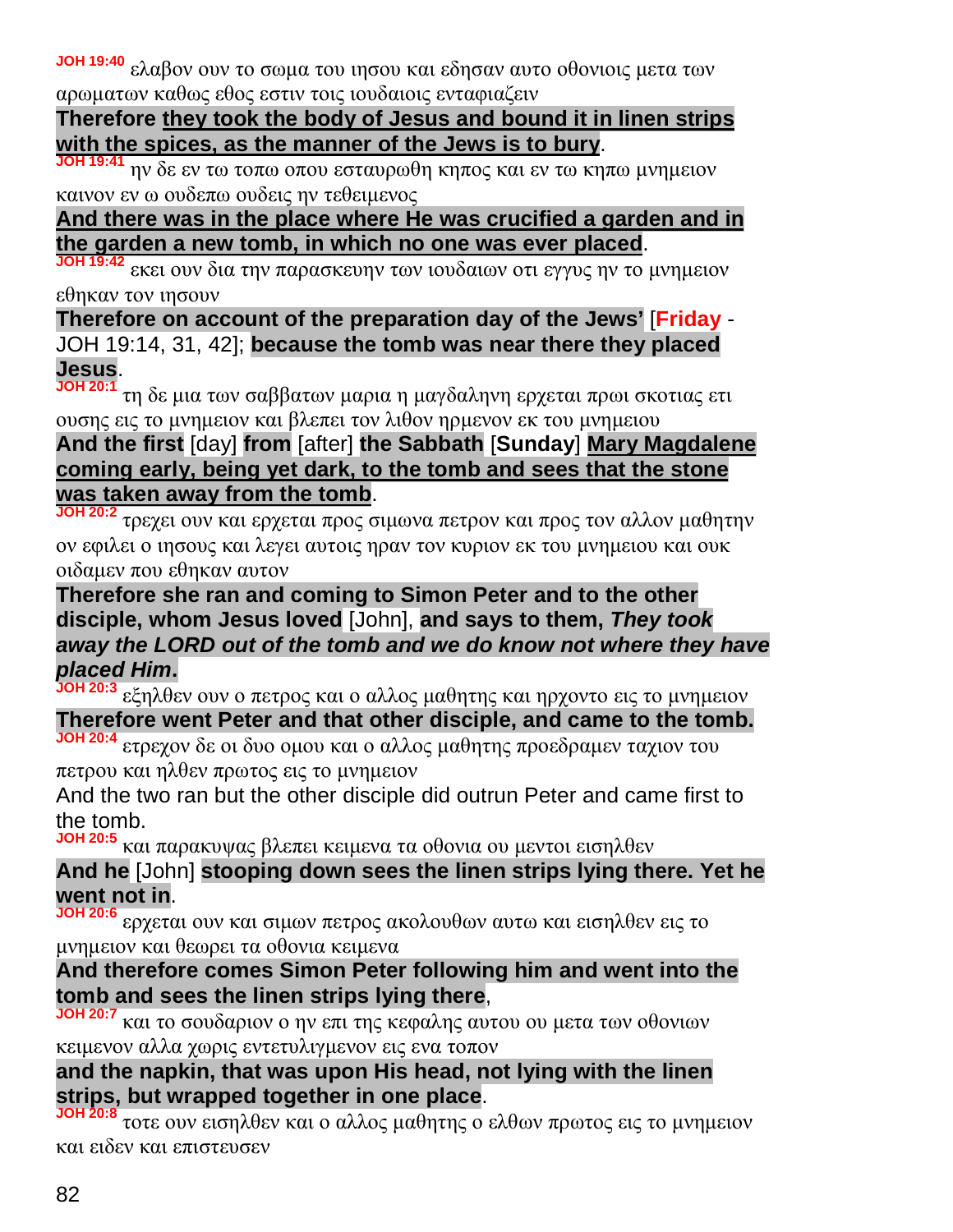Therefore then went in also that other disciple [**John**], the one coming first to the tomb and **he saw and believed**.

**JOH 20:9** ουδεπω γαρ ηδεισαν την γραφην οτι δει αυτον εκ νεκρων αναστηναι **For they understood not the Writing, that it was necessary for Him to rise from the dead** [JOH 2:22; LUK 24:7, 8; ACT 13:29-37; PSA 16:10; MAT 16:21].

**JOH 20:10** απηλθον ουν παλιν προς αυτους οι μαθηται

**Therefore the disciples went away again to their homes**.

**JOH 20:11** μαρια δε ειστηκει προς τω μνημειω εξω κλαιουσα ως ουν εκλαιεν παρεκυψεν εις το μνημειον

**But Mary** [**Mary Magdalene**] **stood outside the tomb weeping. Therefore as she wept she stooped down and looked into the tomb**,

**JOH 20:12** και θεωρει δυο αγγελους εν λευκοις καθεζομενους ενα προς τη κεφαλη και ενα προς τοις ποσιν οπου εκειτο το σωμα του ιησου

**and beholds two angels in white sitting, the one at the head and one at the feet, where the body of Jesus had been lying**.

**JOH 20:13** και λεγουσιν αυτη εκεινοι γυναι τι κλαιεις λεγει αυτοις οτι ηραν τον κυριον μου και ουκ οιδα που εθηκαν αυτον

**And they say to her,** *Woman, why are you weeping?* **She says to them,** *Because they have taken my LORD and I do not know where they have placed Him*.

**JOH 20:14** ταυτα ειπουσα εστραφη εις τα οπισω και θεωρει τον ιησουν εστωτα και ουκ ηδει οτι ιησους εστιν

**When she had said these things, she turned back** [around to go home], **and saw Jesus standing and knew not that it was Jesus**.

**JOH 20:15** λεγει αυτη ιησους γυναι τι κλαιεις τινα ζητεις εκεινη δοκουσα οτι ο κηπουρος εστιν λεγει αυτω κυριε ει συ εβαστασας αυτον ειπε μοι που εθηκας αυτον καγω αυτον αρω

**Jesus says to her,** *Woman, why do you weep? Whom do you seek?* **Thinking that He is the gardener, she says to Him,** *Lord, if You have taken Him away, tell me where You have placed Him and I will take Him*.

**JOH 20:16** λεγει αυτη ιησους μαριαμ στραφεισα εκεινη λεγει αυτω εβραιστι ραββουνι ο λεγεται διδασκαλε

**Jesus says to her, "***Mary***." Turning she says to Him in Hebrew, "***Rabboni"* **(which** [translated] **is to say Teacher)**.

**JOH 20:17** λεγει αυτη ιησους μη μου απτου ουπω γαρ αναβεβηκα προς τον πατερα πορευου δε προς τους αδελφους μου και ειπε αυτοις αναβαινω προς τον πατερα μου και πατερα υμων και θεον μου και θεον υμων

**Jesus says to her,** *Do not touch Me for I have not yet ascended* [Still very early in the morning. LUK 23:43 - *today . . . Paradise*] *to the Father. BUT go to My brothers and say to them, I am ascending to My Father and your Father, My God and your God*.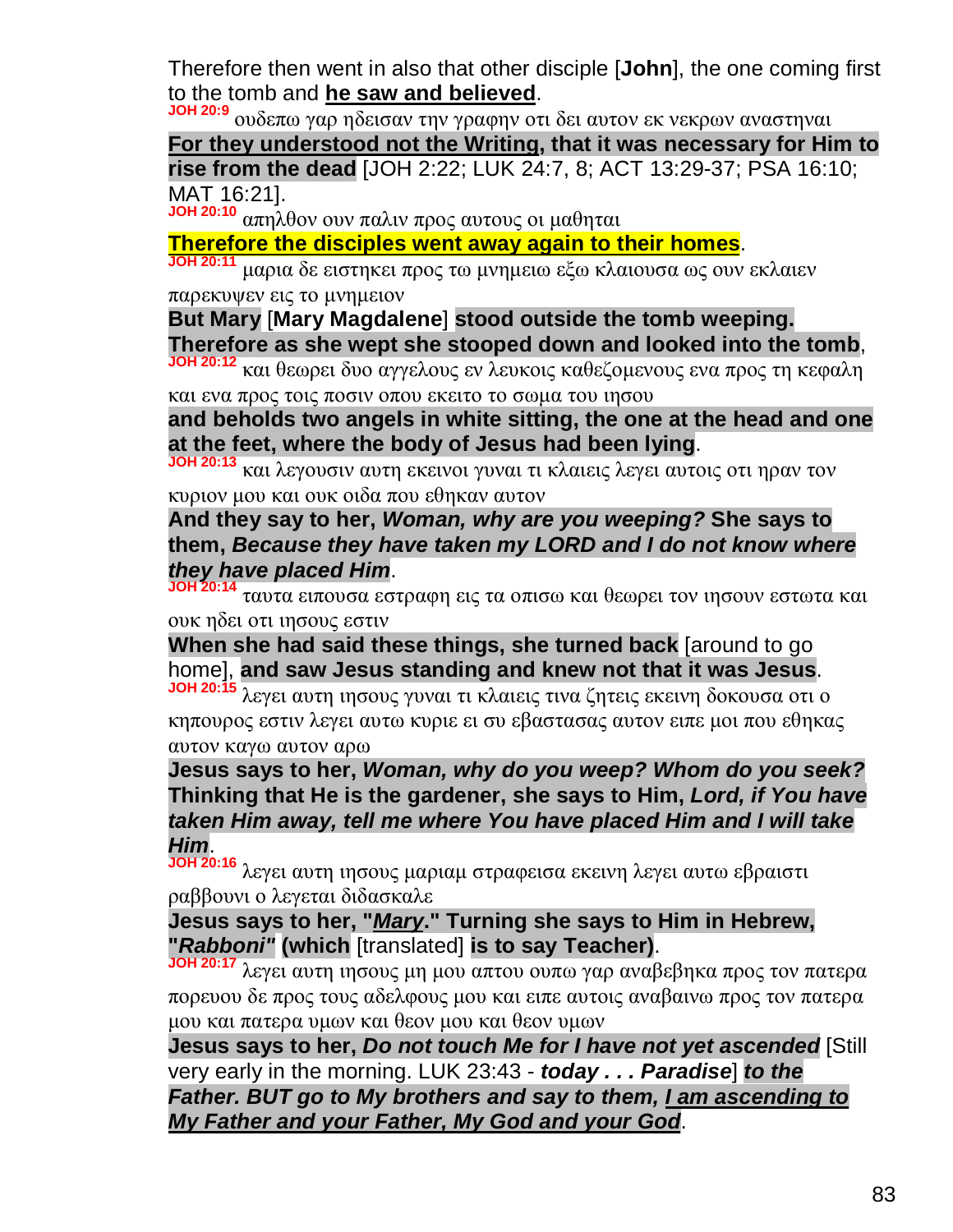**JOH 20:18** ερχεται μαριαμ η μαγδαληνη αγγελλουσα τοις μαθηταις οτι εωρακα τον κυριον και ταυτα ειπεν αυτη

**Mary Magdalene comes announcing to the disciples that I have seen the LORD and the things He said to her**.

**JOH 20:19** ουσης ουν οψιας τη ημερα εκεινη τη μια σαββατων και των θυρων κεκλεισμενων οπου ησαν οι μαθηται δια τον φοβον των ιουδαιων ηλθεν ο ιησους και εστη εις το μεσον και λεγει αυτοις ειρηνη υμιν

**Therefore it being evening on the first day of that week** [**Sunday evening** - obviously Roman time (Jewish Saturday evening begins the new day - Sunday)], **and the doors having been locked where the disciples were for the fear of the Jews, Jesus came and stood in the midst, and says to them,** *Peace to you*.

**JOH 20:20** και τουτο ειπων εδειξεν και τας χειρας και την πλευραν αυτοις εχαρησαν ουν οι μαθηται ιδοντες τον κυριον

### **And saying this, and He showed His hands and His side to them. Therefore the disciples rejoiced seeing the LORD**.

**JOH 20:21** ειπεν ουν αυτοις ο ιησους παλιν ειρηνη υμιν καθως απεσταλκεν με ο πατηρ καγω πεμπω υμας

# **Therefore Jesus said to them again,** *Peace to you; as My Father has sent Me, I also send you*.

**JOH 20:22** και τουτο ειπων ενεφυσησεν και λεγει αυτοις λαβετε πνευμα αγιον

**And saying this, He breathed on them and says to them,** *Receive the Holy Spirit* [BEFORE THE DAY OF PENTECOST - **NOTE THE CONTEXT** 20:1-21:1].

**JOH 20:23** αν τινων αφητε τας αμαρτιας αφεωνται αυτοις αν τινων κρατητε κεκρατηνται

*Anyone whose sins you forgive, they are forgiven to them. Anyone whose you retain, they are retained* [See C. Chinquy, *The Priest, the Woman and the Confessional*, NUM 14 - pp. 103-106 (LEV 13:3, 6)].

**JOH 20:24** θωμας δε εις εκ των δωδεκα ο λεγομενος διδυμος ουκ ην μετ αυτων οτε ηλθεν ιησους

But Thomas, one of the twelve, called Didymus, was not with them when Jesus came.

**JOH 20:25** ελεγον ουν αυτω οι αλλοι μαθηται εωρακαμεν τον κυριον ο δε ειπεν αυτοις εαν μη ιδω εν ταις χερσιν αυτου τον τυπον των ηλων και βαλω τον δακτυλον μου εις τον τυπον των ηλων και βαλω μου την χειρα εις την πλευραν αυτου ου μη πιστευσω

The other disciples therefore were saying to him, *We have seen the LORD*. But he said to them, *Except I shall see in His hands the print of the nails, put my finger into the print of the nails and put my hand into His side, I will not believe*.

**JOH 20:26** και μεθ ημερας οκτω παλιν ησαν εσω οι μαθηται αυτου και θωμας μετ αυτων ερχεται ο ιησους των θυρων κεκλεισμενων και εστη εις το μεσον και ειπεν ειρηνη υμιν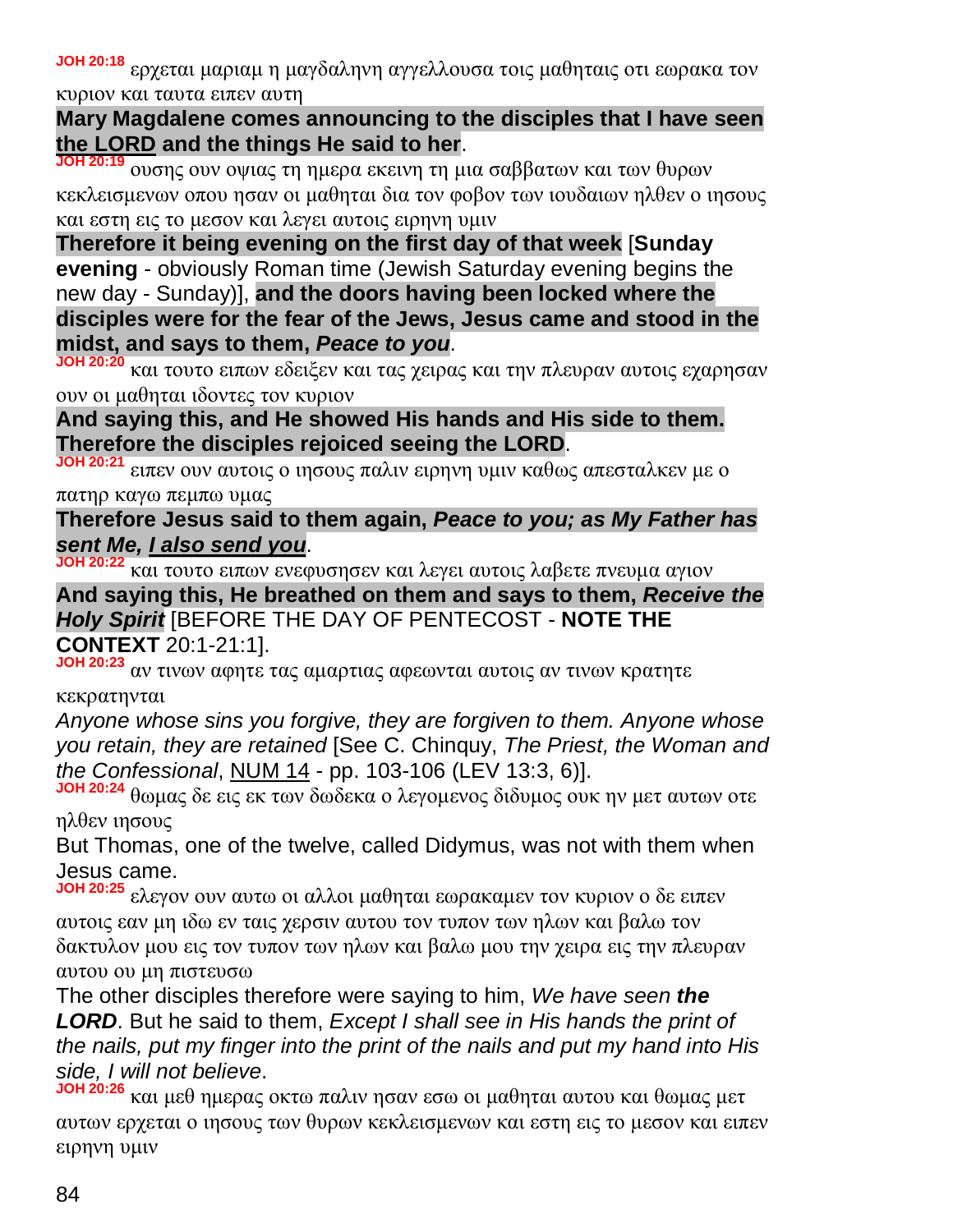**And after eight days** [Sunday to Sunday] **again His disciples were within and Thomas with them. Then came Jesus, the doors having been locked, and stood in the midst and said,** *Peace to you*.

**JOH 20:27** ειτα λεγει τω θωμα φερε τον δακτυλον σου ωδε και ιδε τας χειρας μου και φερε την χειρα σου και βαλε εις την πλευραν μου και μη γινου απιστος αλλα πιστος

Then He says to Thomas, *Reach here your finger and behold My hands. Reach here your hand and thrust it into My side and be not unbelieving, but believing*.

**JOH 20:28** απεκριθη θωμας και ειπεν αυτω ο κυριος μου και ο θεος μου

## **Thomas answered and said to Him,** *My LORD and my God*.

**JOH 20:29** λεγει αυτω ο ιησους οτι εωρακας με πεπιστευκας μακαριοι οι μη ιδοντες και πιστευσαντες

**Jesus says to him,** *Because you have seen Me you have believed. Blessed are those who have not seen and believed* [JOH 17:9, 20].

**JOH 20:30** πολλα μεν ουν και αλλα σημεια εποιησεν ο ιησους ενωπιον των μαθητων α ουκ εστιν γεγραμμενα εν τω βιβλιω τουτω

**Therefore also many other signs did Jesus in the presence of the disciples which have not been written in this scroll.**

**JOH 20:31** ταυτα δε γεγραπται ινα πιστευητε οτι ιησους εστιν ο χριστος ο υιος του θεου και ινα πιστευοντες ζωην εχητε εν τω ονοματι αυτου

### *But these things have been written, in order that you may believe that Jesus is the Christ, the Son of God, and in order that believing you may have life through His Name*.

**JOH 21:1** μετα ταυτα εφανερωσεν εαυτον παλιν ιησους τοις μαθηταις επι της θαλασσης της τιβεριαδος εφανερωσεν δε ουτως

After these things Jesus showed Himself again to the disciples at the sea of Tiberias. It took place this way.

**JOH 21:2** ησαν ομου σιμων πετρος και θωμας ο λεγομενος διδυμος και ναθαναηλ ο απο κανα της γαλιλαιας και οι του ζεβεδαιου και αλλοι εκ των μαθητων αυτου δυο

There were together Simon Peter, Thomas called Didymus, Nathanael of Cana in Galilee, the sons of Zebedee and two other of His disciples.

**JOH 21:3** λεγει αυτοις σιμων πετρος υπαγω αλιευειν λεγουσιν αυτω ερχομεθα και ημεις συν σοι εξηλθον και ενεβησαν εις το πλοιον και εν εκεινη τη νυκτι επιασαν ουδεν

Simon Peter says to them: *I am going fishing*. They say to him: *We will also go with you*. They went forth and entered into a ship immediately. That night they caught nothing.

**JOH 21:4** πρωιας δε ηδη γινομενης εστη ιησους εις τον αιγιαλον ου μεντοι ηδεισαν οι μαθηται οτι ιησους εστιν

Now when the morning came Jesus stood on the shore but the disciples knew not that it was Jesus.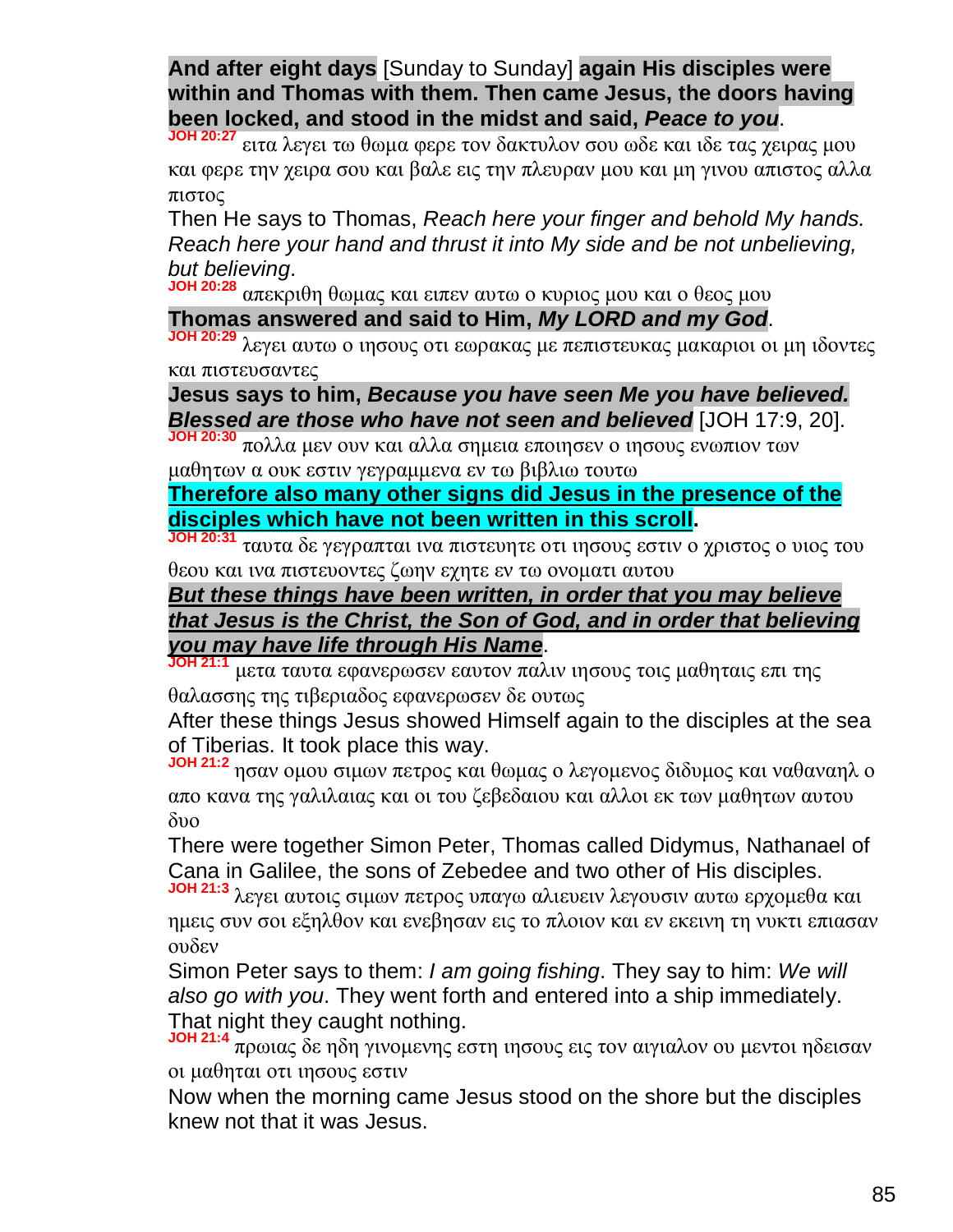**JOH 21:5** λεγει ουν αυτοις ιησους παιδια μη τι προσφαγιον εχετε απεκριθησαν αυτω ου

Therefore Jesus says to them: *Children*, *do you have any fish?* They answered Him: *No*.

**JOH 21:6** ο δε ειπεν αυτοις βαλετε εις τα δεξια μερη του πλοιου το δικτυον και ευρησετε εβαλον ουν και ουκετι αυτο ελκυσαι ισχυον απο του πληθους των ιχθυων

And He said to them, *Cast the net on the right side of the ship and you will find*. Therefore they cast and no longer were they able to draw it in because of the multitude of fish.

**JOH 21:7** λεγει ουν ο μαθητης εκεινος ον ηγαπα ο ιησους τω πετρω ο κυριος εστιν σιμων ουν πετρος ακουσας οτι ο κυριος εστιν τον επενδυτην διεζωσατο ην γαρ γυμνος και εβαλεν εαυτον εις την θαλασσαν

Therefore that disciple whom Jesus loved says to Peter: *It is the Lord*. Therefore when Simon Peter heard that it was the Lord, he put his outer garment on (for he had taken it off to work) and did cast himself into the sea.

**JOH 21:8** οι δε αλλοι μαθηται τω πλοιαριω ηλθον ου γαρ ησαν μακραν απο της γης αλλα ως απο πηχων διακοσιων συροντες το δικτυον των ιχθυων

The other disciples came in a little ship (for they were not far from land only about 300 feet) dragging the net with fish.

**JOH 21:9** ως ουν απεβησαν εις την γην βλεπουσιν ανθρακιαν κειμενην και οψαριον επικειμενον και αρτον

As soon then as they came to land they saw a fire of coals there and fish laid thereon, and bread.

**JOH 21:10** λεγει αυτοις ο ιησους ενεγκατε απο των οψαριων ων επιασατε νυν Jesus says to them: *Bring of the fish which you have now caught*.

**JOH 21:11** ανεβη ουν σιμων πετρος και ειλκυσεν το δικτυον εις την γην μεστον ιχθυων μεγαλων εκατον πεντηκοντα τριων και τοσουτων οντων ουκ εσχισθη το δικτυον

Simon Peter went up and drew the net to land full of big fish — 153. Even though there were so many, yet the net was not broken.

**JOH 21:12** λεγει αυτοις ο ιησους δευτε αριστησατε ουδεις ετολμα των μαθητων εξετασαι αυτον συ τις ει ειδοτες οτι ο κυριος εστιν

Jesus says to them, *Come and have breakfast*. And knowing that it was the Lord, none of the disciples dared ask Him, *'Who are You?'*

**JOH 21:13** ερχεται ιησους και λαμβανει τον αρτον και διδωσιν αυτοις και το οψαριον ομοιως

Jesus came and took bread and gave it to them and fish likewise. **JOH 21:14** τουτο ηδη τριτον εφανερωθη ιησους τοις μαθηταις εγερθεις εκ νεκρων

**This was now the third time that Jesus appeared to the disciples after He was risen from the dead**.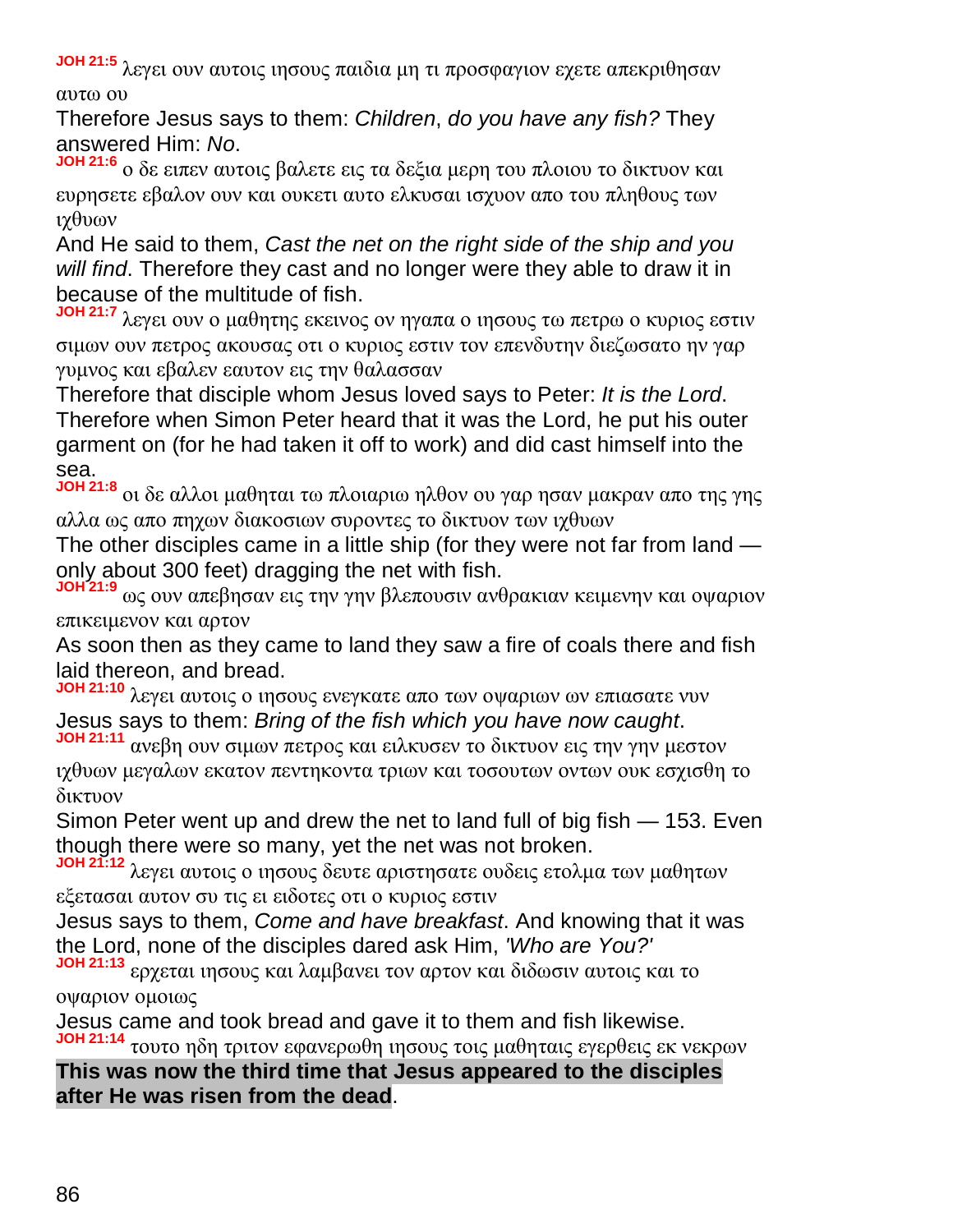**JOH 21:15** οτε ουν ηριστησαν λεγει τω σιμωνι πετρω ο ιησους σιμων ιωαννου αγαπας με πλεον τουτων λεγει αυτω ναι κυριε συ οιδας οτι φιλω σε λεγει αυτω βοσκε τα αρνια μου

Therefore when they had breakfast, Jesus said to Simon Peter: *Simon, son of John, do you love* [See 2PE 1:7] *Me more than these?* He said to Him: *Yes Lord*. *You know that I love You*. He said to him: *Feed My lambs*.

**JOH 21:16** λεγει αυτω παλιν δευτερον σιμων ιωαννου αγαπας με λεγει αυτω ναι κυριε συ οιδας οτι φιλω σε λεγει αυτω ποιμαινε τα προβατια μου

He says to him again the second time: *Simon, son of John, do you love Me?* He says to Him: *Yes, Lord. You know that I love You*. He says to him *Shepherd My little sheep*.

**JOH 21:17** λεγει αυτω το τριτον σιμων ιωαννου φιλεις με ελυπηθη ο πετρος οτι ειπεν αυτω το τριτον φιλεις με και ειπεν αυτω κυριε παντα συ οιδας συ γινωσκεις οτι φιλω σε λεγει αυτω ιησους βοσκε τα προβατια μου

He says to him the third time: *Simon, son of John, do you love Me?* Peter was grieved because He said to him the third time, *Do you love Me?* And he said to Him: *Lord, You know all things*. *You know that I love You*. Jesus said to him: *Feed My little sheep*.

**JOH 21:18** αμην αμην λεγω σοι οτε ης νεωτερος εζωννυες σεαυτον και περιεπατεις οπου ηθελες οταν δε γηρασης εκτενεις τας χειρας σου και αλλος ζωσει σε και οισει οπου ου θελεις

*Most assuredly, I say to you, 'When you were younger, you girded yourself and walked where you desired; but when you grow old, you will stretch out your hands and another will dress you and carry you where you do not wish*.'

**JOH 21:19** τουτο δε ειπεν σημαινων ποιω θανατω δοξασει τον θεον και τουτο ειπων λεγει αυτω ακολουθει μοι

This He said, signifying by what death [**martyrdom** - see Westcott, *John*. 370, 371] he will glorify God. And this saying, He says to him: *Follow Me*. **JOH 21:20** επιστραφεις ο πετρος βλεπει τον μαθητην ον ηγαπα ο ιησους

ακολουθουντα ος και ανεπεσεν εν τω δειπνω επι το στηθος αυτου και ειπεν κυριε τις εστιν ο παραδιδους σε

Peter, turning he sees the disciple whom Jesus loved following, who also (at the supper) leaned on His breast and said: *Lord, who is the one betraying You?*

**JOH 21:21** τουτον ουν ιδων ο πετρος λεγει τω ιησου κυριε ουτος δε τι  $\vert \times \vert$ 

Peter therefore seeing this one [John] says to Jesus: *Lord, What about this one?*

**JOH 21:22** λεγει αυτω ο ιησους εαν αυτον θελω μενειν εως ερχομαι τι προς σε συ μοι ακολουθει

Jesus says to him: *If I wish him to remain until I come, what is this to you? You follow Me*.